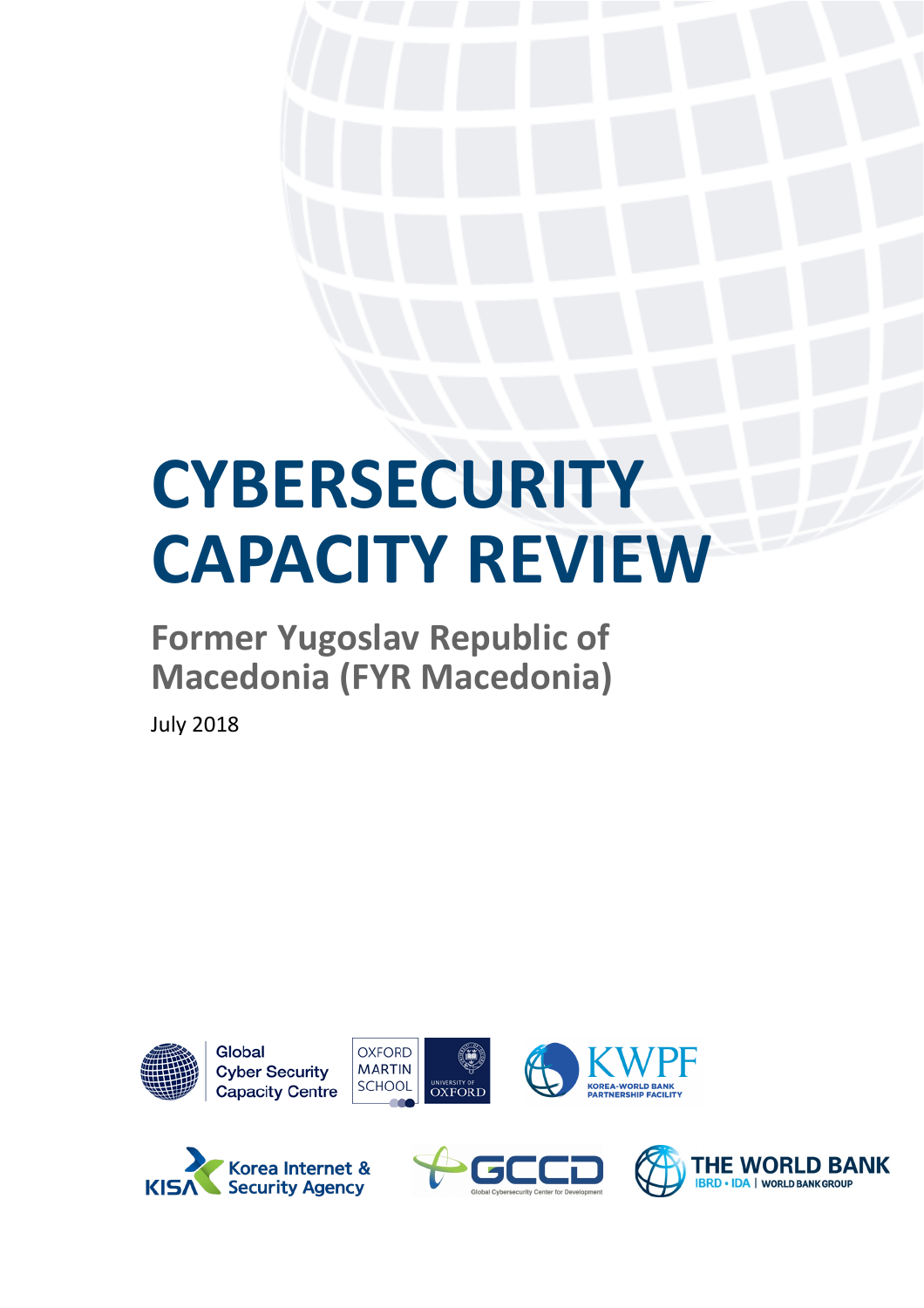## **CONTENTS**

| D 2.3 User Understanding of Personal Information Protection Online 39 |
|-----------------------------------------------------------------------|
|                                                                       |
|                                                                       |
|                                                                       |
|                                                                       |
|                                                                       |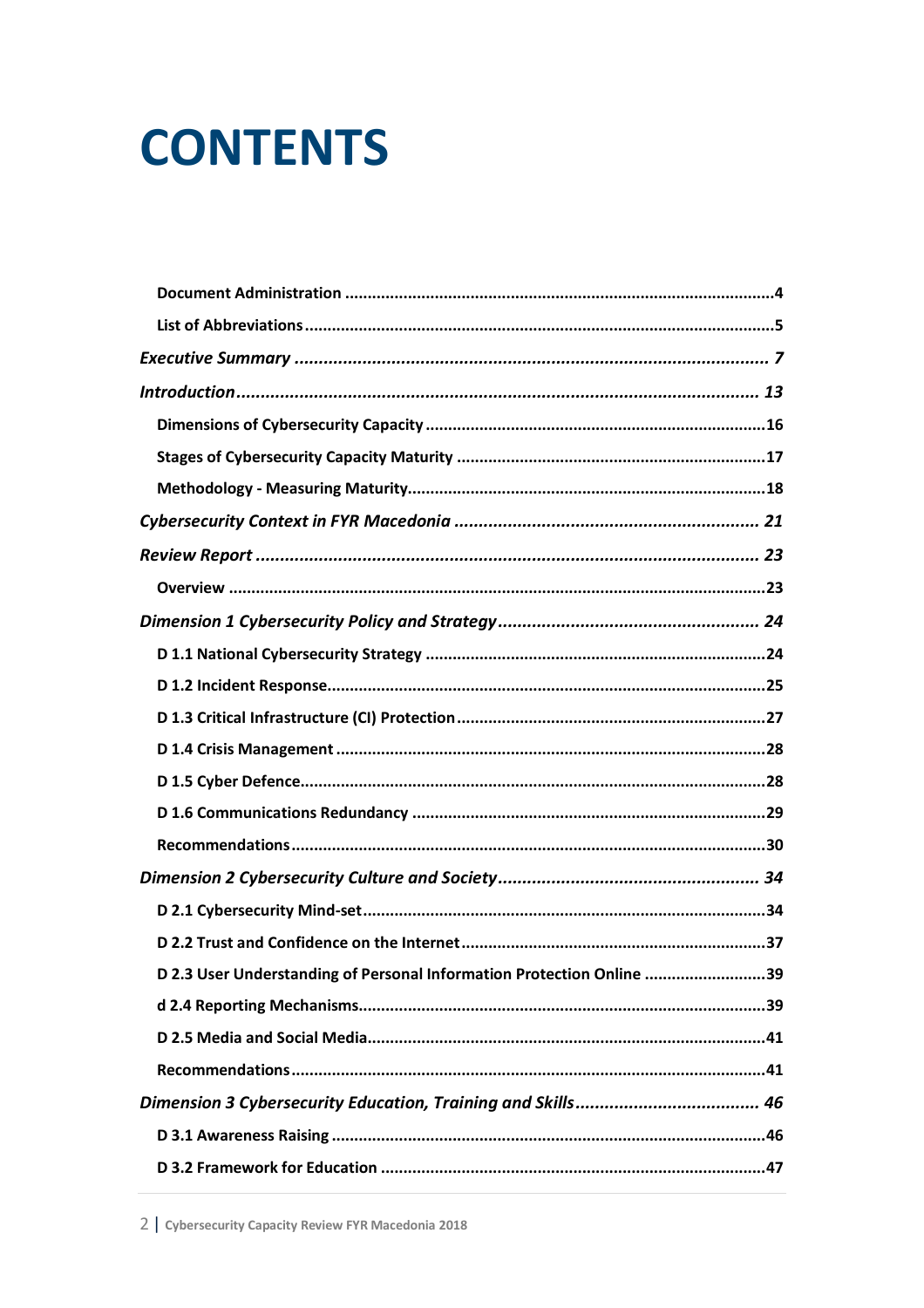| D 4.3 Formal and Informal Cooperation Frameworks to Combat Cybercrime60 |  |
|-------------------------------------------------------------------------|--|
|                                                                         |  |
|                                                                         |  |
|                                                                         |  |
|                                                                         |  |
|                                                                         |  |
|                                                                         |  |
|                                                                         |  |
|                                                                         |  |
|                                                                         |  |
|                                                                         |  |
|                                                                         |  |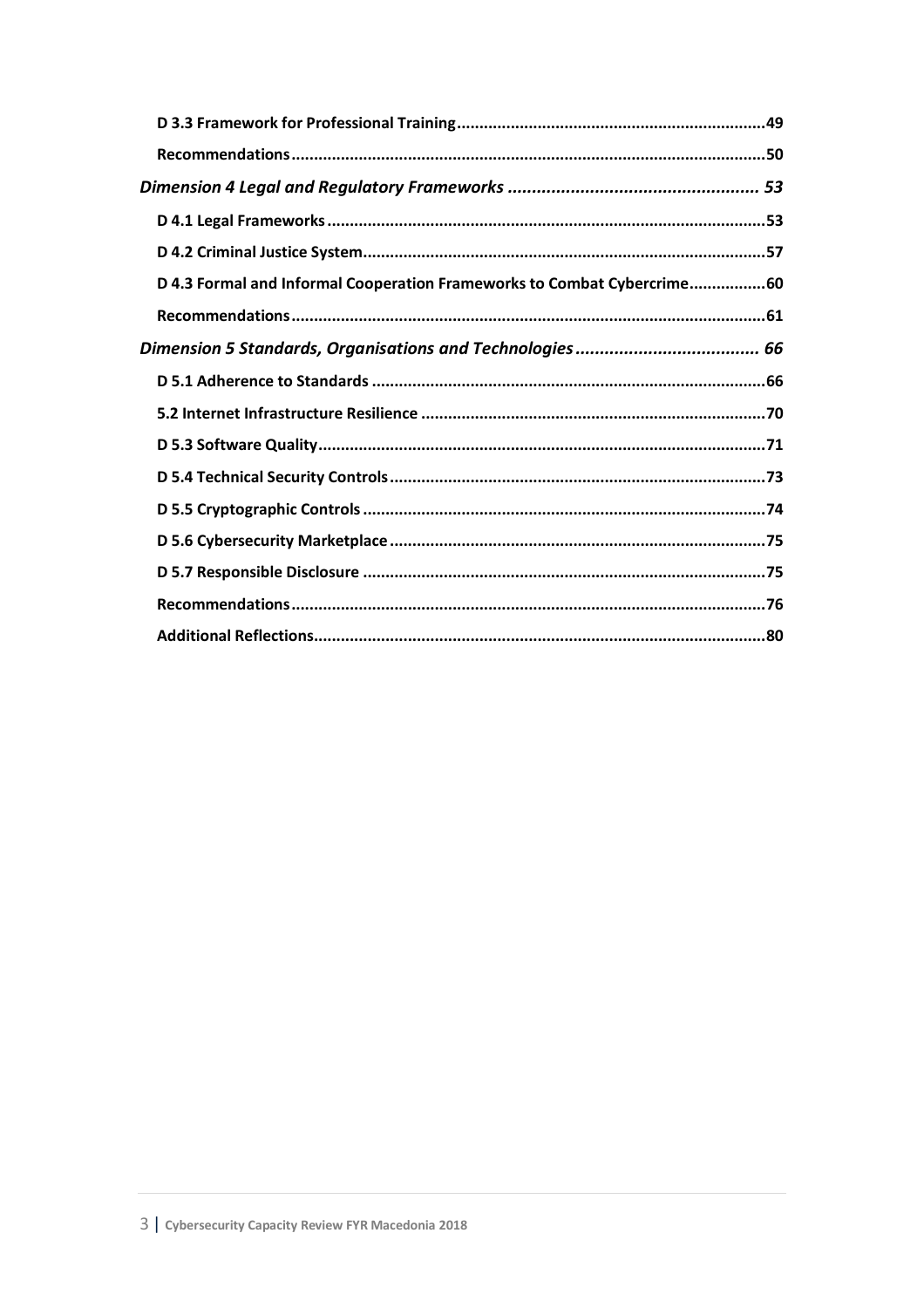## **DOCUMENT ADMINISTRATION**

*Lead researchers:* Dr Eva Nagyfejeo, Ms Carolin Weisser, Mr Matthew Griffin

*Reviewed by:* Professor Paul Cornish, Professor William Dutton, Professor Michael Goldsmith, Professor Basie Von Solms

*Approved by:* Professor Michael Goldsmith

| Version | Date           | <b>Notes</b>                        |
|---------|----------------|-------------------------------------|
|         | 25 March 2018  | First draft to Technical Board      |
|         | 24 April 2018  | Second draft to MISA and World Bank |
|         | 13 June 2018   | Third draft to World Bank           |
|         | 20 June 2018   | Fourth draft to MISA                |
|         | 9 July 2018    | Fifth draft to World Bank and MISA  |
| 6       | 13 August 2018 | Final report to World Bank and MISA |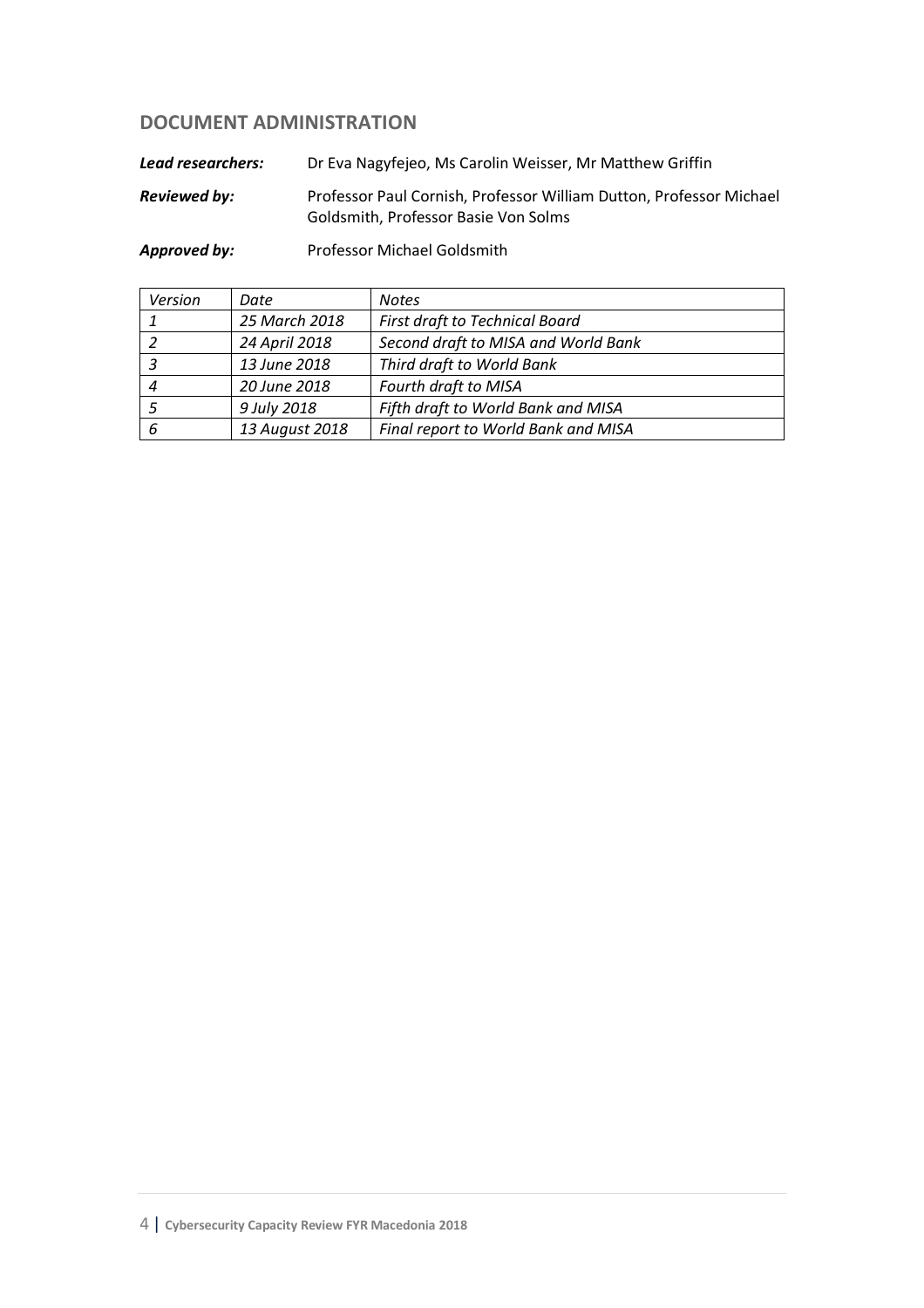## **LIST OF ABBREVIATIONS**

| <b>AEC</b>      | <b>Agency for Electronic Communications</b>                              |  |
|-----------------|--------------------------------------------------------------------------|--|
| <b>BSI</b>      | <b>British Standards Institution</b>                                     |  |
| <b>CAF</b>      | <b>Common Assessment Framework</b>                                       |  |
| <b>CEH</b>      | <b>Certified Ethical Hacker</b>                                          |  |
| <b>CERT</b>     | Computer Emergency Response Team                                         |  |
| <b>CFCE</b>     | <b>Certified Forensic Computer Examiner</b>                              |  |
| CI              | <b>Critical Infrastructure</b>                                           |  |
| <b>CIRT</b>     | Computer Incident Response Team                                          |  |
| <b>CISSP</b>    | Certified Information Systems Security Professional                      |  |
| <b>CMM</b>      | <b>Cybersecurity Capacity Maturity Model for Nations</b>                 |  |
| <b>CoE</b>      | Council of Europe                                                        |  |
| <b>DSCI</b>     | Directorate for Security of Classified Information                       |  |
| <b>ECTEG</b>    | <b>European Cybercrime Training and Education Group</b>                  |  |
| EU              | <b>European Union</b>                                                    |  |
| <b>FYR</b>      | Former Yugoslav Republic (of Macedonia)                                  |  |
| <b>GCSCC</b>    | <b>Global Cyber Security Capacity Centre</b>                             |  |
| <b>GDPR</b>     | <b>General Data Protection Regulation</b>                                |  |
| <b>HIDS</b>     | <b>Host Intrusion Detection Systems</b>                                  |  |
| ICT             | Information and communication technologies                               |  |
| <b>IPA</b>      | Instrument for Pre-Accession Assistance (of the European Union)          |  |
| <b>ISP</b>      | Internet Service Provider                                                |  |
| <b>MISP</b>     | Malware Information Sharing Platform                                     |  |
| <b>MISA</b>     | Ministry of Information Society and Administration                       |  |
| <b>MKD-CIRT</b> | Macedonian Computer Incident Response Team                               |  |
| <b>MoD</b>      | Ministry of Defence                                                      |  |
| MoF             | Ministry of Finance                                                      |  |
| Mol             | Ministry of Interior                                                     |  |
| MoU             | Memorandum of Understanding                                              |  |
| <b>NATO</b>     | The North Atlantic Treaty Organization                                   |  |
| <b>NBRM</b>     | National Bank of the Republic of Macedonia                               |  |
| <b>NGO</b>      | Non-Governmental Organisation                                            |  |
| <b>NIDS</b>     | Network Introduction Detection Systems                                   |  |
| <b>NIS</b>      | The Directive on security of network and information systems (of the EU) |  |
|                 |                                                                          |  |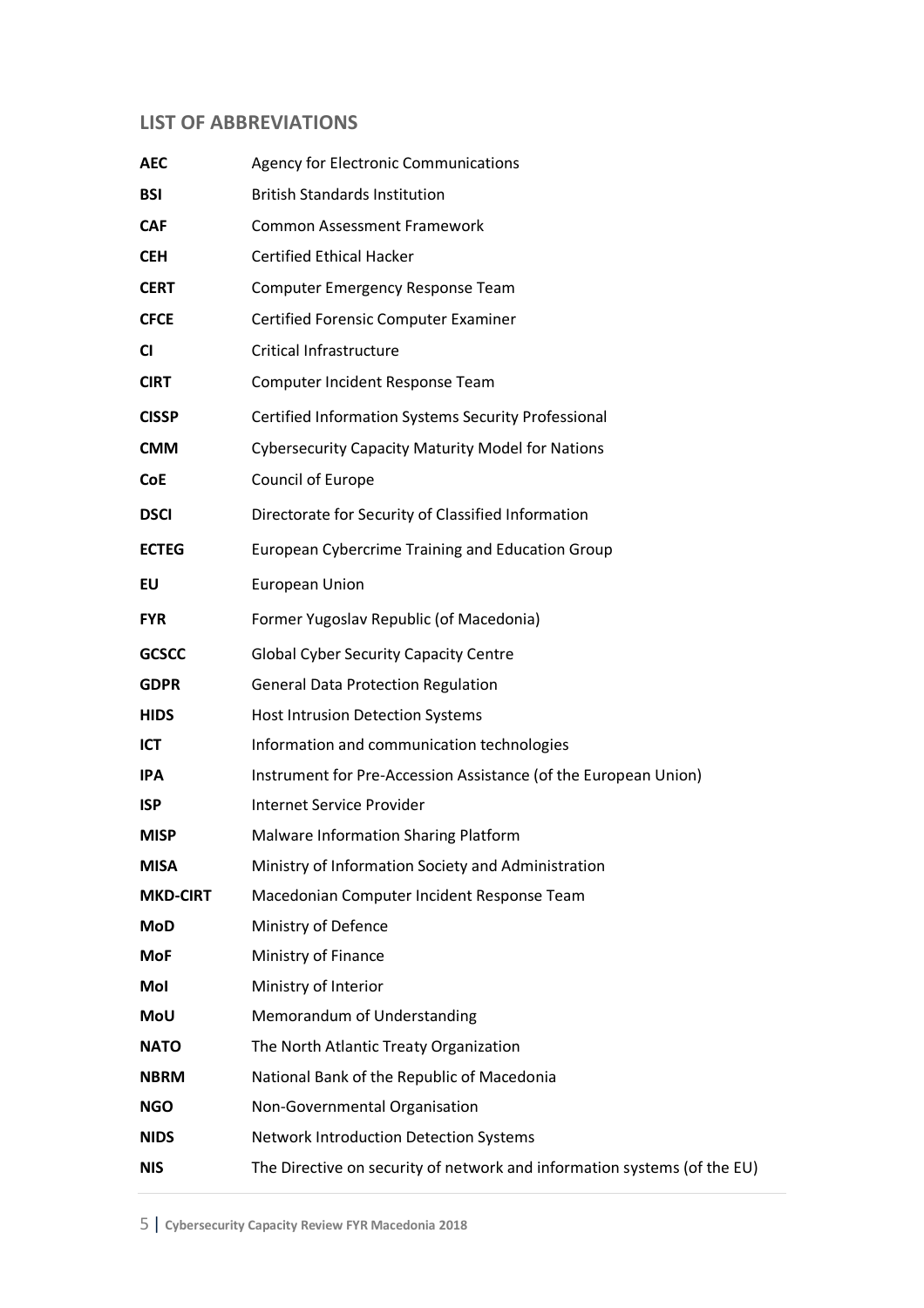| <b>NIST</b>  | National Institute of Standards and Technology       |
|--------------|------------------------------------------------------|
| <b>NOS</b>   | The NATO Office of Security                          |
| <b>OSCE</b>  | Organization for Security and Co-operation in Europe |
| <b>PfP</b>   | Partnership for Peace (programme)                    |
| <b>PIN</b>   | Personal identification number                       |
| <b>SIENA</b> | Secure Information Exchange Network Application      |
| <b>SME</b>   | Small and medium enterprises                         |
| <b>TETRA</b> | Terrestrial Trunked Radio (standard)                 |
| <b>UNDP</b>  | United Nations Development Programme                 |
| <b>WB</b>    | World Bank                                           |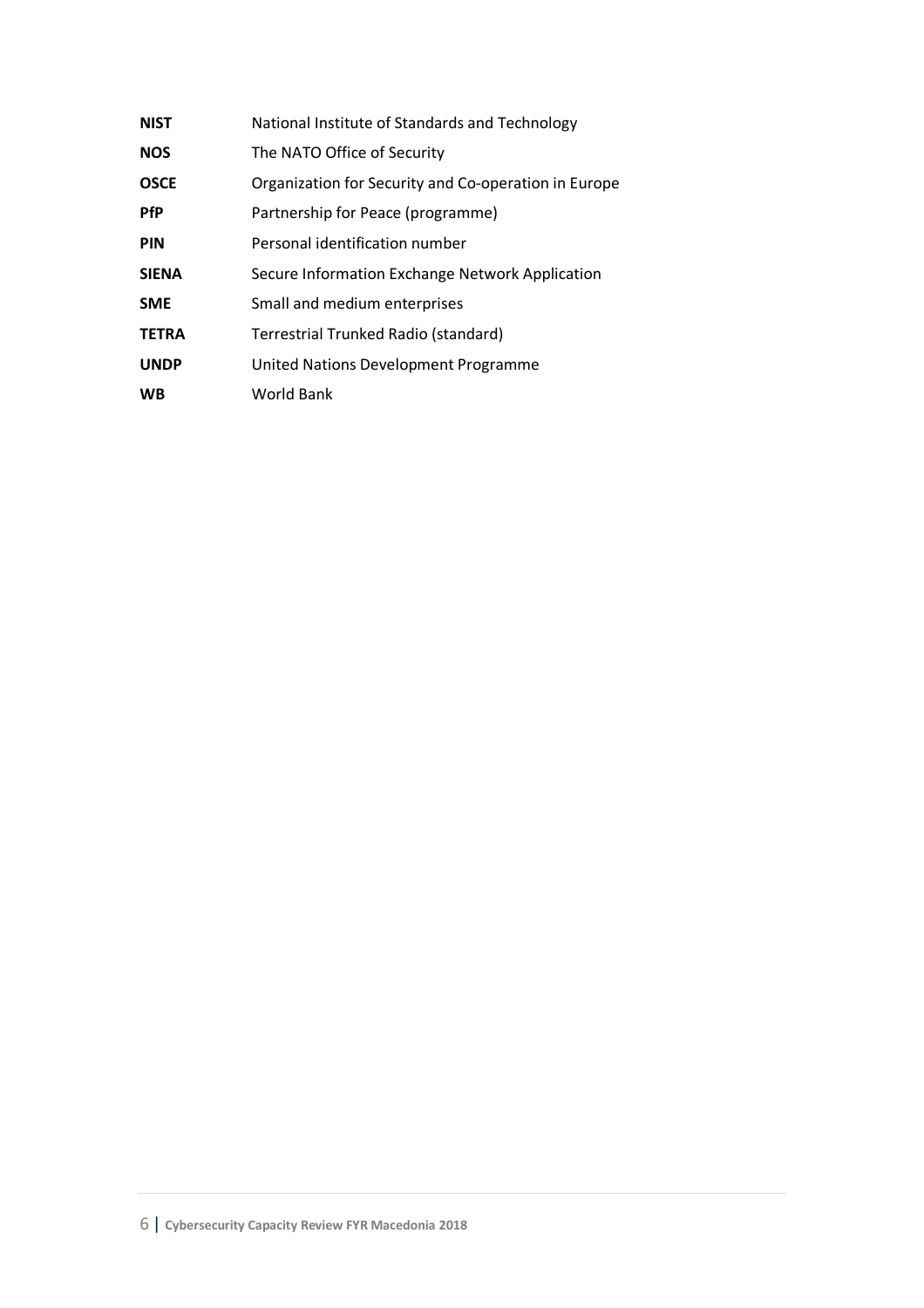## **EXECUTIVE SUMMARY**

In collaboration with the World Bank (WB), the Global Cyber Security Capacity Centre (GCSCC, or 'the Centre') undertook a review of the maturity of cybersecurity capacity in the former Yugoslav Republic of Macedonia (FYR Macedonia) at the invitation of the Ministry of Information Society and Administration (MISA). The objective of this review was to enable the Government to gain an understanding of its cybersecurity capacity in order to develop the country's national cybersecurity strategy, and to strategically prioritise investments in cybersecurity capacities.

Over the period 30 January–1 February 2018, the following stakeholders participated in roundtable consultations: academia, civil society, criminal justice, law enforcement, the defence community, information technology officers and representatives from public sector entities, critical infrastructure owners, policy makers, computer emergency response teams, information technology officers from the private sector (including telecommunications companies and financial institutions), as well as international partners.

The consultations took place using the Centre's Cybersecurity Capacity Maturity Model (CMM), which defines five *dimensions* of cybersecurity capacity:

- *Cybersecurity Policy and Strategy*
- *Cyber Culture and Society*
- *Cybersecurity Education, Training and Skills*
- *Legal and Regulatory Frameworks*
- *Standards, Organisations, and Technologies*

Each dimension comprises *factors* which describe what it means to possess cybersecurity capacity. Factors consist of *aspects* and for each aspect there are *indicators*, which describe steps and actions that, once observed, define the state of maturity of that aspect. There are five stages of maturity, ranging from the *start-up* stage to the *dynamic* stage. The start-up stage implies an ad-hoc approach to capacity, whereas the dynamic stage represents a strategic approach and the ability to adapt dynamically or to change in response to environmental considerations. For more details on the definitions, please consult the CMM  $document.<sup>1</sup>$ 

Figure 1 below provides an overall representation of the cybersecurity capacity in FYR Macedonia and illustrates the maturity estimates in each dimension. Each dimension represents one fifth of the graphic, with the five stages of maturity for each factor extending outwards from the centre of the graphic; 'start-up' is closest to the centre of the graphic and 'dynamic' is placed at the perimeter.

 $\overline{\phantom{a}}$ *<sup>1</sup>* Cybersecurity Capacity Maturity Model for Nations (CMM), Revised Edition, *https://www.sbs.ox.ac.uk/cybersecurity-capacity/content/cmm-revised-edition* (assessed 25 February 2018)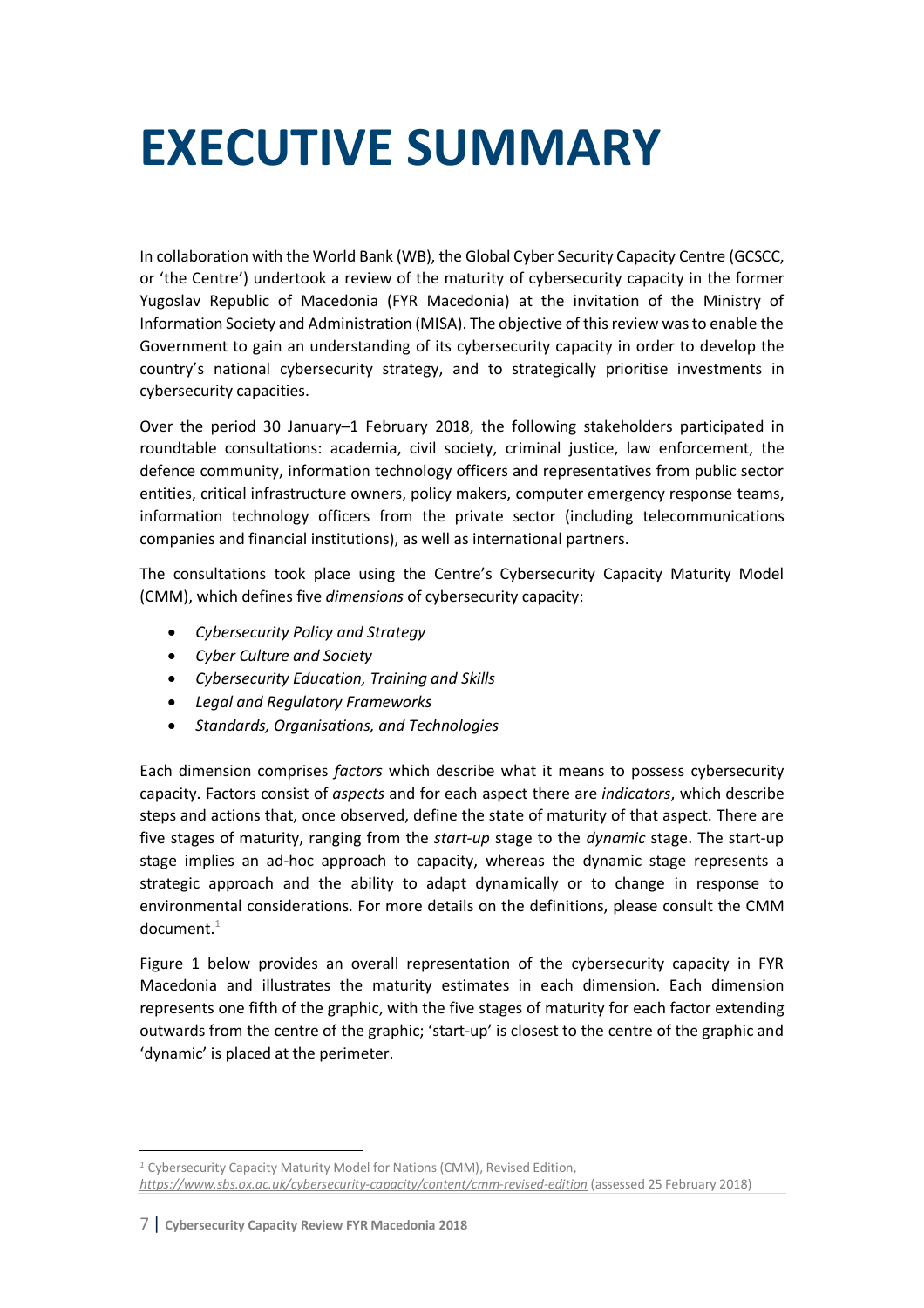

*Figure 1: Overall representation of the cybersecurity capacity in FYR Macedonia.*

### **Cybersecurity Policy and Strategy**

Currently, there is no official national cybersecurity document in FYR Macedonia detailing how to establish coordination between key cybersecurity governmental and non-governmental actors, nor is there an overarching national cybersecurity programme. However, consultation processes for strategy development have been initiated. The development of the cybersecurity strategy was announced in November 2017 during a high-level public debate on cybersecurity policies. For all participants in that debate one area of concern was the limited availability of financial and human resources. For instance, MISA has no cybersecurity budget available to develop the strategy. Currently, MISA, the Ministry of Defence (MoD), the Ministry of the Interior (MoI), the Agency for Electronic Communications (AEC), the Directorate for Personal Data Protection, and the Directorate for Security of Classified Information are collectively the driving force to improve the cybersecurity environment.<sup>2</sup> The plan is to develop a national cybersecurity strategy. Additionally, the MoD will develop a cyber defence strategy.

 $\overline{\phantom{a}}$ 

*<sup>2</sup>* Government of the Republic of Macedonia (2017) Annual National Programme of the Republic of Macedonia for NATO membership 2017/2018. *http://www.mfa.gov.mk/images/stories/GNP/GNP-2017-2018-MNR-web.pdf*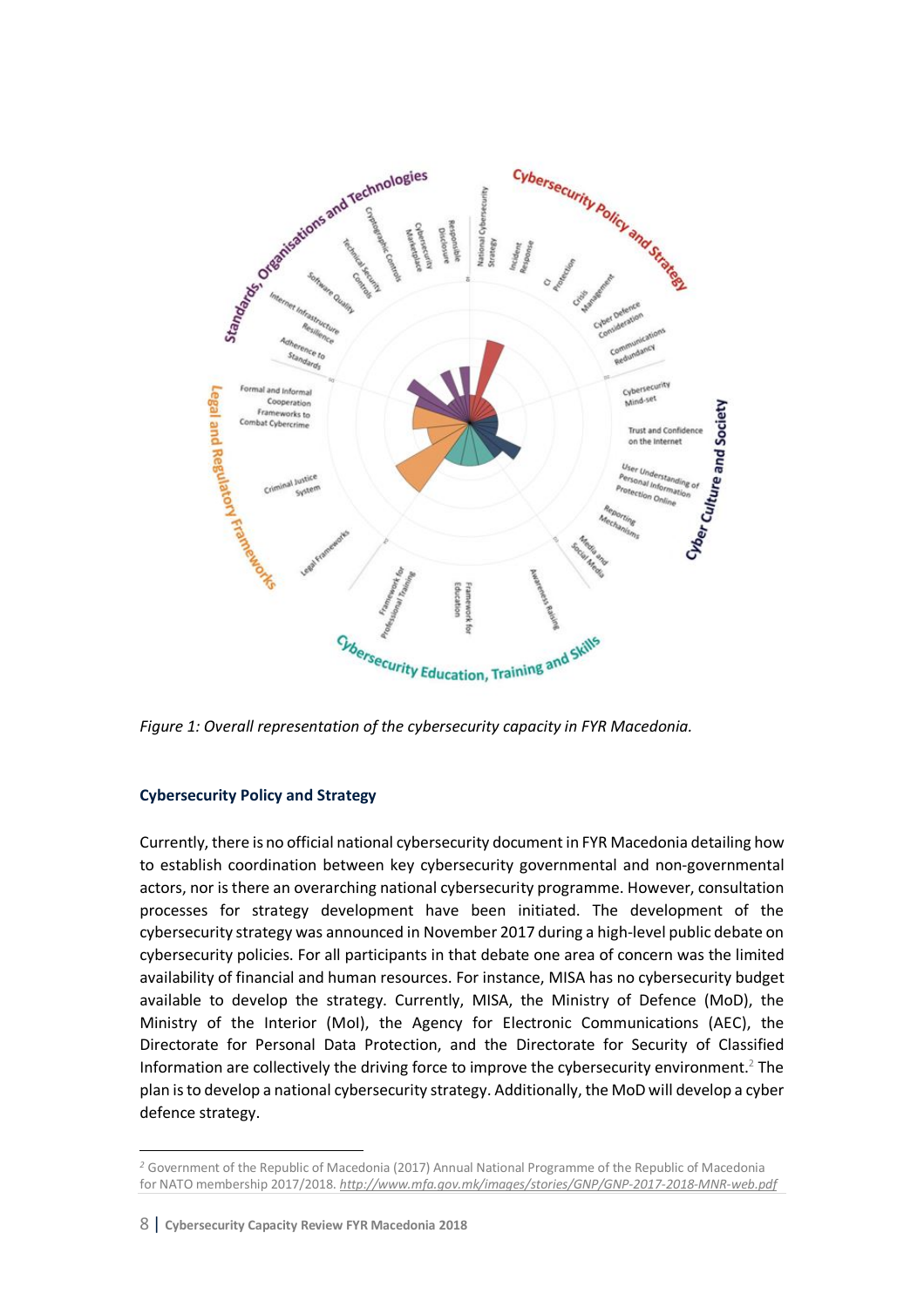The Macedonian Computer Incident Response Team (MKD-CIRT) serves as the national coordinating body for the reporting and management of cybersecurity incidents for the authorities and public sector institutions. In 2015, the MKD-CIRT was set up within the AEC as the 'official national point of contact and coordination in dealing with security incidents in networks and information systems' pursuant to the Law on Electronic Communications.3

The concept of cybersecurity in critical infrastructure (CI) is in its infancy in FYR Macedonia. There is as yet no accepted definition of CI and no formal categorisation of CI assets.

It was not possible to obtain a clear picture regarding crisis management in the course of the CMM review. The extent to which organisations consider cyber threats as part of crisis situations is uncertain. It is understood that general crisis management is necessary for national security, however cybersecurity is not yet considered as a component.

Cyber defence capacity in FYR Macedonia is at a start-up stage, as cybersecurity is not currently part of the national defence strategy and there is no specific cyber defence strategy. The MoD is responsible for defence within different government organisations, however there is no central cyber command or control structure. Participants acknowledged the need to create a new unit specifically for cyber defence.

It was not possible to obtain a clear picture regarding communications redundancy during the review. Digital redundancy measures are considered (in an ad-hoc manner) by private telecommunication companies and other organisations, but there is nothing coordinated and systematic at the national level.

#### **Cyber Culture and Society**

The cyber ecosystem in FYR Macedonia is still in its early stages. Participants explained that in some government agencies and leading companies a cybersecurity mind-set has started to develop. However, the cybersecurity culture is generally not very advanced and often users are not aware of the risks associated with the use of Internet.

The majority of Internet users 'blindly' trust information and communication technologies (ICT) and Internet services. Participants indicated that users are mostly unaware of any risks when using the Internet and assume that they are safe to use online services. Most users do not have the ability to critically assess the content they see and receive online, nor the applications they use. Among the concerns raised by the participants were also those cases where users were aware of the risks – in the cases of cybercrime, cyberbullying and data breaches, for example – but they did not undertake the necessary security measures out of convenience.

Awareness of the need to protect personal information and familiarity with security concerns regarding personal data is generally low.

Participants mentioned that there are some channels for users in place in order to report computer-related or online incidents and crimes: (1) reporting the matter to a police station in person or by phone; (2) contacting the cybercrime unit at the MoI; and (3) contacting the Directorate of Personal Data Protection in the case of a data abuse. Participants noted,

 $\overline{a}$ 

*<sup>3</sup>* Agency for Electronic Communications. MKD-CIRT. *https://mkd-cirt.mk/?lang=en*

<sup>9</sup> | **Cybersecurity Capacity Review FYR Macedonia 2018**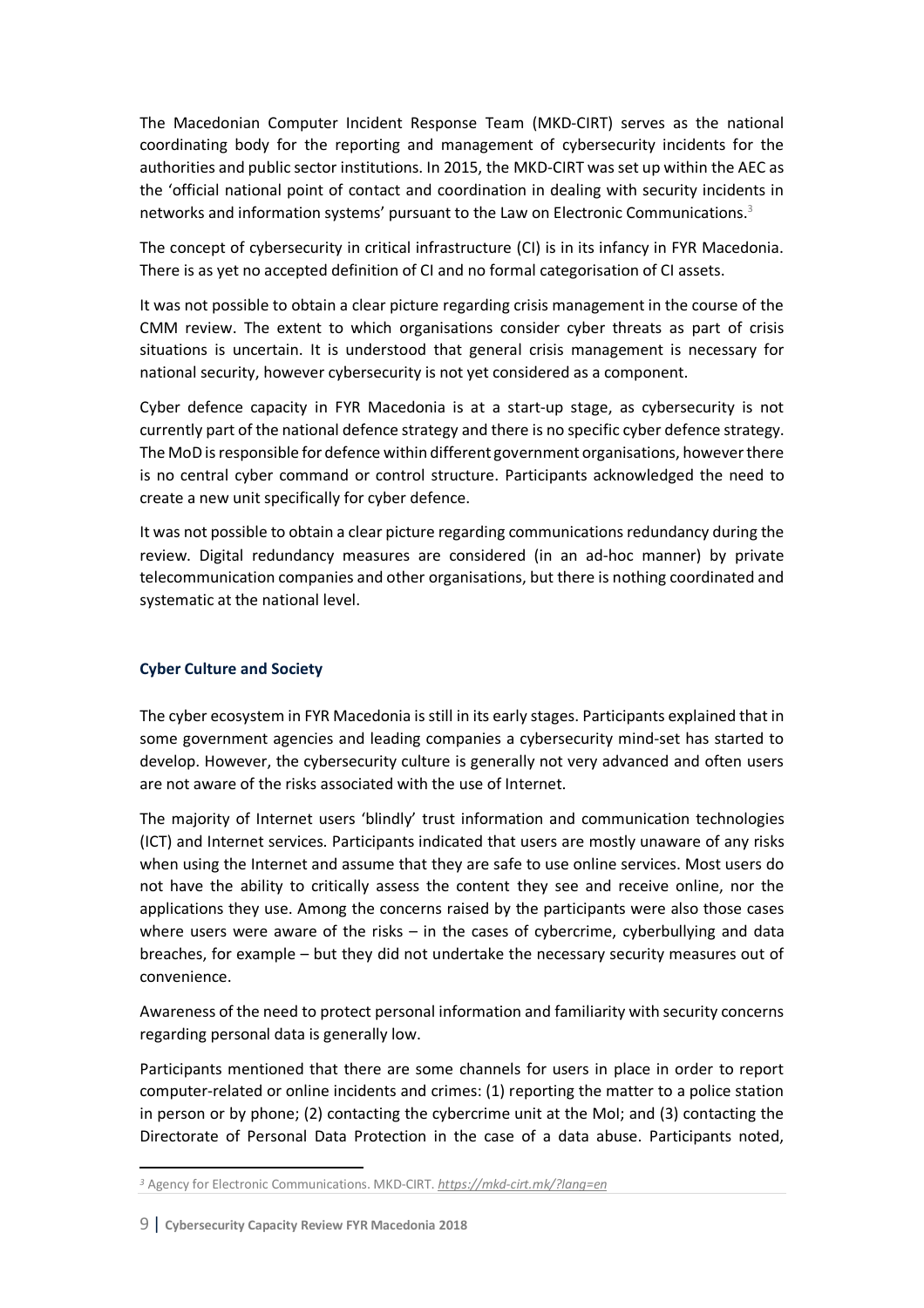however, that users are generally not aware of these reporting channels or that they face challenges providing evidence when they report incidents at police stations.

Overall, cybersecurity issues are insufficiently reported in the media both online and offline. If reporting is taking place, then it is done mostly in the case of major international events.

### **Cybersecurity Education, Training and Skills**

A national programme for cybersecurity awareness raising is yet to be established, led by a designated organisation (from any sector) addressing a wide range of demographics.

Currently, cybersecurity awareness raising efforts are sporadic and mostly done on a voluntarily basis and with limited resources by non-governmental organisations (NGOs) and with ad hoc support from the government. However, FYR Macedonia has been active in promoting a safer Internet and has had a regular engagement with the EU's Safer Internet Day initiative since 2010. Leading these activities are the NGOs from the Insafe / INHOPE network, universities, such as the University of Skopje (Faculty of Computer Science and Engineering), as well as line ministries. $4$ 

The need for enhancing cybersecurity education in schools and universities has been identified by the Government, in particular by the line Ministry, industry, and academic stakeholders. Currently, two universities accomplished the accreditation for undergraduate and master's programmes specialising in cybersecurity. In particular one university which attracts most of the students in IT related subjects is also highly engaged in research and cooperating on the international level.

The need to train professionals in cybersecurity has been recognized by the Government but has not been documented on the national level. Within public institutions, training in cybersecurity issues both for IT staff and general staff is very limited, and it is often at the discretion of management whether a member of staff is permitted to attend a general cybersecurity training or certification course. In the private sector, training is more integrated and sometimes mandatory for IT staff and, in some companies, for non-IT staff.

#### **Legal and Regulatory Frameworks**

l

Comprehensive ICT legislative and regulatory frameworks addressing cybersecurity have been implemented and legislation protecting the rights of individuals and organisations in the digital environment has been adopted in FYR Macedonia.

FYR Macedonia does not have an all-encompassing legal framework that deals explicitly with cybersecurity.<sup>5</sup> However, several legal instruments refer to cybersecurity-related issues such as the Law on Personal Data Protection, the Law on Electronic Commerce, the Law on

*<sup>4</sup>* Netsafe.finki.ukim.mk. (2018). Ден на безбеден интернет. [online] Available at: http://netsafe.finki.ukim.mk/ [Accessed 19 Mar. 2018].

<sup>&</sup>lt;sup>5</sup> DiploFoundation (2016) Cybersecurity in the Western Balkans: Policy gaps and cooperation opportunities. *https://www.diplomacy.edu/sites/default/files/Cybersecurity%20in%20Western%20Balkans.pdf*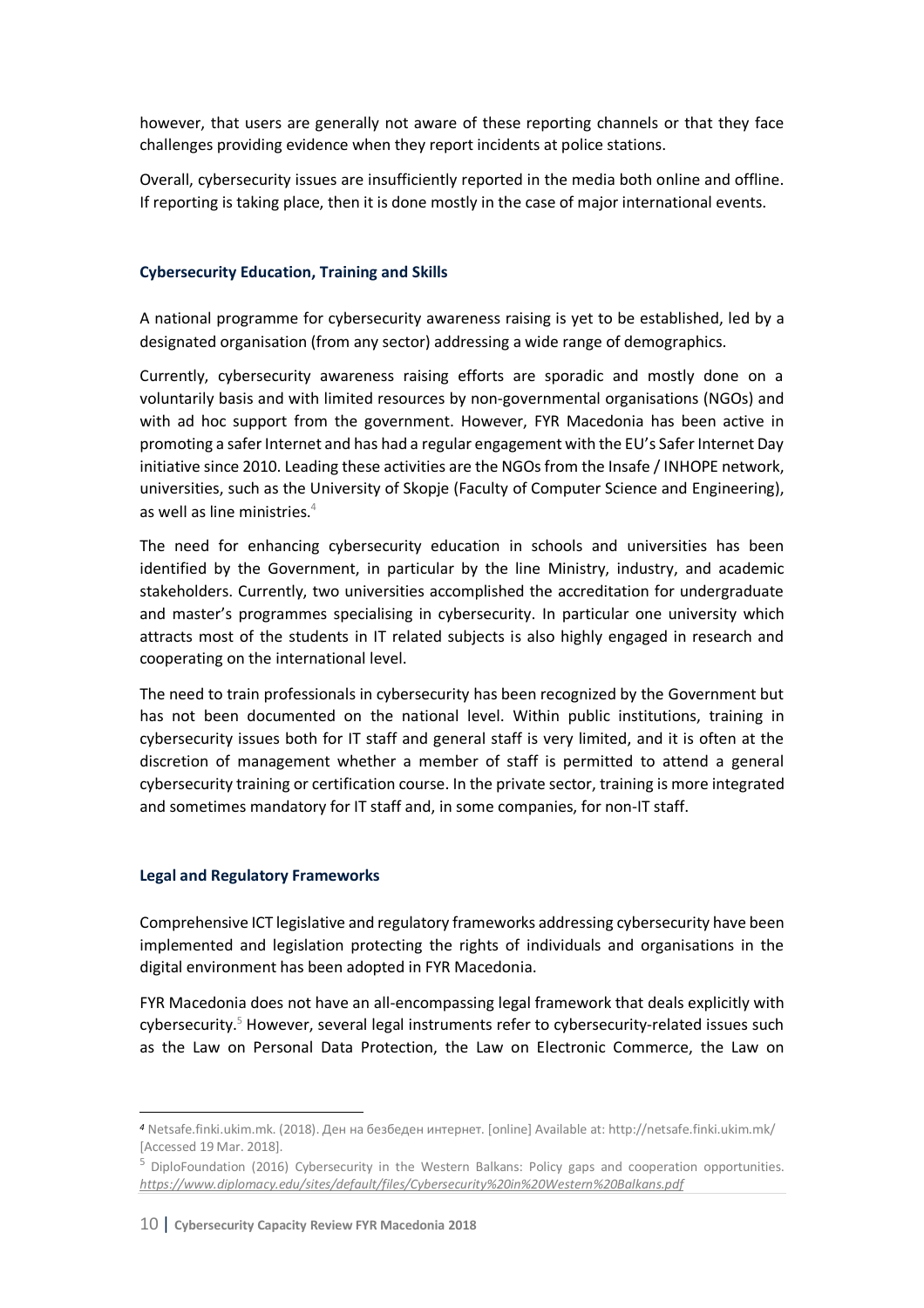Electronic Communications, the Law on Interception of Communications, and the Law on Electronic Data and Electronic Signature. $6$ 

Across the criminal justice system, capacities are between start-up and formative stages of maturity in FYR Macedonia.

Currently, the Cybercrime and Digital Forensic Department within the MoI is the only unit in the country that has the capacity to investigate cybercrime cases (e.g. in mobile and computer forensics). Participants acknowledged the need to decentralise the digital forensics capacity among the different institutions; there is, however, currently no capacity to do so.

Concerning serious cybercrime cases, FYR Macedonia has no capacity to tackle those due to the lack of staff with the knowledge and skills for such investigations. As a result, the MoI has to rely on the private sector, academia and the MKD-CIRT. There is, however, some capacity to deal with less serious cybercrime cases.

The capacity of prosecutors and judges to handle cybercrime cases and cases involving digital evidence was considered by review participants to be limited and ad-hoc. Participants referred to the limited budget and the insufficient availability of technical equipment. There are no special courts for handling cybercrime cases and no specialised training for judges on cybercrime. There is, however, some ad hoc training on electronic evidence provided by the Academy for Judges and Public Prosecutors of Macedonia.

The authorities in FYR Macedonia have recognised the need to improve informal and formal cooperation mechanisms, both domestically and across borders, but these mechanisms remain ad hoc.

#### **Standards, Organisations, and Technologies**

The CMM review found no obligation to implement any national (or sector specific) ICT security standard. In addition, there is no government-led initiative to promote the exchange of good practices or to foster the implementation of cybersecurity standards.

Similarly, there is no mandatory standard for any sector related to the procurement of hardware and software. The public procurement system used to be decentralized, with each government body having its own procurement procedure,<sup>7</sup> however the new draft legislation on public procurement will ensure that it is centralised and executed through the egovernment portal. $8$  It is expected to be adopted by the end of 2018.

Focusing on standards in software development, there are guidelines in place in both the public and private sectors, but the extent to which these guidelines are related to

 $6$  Ibid.

<sup>7</sup> US Department of Commerce, Export.gov https://www.export.gov/article?id=Macedonia-Selling-tothe-Government

<sup>8</sup> Single National Electronic Register of Regulations of the Republic of Macedonia. Draft Law on Public Procurement.

https://ener.gov.mk/Default.aspx?item=pub\_regulation&subitem=view\_reg\_detail&itemid=Xp2x6ms4eMDvLz1a B8J7aA==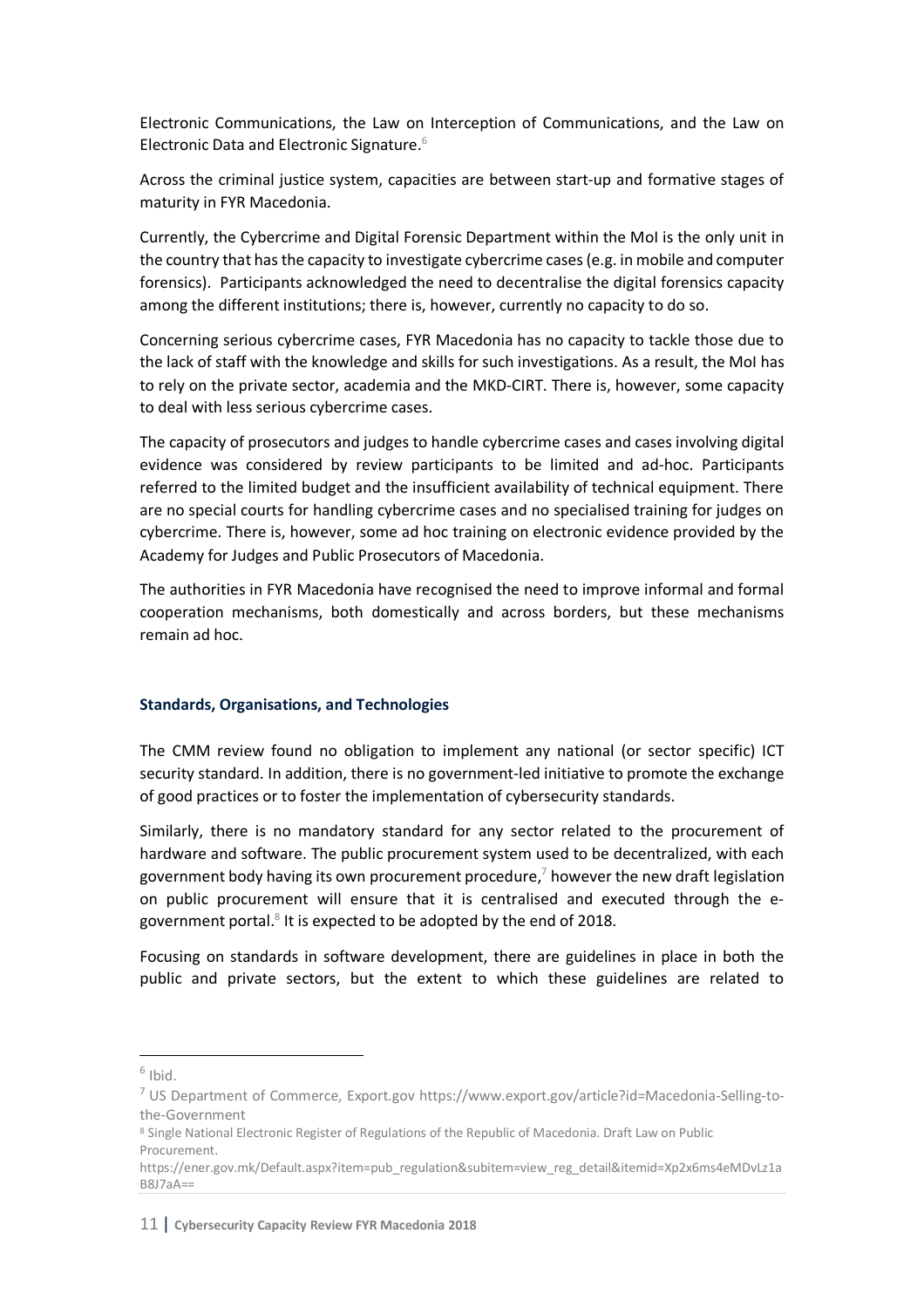cybersecurity is not clear. It was noted that the ICT Department at the MoI has an in-house software development team that delivers the most critical software solutions.

The country has experienced a very rapid development of telecommunications and of the information society in recent years. $9$  The usage of ICT has increased significantly. Based on data provided by the State Statistical Office for 2016, 72.2 percent of the population were Internet users and 75.3 percent of households had Internet access, while the figure for enterprises with ten or more employees was 93.8 percent.<sup>10</sup>

There is no inventory of secure software for use in public and private sectors in FYR Macedonia. The quality and performance of software in the public sector is a concern, but functional requirements are not yet fully monitored. Users are advised to install patches, and organisations generally ensure quality of existing software.

The adoption of technical security controls in the country varies across sectors and organisations, but they are mostly ad hoc and not consistently deployed.

Cryptographic controls for protecting data at rest and in transit are recognised and deployed ad hoc by multiple stakeholders and within various sectors. Protecting data in transit is regulated under the Law on Personal Data Protection for websites/portals that contain personal data and/or require the user to log in Also, the Law on Classified Information regulates and ensures full control for protecting classified information.<sup>11</sup> Currently, the Directorate for Security of Classified Information (DSCI) is coordinating with a working group that is tasked with the drafting of the proposal text of the Decree on Crypto Protection.<sup>12</sup>

The domestic market provides limited cybersecurity technologies. No domestic market for cybercrime insurance products has yet been developed in the country.

Currently, there is a policy in place for responsible information disclosure<sup>13</sup> that falls under the process for incident handling. According to the policy, 'sensitive information can be received in the MKD-CIRT through an incident report submitted by a constituent or another party that is participating in the process of incident management.<sup>'14</sup> A more detailed process of disclosing vulnerabilities responsibly is under development with regard to the reporting, handling and dissemination of information to other parties or to the public if a vulnerability is detected in software or on a website.

 $\overline{\phantom{a}}$ 

*<sup>9</sup>* Tasevski, P. (2015) Macedonian path towards cybersecurity. Information & Security, 32(2), 1.

*<sup>10</sup>* State Statistical Office. Information Society. *http://www.stat.gov.mk/OblastOpsto\_en.aspx?id=27*

<sup>11</sup> Law on Classified Information. Directorate for Security of Classified Information. Official Gazette of the Republic of Macedonia no. 113/07.

<sup>12</sup> Government of the Republic of Macedonia (2017) Annual National Programme of the Republic of Macedonia for NATO membership 2017/2018. *http://www.mfa.gov.mk/images/stories/GNP/GNP-2017-2018-MNR-web.pdf* <sup>13</sup> MKD-CIRT (2016) Information Disclosure Policy. Version 1.0 – 16.03.2016. https://mkd-cirt.mk/wpcontent/uploads/2018/03/4-INFORMATION-DISCLOSURE-POLICY-\_web.pdf <sup>14</sup> Ibid.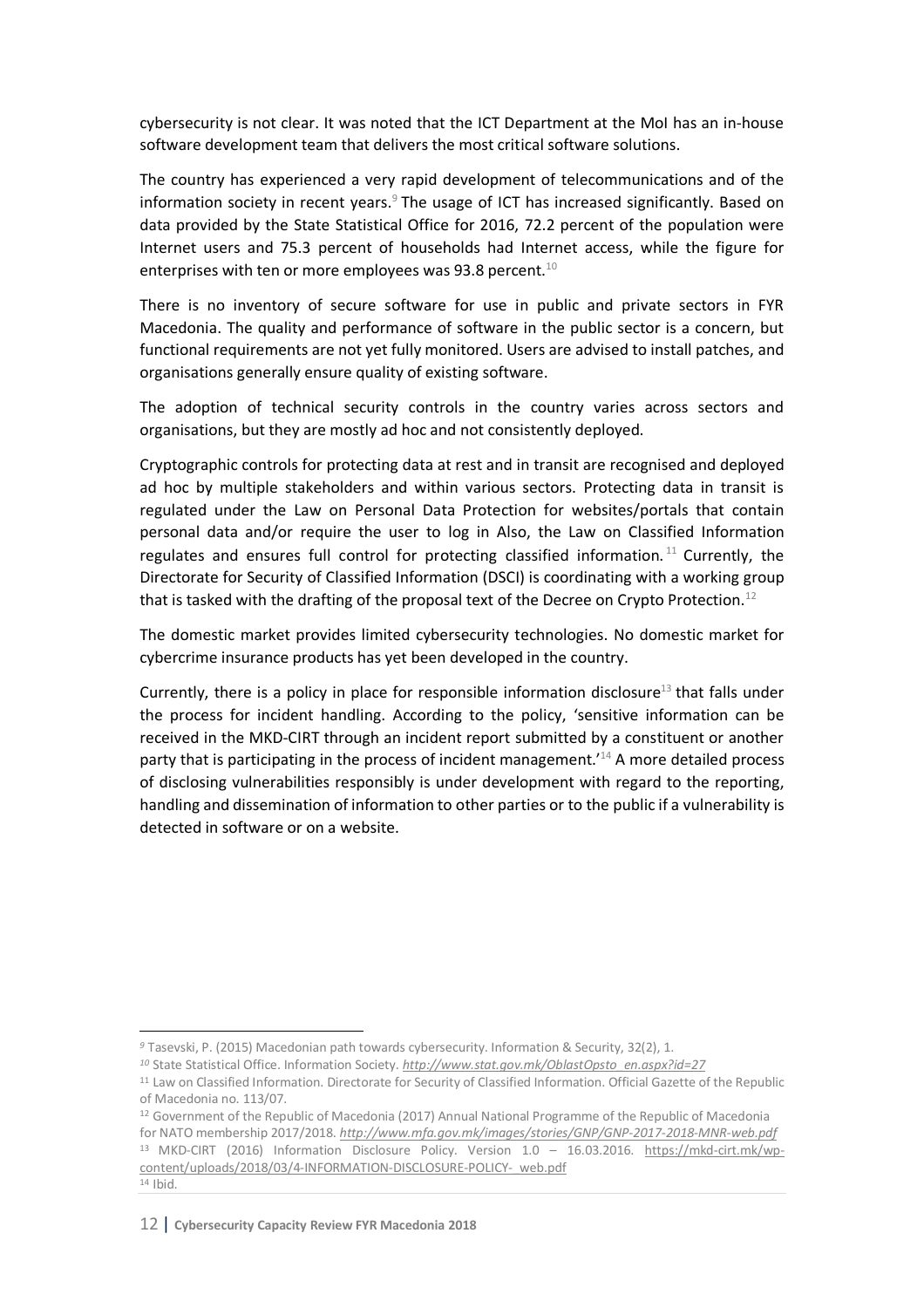## **INTRODUCTION**

In collaboration with the World Bank (WB), the Global Cyber Security Capacity Centre (GCSCC, or 'the Centre') undertook a review of the maturity of cybersecurity capacity in the former Yugoslav Republic of Macedonia (FYR Macedonia) at the invitation of the Ministry of Information Society and Administration (MISA). The objective of this review was to enable the Government to gain an understanding of its cybersecurity capacity in order to provide insights for the development of the country's national cybersecurity strategy, and to strategically prioritise investment in cybersecurity capacities.

Over the period 30 January–1 February 2018, stakeholders from the following institutions participated in a three-day consultation process:

Public sector entities:

- *A*gency for Electronic Communication (AEC)
- Agency for Promotion of Entrepreneurship (APPRM)
- Agency for Real Estate Cadaster
- Cabinet of the President of the Republic of Macedonia
- Central Registry (of companies) (CRM)
- Customs administration
- Department of Cybercrime and Digital Forensics (MoI)
- Directorate for Personal Data Protection (DZLP)
- Directorate for Security of Classified Information (DBKI)
- Financial Intelligence Office (UFR)
- Financial Police (FPO)
- Food and Veterinary Agency
- Health Insurance Fund (FZO)
- Institute for Public Health (IPH)
- Insurance Supervision Agency (ISA)
- Ministry of Defence (MoD)
- Ministry of Education and Science
- Ministry of Finance (MoF)
- Ministry of Foreign Affairs
- Ministry of Health (ZDRAVSTVO)
- Ministry of Information Society and Administration (MISA)
- Ministry of Interior (MoI)
- Ministry of Justice
- Ministry of Labor and Social Policy (MTSP)
- Ministry of Transport and Communications
- National Centre for Computer Incidents Response (MKD-CIRT)
- Office of Security and Counter Intelligence (UBK)
- Public Revenue Office (UJP)
- State Audit Office (DZR)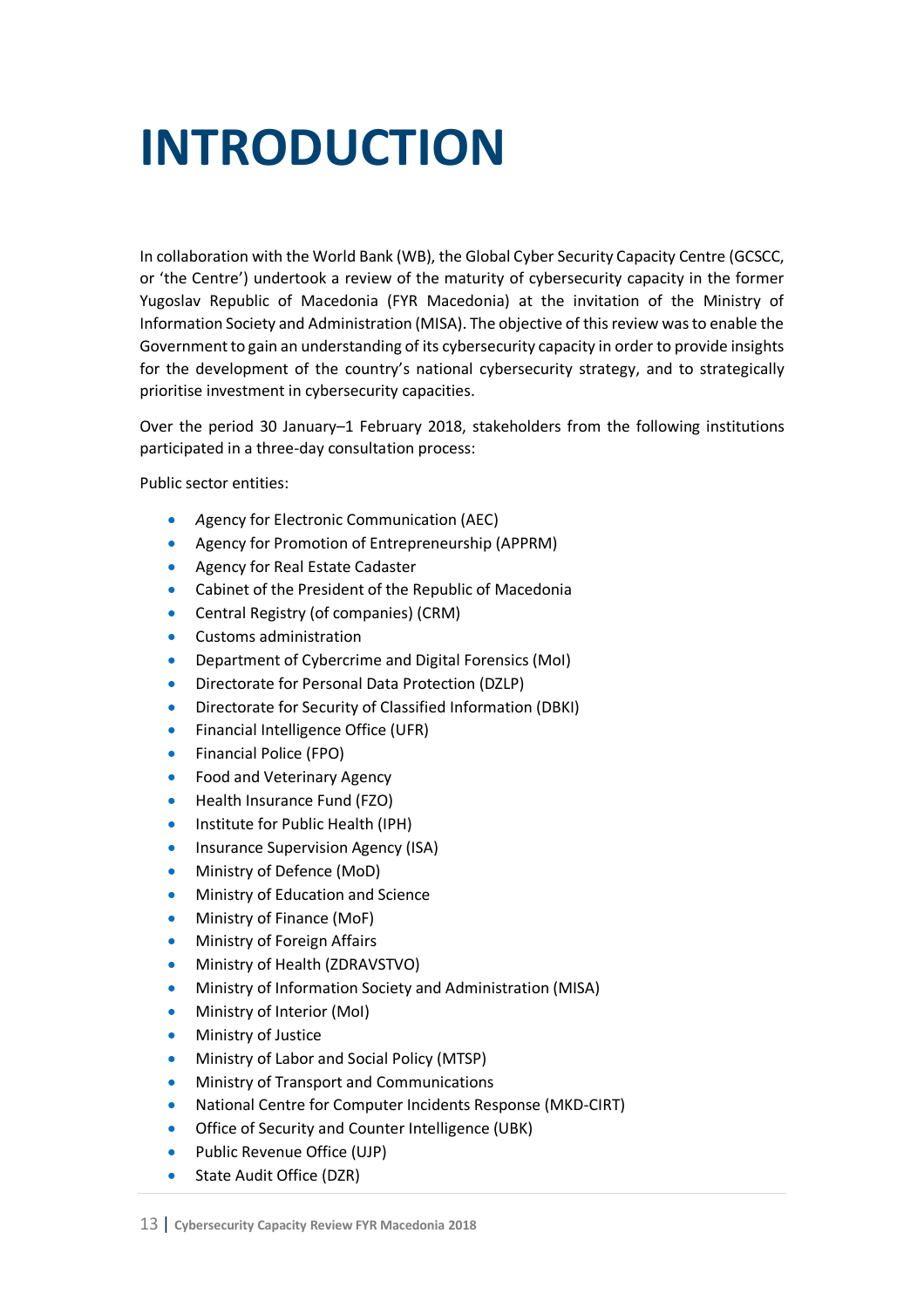- The Association of the Units of Local Self-Government of RM (ZELS)
- The Intelligence Agency (IA)

Criminal justice sector:

- Financial Police Office (FPO)
- Public Prosecutor's Office for Prosecuting Criminal Offences Related to and Arising from the Content of the Illegally Intercepted Communications (JONSK)
- The Public Prosecutor's Office (JORM)

Technology and telecommunications sector:

- INFIGO
- INTEGRA SOLUTIONS
- MAX HOSTING
- NEXT-EM
- Nextsense
- TELECOM

#### Finance sector:

- *Clearing House KIBS AD Skopje*
- Halk Bank AD Skopje
- Komercijalna Banka AD Skopje
- KPMG Macedonia
- Ohridska Banka AD Skopje
- ProCredit Bank Macedonia
- SPARCASSE BANK Macedonia AD
- Stopanska Banka AD Bitola
- Triglav Osiguruvanje AD
- **TTK BANKA AD Skopje**

#### Critical infrastructure owners:

- Civil Aviation Agency (CAA)
- Crisis Management Centre
- EVN
- Macedonian Railway Infrastructure
- MEPSO
- MNAV
- National Bank of the Republic of Macedonia (NBRM)
- Public enterprise for state roads

Academia:

- Faculty of Computer Science and Engineering (FCSE) Ss. Cyril and Methodius University in Skopje
- Faculty of Electrical Engineering and Information Technologies FEIT Ss. Cyril and Methodius University in Skopje
- Goce Delcev University Stip (UGD)
- MARNET Macedonian Academic Research Network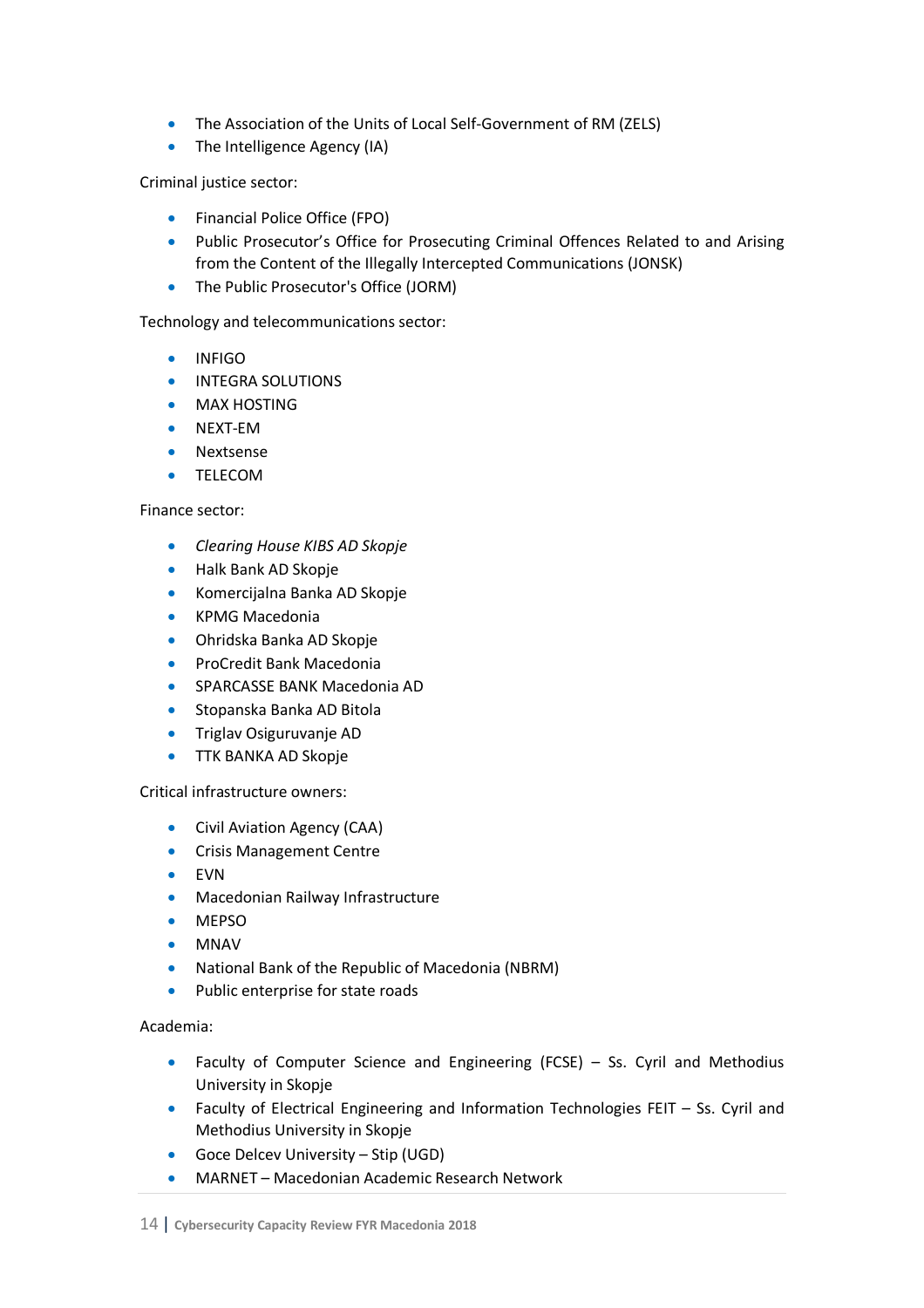- Military Academy "General Mihailo Apostolski"
- University of Information Science and Technology "St. Paul the Apostle" Ohrid UIST

Professional societies/non-governmental organisations (NGOs):

- Internet Hotline Provider Macedonia Association
- RE2020

International community:

- Croatian Embassy Skopje
- Albanian Embassy in Skopje
- International Republic Institute (IRI)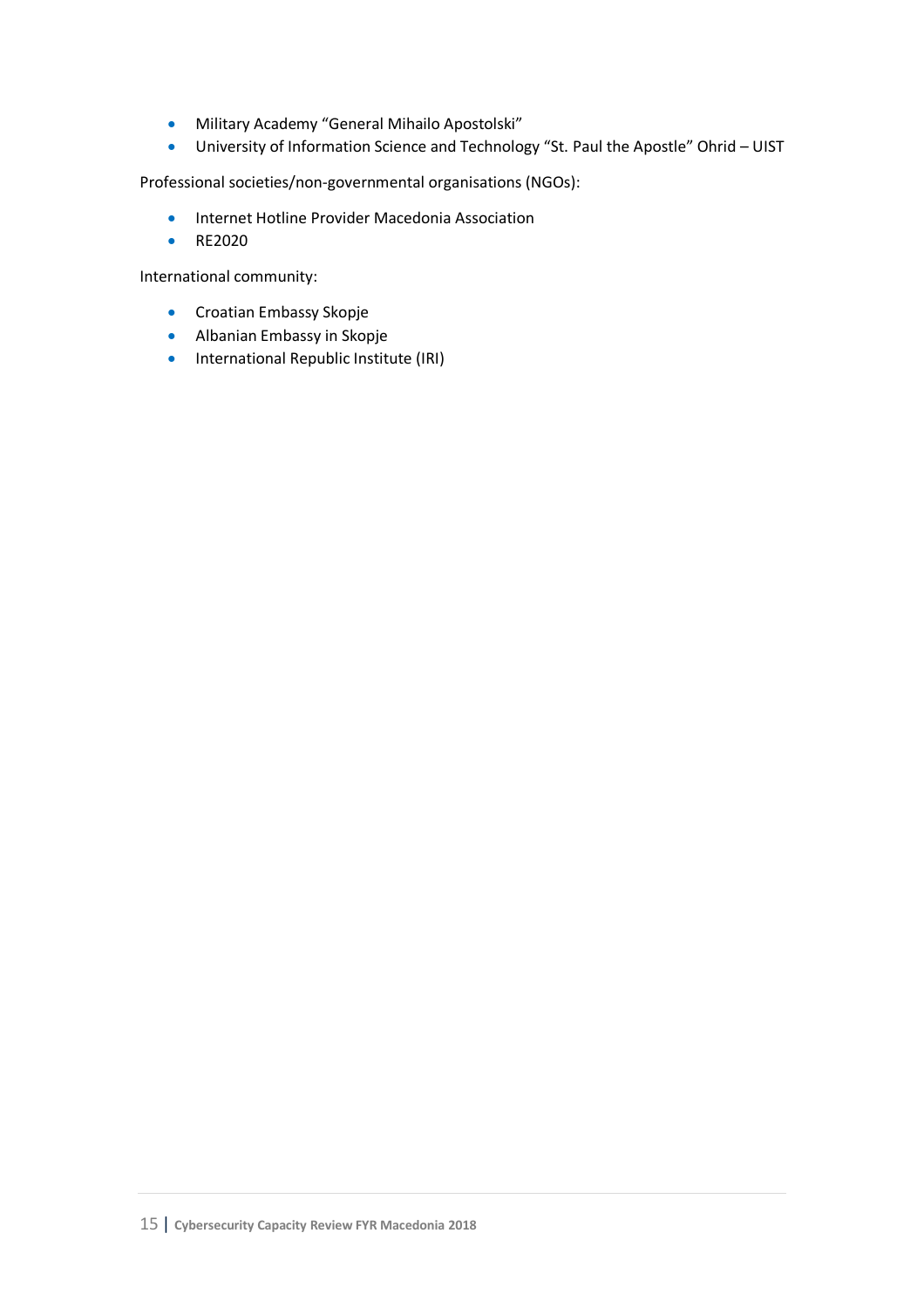## **DIMENSIONS OF CYBERSECURITY CAPACITY**

Consultations were premised on the GCSCC Cybersecurity Capacity Maturity Model (CMM)<sup>15</sup> which is composed of five distinct *dimensions* of cybersecurity capacity.

Each dimension consists of a set of factors, which describe and define what it means to possess cybersecurity capacity therein. The table below shows the five dimensions with the five dimensions together with the factors of which they are comprised:

| <b>DIMENSIONS</b>                                                                   | <b>FACTORS</b>                                                                                                                                                                                                                             |
|-------------------------------------------------------------------------------------|--------------------------------------------------------------------------------------------------------------------------------------------------------------------------------------------------------------------------------------------|
| <b>Dimension 1</b><br><b>Cybersecurity</b><br><b>Policy and Strategy</b>            | D1.1 National Cybersecurity Strategy<br>D1.2 Incident Response<br>D1.3 Critical Infrastructure (CI) Protection<br>D1.4 Crisis Management<br>D1.5 Cyber Defence<br>D1.6 Communications Redundancy                                           |
| <b>Dimension 2</b><br><b>Cyber Culture</b><br>and Society                           | D2.1 Cybersecurity Mind-set<br>D2.2 Trust and Confidence on the Internet<br>D2.3 User Understanding of Personal Information Protection<br>Online<br>D2.4 Reporting Mechanisms<br>D2.5 Media and Social Media                               |
| <b>Dimension 3</b><br><b>Cybersecurity Education,</b><br><b>Training and Skills</b> | D3.1 Awareness Raising<br>D3.2 Framework for Education<br>D3.3 Framework for Professional Training                                                                                                                                         |
| <b>Dimension 4</b><br><b>Legal and Regulatory</b><br><b>Frameworks</b>              | D4.1 Legal Frameworks<br>D4.2 Criminal Justice System<br>D4.3 Formal and Informal Cooperation Frameworks to Combat<br>Cybercrime                                                                                                           |
| <b>Dimension 5</b><br><b>Standards, Organisations,</b><br>and Technologies          | D5.1 Adherence to Standards<br>D5.2 Internet Infrastructure Resilience<br>D5.3 Software Quality<br><b>D5.4 Technical Security Controls</b><br>D5.5 Cryptographic Controls<br>D5.6 Cybersecurity Marketplace<br>D5.7 Responsible Disclosure |

 $\overline{\phantom{a}}$ *<sup>15</sup>* Global Cyber Security Capacity Centre, Cybersecurity Capacity Maturity Model for Nations (CMM) *https://www.sbs.ox.ac.uk/cybersecurity-capacity/content/cmm-revised-edition* (accessed 25 February 2018)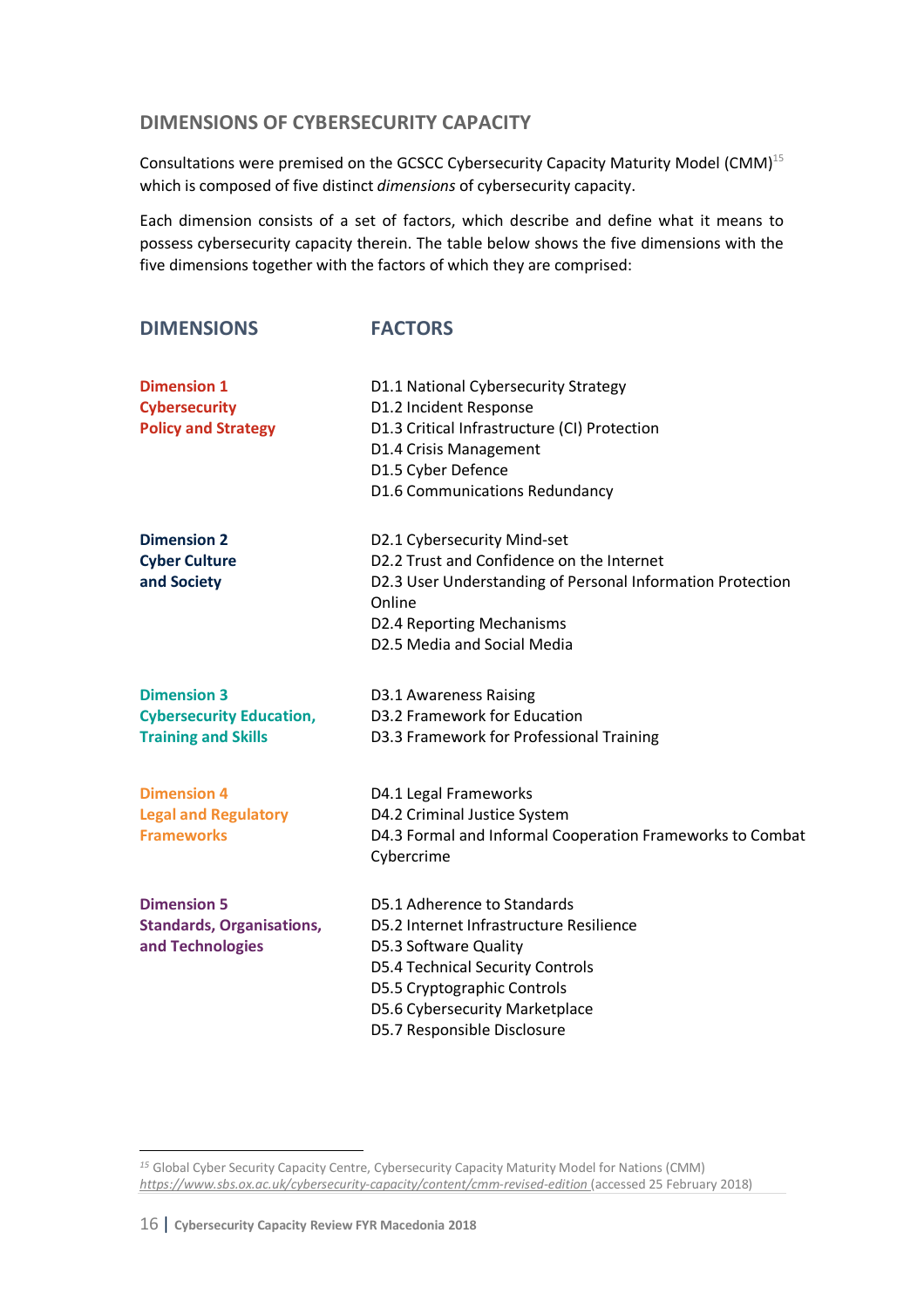## **STAGES OF CYBERSECURITY CAPACITY MATURITY**

Each dimension comprises factors which describe what it means to possess cybersecurity capacity. Factors consist of aspects and for each aspect there are indicators, which describe steps and actions that once observed define which state of maturity this specific element of aspect is. There are five stages of maturity, ranging from the *start-up* stage to the *dynamic* stage. The start-up stage implies an ad-hoc approach to capacity, whereas the dynamic stage represents a strategic approach and the ability to dynamically adapt or change against environmental considerations. The five stages are defined as follows:

> **Start-up:** at this stage either no cybersecurity maturity exists, or it is very embryonic in nature. There might be initial discussions about cybersecurity capacity building, but no concrete actions have been taken. There is an absence of observable evidence of cybersecurity capacity at this stage. **Formative:** some aspects have begun to grow and be formulated, but may be ad-hoc, disorganised, poorly defined – or simply new However, evidence of this aspect can be clearly demonstrated.

**Established:** the indicators of the aspect are in place, and functioning. However, there is not well thought-out consideration of the relative allocation of resources. Little trade-off decision-making has been made concerning the relative investment in this aspect. But the aspect is functional and defined.

**Strategic:** at this stage, choices have been made about which indicators of the aspect are important, and which are less important for the particular organisation or state. The strategic stage reflects the fact that these choices have been made, conditional upon the state's or organisation's particular circumstances.

**Dynamic:** At this stage, there are clear mechanisms in place to alter strategy depending on the prevailing circumstances such as the technological sophistication of the threat environment, global conflict or a significant change in one area of concern (e.g. cybercrime or privacy). Dynamic organisations have developed methods for changing strategies in-stride. Rapid decision-making, reallocation of resources, and constant attention to the changing environment are features of this stage.

The assignment of maturity stages is based upon the evidence collected, including the general or average view of accounts presented by stakeholders, desktop research conducted and the professional judgement of GCSCC research staff. Using the GCSCC methodology as set out above, this report presents results of the cybersecurity capacity review of FYR Macedonia and concludes with recommendations as to the next steps that might be considered to improve cybersecurity capacity in the country.

The assignment of maturity stages is based upon the evidence collected, including the general or average view of accounts presented by stakeholders, desktop research conducted and the professional judgement of GCSCC research staff. Using the GCSCC methodology as set out above, this report presents results of the cybersecurity capacity review of FYROM and concludes with recommendations as to the next steps that might be considered to improve cybersecurity capacity in the country.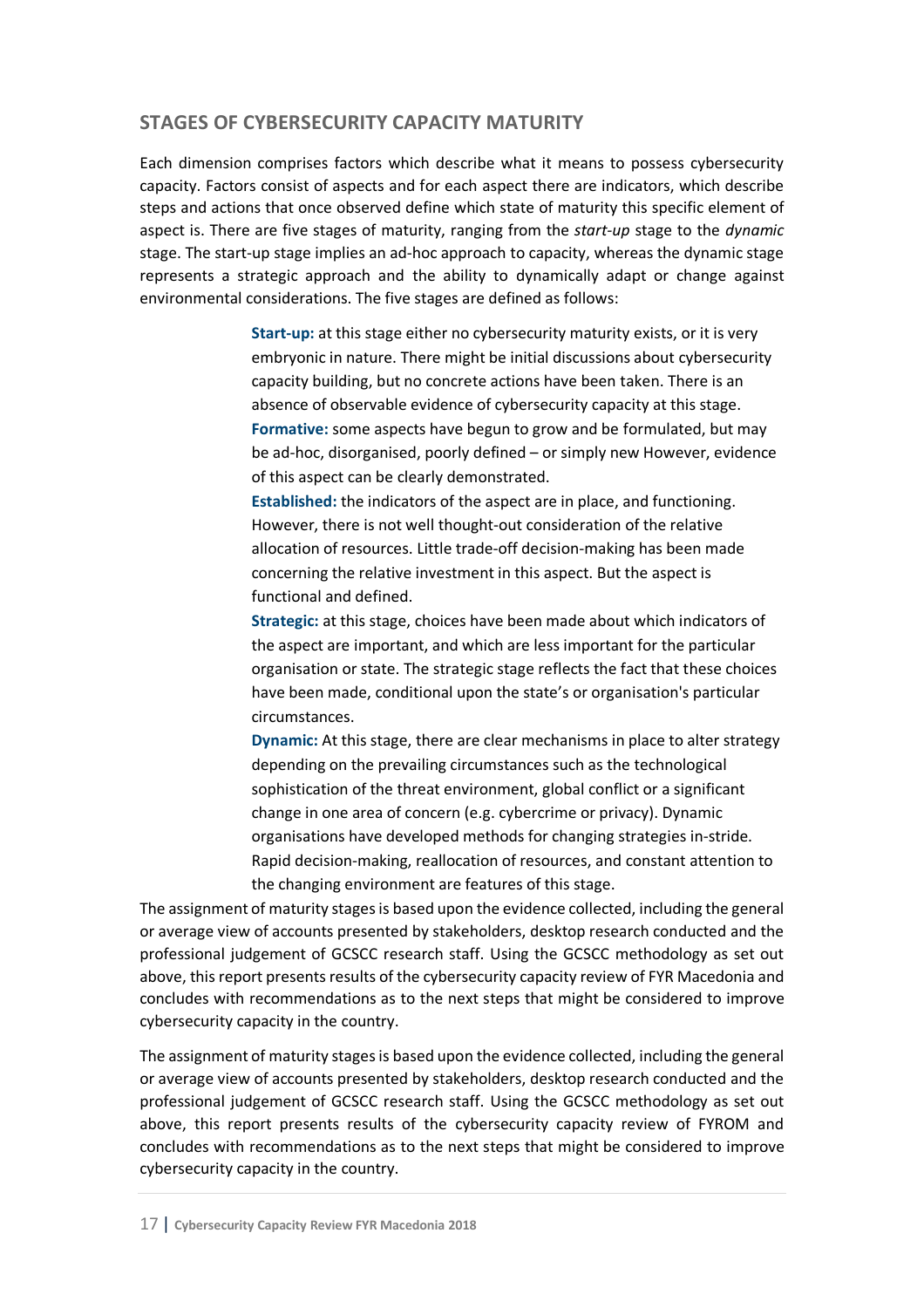## **METHODOLOGY - MEASURING MATURITY**

During the country review specific dimensions are discussed with the relevant group of stakeholders. Each stakeholder cluster is expected to respond to one or two dimensions of the CMM, depending on their expertise. For example Academia, Civil Society and Internet Governance groups would all be invited to discuss both Dimension 2 and Dimension 3 of the CMM.

In order to determine the level of maturity, each aspect has a set of indicators corresponding to all five stages of maturity. In order for the stakeholders to provide evidence on how many indicators have been implemented by a nation and to determine the maturity level of every aspect of the model, a consensus method is used to drive the discussions within sessions. During focus groups, researchers use semi-structured questions to guide discussions around indicators. During these discussions stakeholders should be able to provide or indicate evidence regarding the implementation of indicators, so that subjective responses are minimised. If evidence cannot be provided for all of the indicators at one stage, then that nation has not yet reached that stage of maturity.

The CMM uses a focus group methodology since it offers a richer set of data compared to other qualitative approaches.<sup>16</sup> Like interviews, focus groups are an interactive methodology with the advantage that during the process of collecting data and information diverse viewpoints and conceptions can emerge. It is a fundamental part of the method that rather than posing questions to every interviewee, the researcher(s) should facilitate a discussion between the participants, encouraging them to adopt, defend or criticise different perspectives.<sup>17</sup> It is this interaction and tension that offers advantage over other methodologies, making it possible for a level of consensus to be reached among participants and for a better understanding of cybersecurity practices and capacities to be obtained.<sup>18</sup>

With the prior consent of participants, all sessions are recorded and transcribed. Content analysis – a systematic research methodology used to analyse qualitative data – is applied to

 $\overline{\phantom{a}}$ 

*<sup>16</sup>* Relevant publications:

Williams, M. (2003).Making sense of social research. London: Sage Publications Ltd. doi: 10.4135/9781849209434

Knodel, J. (1993). The design and analysis of focus group studies: a practical approach. In Morgan, D. L. SAGE Focus Editions: Successful focus groups: Advancing the state of the art (pp. 35-50). Thousand Oaks, CA: SAGE Publications Ltd. doi: 10.4135/9781483349008

Krueger, R.A. and Casey, M.A. (2009). Focus groups: A practical guide for applied research. London: Sage Publications LTD.

*<sup>17</sup>* Relevant publications: J. Kitzinger. 'The methodology of focus groups: the importance of interaction between research participants.' Sociology of Health & Illness, 16(1):103–121, 1994.

J. Kitzinger. 'Qualitative research: introducing focus groups'. British Medical Journal, 311(7000):299– 302, 1995. E.F. Fern. 'The use of focus groups for idea generation: the effects of group size, acquaintanceship, and

moderator on response quantity and quality.' Journal of Marketing Research, Vol. 19, No. 1, pages 1–13, 1982. *<sup>18</sup>* J. Kitzinger. 'Qualitative research: introducing focus groups'. British Medical Journal, 311(7000):299– 302, 1995.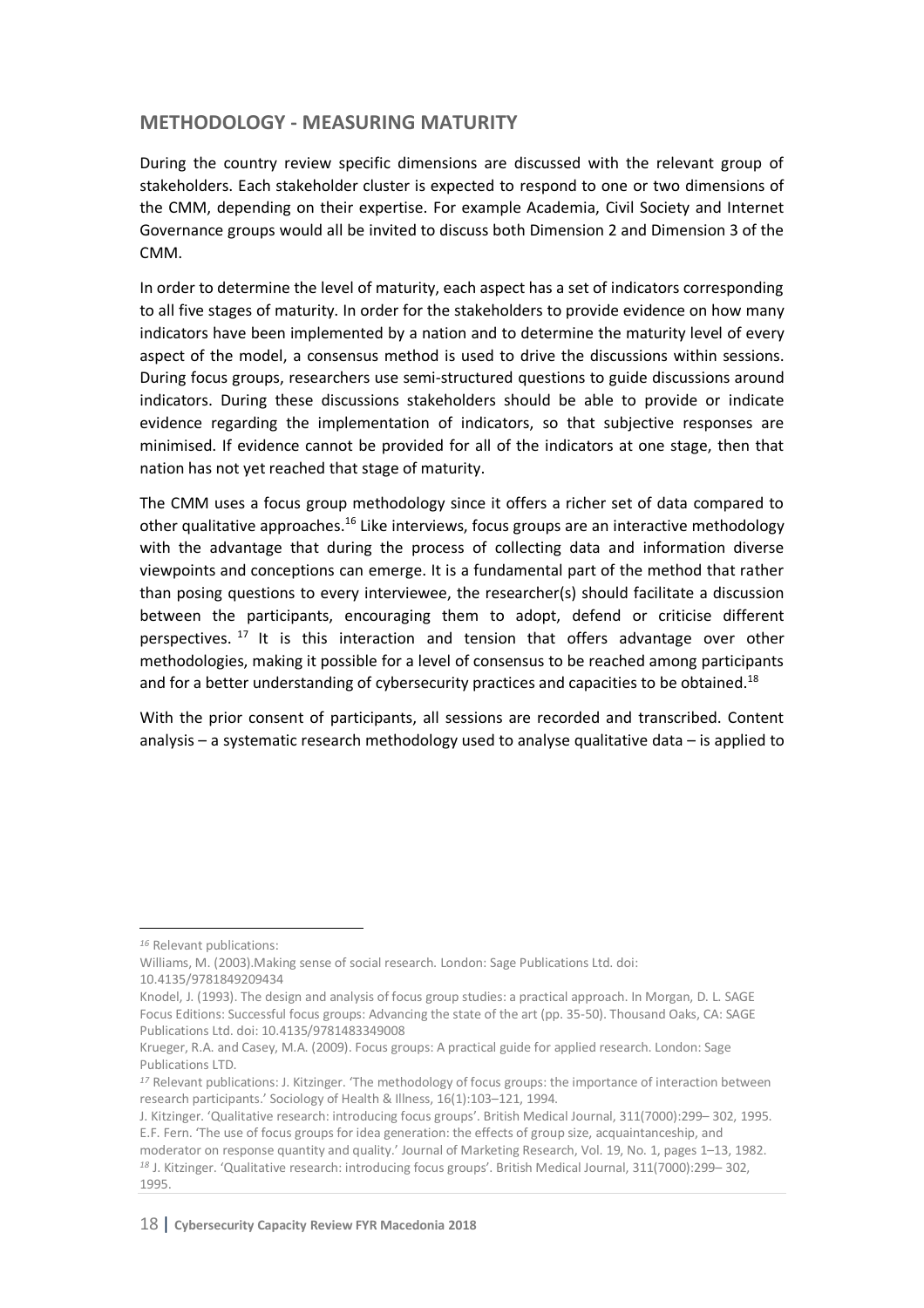the data generated by focus groups.<sup>19</sup> The purpose of content analysis is to design "replicable and valid inferences from texts to the context of their use".<sup>20</sup>

There are three approaches to content analysis. The first is the inductive approach which is based on "open coding", meaning that the categories or themes are freely created by the researcher. In open coding, headings and notes are written in the transcripts while reading them and different categories are created to include similar notes that capture the same aspect of the phenomenon under study.<sup>21</sup> The process is repeated and the notes and headings are read again. The next step is to classify the categories into groups. The aim is to merge possible categories that share the same meaning.22 Dey explains that this process categorises data as "belonging together".<sup>23</sup>

The second approach is deductive content analysis which requires the prior existence of a theory to underpin the classification process. This approach is more structured than the inductive method and the initial coding is shaped by the key features and variables of the theoretical framework.4

In the process of coding, excerpts are ascribed to categories and the findings are dictated by the theory or by prior research. However, there could be novel categories that may contradict or enrich a specific theory. Therefore, if deductive approaches are followed strictly these novel categories that offer a refined perspective may be neglected. This is the reason why the GCSCC research team opts for a blended approach in the analysis of our data, which is a mixture of deductive and inductive approaches.

After conducting a country review, the data collected during consultations with stakeholders and the notes taken during the sessions are used to define the stages of maturity for each factor of the CMM. The GCSCC adopts a blended approach to analyse focus group data and use the indicators of the CMM as our criteria for a deductive analysis. Excerpts that do not fit into themes are further analysed to identify additional issues that participants might have raised or to tailor our recommendations.

In several cases while drafting a report, desk research is necessary in order to validate and verify the results. For example, stakeholders might not be always aware of recent developments in their country, such as whether the country has signed a convention on personal data protection. The sources that can provide further information can be the official government or ministry websites, annual reports of international organisations, university websites, etc.

l

*<sup>19</sup>* K. Krippendorff. Content analysis: An introduction to its methodology. Sage Publications, Inc, 2004. H.F. Hsieh and S.E. Shannon. 'Three approaches to qualitative content analysis.' Qualitative Health Research, 15(9):1277–1288, 2005.

K.A. Neuendorf. The content analysis guidebook. Sage Publications, Inc, 2002.

*<sup>20</sup>* E.F. Fern. 'The use of focus groups for idea generation: the effects of group size, acquaintanceship, and moderator on response quantity and quality.' Journal of Marketing Research, Vol. 19, No. 1, Volume and Number? pages 1–13, 1982.

<sup>&</sup>lt;sup>21</sup> S. Elo and H. Kyng as. 'The qualitative content analysis process.' Journal of Advanced Nursing, 62(1):107–115, 2008.

H.F. Hsieh and S.E. Shannon. 'Three approaches to qualitative content analysis.' Qualitative Health Research, 15(9):1277–1288, 2005.

*<sup>22</sup>* P.D. Barbara Downe-Wamboldt RN. 'Content analysis: method, applications, and issues.' Health Care for Women International, 13(3):313–321, 1992.

*<sup>23</sup>* I. Dey. Qualitative data analysis: A user-friendly guide for social scientists. London: Routledge, 1993.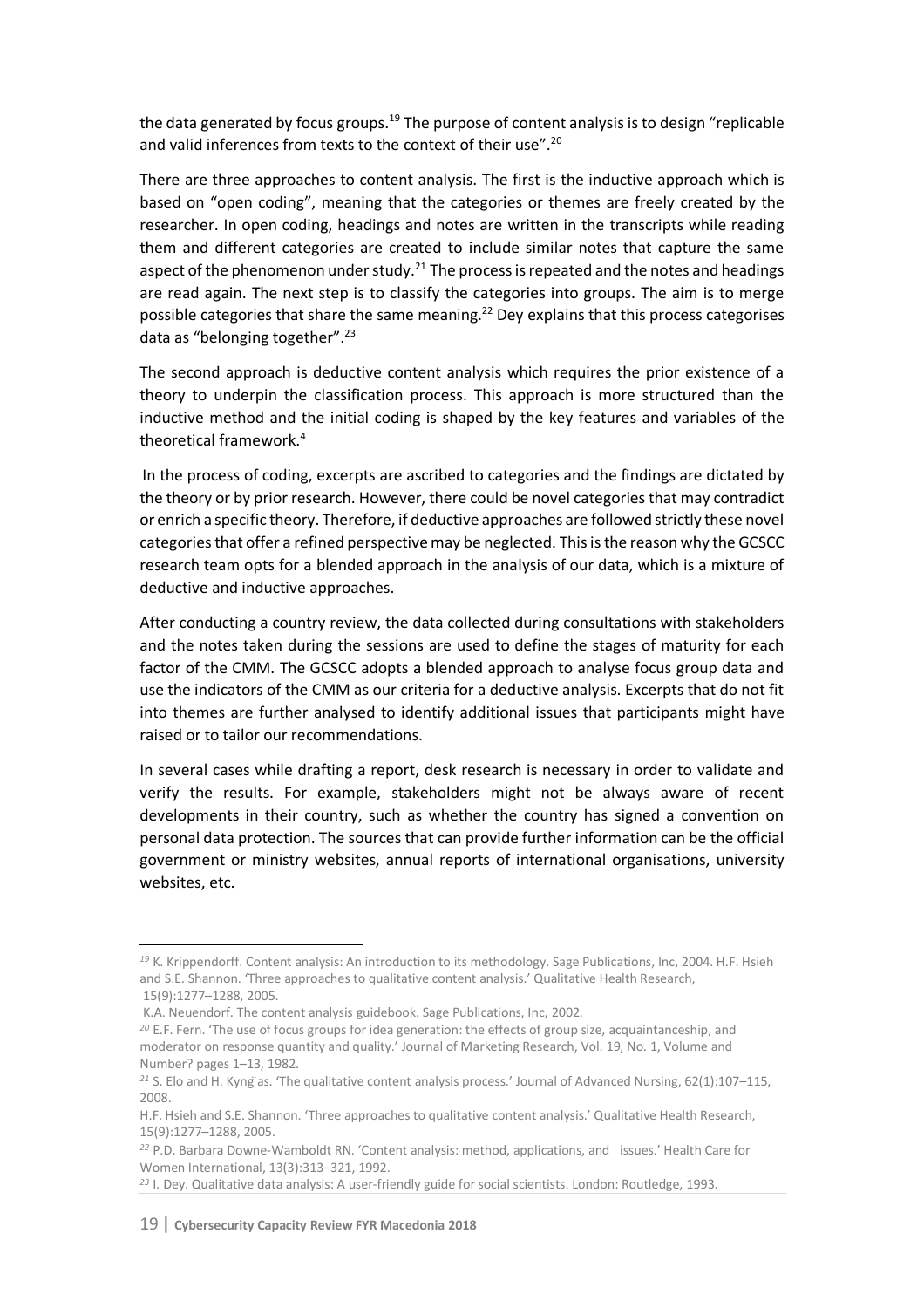For each dimension, recommendations are provided for the next steps to be taken for the country to enhance its capacity. If a country's capacity for a certain aspect is at a formative stage of maturity then by looking at the CMM the indicators which will help the country move to the next stage can be easily identified. Recommendations might also arise from discussions with and between stakeholders.

Using the GCSCC CMM methodology, this report presents results of the cybersecurity capacity review of FYR Macedonia and concludes with recommendations as to the next steps that might be considered to improve cybersecurity capacity in the country.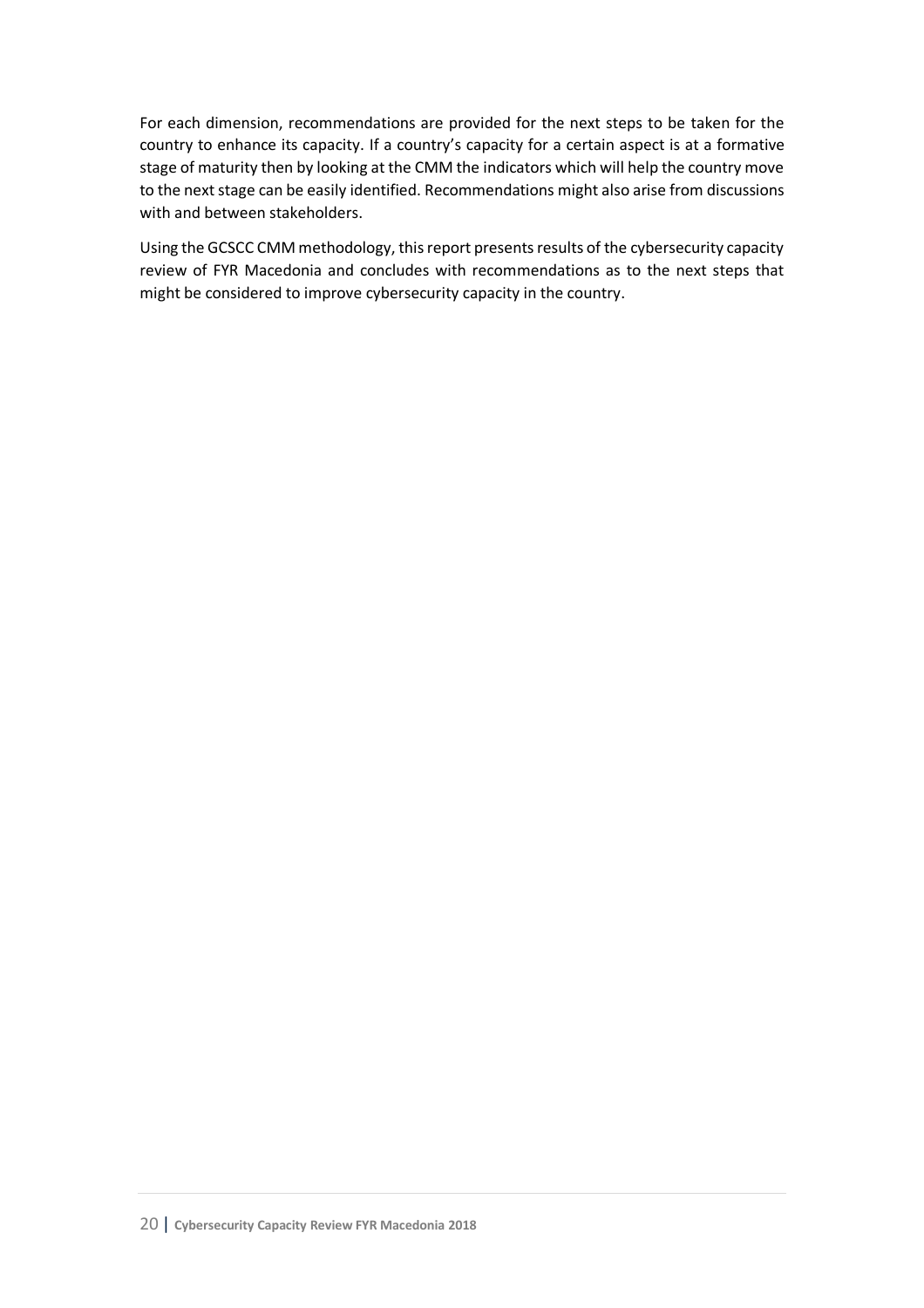## **CYBERSECURITY CONTEXT IN FYR MACEDONIA**

The percentage of individuals using the Internet in FYR Macedonia has grown rapidly over the past decade with 70.38 percent adoption in 2015, compared to 26.45 percent in 2005<sup>24</sup>. This compares to growth from 46.3 percent to 75.3 percent over the same period for the European average<sup>25</sup>. Such increases in adoption has led to FYR Macedonia being ranked 69<sup>th</sup> on the International Telecommunications Union (ITU) Global ICT Development Index ranking, which indicated that in 2017 there were 17.88 percent fixed (wired)-broadband subscriptions per 100 inhabitants, compared to 58.98 percent active mobile-broadband subscriptions per 100 inhabitants. <sup>26</sup> According to the World Economic Forum's Global Information Technology report<sup>27</sup>, FYR Macedonia ranks  $39<sup>th</sup>$  in the world on Affordability (including the cost of accessing ICT, either via mobile telephony or fixed broadband Internet, as well as the level of competition in the Internet and telephony sectors that determine this cost). Despite this, a recent study of the Digital Transformation of thew Western Balkans<sup>28</sup> found that network readiness in FYR Macedonia is below the EU average and confirms that "infrastructure, regulatory and political environment, among weakest points of digital transformation of the Western Balkans."

The Government has been active in trying to grow its internal ICT industry and attract foreign direct investment. Efforts have been made to adapt and update its telecoms legislation as part of wider plans for integration in the EU. Previous communications law (adopted in March 2005) was designed to end the monopoly of Makedonski Telekom, while also paving the way for the creation of an independent regulator, the Agency for Electronic Communications (Agencija za Elektronski Komunikacii, AEK).<sup>29</sup> Such attempts at opening up the market has contributed to the share of the workforce in FYR Macedonia that is employed in knowledge intensive activities to reach 26.3 percent, ranking  $51<sup>st</sup>$  in the world.<sup>30</sup>

FYR Macedonia has bilateral agreements with more than ten European countries and around 20 non-European countries. Also, the country has been an aspiring member of the North

<sup>&</sup>lt;sup>24</sup> ITU ICT Statistics Database *http://bit.ly/2GbVuYN* (what is the actual link?)

*https://www.google.com/publicdata/explore?ds=emi9ik86jcuic\_#!ctype=l&strail=false&bcs=d&nselm=h&met\_y= i99H&scale\_y=lin&ind\_y=false&rdim=country&idim=country:MK&ifdim=country&tstart=1108252800000&tend=1 423785600000&hl=en\_US&dl=en\_US&ind=false*

<sup>25</sup> ITU ICT Data for the World Time Series - *https://www.itu.int/en/ITU-D/Statistics/Pages/stat/default.aspx*

*<sup>26</sup> http://www.itu.int/net4/ITU-D/idi/2017/index.html#idi2017economycard-tab&MKD*

<sup>27</sup> WEF Global Information Technology Report 2016

http://www3.weforum.org/docs/GITR2016/WEF\_GITR\_Full\_Report.pdf

<sup>&</sup>lt;sup>28</sup> The Impact of Digital Transformation on the Western Balkans – Tackling the Challenges towards Political Stability and Economic Prosperity 2018 - https://digitalsummitwb6.com/wp-content/uploads/2018/04/Layout-Studyfinal-.pdf

<sup>29</sup> TeleGeography, GlobalComms Database – Macedonia, March 2018

<sup>30</sup> WEF, Networked Readiness Index. Global Information Technology Report (2016)

*http://reports.weforum.org/global-information-technology-report-2016/networked-readinessindex/#indicatorId=NRI.D.09*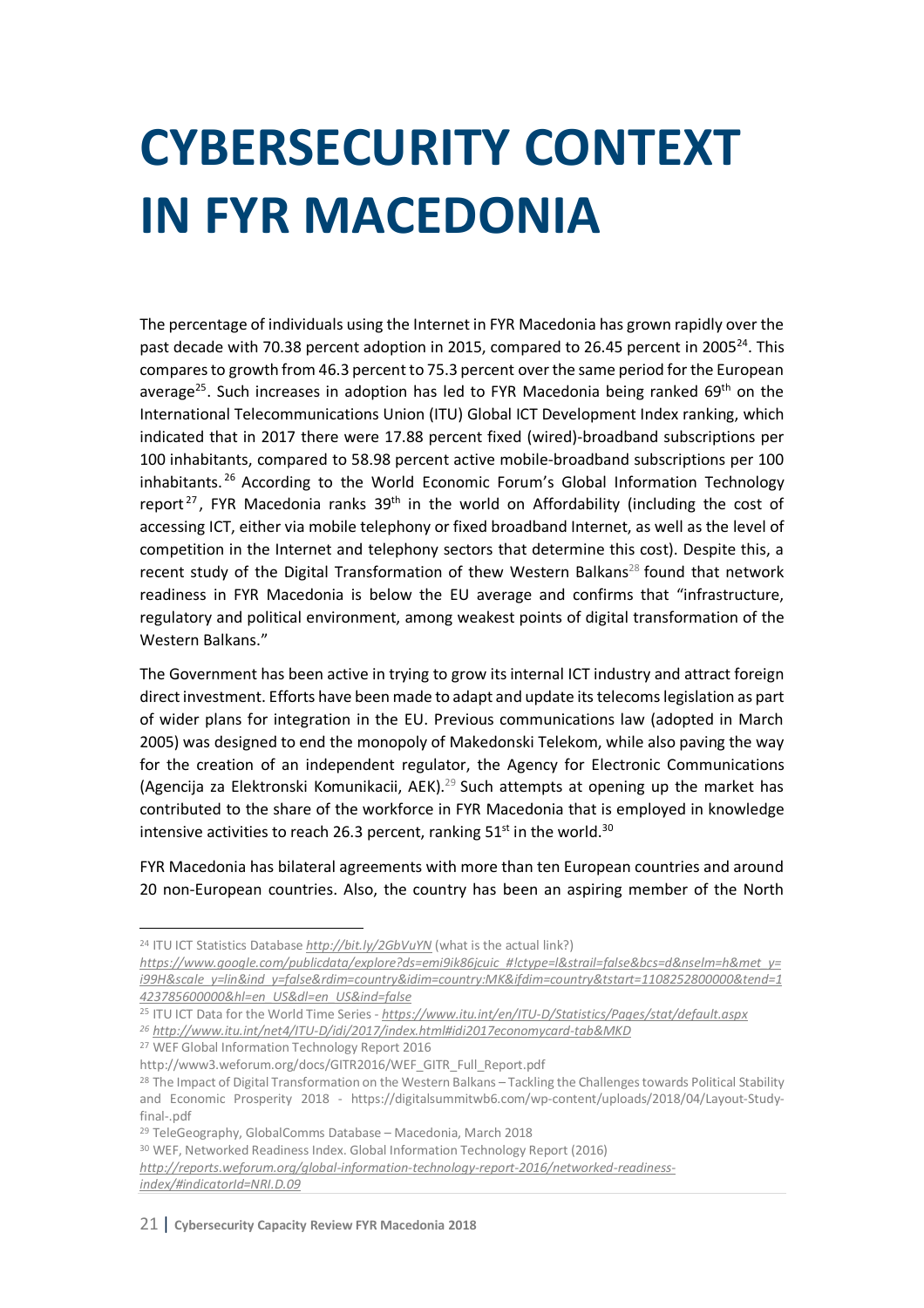Atlantic Treaty Organization (NATO) since 2002 and taken part in International Peace Keeping missions,<sup>31</sup> such as joint planning, training and military exercises within the framework of the Partnership for Peace (PfP) programme and in cooperation with the NATO accredited cyber defence hub, the CCD COE. <sup>32</sup> Also, Macedonian representatives organised several cyber defence related workshops and trainings in Ohrid and Skopje, which were sponsored/funded by the EU and NATO. During the 2008 Bucharest Summit it was agreed that NATO will grant FYR Macedonia a membership status, once a mutually acceptable solution regarding the name issue is reached with Greece. $33$  Furthermore, FYR Macedonia is currently a candidate for accession to the European Union (EU). Should FYR Macedonia be successful in this process, its accession will have significant cybersecurity implications, such as adhering to the forthcoming General Data Protection Regulation and the NIS Directive that are both pre-requisites to boosting the European Digital Single Market.<sup>34</sup>

 <sup>31</sup> ITU Global Cybersecurity Index 2017 Europe *https://www.itu.int/en/ITU-D/Cybersecurity/Documents/EUR\_GCIv2\_report.pdf*

<sup>&</sup>lt;sup>32</sup> Tasevski, P. (2015) Macedonian path towards cybersecurity. Information & Security, 32(2)/1.

<sup>33</sup> NATO (2018) Relations with the former Yugoslav Republic of Macedonia.

*https://www.nato.int/cps/en/natohq/topics\_48830.htm*

<sup>34</sup> European Comission Digital Single Market https://ec.europa.eu/commission/priorities/digital-singlemarket\_en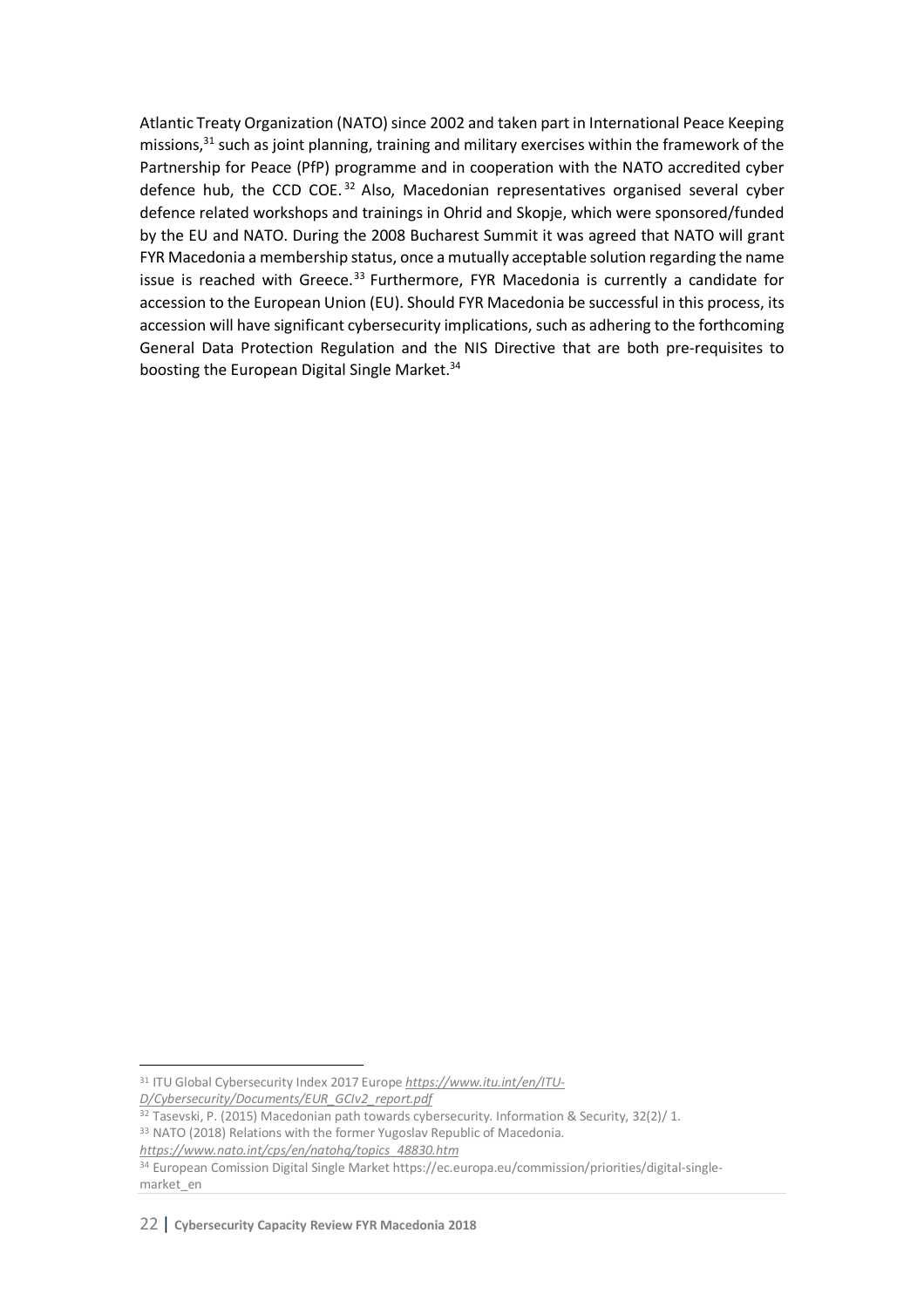## **REVIEW REPORT**

## **OVERVIEW**

This section provides an overall representation of the cybersecurity capacity in FYR Macedonia. Figure 2 below presents the maturity estimates in each dimension. Each dimension represents one fifth of the graphic, with the five stages of maturity for each factor extending outwards from the centre of the graphic; *start-up* is closest to the centre of the graphic and *dynamic* at the perimeter.



*Figure 2: Overall representation of the cybersecurity capacity in FYR Macedonia*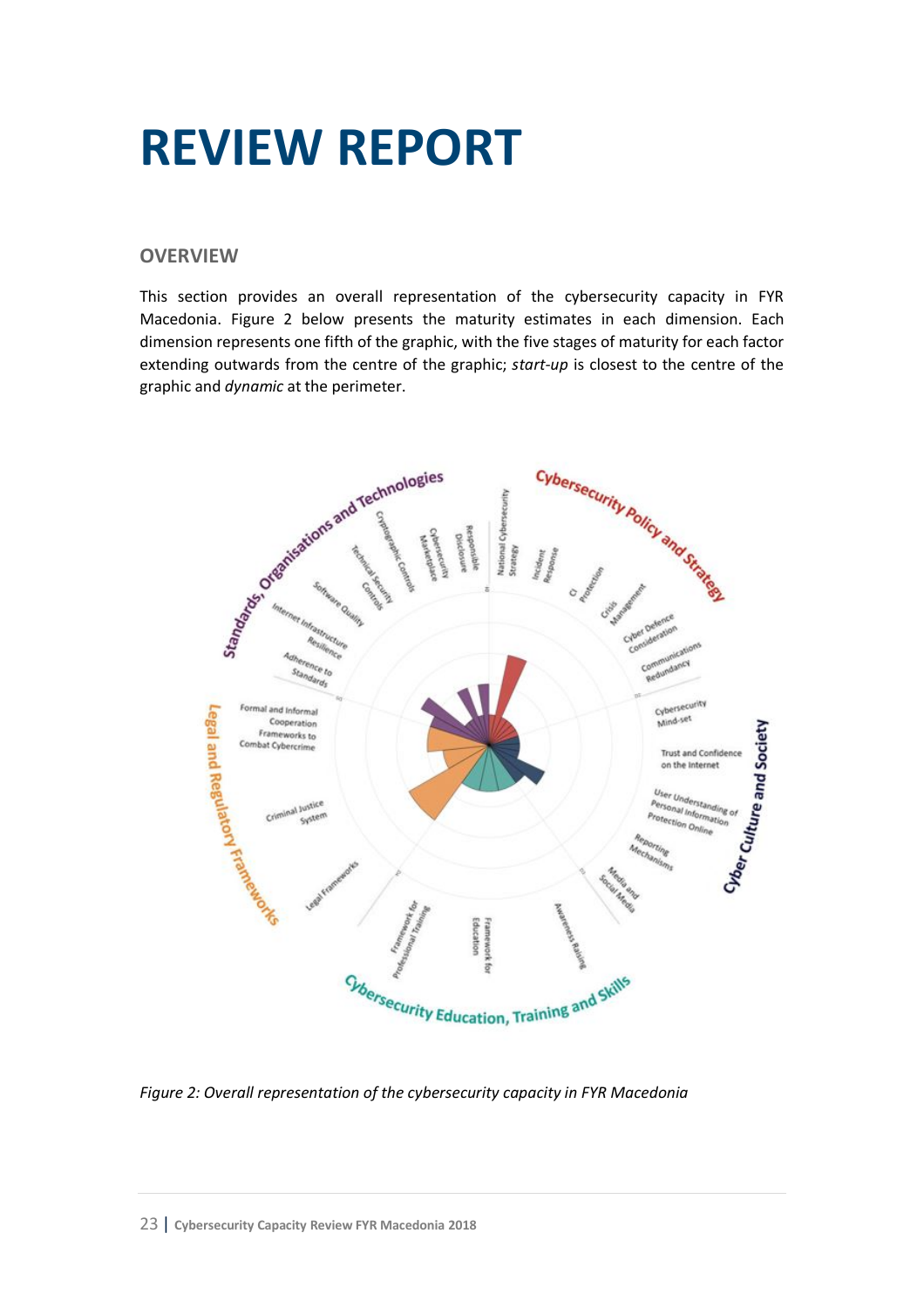## **DIMENSION 1 CYBERSECURITY POLICY AND STRATEGY**

The factors in Dimension 1 gauge FYR Macedonia's capacity to develop and deliver cybersecurity policy and strategy and to enhance cybersecurity resilience through improvements in incident response, crisis management, redundancy, and critical infrastructure protection capacity. The cybersecurity policy and strategy dimension also includes considerations for early warning, deterrence, defence and recovery. This dimension considers effective policy in advancing national cyber-defence and resilience capacity, while facilitating the effective access to cyberspace increasingly vital for government, international business and society in general.

## **D 1.1 NATIONAL CYBERSECURITY STRATEGY**

*Cybersecurity strategy is essential to mainstreaming a cybersecurity agenda across government, because it helps prioritise cybersecurity as an important policy area, determines responsibilities and mandates of key government and non-governmental cybersecurity actors, and directs allocation of resources to the emerging and existing cybersecurity issues and priorities.*

#### **Stage: Start-up**

Currently, there is no official national cybersecurity document in FYR Macedonia detailing how to establish coordination between key governmental and non-governmental cybersecurity actors, nor is there an overarching national cybersecurity programme. However, consultation processes for strategy development have been initiated. The development of the cybersecurity strategy was announced in November 2017 during a high-level public debate on cybersecurity policies.

For all participants in that debate one area of concern was the limited availability of financial and human resources. Participants suggested that there is currently only a limited pool of people, both professionals and civil servants, with IT and in particular cybersecurity expertise. Moreover, the lack of financial incentives within the public sector complicates the ability to retain personnel (see also D3). For instance, MISA has no cybersecurity budget available for developing the strategy. One participant suggested allocating a small budget to host a multi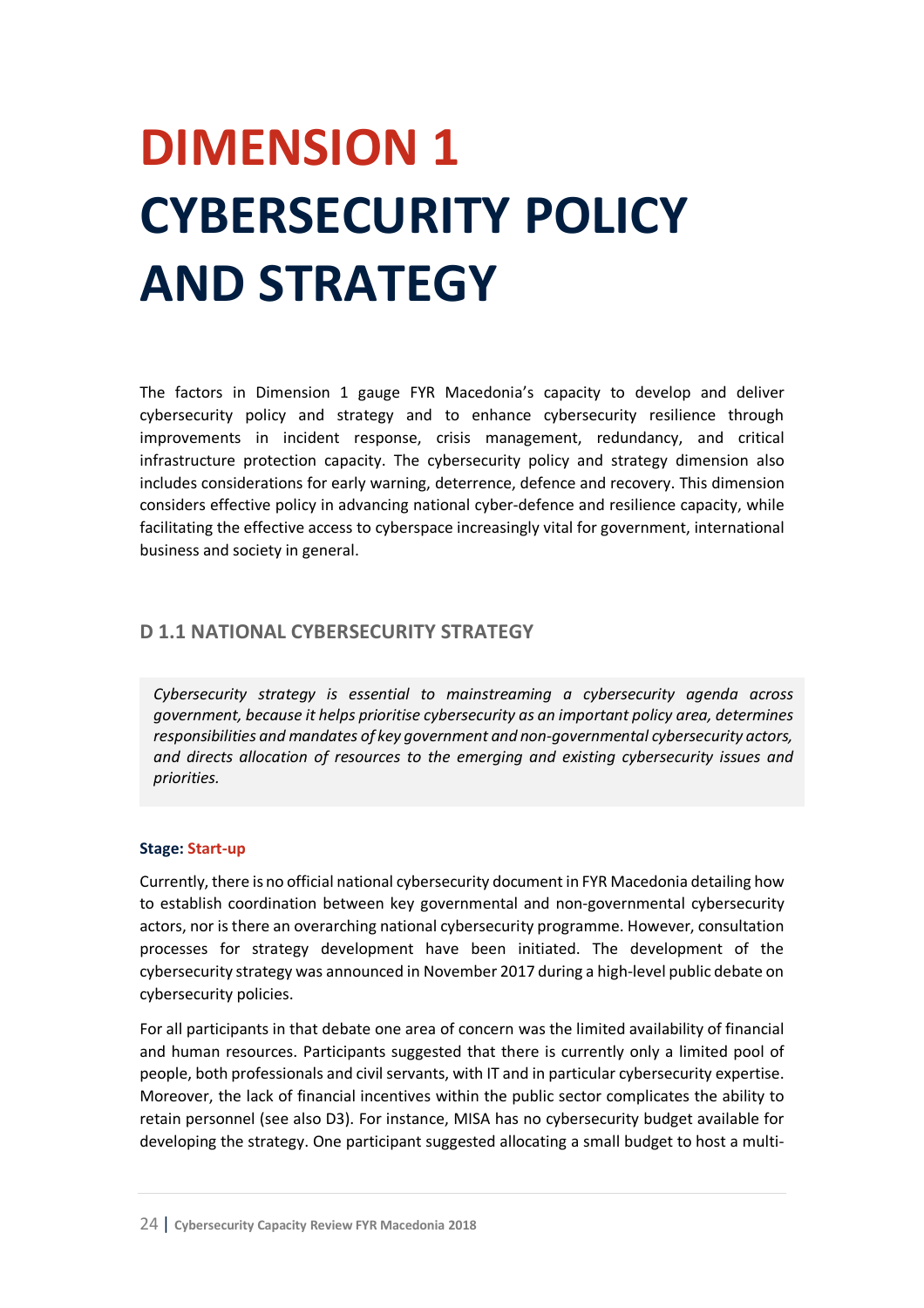stakeholder event during the first phase of the development of the strategy, as that could drive the discussion in the right way.

National policies referring to cybersecurity are absent and ministries act in silos when identifying risks and threats. Participants acknowledged that a cybersecurity strategy tailored to the needs of FYR Macedonia is long overdue.

It is important to note that in light of the introduction of the European Union Cybersecurity Strategy (2013), the United Nations Development Programme (UNDP) offered an assessment study in preparation of the National Cybersecurity Strategy in FYR Macedonia<sup>35</sup> in 2014. Based on the UNDP proposal, the strategy would cover four main areas: (1) Developing and promoting the cyber defence concept; (2) Measures and activities for cybercrime suppression; (3) Establishing and improving a system for preventing cyber-attacks; (4) Managing incidents caused by cybercrime.36 The UNDP-initiated proposal might be valuable when developing the national cybersecurity strategy in line with the EU Cybersecurity Strategy.

Currently, MISA, the Ministry of Defence (MoD), the Ministry of the Interior (MoI), the Agency for Electronic Communications (AEC), the Directorate for Personal Data Protection, and the Directorate for Security of Classified Information are collectively the driving force to improve the cybersecurity environment.<sup>37</sup> The plan is to develop a national cybersecurity strategy. The MoD will develop a cyber defence strategy.

*Additional information: Parallel to the CMM Assessment, an informal working group consisting from members of MISA, MoI and MoD was formed. On 22 March 2018, MISA issued a formal decision to establish a national cybersecurity strategy working group, tasked to create strategic documents in the field of national cybersecurity and action plans.*

*In July 2018, a National Cyber Security Strategy was developed and adopted, following a public stakeholder consultation process, thereby demonstrating the country's willingness and efforts to act upon key priorities and recommendations stemming from the assessment.*

*These are developments after the assessment in January 2018 and are recognised as process and added here for information but do not have impact on the identified maturity stage at the time of the CMM review.* 

## **D 1.2 INCIDENT RESPONSE**

*This factor addresses the capacity of the government to identify and determine characteristics of national level incidents in a systematic way. It also reviews the government's capacity to organise, coordinate, and operationalise incident response.*

<sup>&</sup>lt;sup>35</sup> UNDP (2014) International Expert for Preparation of an Assessment Study for the Requirements for Preparation of a National Cyber Security Strategy. *https://jobs.undp.org/cj\_view\_job.cfm?cur\_job\_id=43974 <sup>36</sup>* Ibid.

*<sup>37</sup>* Government of the Republic of Macedonia (2017) Annual National Programme of the Republic of Macedonia for NATO membership 2017/2018. *http://www.mfa.gov.mk/images/stories/GNP/GNP-2017-2018-MNR-web.pdf*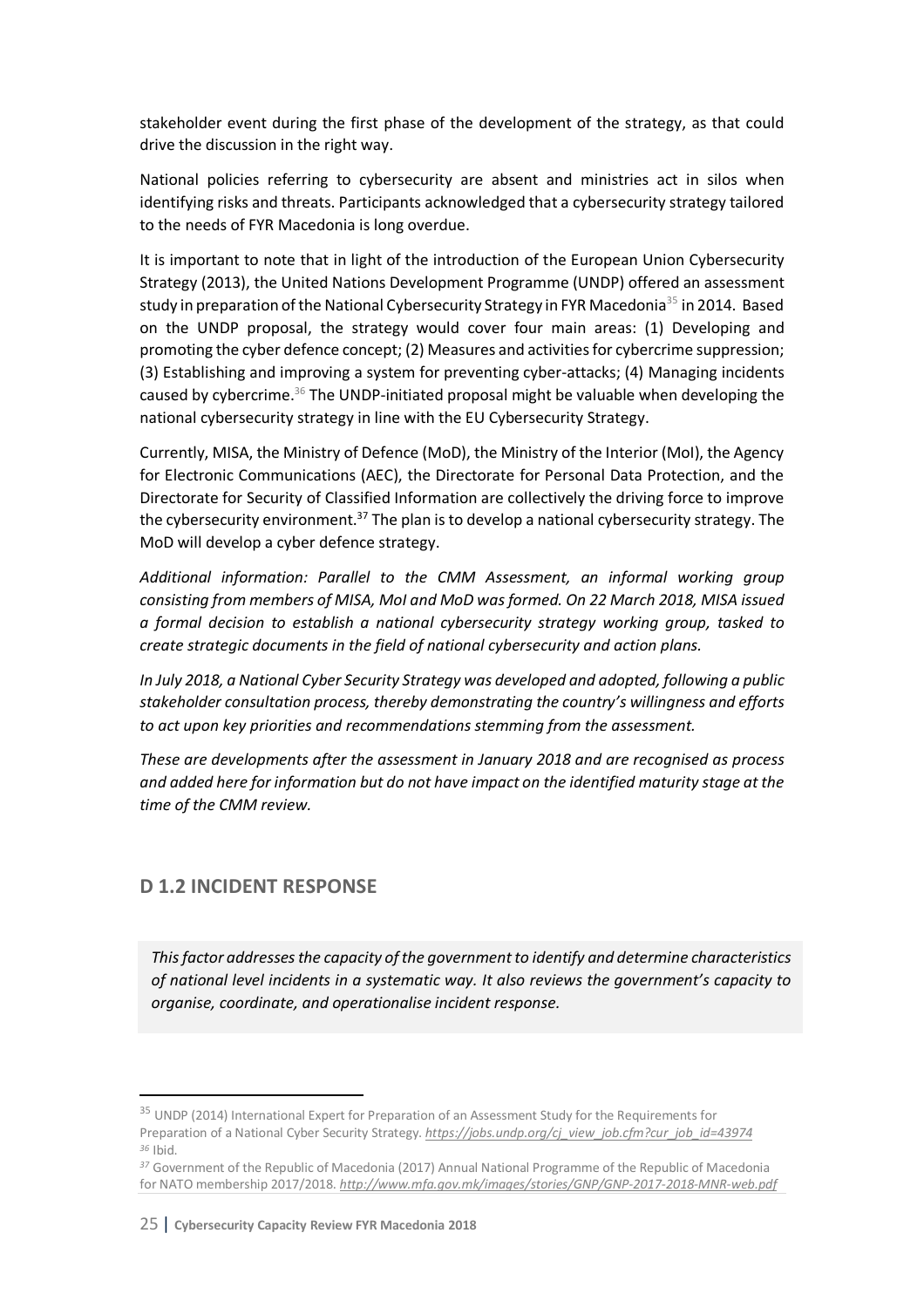#### **Stage: Established**

The Macedonian Computer Incident Response Team (MKD-CIRT) serves as the official national coordinating body for the reporting and management of cybersecurity incidents for the authorities and public sector institutions. In 2015, the MKD-CIRT was set up within AEC as the 'official national point of contact and coordination in dealing with security incidents in networks and information systems' pursuant to the Law on Electronic Communications.<sup>38</sup> The AEC (an independent regulatory body) has been responsible for regulating the electronic communications market since 2005.39 According to the Rules on the Organisational Structure for the host organisation – the AEC – the MKD-CIRT functions as a department within AEC and has five members (one head of the department and four advisers- incident handlers and analysts).

In 2017, a Malware Information Sharing Platform (MISP) was set up by the MKD-CIRT that serves as a platform 'to share, store and correlate the indicators of compromises of targeted attacks, threats and vulnerabilities' for all public institutions, operators of critical infrastructures and large financial companies (e.g. financial, transportation, energy, communications).40 In the same year, the website of MKD-CIRT was launched; it offers various options for reporting incidents securely via an online incident reporting form (https://mkdcirt.mk/incident-reporting/?lang=en), fax, written correspondence or email (soc@mkd $cirt.mk$ ). $41$ 

MKD-CIRT as a National CIRT maintains a registry of all reported incidents from its constituency. Constituents of MKD-CIRT include the Government of FYR Macedonia, its ministries and the state-owned and private companies that operate the critical infrastructure in the country. MKD-CIRT has an incident-classification scheme as well as incident handling and response procedures which jointly with the reporter, determine the criticality of the assets involved in the incident. Also, it is the role of MKD-CIRT to identify the level of classification of the incident. There is no obligation for mandatory reporting of incidents, but MKD-CIRT expects this to be implemented by the Government through its commitment to transpose the obligations from the EU Directive on security of network and information systems (the NIS Directive) into national legislation (e.g. amendments to existing laws or enacting a new law and subsequent bylaws or regulations).

Also, there is a newly-established FINKI-CIRT at the Faculty of Computer Science and Engineering at the Saints Cyril and Methodius University of Skopje. The FINKI-CIRT currently serves the students of the Faculty, with the plans to extend its reach toward the whole University. Currently, the point of contact with FINKI-CIRT is the official email cirt@finki.ukim.mk. The web presence and the web reporting form is in the final phase of publication.

Despite efforts by MKD-CIRT to encourage organisations to report incidents to MKD-CIRT, e.g. by conducting meetings specifically designed to explain the ways of reporting incidents and by offering tools, the review findings seem to indicate that informal channels for information

l

*<sup>38</sup>* Agency for Electronic Communications. MKD-CIRT. *https://mkd-cirt.mk/?lang=en*

<sup>&</sup>lt;sup>39</sup> Central and Eastern European Working Group (CEERWG). Republic of Macedonia, Agency for Electronic Communications. *https://www.ceerwg.net/macedonia*

*<sup>40</sup>* Government of the Republic of Macedonia (2017) Annual National Programme of the Republic of Macedonia for NATO membership 2017/2018. *http://www.mfa.gov.mk/images/stories/GNP/GNP-2017-2018-MNR-web.pdf <sup>41</sup>* Agency for Electronic Communications. MKD-CIRT. *https://mkd-cirt.mk/incident-reporting/?lang=en*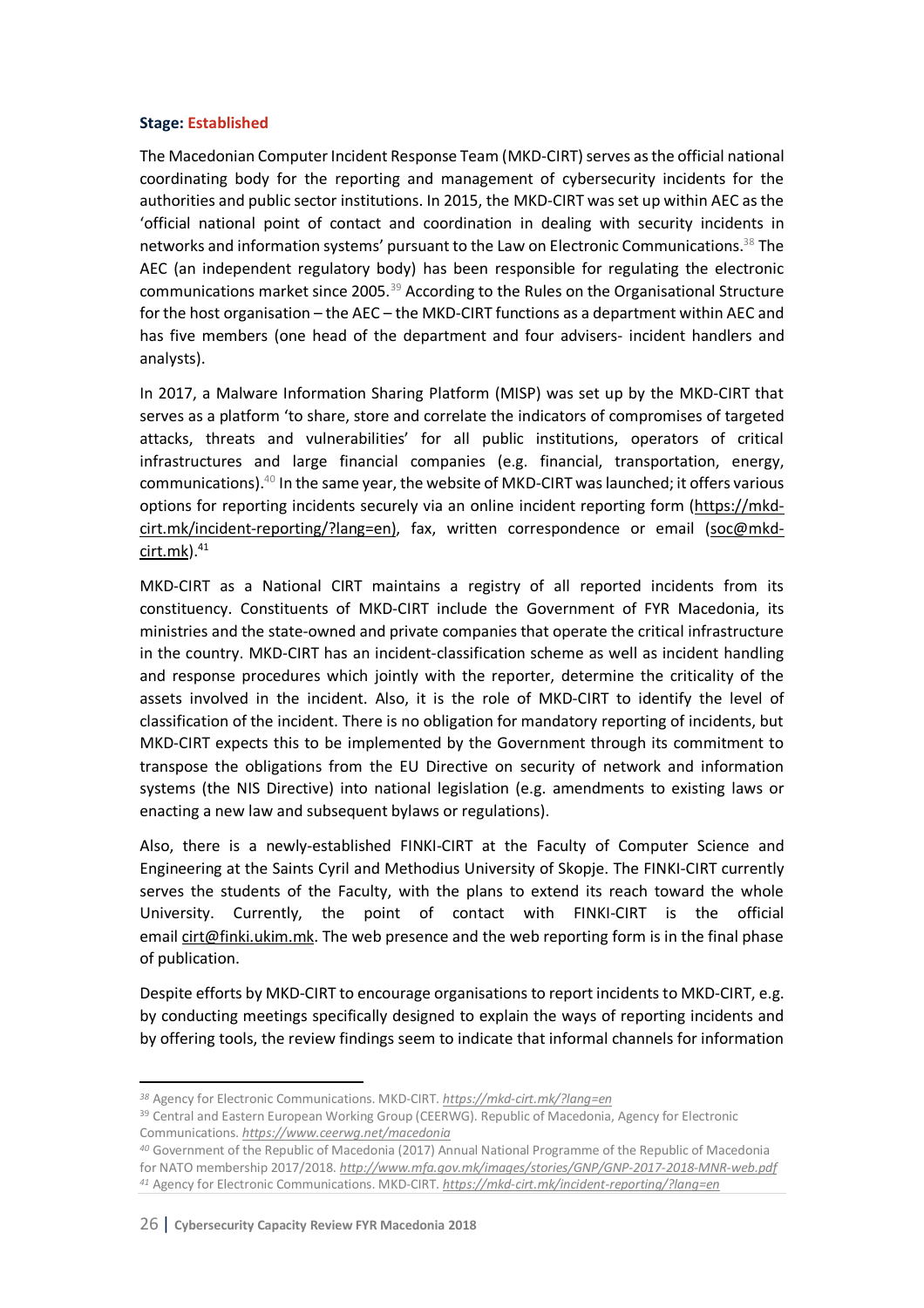sharing between various sectors predominate. According to participants, it is faster to escalate events, request information or act on incidents through personal contacts, due to time-consuming bureaucratic processes that act to delay formal channels of communication. MKD-CIRT cooperates fully and shares information with state institutions responsible for law enforcement, such as the MoI. $42$  However, participants expressed the need to improve communication channels between MKD-CIRT and the MoI and to share statistics, since often the same incidents are reported to them both. Also, participants highlighted that the private sector often prefer not to report incidents, either because they are not aware of the availability of reporting channels or because there is a lack of trust in the capability of the institutions. There is also a plan to sign an agreement in the form of a Memorandum of Understanding (MoU), between the MoI and the MKD-CIRT that will facilitate data exchange on the regularity of incidents.

Participants noted that theoretically, every incident associated with cybercrime has to be reported to the police. However, in practice, the private sector conduct a thorough analysis of these incidents before reporting them to MKD-CIRT or rarely to the MoI. In the meantime, MKD-CIRT can contact the MoI for information-sharing purposes and statistics, and can use the official channels for communication to report possible criminal activities to the MoI.

## **D 1.3 CRITICAL INFRASTRUCTURE (CI) PROTECTION**

*This factor studies the government's capacity to identify CI assets and the risks associated with them, engage in response planning and critical assets protection, facilitate quality interaction with CI asset owners, and enable comprehensive general risk management practice including response planning.* 

### **Stage: Start-up**

 $\overline{a}$ 

The concept of cybersecurity in critical infrastructure (CI) is in its infancy in FYR Macedonia. National infrastructure operators have been recognised and contacted by the MKD-CIRT team, and they subsequently became constituents of MKD-CIRT (see D1.2). However, as there is no accepted definition of CI and no formal categorisation of CI assets it was not clear if these include all the relevant organisations. Therefore, the mechanisms for threat and vulnerability disclosure established by MKD-CERT, which enables interaction on cybersecurity issues with CI owners and the Government may be limited. The evidence also suggested that interaction between CI owners is not existing. According to participants, information-sharing is very adhoc and informal, if it takes place at all. For other sectors, such as finance, there are mainly informal channels of communication with scarce reporting of vulnerabilities and incidents.

*<sup>42</sup>* Agency for Electronic Communications. MKD-CIRT. International Regulatory Conference, 2016, Ohrid.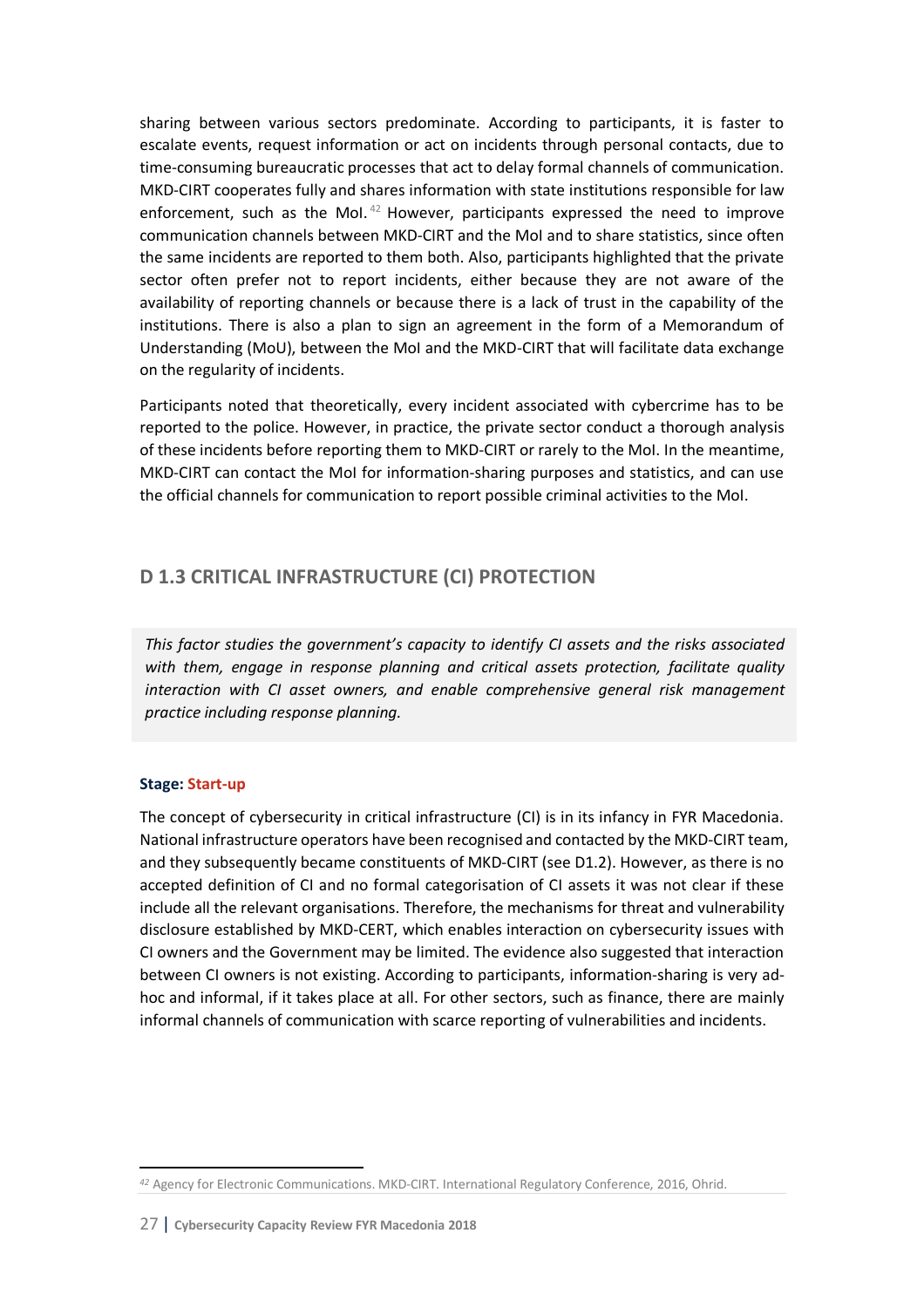## **D 1.4 CRISIS MANAGEMENT**

*This factor addresses the capacity of the government to identify and determine characteristics of national level incidents in a systematic way. It also reviews the government's capacity to organise, coordinate, and operationalise incident response.*

#### **Stage: Start-up**

It was not possible to obtain a clear picture regarding crisis management in the course of this CMM review. The extent to which organisations in FYR Macedonia consider cyber-threats as part of a crisis situation is therefore uncertain.

Participants noted that certain CI stakeholders, as well as organisations from the finance sector maintain business-continuity plans depending on the criticality of the system. The desk research suggests that current legislative frameworks addressing crisis management systems in FYR Macedonia are centred on the MoI, MoD, Protection and Rescue Directorate, Crisis Management Centre, Ministry of Transport and Communication, Directorate for Security of Classified Information (DSCI), Ministry of Environment and Spatial Planning, and Ministry of Administration and Information Society, when it comes to cybersecurity. <sup>43</sup> However, considering the complex nature of cyber threats, the lack of strategic guidelines in the documents might easily create confusion when national stakeholders have to respond and act together.<sup>44</sup> It is understood that general crisis management is necessary for national security, however cybersecurity is not yet considered as a component. Partially, this may be because FYR Macedonia has not experienced a major cyber-attack yet. Participants noted that the NATO Cooperative Cyber Defence Centre of Excellence provides support on an ad-hoc basis (to individual agencies) but not at the national level. However, there has been a high-level table-top exercise between MoD and MoI practicing crisis communications using systems specially designed for this.

## **D 1.5 CYBER DEFENCE**

 $\overline{\phantom{a}}$ 

*This factor explores whether the government has the capacity to design and implement a Cyber Defence strategy and lead its implementation, including through a designated Cyber Defence organisation. It also reviews the level of coordination between various public and private sector actors in response to malicious attacks on strategic information systems and critical national infrastructure.*

*<sup>43</sup>* Hadji-Janev, M. (2014). Toward Effective National Cyber Security Strategy: The Path Forward For Macedonia. Cyber Security and Resiliency Policy Framework. *http://www.c3initiative.com/en/2016/10/12/english-towardeffective-national-cyber-security-strategy-the-path-that-macedonia-must-consider-metodi-hadji-janev/ <sup>44</sup>* Ibid.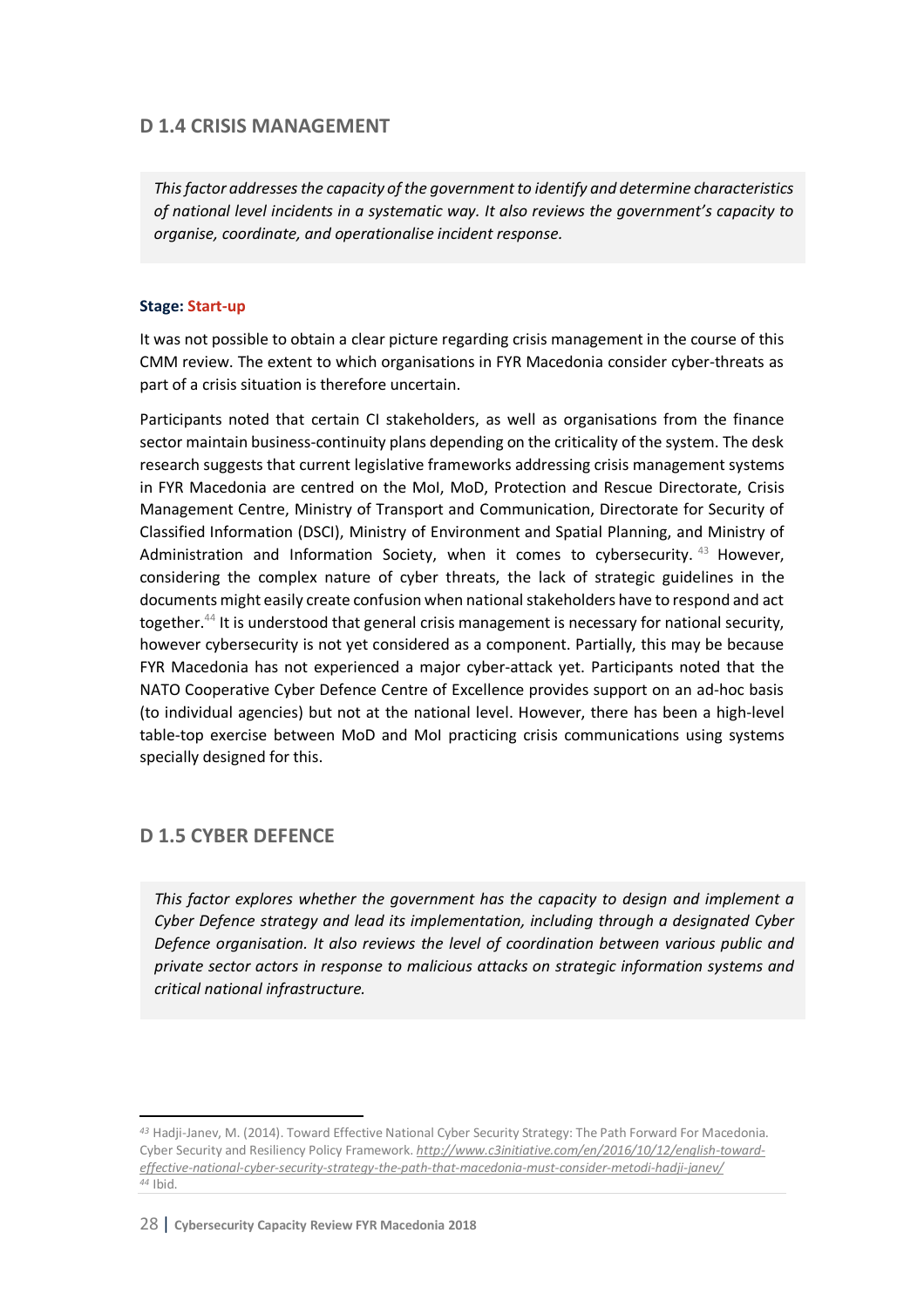#### **Stage: Start-up**

Cyber defence capacity in FYR Macedonia is at a start-up stage, as cybersecurity is not currently part of the national defence strategy and there is no specific cyber defence strategy. The MoD is responsible for defence, however there is no central cyber command or control structure. Participants of the review acknowledged the need to create a new unit specifically for cyber defence.

However, there is no cybersecurity information sharing agreement with the Army of the Republic of Macedonia (Armija na Republika Makedonija: ARM). Currently, the Army's role covers a broad range of fields including to support and organize network and communication operations in military or crisis situations (by special demand from from the President of FYR Macedonia)to implement and follow NATO standards, requirements and best practices in the area of cybersecurity to protect the Army's systems. In 2017, on the 25th anniversary of the formation of the modern ARM, President Gjorgji Ivanov announced that one of the tasks of the ARM will also be 'cyber defence and electronic warfare to prevent and protect the nation's critical infrastructure in close coordination with other state institutions' 45, but these tasks have not been officially confirmed.

At the operational level, the NATO Office of Security (NOS, a NATO competent body) liaises with the Directorate for Security of Classified Information (DSCI) regarding the 'exchange and protection of classified information between the FYR Macedonia and NATO.'46 For instance, NOS representatives perform regular inspection visits to the DSCI and registries located within ministries. $47$  However, because the country is not NATO member yet, the exchange and the cooperation with NATO is limited to this extent as FYR Macedonia has no access to the NATO system nor any responsibilities to protect it.

## **D 1.6 COMMUNICATIONS REDUNDANCY**

*This factor reviews a government's capacity to identify and map digital redundancy and redundant communications among stakeholders. Digital redundancy foresees a cybersecurity system in which duplication and failure of any component is safeguarded by proper backup. Most of these backups will take the form of isolated (from mainline systems) but readily available digital networks, but some may be non-digital (e.g. backing up a digital communications network with a radio communications network).* 

#### **Stage: Start-up**

 $\overline{a}$ 

It was not possible to obtain a clear picture regarding communications redundancy in FYR Macedonia during the review. Digital redundancy measures are considered (in an ad-hoc

*<sup>45</sup>* Bozinovski, I. (2017) 'Macedonian Army transforms for new tasks', IHS Jane's Defence Weekly *http://www.janes.com/article/73416/macedonian-army-transforms-for-new-tasks*

*<sup>46</sup>* Government of the Republic of Macedonia. Directorate for Security of Classified Information. NATO Office of Security. *http://www.dbki.gov.mk/?q=node/166 <sup>47</sup>* Ibid.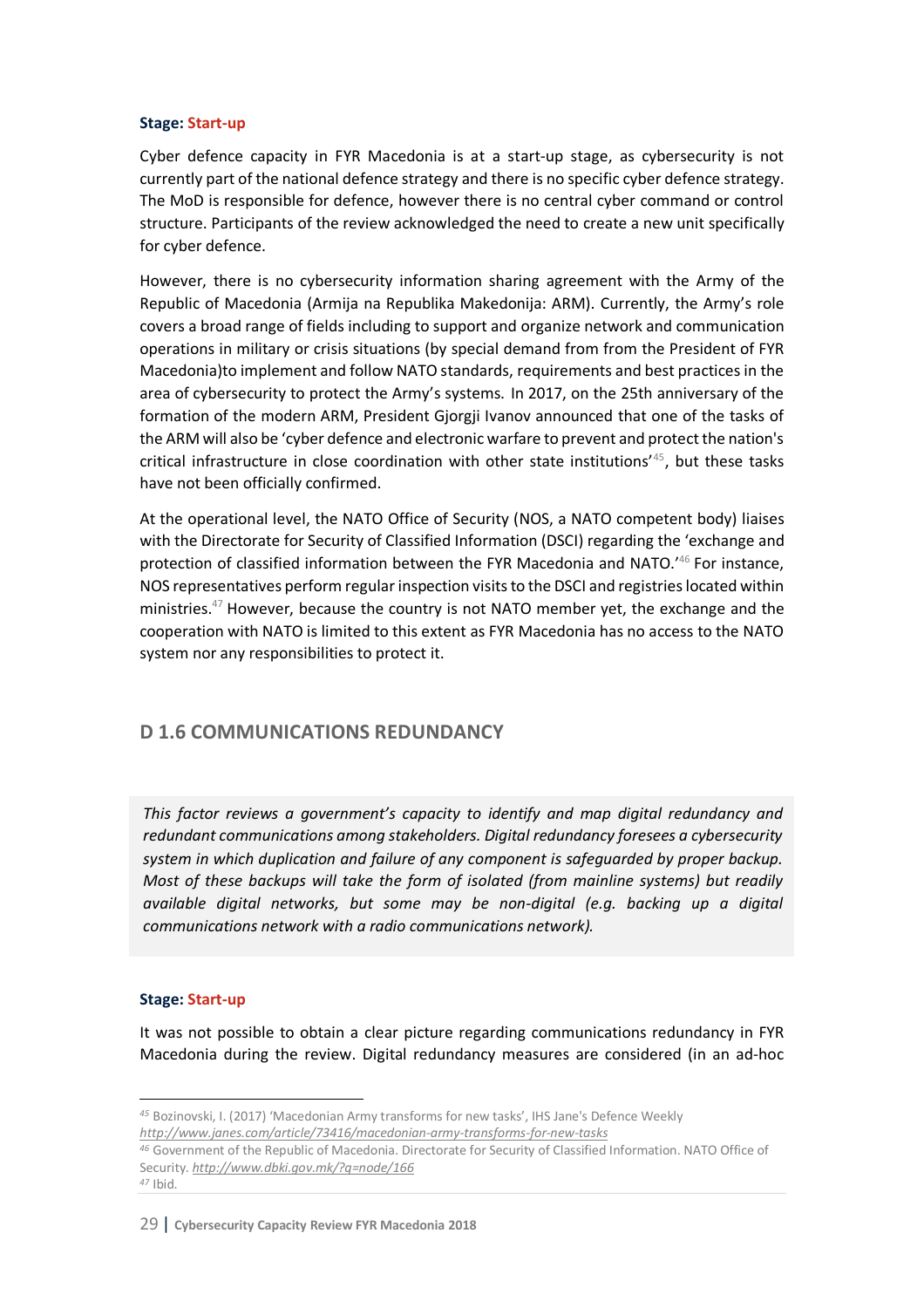manner) by private telecommunication companies and other organisations, but there is nothing coordinated and systematic at the national level. Participants gave divergent views, some acknowledged that FYR Macedonia's emergency-response capabilities are inadequate, whilst others disagreed stating that a network failure does not mean that the entire infrastructure goes down. Also, there have been no exercises or drills conducted to test emergency response under circumstances with disrupted communications. Some institutions such as the MoI and MoD have Terrestrial Trunked Radio (TETRA) radio communication systems in place.

## **RECOMMENDATIONS**

Following the information presented during the review of the maturity of *Cybersecurity Policy and Strategy*, the GCSCC has developed the following set of recommendations for consideration by the Government of FYR Macedonia. These recommendations provide advice and steps aimed to increase existing cybersecurity capacity as per the considerations of the Centre's CMM assessment. The recommendations are provided specifically for each factor.

### **NATIONAL CYBERSECURITY STRATEGY**

- **R1.1** Ensure that multi-stakeholder processes are followed consistently during the development processes of the two strategies for cyber security.
- **R1.2** Identify and involve key stakeholder groups, including international partners, and, at minimum, the organisations which participated in the CMM review.
- **R1.3** Allocate budget to ensure the development and implementation of cybersecurity strategic plans. Consider including international best practices (e.g. NIS and GDPR Directives).
- **R1.4** Design a methodology to analyse the results of the national cyber riskassessment and incorporate lessonsfrom this exercise in the development of the strategy.
- **R1.5** Initiate review processes of the forthcoming strategy including consistent stakeholder involvement.
- **R1.6** Consider scenario and real-time cyber exercises to achieve a concurrent picture of national cyber resilience.
- **R1.7** Expand the key stakeholder group (steering committee), which is involved in the development of the national cybersecurity strategy, to include the financial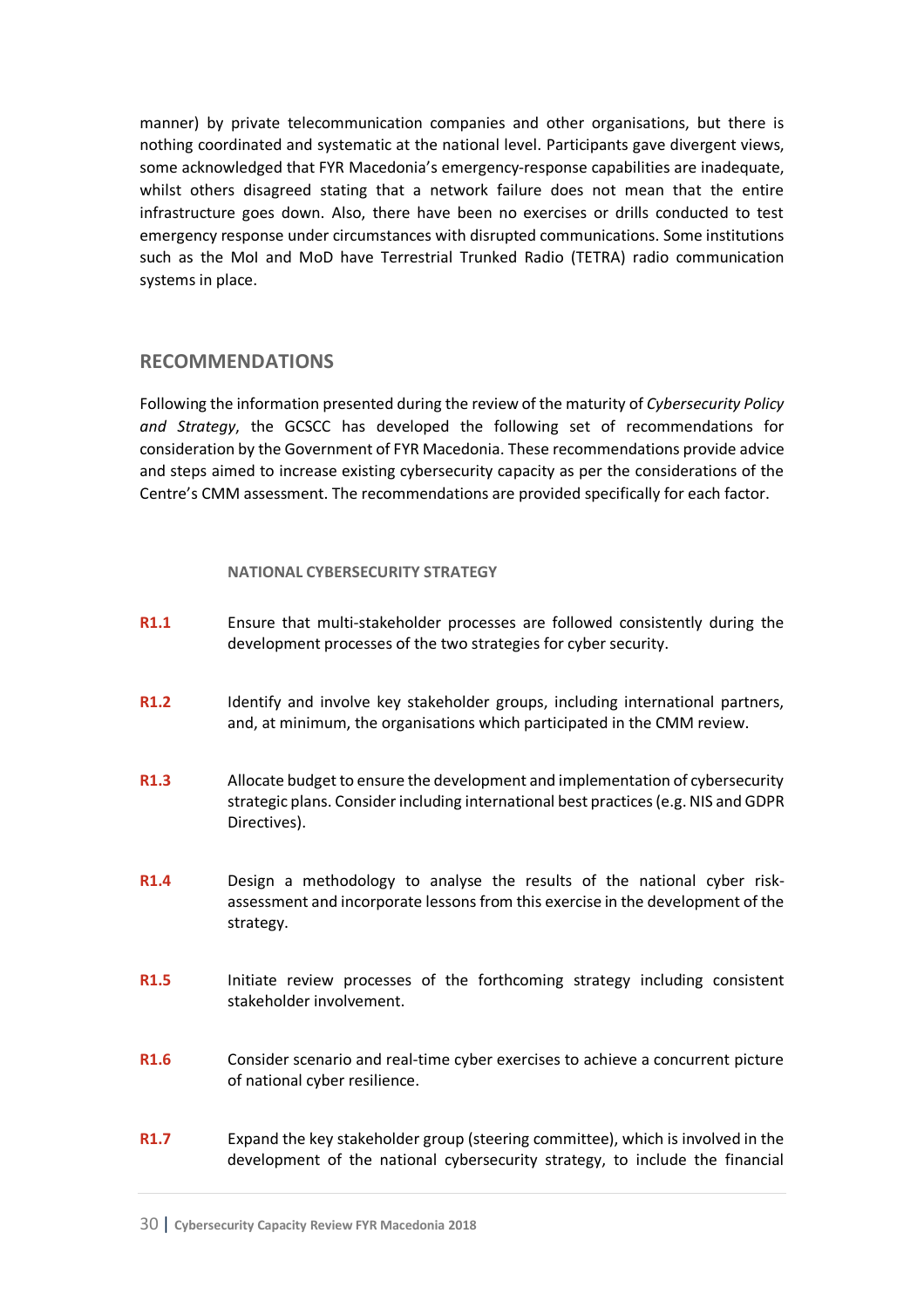sector, the private sector (including SMEs) that might be considered part of CI in the near future, as well as international partners.

### **INCIDENT RESPONSE**

- **R1.8** Ensure that MKD-CIRT has the necessary financial and human resources to fulfil its existing mandate for a national cyber incident response with clear processes and defined roles and responsibilities, including:
	- a) ensuring a high level of availability and business continuity;
	- b) monitoring incidents at a national level;
	- c) providing early warnings, alerts, announcements and disseminate threat intelligence to relevant stakeholders;
	- d) responding to incidents;
	- e) providing risk and incident analysis;
	- f) establishing relationships with the private sector and other countries.
- **R1.9** Identify and document key incident response processes<sup>48</sup> highlighting when and how different Ministries should be involved.
- **R1.10** Establish metrics to monitor and evaluate the effectiveness of MKD-CIRT.
- **R1.11** Establish regular training for the employees of the MKD-CIRT and design metrics to assess the results of this training.

### **CRITICAL INFRASTRUCTURE (CI) PROTECTION**

- **R1.12** Develop and conduct a national risk assessment aiming to identify CI stakeholders.
- **R1.13** Perform regular, detailed audits of CII assets with regards to cybersecurity and disseminate CII asset audit lists to relevant stakeholders. Inform CII stakeholders of their responsibilities.
- **R1.14** Establish a mechanism for regular vulnerability disclosure and information sharing between CI asset owners and the government. Establish regular dialogue

<sup>&</sup>lt;sup>48</sup> A collection of procedures aimed at identifying, investigating and responding to potential security incidents in a way that minimizes impact and supports rapid recovery.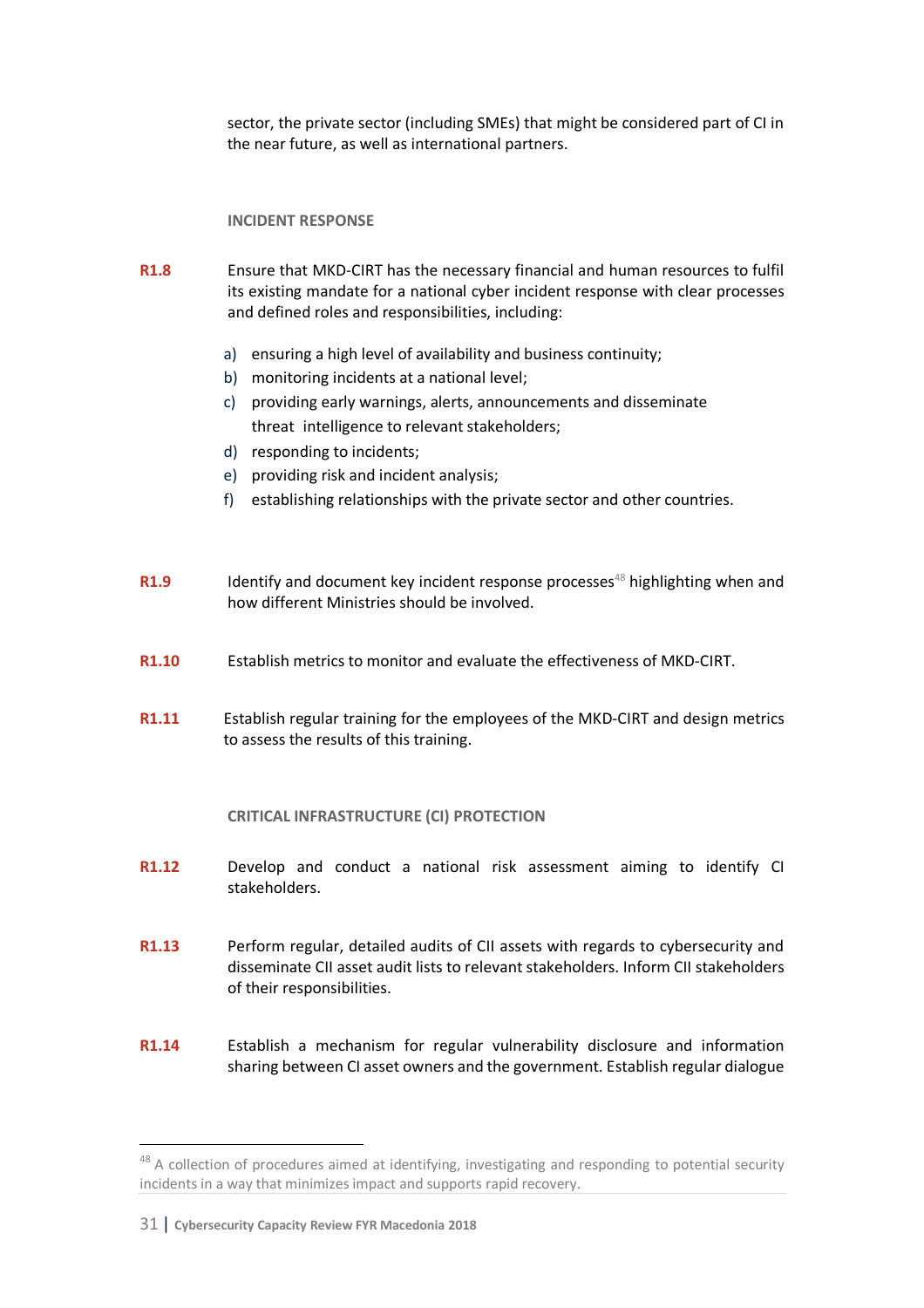between tactical and executive strategic levels regarding cyber risk practices and encourage communication among CI operators.

- **R1.15** Identify internal and external CI communication strategies with clear points of contact.
- **R1.16** Establish information protection and risk management procedures and processes within CI, supported by adequate technical security solutions, which inform the development of an incident response plan for cyber incidents.
- **R1.17** Establish common processes to measure and assess the capability of CI asset owners to detect, identify, respond to and recover from cyber threats.
- **R1.18** Task regulators for every sector to mandate disclosure of incidents. Set thresholds for the incident disclosure upon consultations with private and public organisations from the respective sectors.

#### **CRISIS MANAGEMENT**

- **R1.19** Design a cybersecurity needs assessment of measures and techniques for crisis management. The involvement of key stakeholders and other experts, such as think tanks, academics and civil society leaders should be sought.
- **R1.20** Develop a national business continuity / disaster recovery / contingency plan.
- **R1.21** Organise national cyber security exercises, identify metrics to evaluate the success of the exercises and ensure that lessons will inform the decision-making process for future exercises. Plan the exercises by engaging relevant participants, outlining their role in the exercise, and articulating the benefits of, and incentives for, participation.

#### **CYBER DEFENCE**

- **R1.22** Ensure the development of a cyber defence component in the national security strategy. This component should consider the threats to national security that might emerge from cyberspace.
- **R1.23** Establish cyber operation units in different branches of government and armed forces as appropriate.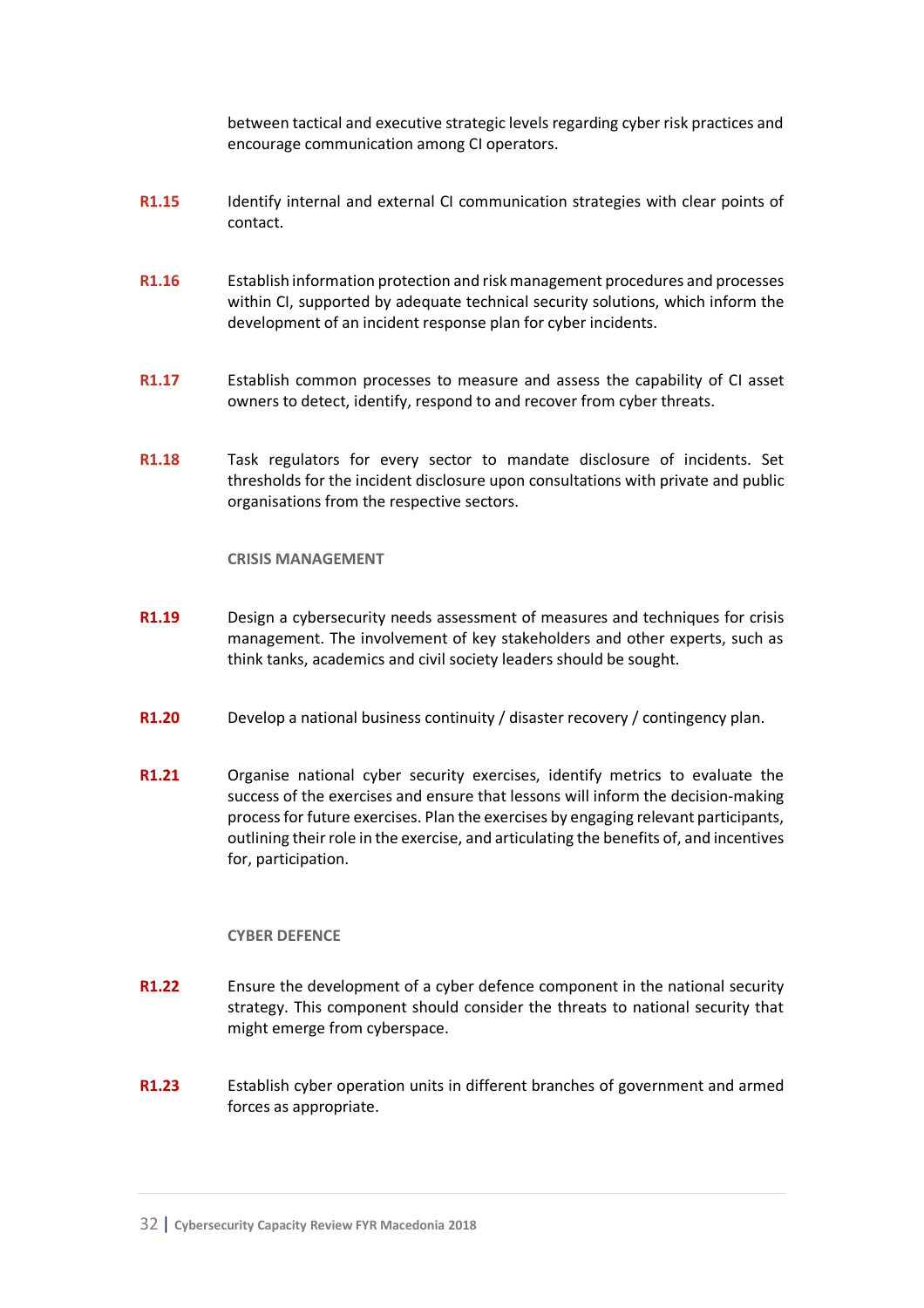- **R1.24** Develop a communication and coordination framework for cyber defence in response to malicious cyber-attacks on military information systems and critical infrastructure.
- **R1.25** Assess and determine cyber defence capability requirements, involving public and private sector stakeholders. Conduct continuous reviews of the evolving threat landscape in cybersecurity to ensure that cyber defence policies continue to meet national security objectives.
- **R1.26** Establish training programmes for employees and develop awareness campaigns.

#### **COMMUNICATIONS REDUNDANCY**

- **R1.27** Allocate appropriate resources, not exclusively to activities such as hardware integration, technology stress testing, personnel training and crisis simulation drills, but also to ensuring that redundancy efforts are appropriately communicated to relevant stakeholders
- **R1.28** Establish a process, involving all relevant stakeholders, to identify gaps and overlaps in emergency response asset communications and authority links.
- **R1.29** Link all emergency response assets into a national emergency communication network with isolated but accessible backup systems.
- **R1.30** Establish communication channels across emergency response functions, geographic areas of responsibility, public and private responders, and command authorities. Create outreach and education activities of redundant communications protocols tailored to the roles and responsibilities of each organisation in the emergency response plan.
- **R1.31** Allocate cybersecurity exercise planning to a relevant authority. Conduct and test a needs assessment of measures with consideration of a simple exercise scenario. Since emergency exercises exist, as a first step include cyber elements within one of these scenarios.
- **R1.32** Identify metrics to evaluate the success of the exercise. Evaluate the exercises and feed the findings back into the decision-making process.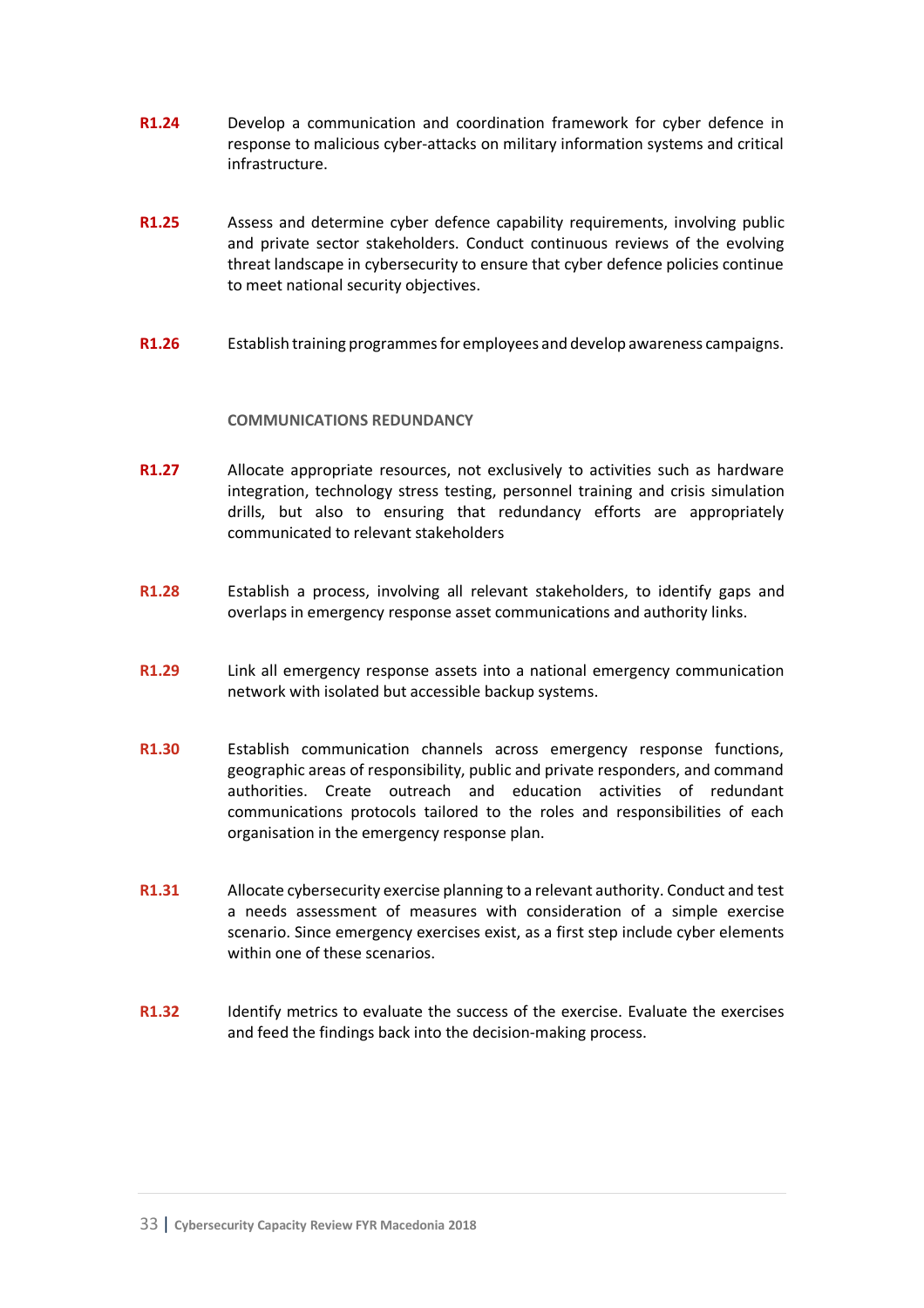## **DIMENSION 2 CYBERSECURITY CULTURE AND SOCIETY**

Forward-thinking cybersecurity strategies and policies entail a wide array of actors, including users. The days in which cybersecurity was left to experts formally charged with implementing cybersecurity have passed with the rise of Internet. All those involved with Internet and related technologies, such as social media, need to understand the role they can play in safeguarding sensitive and personal data as they use digital media and resources. This dimension underscores the centrality of users in achieving cybersecurity, but seeks to avoid conventional tendencies to blame users for problems with cybersecurity. Instead, cybersecurity experts need to build systems and programmes for users – systems that can be used easily and be incorporated in everyday practices online.

This dimension reviews important elements of a responsible cybersecurity culture and society such as the understanding of cyber-related risks by all actors, developing a learned level of trust in Internet services, e-government and e-commerce services, and users' understanding of how to protect personal information online. This dimension also entails the existence mechanisms for accountability, such as channels for users to report threats to cybersecurity. In addition, this dimension reviews the role of media and social media in helping to shape cybersecurity values, attitudes and behaviour.

## **D 2.1 CYBERSECURITY MIND-SET**

*This factor evaluates the degree to which cybersecurity is prioritised and embedded in the values, attitudes, and practices of government, the private sector, and users across societyat-large. A cybersecurity mind-set consists of values, attitudes and practices, including habits, of individual users, experts, and other actors in the cybersecurity ecosystem that increase the resilience of users to threats to their security online.*

#### **Stage: Start-up**

The cyber ecosystem in FYR Macedonia is still in its early stages. Participants described that in some government agencies and leading companies a cybersecurity mind-set has started to develop but the cybersecurity culture is generally not very advanced and users are often not aware of the risks associated with the use of Internet.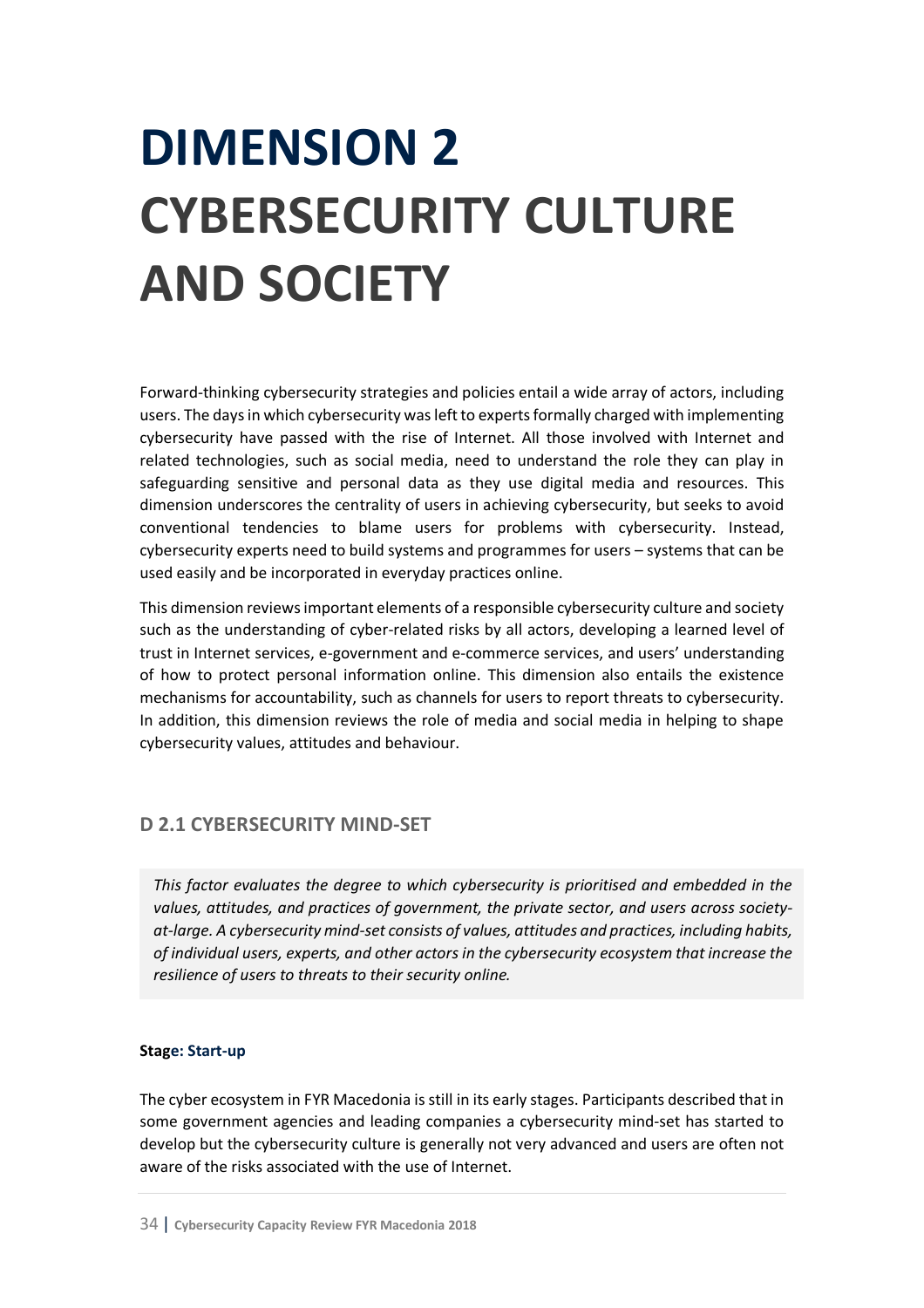The Government has recognised the need to prioritise cybersecurity across the public sector. Leading government agencies such as MISA and the other Ministries involved in the informal working group that is drafting a national cybersecurity strategy (see D1.1), have advocated a cybersecurity mind-set. Participants also noted that there is an increased level of awareness and efforts to tackle cybersecurity, data protection, and critical national infrastructure protection. However, it has not yet become a high priority despite the requirements of the EU and NATO membership processes and their legal and regulatory requirements. Participants noted that the country faces problems regarding cybersecurity that are similar to other European countries, but they also acknowledged that the implementation of initiatives has been a major challenge and that the political will to implement change across the Government is often missing. The assessment was seen as very useful element to create awareness for cybersecurity on the political agenda.

Overall, the general awareness for cybersecurity within government agencies remains still very low. Participants noted that it also varies across hierarchical levels: whereas the IT departments and those employees with responsibilities regarding cybersecurity have already developed a cybersecurity mind-set, there has been a lack of awareness for the risks and threats originating from cyber space at the top executive levels. A general concern was expressed that there is a lack of cybersecurity knowledge at the highest levels of government. This is seen as an obstacle for the implementation of initiatives in this regard and of cybersecurity capacity-building efforts overall. In line with this, participants mentioned that top management perceives cybersecurity expenditures most often as a cost rather than as a necessary investment to ensure network and data security. Concerns were raised over the routine use of private emails by staff across public institutions for official correspondence. IT experts are generally available in the country but they tend not to move into the public sector due to the lack of financial incentives and often seek employment opportunities in other European countries. Hence, the national, relatively low level of a cybersecurity mind-set is in large part also an institutional problem.

The public sector is not well prepared to establish secure networks and only a few institutions have the necessary know-how to secure their own websites. It was not clear from the consultations of any specific incidents against government networks or services. However, in 2017, the government server was hacked by Yemenite *Rxr*, which defaced the websites of major government agencies and a municipality that are hosted on the server. It was not clear how the incident was solved and what impact it had on the security of the government server and the services running on it but participants brought it up as an example of an cyber incident.

In contrast, most participants agreed that in the private sector (especially major telecommunication providers and international ICT companies, as well as financial institutions) the general understanding of cybersecurity risks and protective measures is further advanced than in public sector institutions. Also, in the ICT sector, which is a growing sector in FYR Macedonia and which has attracted a number of international companies to do business in the country, there is a stronger mind-set regarding cybersecurity. However, domestic small and medium enterprises (SMEs) often do not have a cybersecurity mind-set or do not have the human capacity or the resources to invest sufficiently into cybersecurity, even if they are aware of the risks and threats for their businesses. Participants mentioned that a study (which was not available to the researchers) found that many businesses' websites – as in the public sector – are not secured and represent a risk to the companies itself.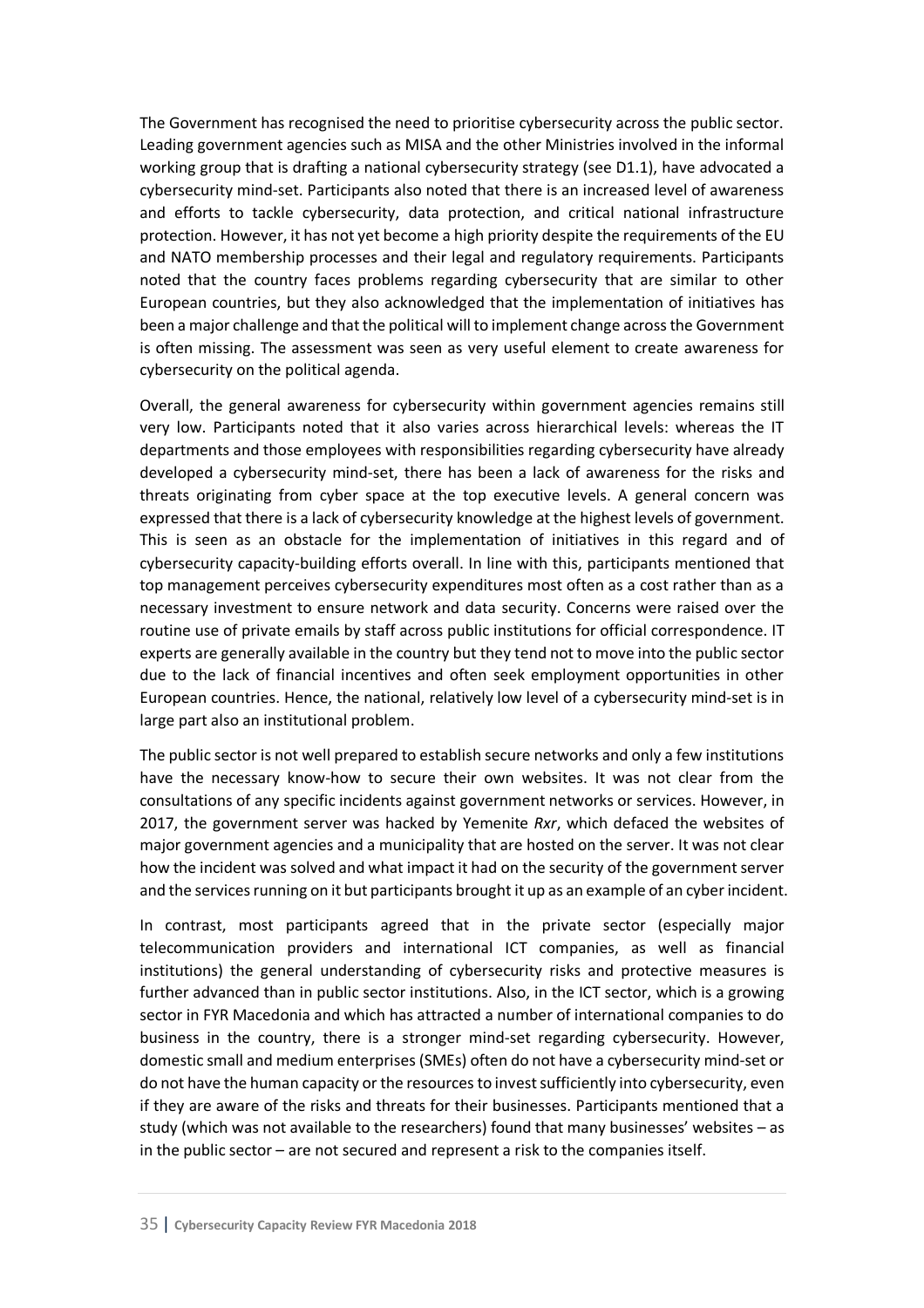Much like most of the public and private sector entities, Internet users have generally low levels of awareness of cybersecurity risks and best practices for secure online behaviour. Cybersecurity has not yet filtered into the daily lives of citizens who engage with Internet routinely via computer from home (69.5 percent) or smart phone applications<sup>49</sup> and social media (according to Internet World Stats, almost 50 percent of the population use Facebook<sup>50</sup>). According to participants, the majority of users do not understand the risks associated with being online. The result is that users generally, including those with more technical knowledge, higher level of education or younger age, do not handle passwords and personal identification numbers (PINs) securely, but as a matter of convenience (e.g. using the same password for different purposes or sharing the PINs and passwords). Users also tend to share their personal information online via social media. The result is that not only children, who are generally vulnerable to cybercrime, but women, in particular, are regularly exposed to online safety challenges (e.g. cyberbullying, harassment, cyberstalking, body shaming, rape threats and revenge pornography). Participants attributed this to a general lack of security consciousness and awareness among Internet users that have not been developed yet. On the other it is a problem, that users are either not aware that they have become a victim of cybercrime or do not perceive the event as a crime, such as in the case of cyberbullying.

However, people in FYR Macedonia place a high priority on security when using online banking and credit cards for online shopping. Participants attributed this discrepancy to the materials that banks provide customers when they start online banking, which makes them aware of the risk. However, these efforts were sector-specific and not deployed across the private sector as a whole.

The current Government was formed after the election of 2016. This change in government was the result of a political crisis<sup>51</sup> that emerged after it had become public that the Macedonian Administration for Security and Counterintelligence and senior government ministers were associated in illegal telephone and Internet surveillance of journalists, NGOs, politicians, and other individuals in the country, and that government officials were also involved in financial crimes. It was not possible to obtain a clear picture how the scandal had an impact on public opinion and the use of Internet services by users. But participants suggested that this most likely has an impact on the stakeholders' online behaviour of those who were the targets of surveillance as well as having an impact on citizens' perceptions of, and trust in, e-governance services (see below).

<sup>50</sup> Internetworldstats.com. (2018). Internet in Europe Stats [online] Available at:

 <sup>49</sup> IPA.sa. (2018). Country Profile Macedonia [online] Available at: https://beta.iph.sa/country-profile/MK [Accessed 4 Mar. 2018].

https://www.internetworldstats.com/stats4.htm#europe [Accessed 4 Mar. 2018].

<sup>51</sup> ComputerWeekly.com. (2018). The Macedonian surveillance scandal that brought down a government. [online] Available at: http://www.computerweekly.com/feature/The-Macedonian-surveillance-scandal-thatbrought-down-a-government [Accessed 4 Mar. 2018].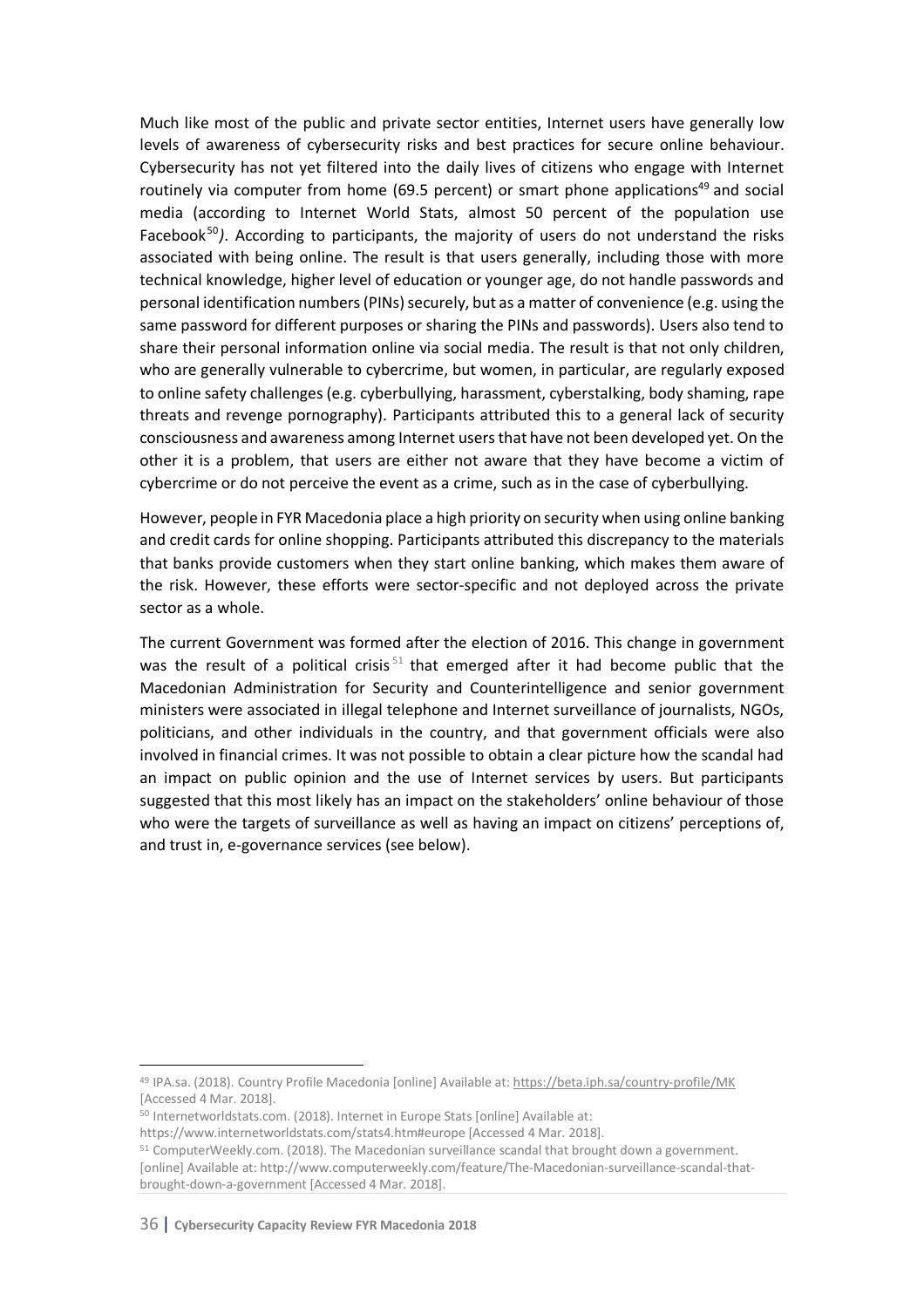# **D 2.2 TRUST AND CONFIDENCE ON THE INTERNET**

*This factor reviews the level of user trust and confidence in the use of online services in general, and e-government and e-commerce services in particular.*

#### **Stage: Start-up**

l

The majority of Internet users in FYR Macedonia tend to 'blindly' trust ICT and Internet services. Participants believed that users are largely unaware of cybersecurity risks when using Internet and assume that they have the confidence to use online services without undue risk. However, most users are perceived not to have the ability to critically assess content they see and receive online, nor the applications they use. Among the concerns raised by the participants were some cases when users were aware of the risks, because of cases of cybercrime, cyberbullying, or data breaches, but they nevertheless failed to take the necessary security measures to protect themselves, largely due to such actions being seen as inconvenient.

Moreover, Internet service providers (ISPs) are not seen by the participants to be taking adequate measures in a strategic way to promote trust in online services known to the participants.

E-government services for citizens and businesses have been partially implemented for about ten years but they are still limited relative to the policy ambitions. A regional study indicates that there are many individual government projects, but there is a lack of effective strategies and coordination activities among government agencies to build capacity from these initiatives.<sup>52</sup> According to the participants, the majority of Macedonians are not even aware that e-government services exist.

The trust levels around existing services still need to be assessed, but some assume that there is a general trust in those services as suppliers from the private sector need to go through certification. However, the authors found that in a comparative analysis of e-government and open government services in the Western Balkan region that was published in 2015  $53$ , FYR Macedonia performed below the average on e-government, compared to its neighbours. The authors noted that there is resistance among citizens to use the services due to the lack of trust in their security.<sup>54</sup>

*<sup>52</sup>* E-Government Analysis; From E- to Open Government. (2015). [ebook] Danilovgrad: Regional School of Public Administratio. Available at: https://respaweb.eu/download/doc/eGov+-+From+E-

Government+to+Open+Government.pdf/d3ab1cd43fa4cd3071be9cea7e4b0cd3.pdf [Accessed 15 Mar. 2018]. *<sup>53</sup>* Adriana Minović , Adel Abusara, Eranda Begaj, Vladimir Erceg, Predrag Tasevski, Vladimir Radunović, Franziska Klopfer (2016). Cybersecurity in the Western Balkans: Policy gaps and cooperation opportunities. [online] Geneva: DiploFoundation. Available at:

https://www.diplomacy.edu/sites/default/files/Cybersecurity%20in%20Western%20Balkans.pdf [Accessed 7 Mar. 2018].

*<sup>54</sup>* E-Government Analysis; From E- to Open Government. (2015). [ebook] Danilovgrad: Regional School of Public Administratio. Available at: https://respaweb.eu/download/doc/eGov+-+From+E-

Government+to+Open+Government.pdf/d3ab1cd43fa4cd3071be9cea7e4b0cd3.pdf [Accessed 15 Mar. 2018].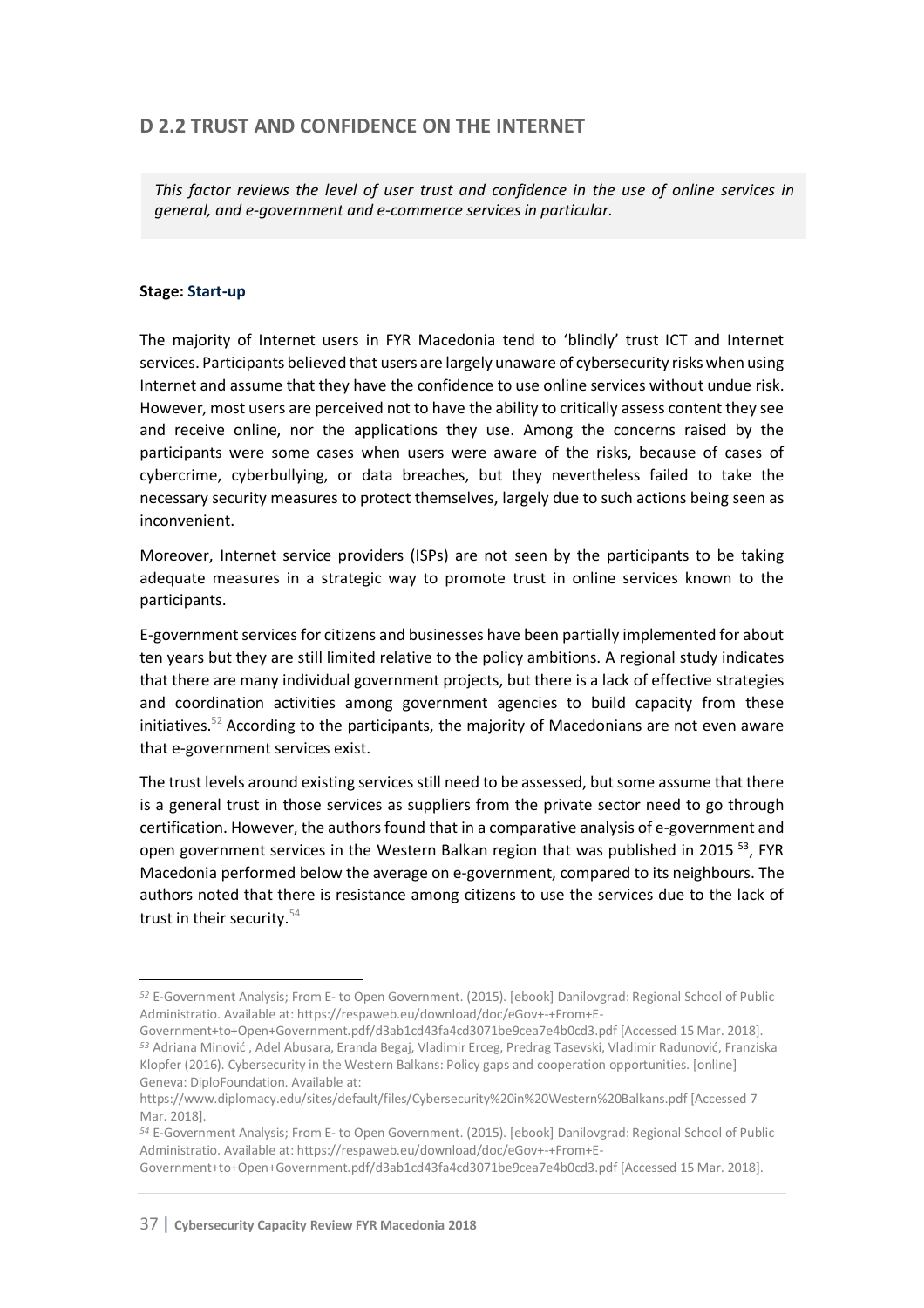Some e-government services for businesses have been established, such as the portal https://e-presudi.finance.gov.mk provided by the MoF. This portal is a database of court decisions in the field of taxes and customs. The main goal is to provide information in a simple and friendly manner regarding court decisions and opinions. The MoF's Customs Administration which provides, among other services, a system to process declarations, to exchange information between the European Commission and EU Member States, and a single window system for import, export and transit licenses and tariff quota (http://www.customs.gov.mk/index.php/en/e-carina-2). The Agency for Real Estate Cadastre offers a detailed online map of properties in the country (https://ossp.katastar.gov.mk/OSSP/faces/public/customMaps/parcelSearch.xhtml). <sup>55</sup> Also the Public Procurement Bureau under the MoF offers an online system (https://enabavki.gov.mk/PublicAccess/Home.aspx#/home), which enables conducting public procurements in an electronic form and electronic trading between contracting authorities in FYR Macedonia and domestic and foreign economic operators.

The citizen-oriented e-government services are more limited. A national e-health service called *MojTermin* (My Time; http://mojtermin.mk/) is a key part of public and private health care allowing patients to book appointments online and receive text message reminders. Medical staff can see referrals, prescriptions and requests in real time. *MojTermin* also integrates electronic health records and health cards.<sup>56</sup> According to participants, citizens will be able to submit their tax declaration online via a portal created by the MoF.

Beyond that, 27 institutions publish data sets on MISA's Open Government Data Portal (http://www.otvorenipodatoci.gov.mk/Templates/Pages/StartPage.aspx?page=13), which makes the country the most advanced in the region.

In contrast, e-commerce services, both from international and domestic vendors are provided and used at a larger scale. International companies such as eBay and Amazon<sup>57</sup> offer their services and there are also popular domestic e-commerce companies. One of the most successful start-up companies in FYR Macedonia is an online shopping website. However, participants noted that consumers still prefer seeing the products they buy in person or only trust specific platforms, such as the international platforms and brands. This assumption is confirmed in the Macedonia Country Commercial Guide (https://www.export.gov/article?id=Macedonia-ECommerce). A slightly different situation exists for e-banking services, which are more widely used. Participants suggested that the security settings/processes, like authentication steps and double/triple check contributed to their use, rather trust in those services. Participants mentioned that banks inform new customers about security solutions and the terms and conditions at the beginning of their relationship.

 <sup>55</sup> Katastar.gov.mk. (2018). Agency for Real Estate Cadastre. [online] Available at: http://www.katastar.gov.mk/en/home/# [Accessed 4 Mar. 2018].

*<sup>56</sup>* Euro.who.int. (2018). E-health in practice. [online] Available at: http://www.euro.who.int/en/countries/theformer-yugoslav-republic-of-macedonia/news/news/2016/03/e-health-in-practice [Accessed 4 Mar. 2018]. <sup>57</sup> Amazon.co.uk. (2018). Amazon.co.uk Help: International Delivery Rates & Times. [online] Available at: https://www.amazon.co.uk/gp/help/customer/display.html?nodeId=11072981#GUID-4B07A895-53A8-4B77-

<sup>97</sup>A4-D950DC206246\_\_SECTION\_081DCDC3ABFA40E79AEA07A853F85713 [Accessed 4 Mar. 2018].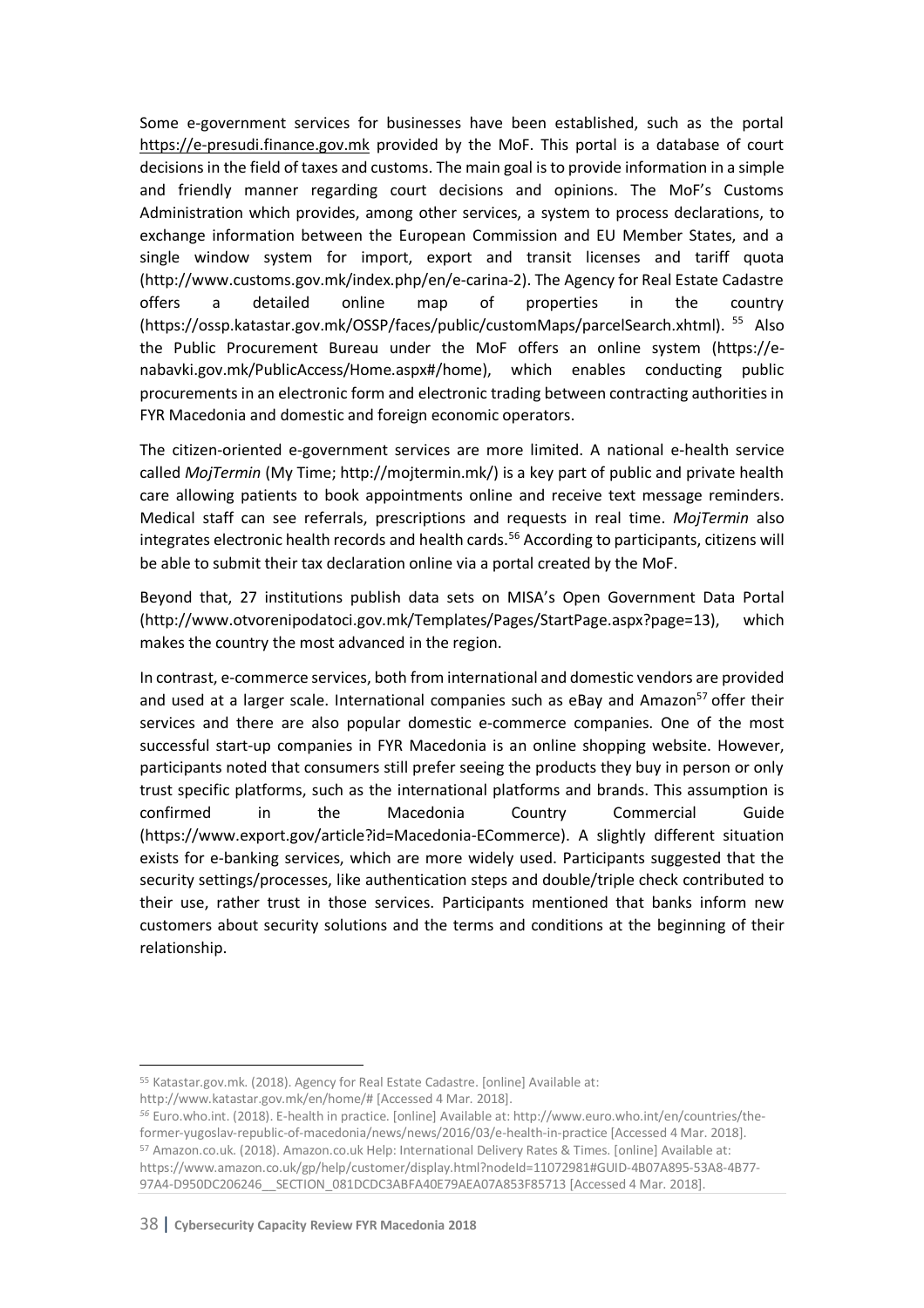## **D 2.3 USER UNDERSTANDING OF PERSONAL INFORMATION PROTECTION ONLINE**

*This factor looks at whether Internet users and stakeholders within the public and private sectors recognise and understand the importance of protection of personal information online, and whether they are sensitised to their privacy rights.*

#### **Stage: Start-up**

Awareness around the protection of personal information and security concerns regarding personal data is generally low. As mentioned above, participants noted that personal information is often shared through social media, in particular Facebook, and users are not aware to which degree that sensitive personal information should be kept private, such as images of children or themselves which they share publically or with their partners. Therefore, only a minority of users employ what are deemed to be good cybersecurity practices when using social media and online services. On the other hand, a study found that lack of trust in privacy and data protection is one of the barriers to the use of e-government services (see above). Participants attributed this to the increasing consciousness among users and stakeholders in the public and private sectors of cyber risks regarding personal data. An increasing proportion of users have started to employ cybersecurity practices in response to the increase in reporting in the media and awareness campaigns, according to participants. There is no public debate over the issue, but the discussions take place among those who are generally well informed.

## **D 2.4 REPORTING MECHANISMS**

*This factor explores the existence of reporting mechanisms functioning as channels for users to report Internet related crime such as online fraud, cyberbullying, child abuse online, identity theft, privacy and security breaches, and other incidents.*

#### **Stage: Formative**

Participants mentioned that there are some channels for users in place in order to report computer-related or online incidents and crimes: e.g. (1) every police station in person or via phone, (2) the cybercrime unit at the MoI, and (3) the Directorate of Personal Data Protection in the case of a data abuse. On its website the Directorate informs citizens about protection of personal rights they have. For instance, they can make a "Request for confirming violation of the right of the right of personal data protection".58

 <sup>58</sup> Dzlp.mk. (2018). Your rights | Дирекција за заштита на личните податоци. [online] Available at: https://dzlp.mk/en/node/2201 [Accessed 19 Mar. 2018].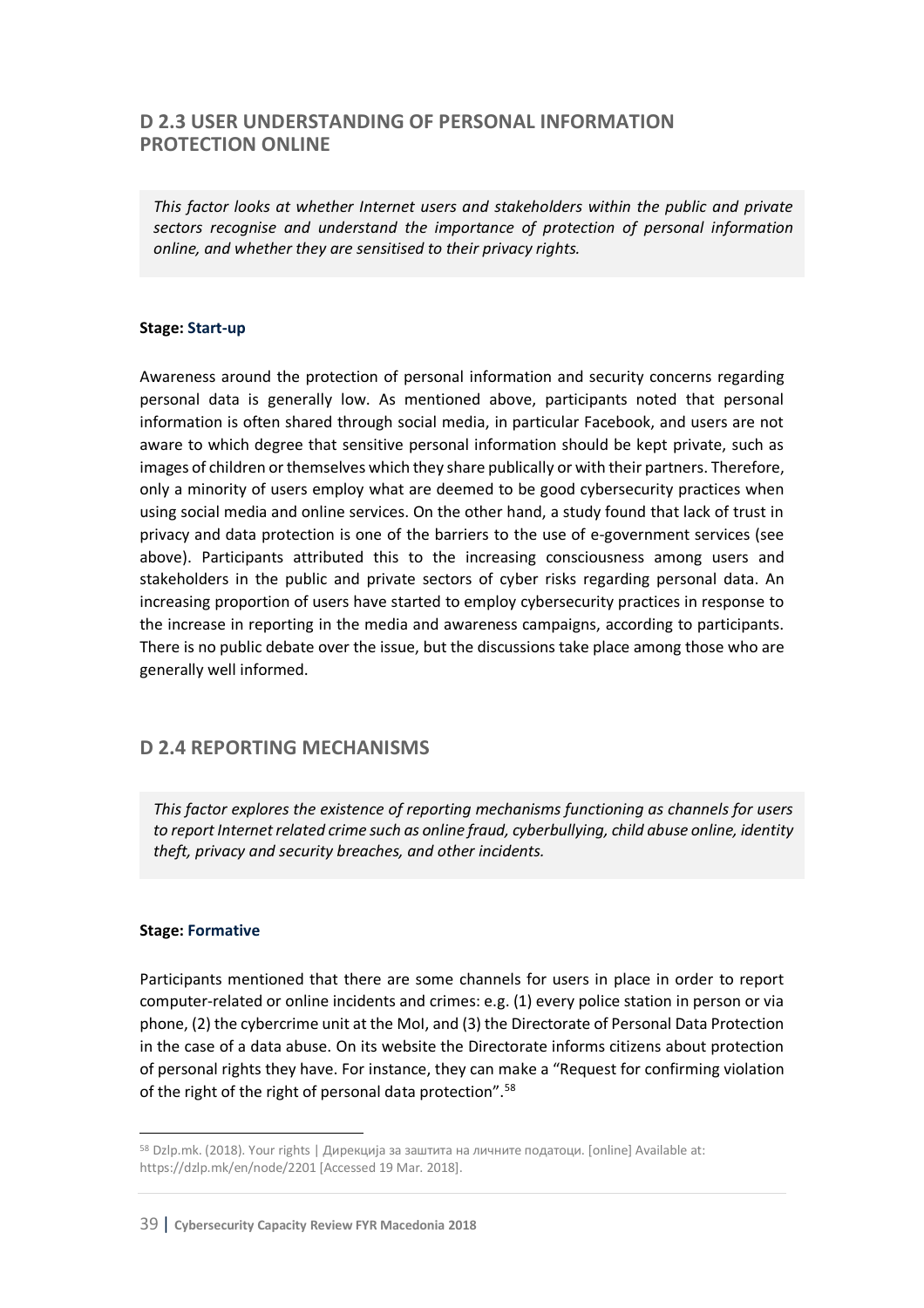The MoI offers phone numbers for the citizens to report any computer crime directly to the Department of Cybercrime and Digital Forensics and also to any police station. The MoI has set up the Red Button (http://redbutton.mvr.gov.mk/) reporting scheme on its website, however it has limitations because citizens can only report crimes related to online child sexual abuse and hate speech online (http://www.govornaomraza.mk/). Also, there is the possibility to report cybercrime to the MoI via email (cybercrime@moi.gov.mk). However, if the perpetrator is not from FYR Macedonia, the MoI cannot prosecute them, but they can be detected and the MOI can inform the authorities of the foreign country where the criminal is based.59 In 2017, the Computer Crime and Digital Forensics Unit within the MoI received five requests and eight requests until April 2018. Statistics are available regarding the usage of the Red Button reporting scheme, and also regarding how many cases were reported directly to the Department of Cybercrime and Digital Forensics. Also, on the website of MKD-CIRT (https://mkd-cirt.mk/incident-reporting/?lang=en) there is a possibility to report incidents.

Participants noted, however, that users are not aware of these channels or they face challenges providing evidence. Due to the nature and characteristics of cybercrime cases, in most cases it is important for electronic evidence to be delivered fast, so that no loss or damage would occur. Therefore, current legislation requires that material evidence or electronic evidence be provided the same day. However, thisis often not possible and victims, often women, are thwarted to report because of this requirement. Also, there is no online reporting systems which allow users in all parts of the country to report incidents. A participant also mentioned that victims tend to contact NGOs if they are aware of the latter working in the field of cybersecurity. A website with support from the European Commission's Safer Internet Initiative for awareness raising but also for reporting incidents is pending for implementation, as it requires the formal agreement by the Government to receive the required funding from the initiative. However, this is an informal channel and not a nationwide way to report cybercrimes. Discussions around establishing of such mechanisms on the national level have taken place, e.g. as part of the MC4 cybercrime centre, but so far, the discussions have been ad-hoc and the issues have not been prioritised on the political level.

Within the private sector, banks usually have a reporting mechanism in place as part of their customer service. But not one was specifically identified by participants.

l

*<sup>59</sup>* Akademik (2014) 'МВР апелира до граѓаните: Ако забележите педофилија на интернет – пријавете на cybercrime@ moi.gov.mk', *https://www.akademik.mk/mvr-apelira-do-graganite-ako-zabelezhite-pedofilija-nainternet-prijavete-na-cybercrime-moi-gov-mk-4/*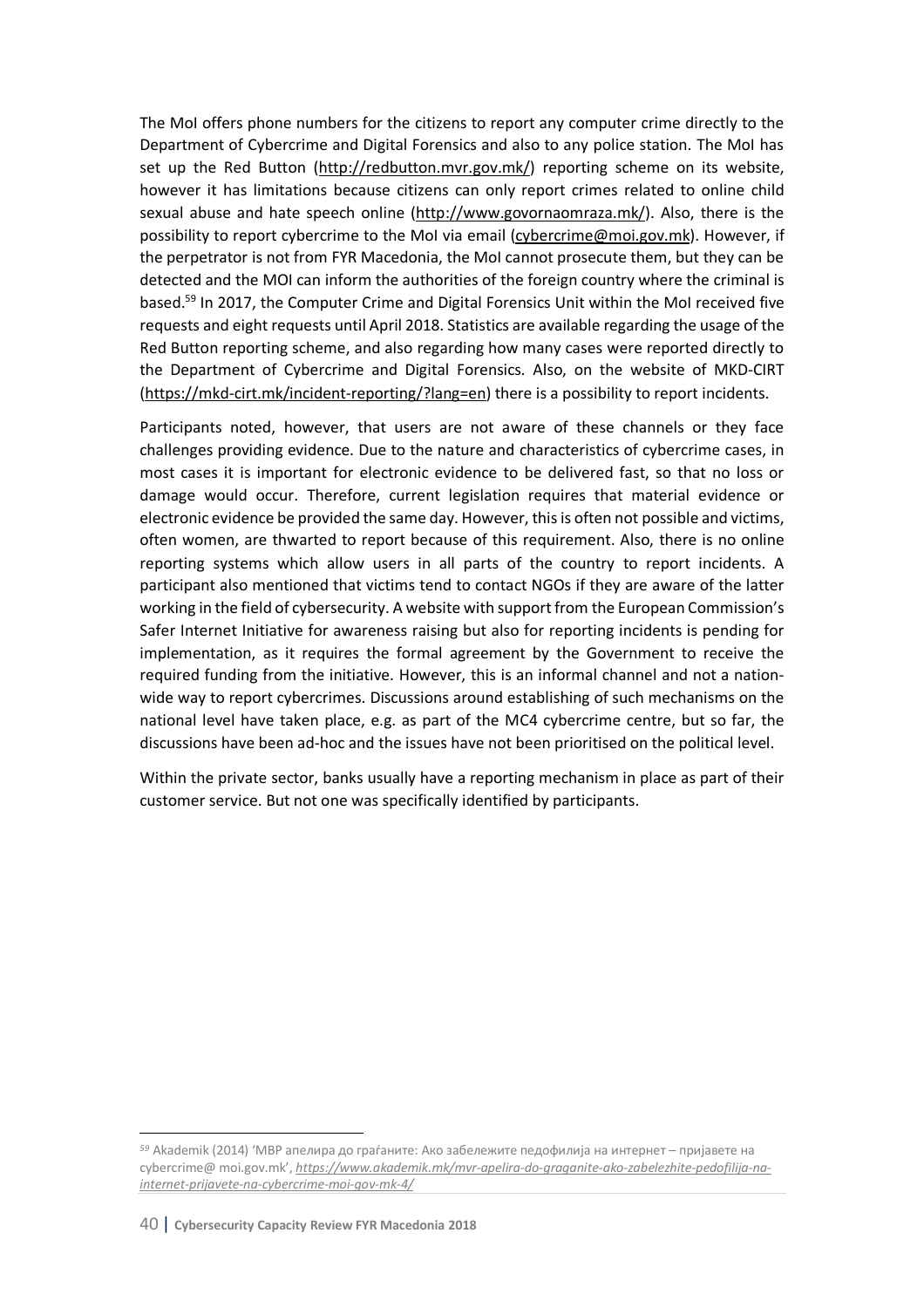# **D 2.5 MEDIA AND SOCIAL MEDIA**

*This factor explores whether cybersecurity is a common subject across mainstream media, and an issue for broad discussion on social media. Moreover, this aspect speaks about the role of media in conveying information about cybersecurity to the public, thus shaping their cybersecurity values, attitudes and online behaviour.*

#### **Stage: Start-up – Formative**

In FYR Macedonia, cybersecurity issues overall are insufficiently reported in media both online and offline. If reporting is taking place, then it is completed mostly in the case of major international events. Traditional media more seldom provide coverage on cybersecurity compared to social media where issues around cybersecurity are discussed more frequently. One university organises faked phishing attacks on a regular basis to raise awareness among students. These incidents are usually picked up by the students and discussed on social media platforms. Participants considered the lack of knowledge and interest in cybersecurity among the general public to be one of the main reasons for minimal media coverage of the topic. There was consensus that media and social media should play a major role in raising cybersecurity awareness.

## **RECOMMENDATIONS**

Based on the consultations, the following recommendations are provided for consideration regarding the maturity of *cyber culture and society*. These aim to provide possible next steps to be followed to enhance existing cybersecurity capacity as per the considerations of the GCSCC's CMM assessment.

#### **CYBERSECURITY MIND-SET**

- **R2.1** Intensify efforts in leading government agencies to prioritise cybersecurity and enhance efforts at all levels of government and across ministries to promote understanding of cyber risks and threats.
- **R2.2** Design coordinated training programmes for employees in the public organisations in cooperation with the private sector. Trainings should include:
	- a) web security (e.g. protection of personal information online, social media, social engineering, secure web browsing, malware, passwords)
	- b) email security (e.g. identify a phishing email, sending an email securely)
	- c) data security (e.g. handling and classifying sensitive information, back-up and recovery)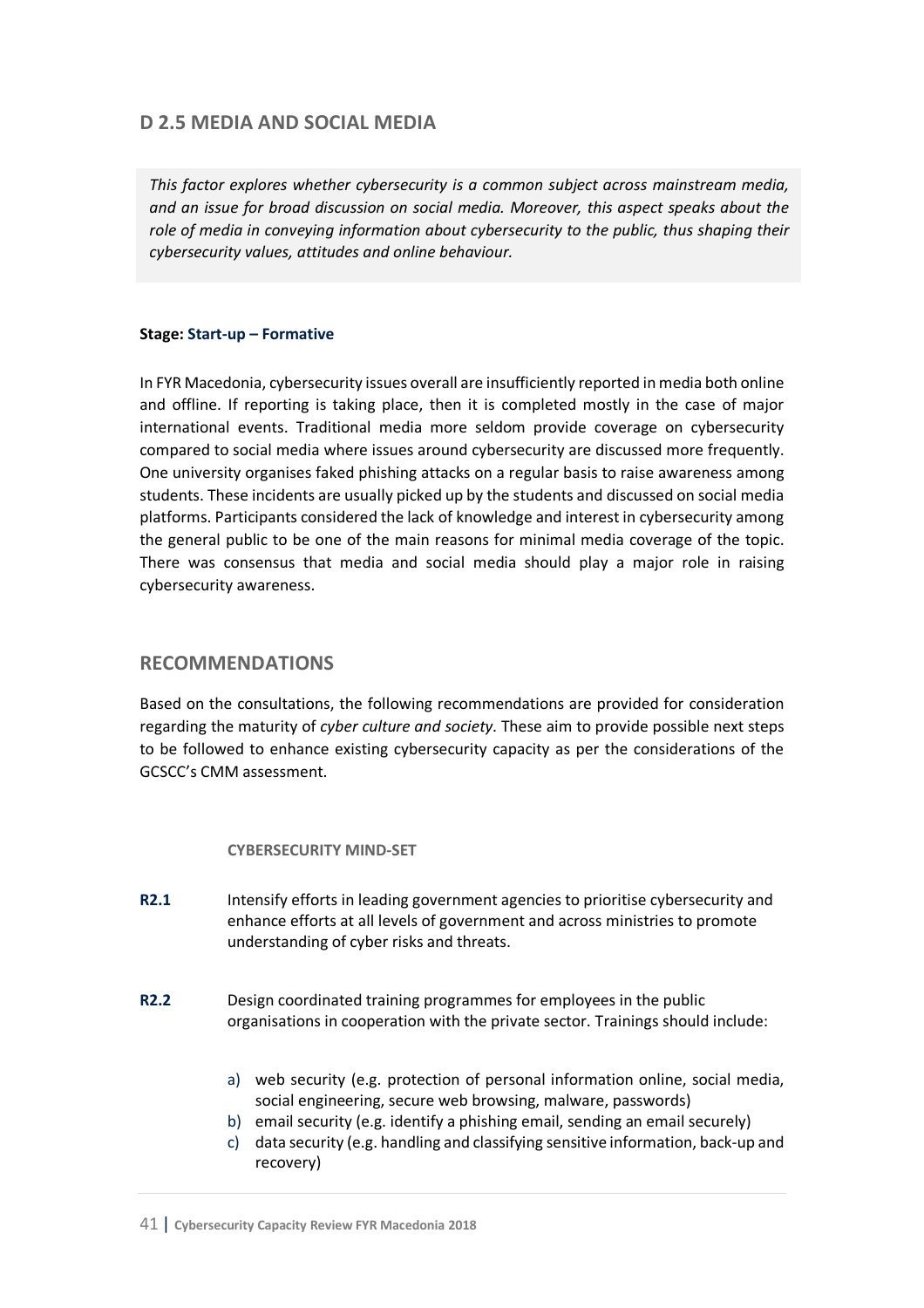- d) mobile device security (e.g. portable data storage)
- e) remote access security (e.g. working from home/while travelling)
- **R2.3** Consider educating the public on the nature and consequences of cybercrime in FYR Macedonia.
- **R2.4** Consider in collaboration with the NGOs providing youth social programmes (e.g. in schools and universities) that will teach them about the safe and responsible behaviour online (e.g. the risks of using social media) and how to prevent any uncompromising behaviour.
- **R2.5** Consider setting up a multi-stakeholder group (including business, government, law enforcement agencies, and academia) to run joint projects and initiatives as well as facilitate ongoing discussions on cybercrime and cybersecurity issues.
- **R2.6** Design online programmes and training materials (e.g. cybersecurity best practices, cyber threat landscape in FYR Macedonia, risk management) in consultation with the multi-stakeholder group and make them freely accessible for the public in order to equip them with the right skills needed for their everyday use of the Internet and online services.
- **R2.7** Identify vulnerable groups and high-risk behaviour across the public, in particular children and women, to inform targeted, coordinated awareness campaigns, as recommended in R3.1.
- **R2.8** Promote prioritisation of risk and threat understanding for private sector entities by identifying high-risk practices.
- **R2.9** Enhance efforts in the private sector, in particular telecommunication and ecommerce services to employ cybersecurity good (proactive) practices.
- **R2.10** Consider designing a guide book specifically for SMEs in cooperation with leading firms in order to help become less vulnerable to cybercrime, given that budgets are often tight (e.g. application of certain restrictions, strong passwords, installation of latest security patches, back up data).
- **R2.11** Promote the sharing of information on incidents and best practices among organisations and across sectors to promote a proactive cybersecurity mind-set.

#### **TRUST AND CONFIDENCE ON THE INTERNET**

**R2.12** Consider involving celebrities to educate the public via social media about the safe and responsible use of Internet and online services (e.g. sharing videos of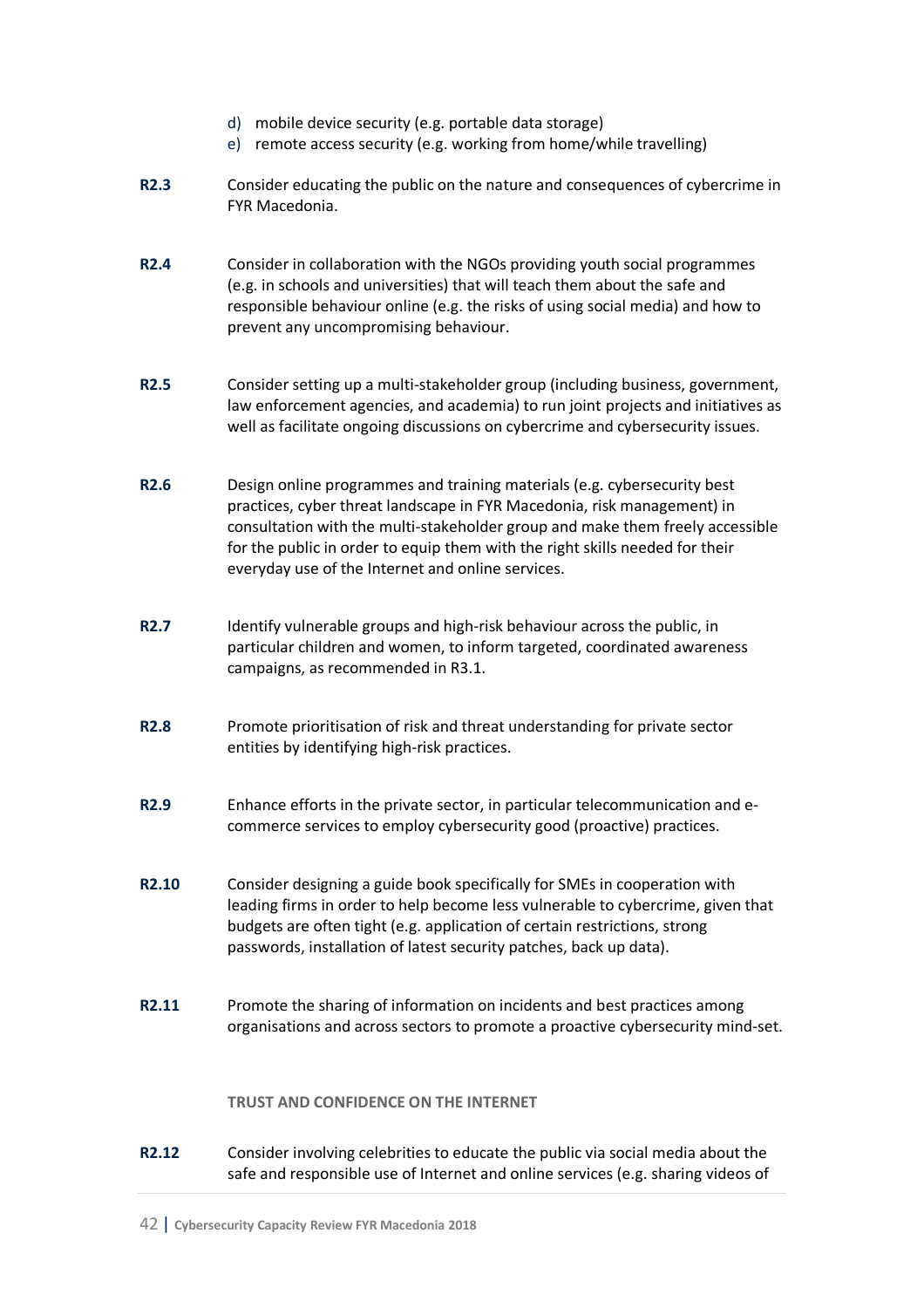celebrities -actors, singers, football players- on social media platforms demonstrating how they protect their information/privacy online).

Content of the video could be, for instance, telling a story about how the celebrity became a victim of online fraud and cybercrime, what were the consequences and what protective measure she/he takes in order to prevent this from happening again.

- **R2.13** When introducing e-government services for citizens, implement security measures from the beginning to build trust and uptake by citizens, companies, and other users.
- **R2.14** When introducing e-government services for citizens promote their use through a coordinated programme, including the compliance to web standards that protect the anonymity of users.
- **R2.15** Employ processes for gathering user feedback within government agencies in order to ensure efficient management of online content.
- **R2.16** Ensure that security measures are in place for existing e-government services for businesses and public organisations.
- **R2.17** Encourage government leaders to use social media (e.g. Facebook, Twitter, YouTube, Instagram) and promote the use of e-government services on their social media profiles in a fun and creative way, such as through videos and infographics. Users are more likely to use e-government services if politicians/leaders use social media responsibly.
- **R2.18** Encourage government leaders to engage with the public via social media channels in order to create trust and show that they act in public interest. These platforms can be used in an efficient way to communicate their message and demonstrate their commitment to giving back to the communities.
- **R2.19** Consider educating the public by developing an effective Cybersecurity Communication Strategy/Plan (e.g. strategic approach to cyber crises, promoting the benefits of using e-government services and suggesting deadlines to register).
- **R2.20** Promote the implementation of user-consent policies by Internet operators.
- **R2.21** Encourage ISPs to establish programmes that promote trust in their services based on measures of effectiveness of these programmes.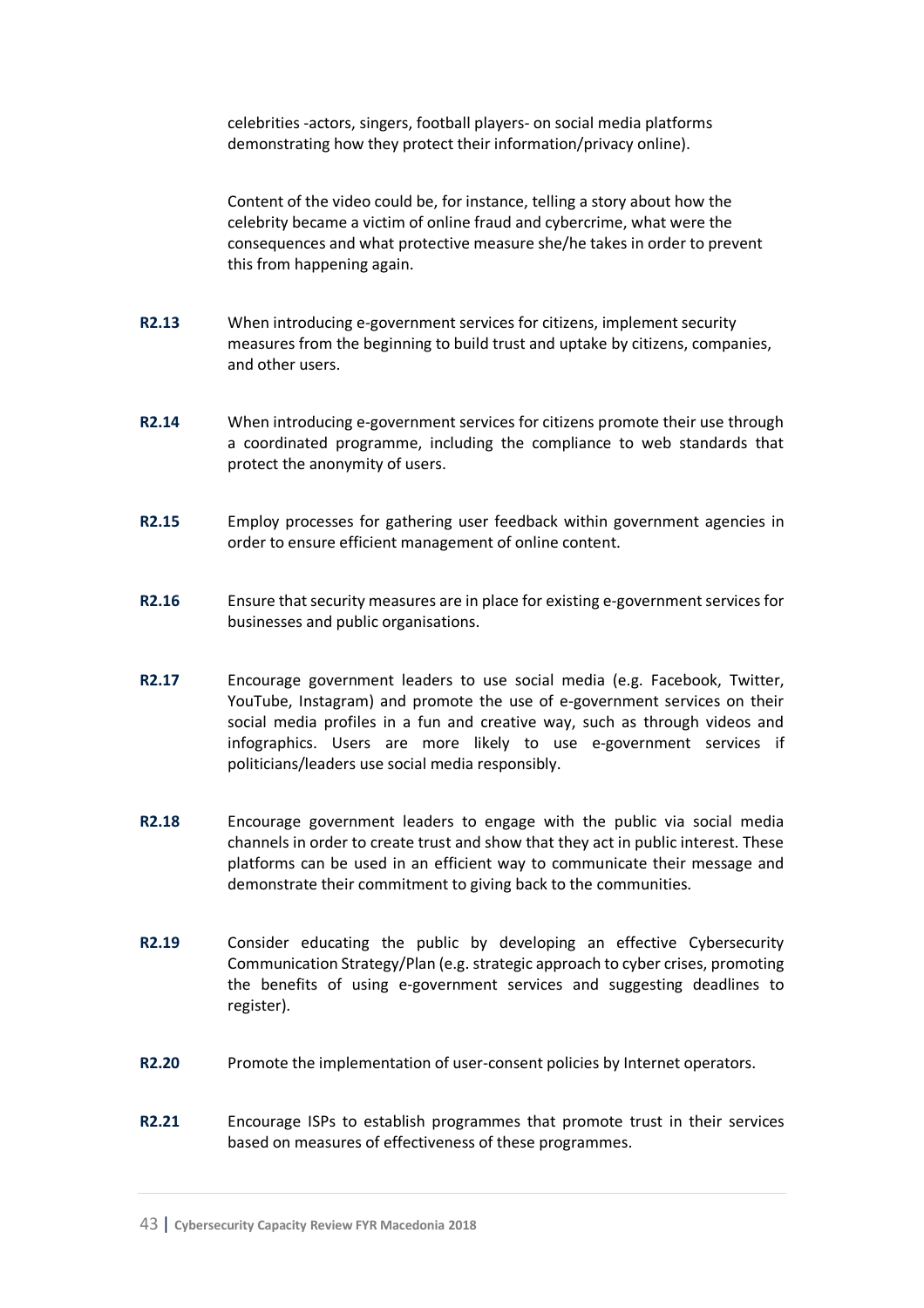- **R2.22** To promote trust of users in e-services inform users about the utility of deployed security solutions.
- **R2.23** Encourage the development of e-commerce services with emphasising the need for a security (e.g. use of SSL encryption, post trust certificates/logos of thirdparty authentication services on the homepage).
- **R2.24** Encourage chief executive officers (CEOs) of companies to use social media platforms in order to create trust with their customers and increase transparency. Customers are more likely to use e-commerce services and products if the CEO of their preferred brand uses social media.
- **R2.25** Ensure that the private sector apply security measures to establish trust in ecommerce services, including informing users of the utility of deployed security solutions.
- **R2.26** Encourage users to access the terms and conditions for using e-commerce services.
- **R2.27** To promote trust of customers in e-commerce services post customer reviews (both good and bad) and testimonials.

#### **USER UNDERSTANDING OF PERSONAL INFORMATION PROTECTION ONLINE**

- **R2.28** Continue programmes in cooperation with NGOs and support existing efforts by stakeholders to raise user awareness of online risks. Promote measures available to protect privacy and enable users to make informed decisions when and how they share their personal information online.
- **R2.29** Encourage a public debate on social media platforms and in the traditional media (TV and print) regarding the protection of personal information and about the balance between security and privacy to inform policymaking.
- **R2.30** Develop a Code of Practice on Protecting Personal Information Online in consultation with multiple stakeholders that can be distributed within the public (e.g. in primary and secondary schools).

#### **REPORTING MECHANISMS**

**R2.31** Establish coordinated mechanisms within the public and the private sector allowing citizens to report cybercrime cases, including online fraud, cyber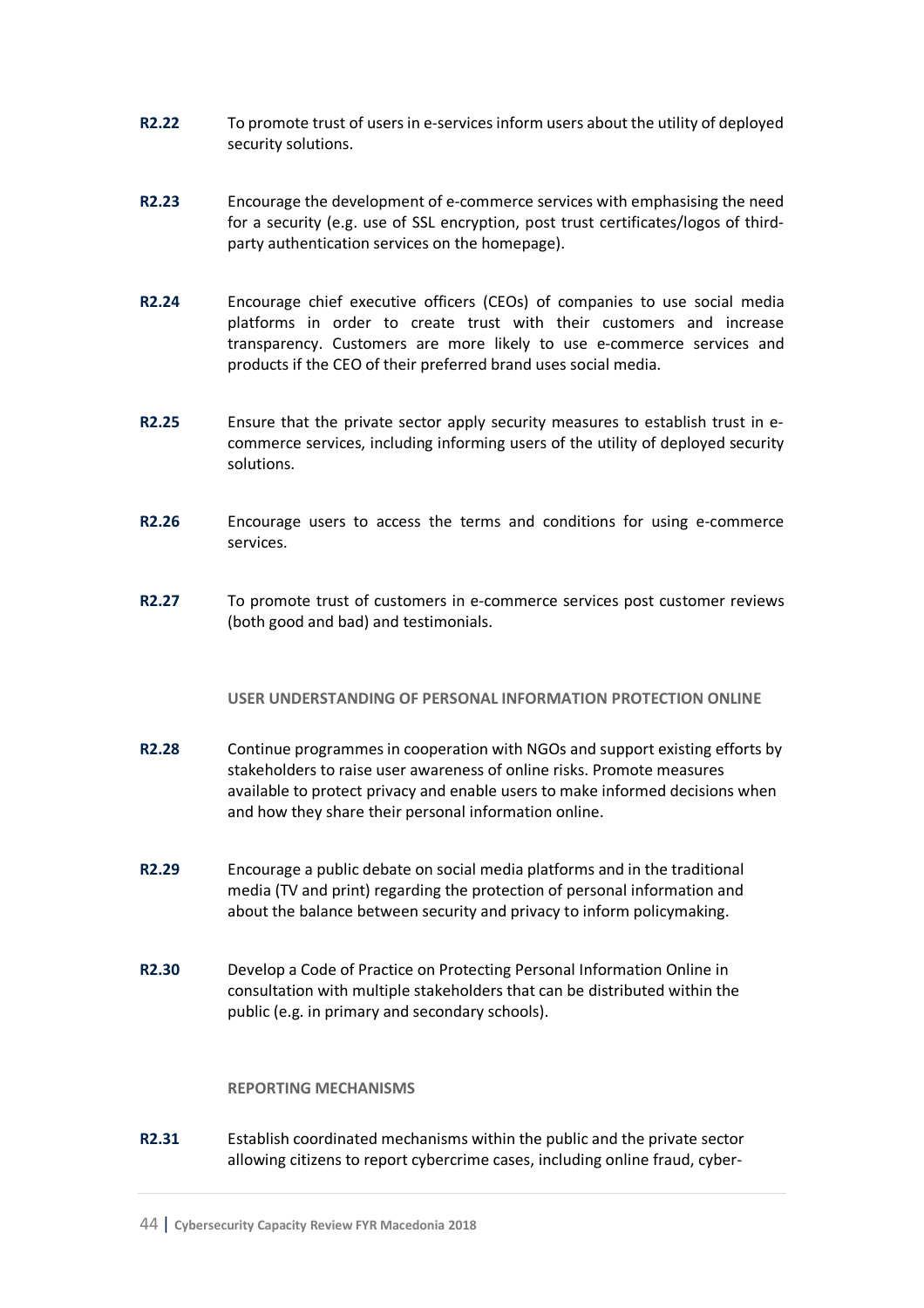bullying, child abuse online, identify theft, privacy and security breaches, and other incidents, in particular affecting women and other vulnerable groups.

- **R2.32** Provide manuals to educate the public, teachers and parents about the types of cybercrime that can be reported, how to exercise their rights when falling victim to such crimes and how to report it.
- **R2.33** Raise awareness about new and existing reporting channels among the wider public and across stakeholder groups and cooperate with the private sector in this regard.
- **R2.34** Set up a website for the Cybercrime Unit at the MoI where victims of cybercrime would be able to report to the police by choosing different options: 1) dialling a number in case it is an emergency or the crime is in progress 2) completing an online form for non-emergency crimes or reporting via email. It is important that all reporting channels should offer the victim the option to report anonymously (e.g. anonymous online forms).
- **R2.35** Consider establishing the Cybercrime Unit of the MoI as the national fraud and cybercrime reporting centre, providing a central point of contact for citizens and businesses.
- **R2.36** Consider establishing secure two-way information sharing between the Cybercrime Unit and the commanders in different regions/municipalities.

#### **MEDIA AND SOCIAL MEDIA**

- **R2.37** In cooperation with civil society and media organisations develop programmes and campaigns to raise awareness among media providers and leading social media actors, for instance during the dedicated Safer Internet Day or the Cybersecurity Awareness Month (October) or dedicated web or social media sites on this topic (see also R3.1).
- **R2.38** Enhance the understanding of cybersecurity among media providers (e.g. journalists and editors) and facilitate a more active role of media in conveying information about cybersecurity to the public.
- **R2.39** Encourage media content providers to disseminate information on good (proactive) cybersecurity practices that users can pursue to protect themselves or to respond to cyber incidents. This could stimulate social media discussions on the topic.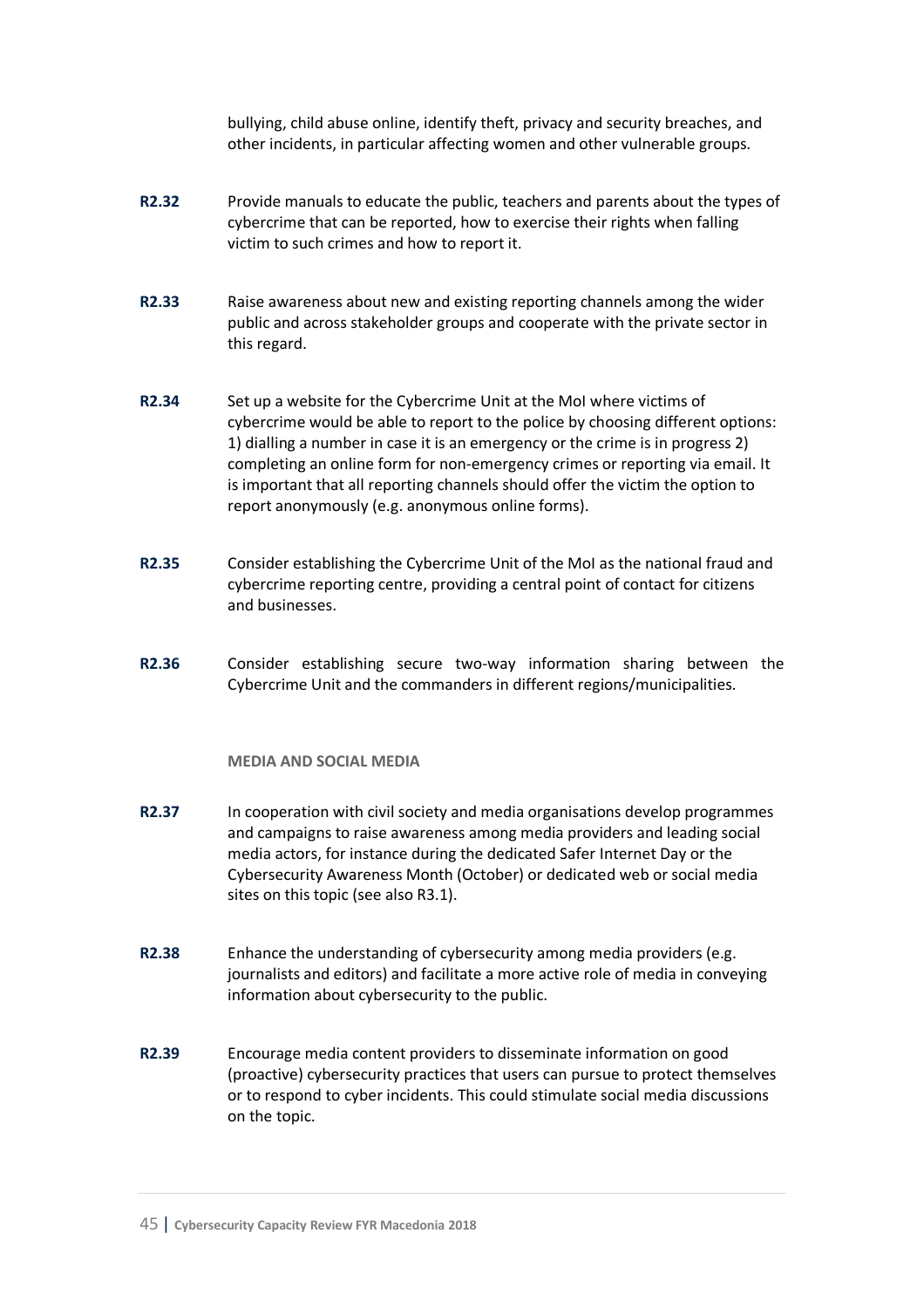# **DIMENSION 3 CYBERSECURITY EDUCATION, TRAINING AND SKILLS**

This dimension reviews the availability of cybersecurity awareness-raising programmes for both the public and executives. Moreover, it evaluates the availability, quality, and uptake of educational and training offerings for various groups of government stakeholders, private sector, and the population as a whole.

## **D 3.1 AWARENESS RAISING**

*This factor focuses on the prevalence and design of programmes to raise awareness of cybersecurity risks and threats as well as how to address them, both for the general public and for executive management.*

#### **Stage: Start-up - formative**

A national programme for cybersecurity awareness raising, led by a designated organisation (from any sector) which addresses a wide range of demographics is yet to be established. A proposal by a civil society organisation for the establishment of a Cybersecurity Centre with such a respective mandate was proposed to the previous and current government but has not been implemented, according to a participant.

According to the participants, cybersecurity awareness raising efforts are mostly sporadic and not centrally coordinated. However, FYR Macedonia has been engaged in the EU's Safer Internet Day initiative since 2010. The initiative, which is driven by the European Commission, aims to increase awareness of the problems that can arise when using Internet; the initiative organises various events and activities that promote proper use of Internet. The activities are mostly led by NGOs such as the Insafe / INHOPE network, but also universities like the University of Skopje (Faculty of Computer Science and Engineering). The line ministries have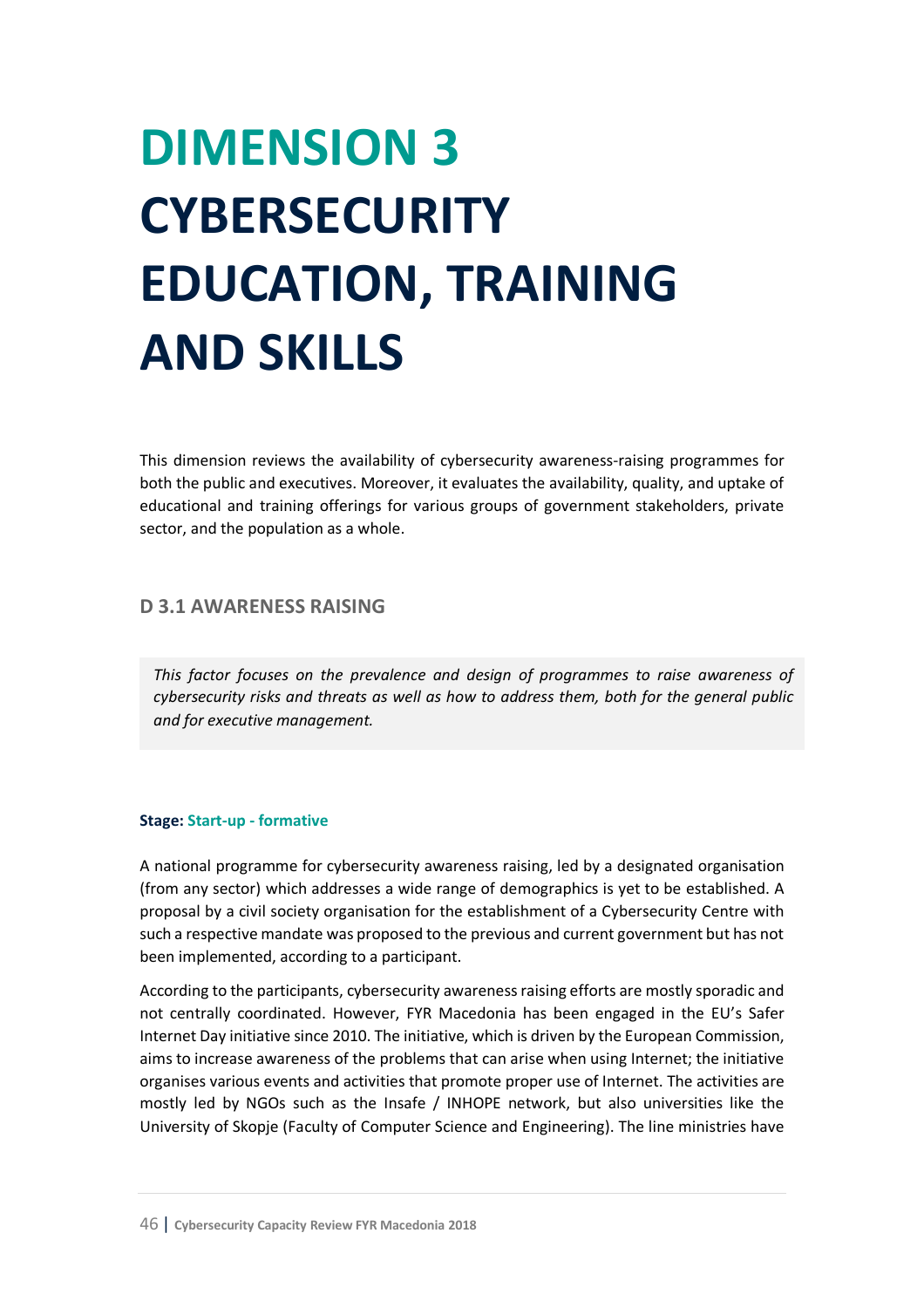done awareness raising, too.  $60$  A participant mentioned that the engagement by the Government has not reached in recent years the higher levels of public sector decision makers; the efforts are mostly done on a voluntarily basis and with limited resources. However, it is also possible that due to the lack of a national awareness programme, initiatives are not known across stakeholder groups. The private sector offered free cybersecurity courses for personnel in public institutions, which was perceived as very useful by participants. MISA cooperated with UNICEF and universities to conduct campaigns, which targeted school children, but this was a one-off effort. Everyone agreed that this kind of campaign should be repeated on an annual basis.

Another stakeholder in cybersecurity awareness raising is the Metamorphosis Foundation, which conducts awareness raising efforts around personal data protection, in cooperation with the Directorate for Personal Data Protection and with support of the European Union (http://www.crisp.org.mk).

According to the participants, telecommunications companies and banks integrate cybersecurity messages in the contract documents for customers and also offer free trials of security software. Several banks also ran cybersecurity awareness campaigns in their major branches across the country throughout 2017.

Regarding cybersecurity awareness raising efforts for executives, some international companies, mostly informed by their headquarters, undertake some initiatives across all hierarchy levels, but it is not a strategic approach. In 2016, some banks started annual trainings aimed at CEOs, as these banks' leadership is perceived to be most likely be a target of a cyber-attack (e.g. through spear phishing).

Overall, there was a consensus among the participants that current awareness raising efforts in the country are not sufficient and that their outreach is too small. To raise the awareness of cybersecurity to a significant extent, a national approach is needed.

# **D 3.2 FRAMEWORK FOR EDUCATION**

*This factor addresses the importance of high quality cybersecurity education offerings and the existence of qualified educators. Moreover, this factor examines the need for enhancing cybersecurity education at the national and institutional level and the collaboration between government, and industry to ensure that the educational investments meet the needs of the cybersecurity environment across all sectors.*

#### **Stage: Start-up - Formative**

 $\overline{\phantom{a}}$ 

The need for enhancing cybersecurity education in schools and universities has been identified by the Government, in particular in the line Ministry (MISA), industry, and academic

*<sup>60</sup>* Netsafe.finki.ukim.mk. (2018). Ден на безбеден интернет. [online] Available at: http://netsafe.finki.ukim.mk/ [Accessed 19 Mar. 2018].

<sup>47</sup> | **Cybersecurity Capacity Review FYR Macedonia 2018**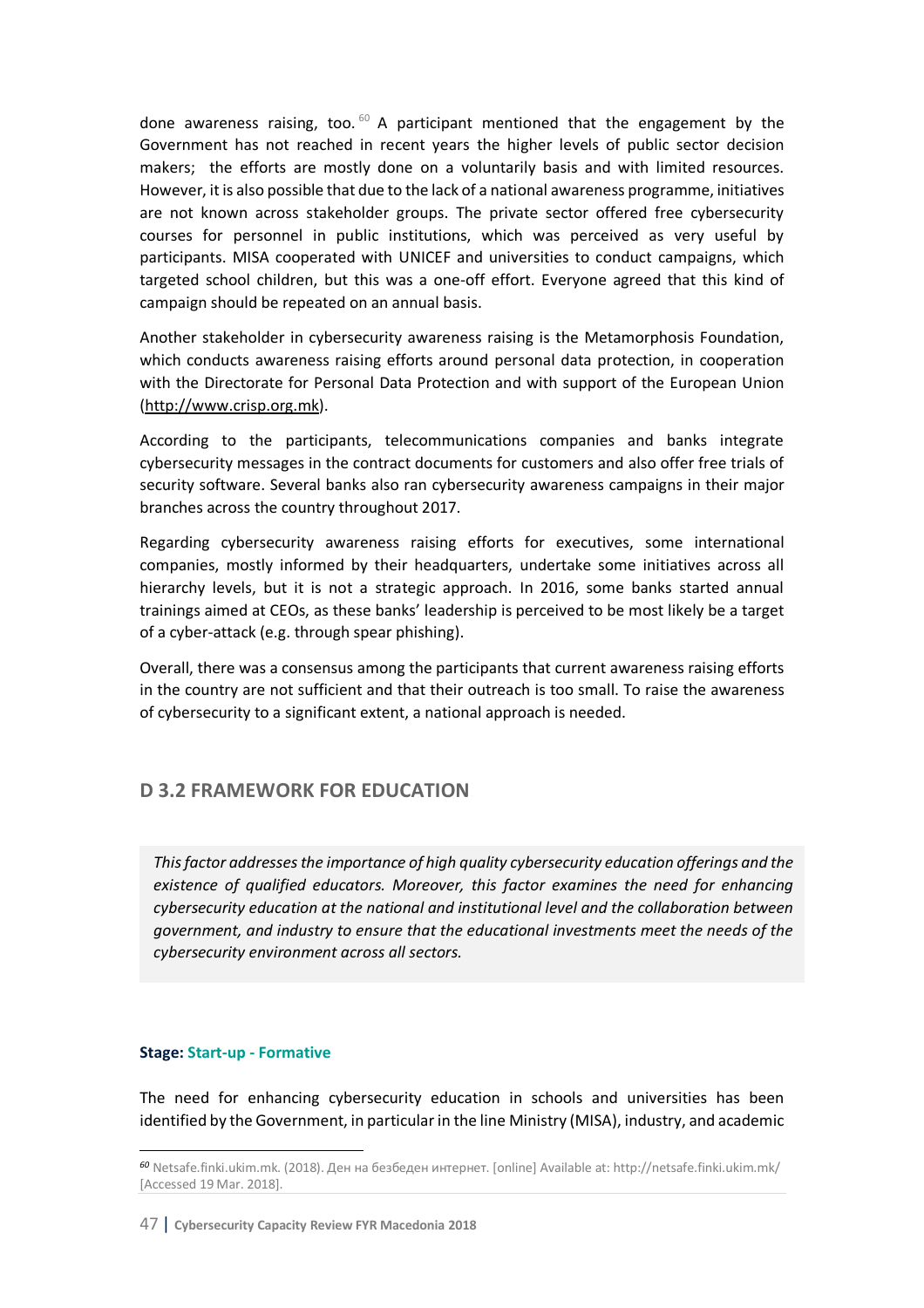stakeholders. On the university level, the University Ss. Cyril and Methodius (UKIM) offers cybersecurity related mandatory and elective courses (e.g. in Computer Security and Protection, Security and Cryptography, Computer Systems Security, and Network Security) on 3 levels of education (ie. undergraduate, graduate, and post-graduate/doctoral). In addition, FCSE is part of regional and pan-European projects tackling the topics in cybersecurity, such as GEANT (https://www.geant.org/), Enhancing Cyber Security (https://www.observatoirefic.com/contribution-enhancing-cyber-security-the-challenges-in-fyrom-kosovo-andmoldova/), etc.

Overall, the uptake of these courses is relatively good among computer science students (up to 50% of all) and also students in related subjects such as engineering show some interest in the subject matter. Several doctoral students have dedicated their theses to cybersecurity topics. Additionally, the Macedonian Military Academy has offered a multi-disciplinary cybersecurity programme since 2013, in cooperation with a university in the U.S. $61$  It is in discussion with other universities to extend their current programme. Beyond that, the Academy offers courses on a doctoral level focusing on cybersecurity and critical infrastructure protection, and cybersecurity courses for non-IT experts.

The participants of different sessions of the review were either not aware of the above offerings, despite their existence, or thought that a coherent government approach to cybersecurity education is missing. The latter was explained as arising from insufficient autonomy of the universities, which affects their ability to plan and disburse financial allocations.

There is a regular information exchange between education institutions and the private sector in order to respond to market needs. However, it is mainly driven by a requirement imposed by the law, according to which involve government and private sector should be involved in the accreditation process of a course.

The review participants expressed a concern that there is a lack of cybersecurity education at the primary and secondary level, while there is increase in school children accessing Internet frequently. However, despite IT courses being offered, cybersecurity has not been integrated in the curricula of primary and secondary school yet. A problem is that although the Ministry of Education has the authority for education, there are separate departments for primary, secondary and tertiary education with separate curricula policy development. There is no horizontal coordination regarding ICT and IS nor any dedicated budget.

It was not clear from the review whether there are enough cybersecurity educators in the country or which qualification programmes are in place for them. On the university level, there are several professors in the cybersecurity field who publish research on cybersecurity issues and present their work at international events. Experts from the industry are regularly invited as visiting lecturers. However, on a school level there is notable lack of educators to teach school children the basics of cybersecurity.

l

*<sup>61</sup>* Macedonian News Agency | Kurir.mk. (2018). Macedonia first in SEE introduced platform for cyber defense of the Military Academy - Macedonian News Agency | Kurir.mk. [online] Available at: http://kurir.mk/en/?p=13338 [Accessed 19 Mar. 2018].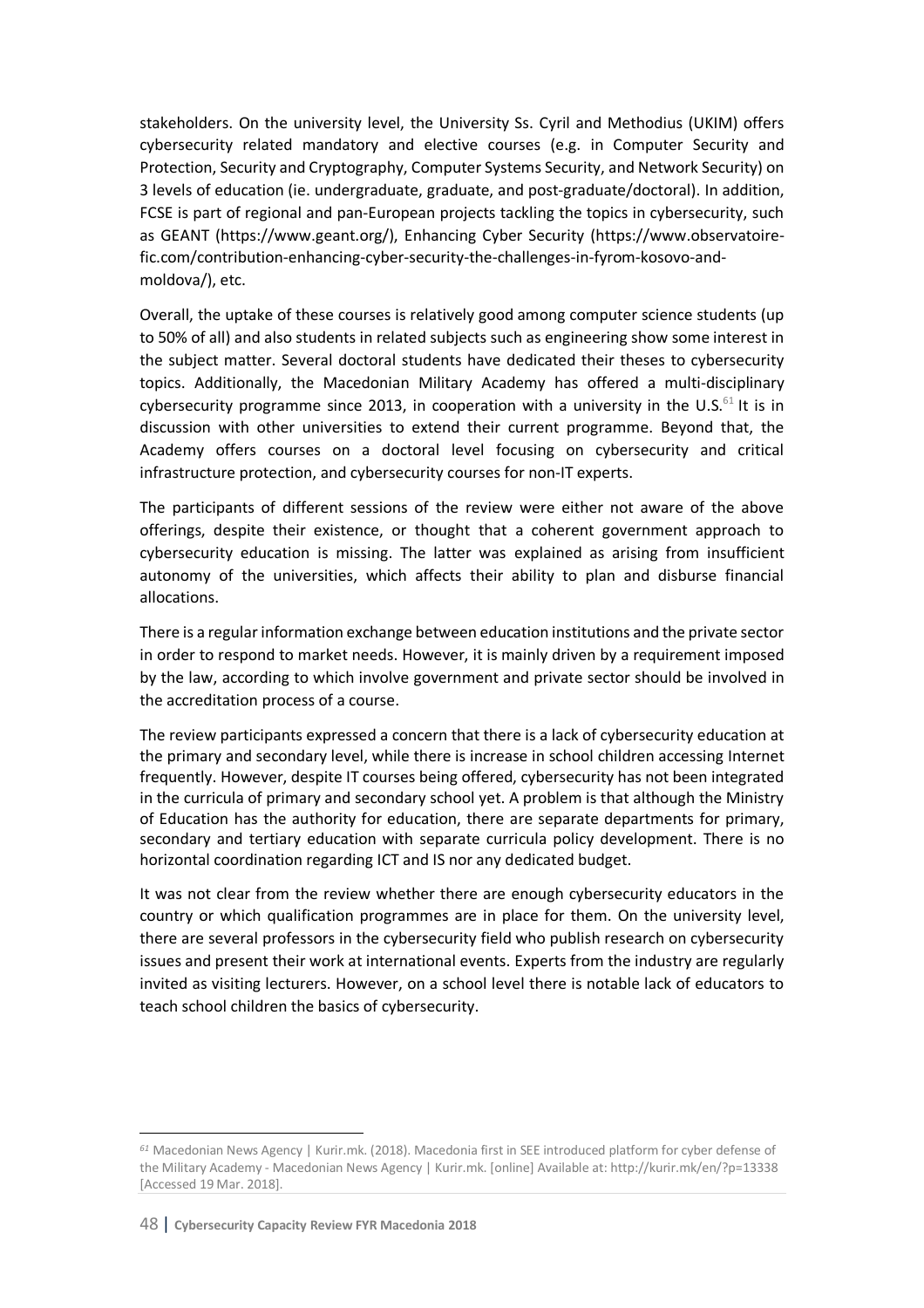# **D 3.3 FRAMEWORK FOR PROFESSIONAL TRAINING**

*This factor addresses the availability and provision of cybersecurity training programmes building a cadre of cybersecurity professionals. Moreover, this factor reviews the uptake of cybersecurity training and horizontal and vertical cybersecurity knowledge transfer within organisations and how it translates into continuous skills development.*

### **Stage: Start-up to Formative**

The need for training professionals in cybersecurity has been recognised by the Government but has not been documented on the national level. Within public institutions, training on cybersecurity issues both for IT staff and general staff is quite limited and it often depends on the respective management in the institution whether a specific member of staff can attend a general cybersecurity training or certification course. Also, many IT positions do not require specific professional certificates that would validate the ability of a job-seeker to perform the job. Participants suggested that this might change with the adoption of the EU NIS Directive.

In the private sector, training is more integrated and sometimes mandatory for IT staff and also general staff in some companies. The review participants mentioned that mechanisms are in place to ensure that the knowledge gained in such courses is transferred within the organisation. However, they noted that it is challenging for many companies to convince the decision makers that training and certification is a continuous task. According to them, a driver for more regular trainings regarding cybersecurity is regulation, as it increases the awareness on the management levels. Insurances were given as an example where regulation asks for bottom-up information chains. The regulation resulted in better communication and trust between management and IT personnel and also contributed to an attitude that it is important to be more cybersecure.

The high costs for training courses are seen as a major obstacle for both institutions and individuals to pursue cybersecurity certifications, and the incentives are lacking as certifications are not a requirement or part of the job description expected by some sectors, such as the banking sector. Often the training is ad-hoc, when a new project is implemented.

Cooperation of universities with the private sector, e.g. ISP and vendors such as Microsoft and Cisco, does take place in the form of certification courses for students and of establishment of labs to allow hands-on exercise for students. However, to receive the actual certification students have to complete and pay for the actual exam. The additional fees became a reason to discontinue a cooperation with Semos education, a private organisation which offers ethical hacking training. Cooperation with the public sector exists to the extent that members share their experiences in lectures organized at the university level.

The participants assumed that the transposition of the General Data Protection Regulation (GDPR), which requires Data Protection Officers in every institution, and of the EU NIS Directive will have a large impact on the training offerings, not only related to data protection but also to cybersecurity, in general, as certification will become a requirement.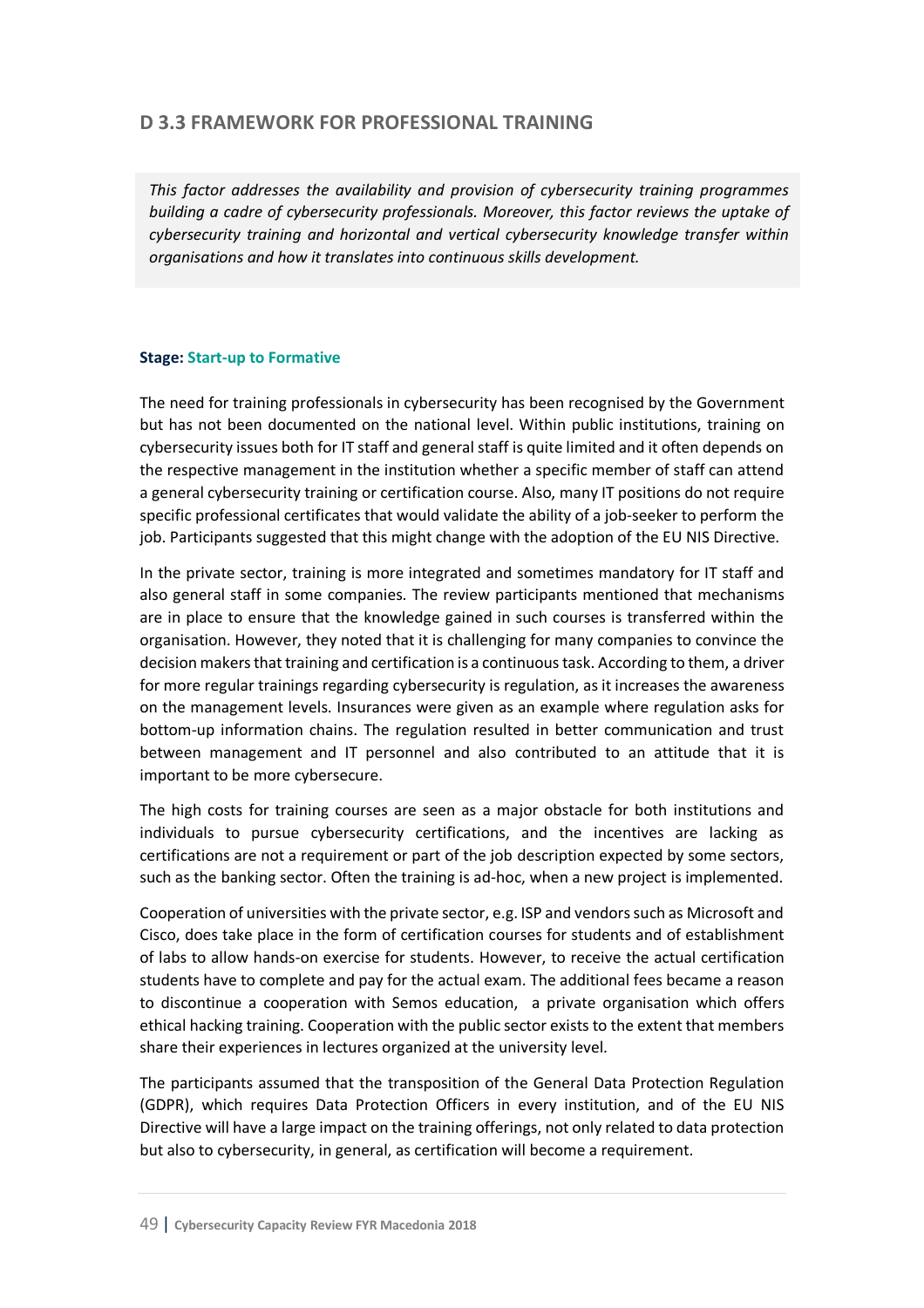A general problem, as mentioned earlier, is that qualified IT staff often leave for other European countries because of the better job prospects, which hollows out the supply in qualified IT staff, both with general IT knowledge and also those with cybersecurity expertise.

## **RECOMMENDATIONS**

Following the information presented on the review of the maturity of *cybersecurity education, training and skills*, the following set of recommendations are provided to the Government of FYR Macedonia. These recommendations aim to provide advice and steps to be followed for the enhancement of existing cybersecurity capacity, following the considerations of the GCSCC CMM assessment.

#### **AWARENESS RAISING**

- **R3.1** Appoint a dedicated organisation with a mandate to develop and implement a planned national cybersecurity awareness-raising programme. Coordinate and cooperate with key stakeholders, in particular those who participated in the review, representing private sector, civil society, and international partners.
- **R3.2** Implement a national portal to disseminate materials for various target groups. Ensure aligning of this effort with existing platforms to avoid duplication.
- **R3.3** Coordinate an awareness-raising effort, for instance through the dedicated cybersecurity awareness month and develop materials for specified target groups and sectors, based on international good practice.
- **R3.4** Integrate cybersecurity awareness-raising efforts into ICT literacy courses and build upon existing initiatives as established vehicles for cybersecurity awareness-raising campaigns.
- **R3.5** Establish metrics and ensure that evidence of application and lessons learnt feed into existing and newly-developed programmes.
- **R3.6** Develop a dedicated awareness-raising programme for executive managers within the public and private sectors, as this group is usually the final arbiters on investments into security.
- **R3.7** It is suggested that the one-off campaign by MISA, UNICEF and universities targeting school children, be repeated annually.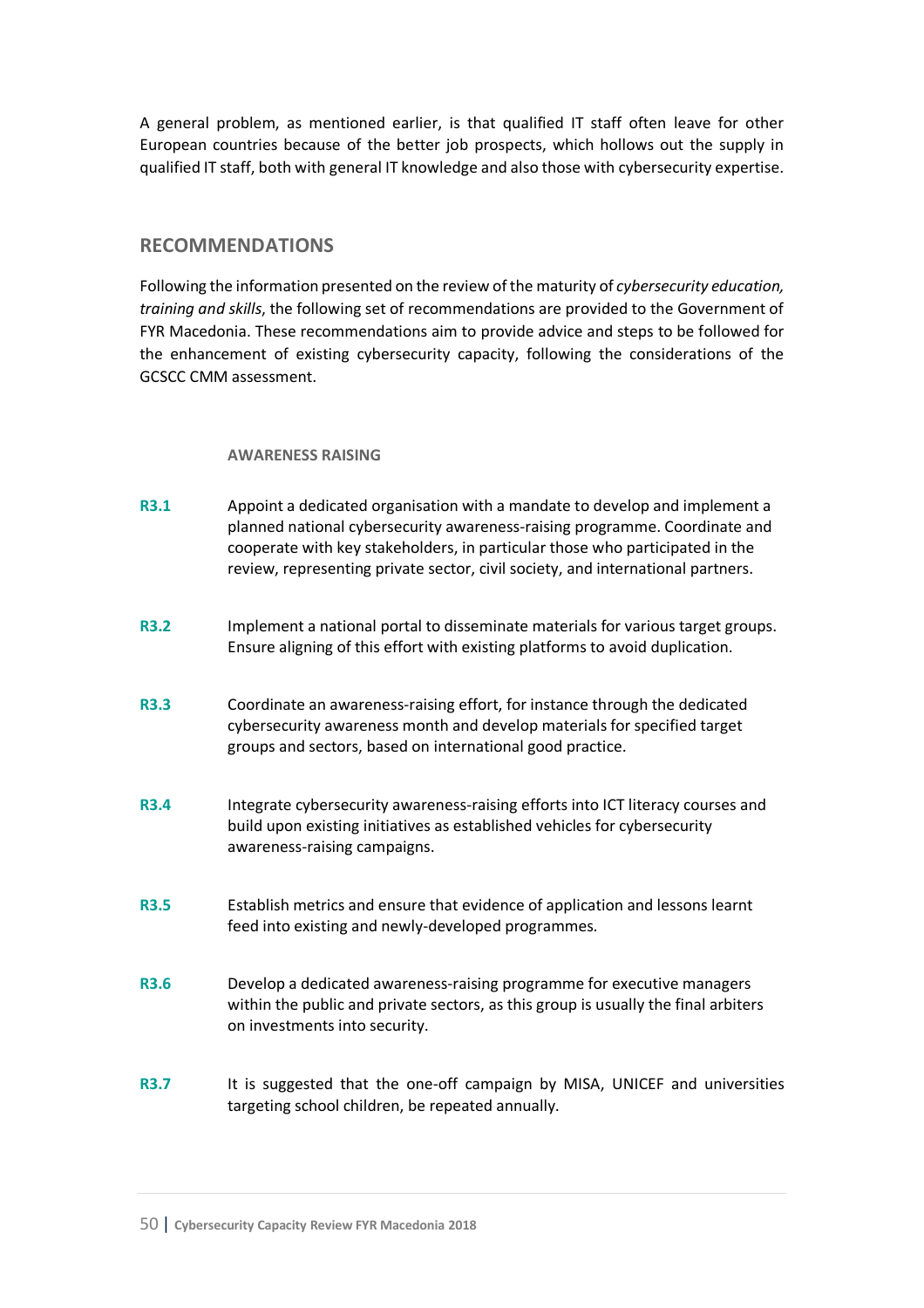#### **FRAMEWORK FOR EDUCATION**

- **R3.8** Develop qualification programmes for cybersecurity educators and start building a cadre of existing and new professional educators to ensure that skilled staff are available to teach newly-formed and existing cybersecurity courses.
- **R3.9** Integrate specialised cybersecurity courses in all computer science degrees at universities and offer specialised cybersecurity courses in universities and other higher education bodies.
- **R3.10** Create cybersecurity education programmes for non-cybersecurity experts and make them available at universities and other higher education bodies.
- **R3.11** Collect and evaluate feedback from existing students for further development and enhancement of cybersecurity course offerings.
- **R3.12** Develop partnerships for the development of interfaces for research, innovation and interaction between universities and the private sector.
- **R3.13** Create initiatives to advance cybersecurity education in the primary and secondary school curricula.

#### **FRAMEWORK FOR PROFESSIONAL TRAINING**

- **R3.14** Identify training needs and develop training courses, seminars and online resources for targeted demographics, including non-IT professionals. Cooperate with the private sector to develop those offerings.
- **R3.15** Provide training for experts on various aspects of cybersecurity, such as technical training in data systems, tools, models, and operation of these tools.
- **R3.16** Create a knowledge exchange programme targeted at enhanced cooperation between training providers and academia.
- **R3.17** Establish continuous training for IT employees and general employees regarding cybersecurity issues.
- **R3.18** Advance the role and importance of cybersecurity certification in IT job categories, including possible regulation to this effect such as requirements for specific job roles.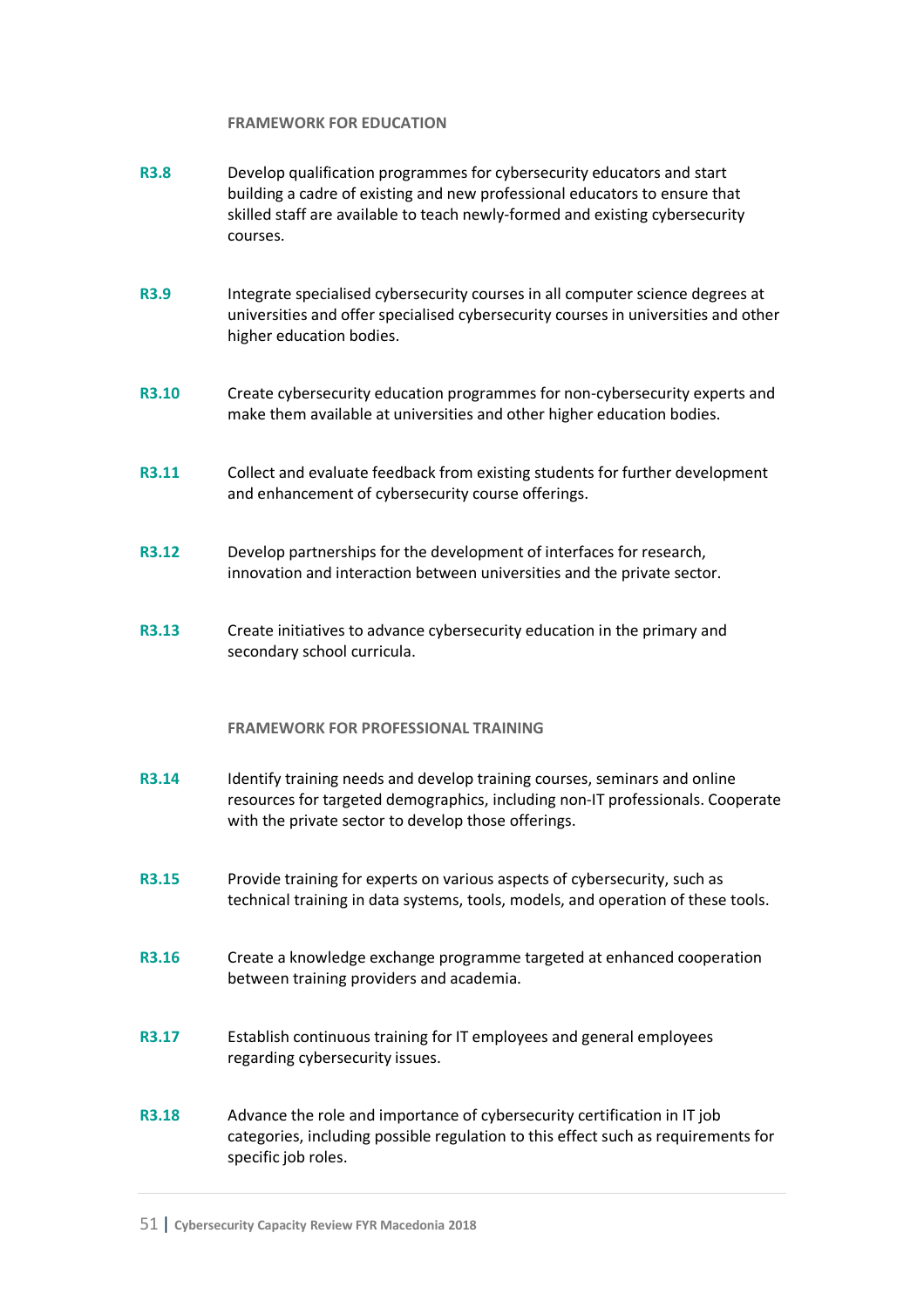- **R3.19** Consider subsidizing the high cost of training and certification courses for trainees.
- **R3.20** Create incentives for cybersecurity experts to stay in the country and get more involved in cybersecurity matters, including creating a business environment which fosters innovation and entrepreneurship.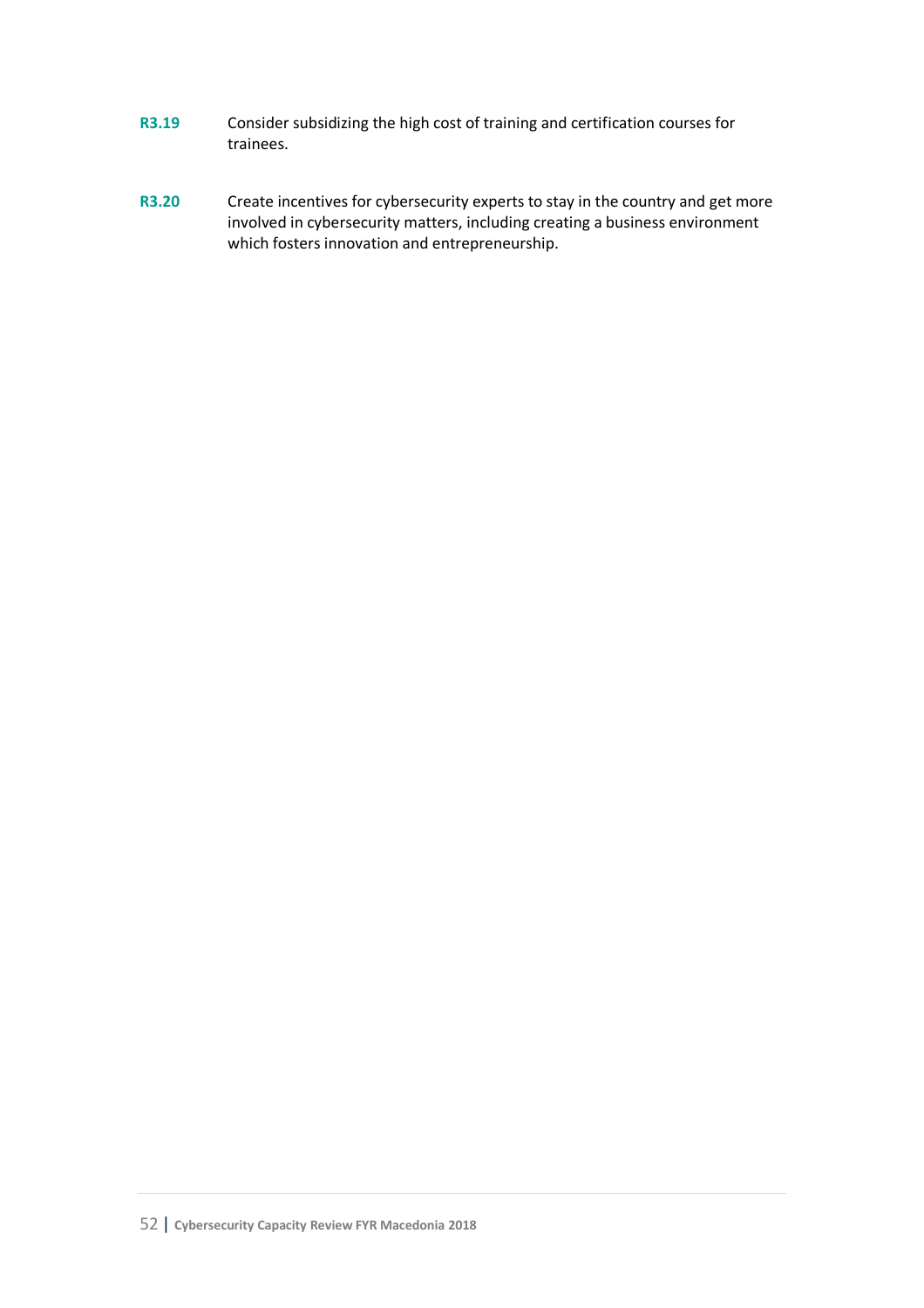# **DIMENSION 4 LEGAL AND REGULATORY FRAMEWORKS**

This dimension examines the government's capacity to design and enact national legislation directly and indirectly relating to cybersecurity, with a particular emphasis placed on the topics of ICT security, privacy and data protection issues, and other cybercrime-related issues. The capacity to enforce such laws is examined through law enforcement, prosecution, and court capacities. Moreover, this dimension observes issues such as formal and informal cooperation frameworks to combat cybercrime.

# **D 4.1 LEGAL FRAMEWORKS**

*This factor addresses legislation and regulation frameworks related to cybersecurity, including: ICT security legislative frameworks; privacy; freedom of speech and other human rights online; data protection; child protection; consumer protection; intellectual property; and substantive and procedural cybercrime legislation.* 

#### **Stage: Established**

 $\overline{a}$ 

Comprehensive ICT legislative and regulatory frameworks addressing cybersecurity have been implemented and legislation protecting the rights of individuals and organisations in the digital environment has been adopted in FYR Macedonia.

The first step was taken in 2004 when FYR Macedonia ratified the Budapest Convention on Cybercrime.  $62$  The following year, the country ratified an Additional Protocol to the Convention on Cybercrime concerning the criminalisation of acts of a racist and xenophobic nature committed through computer systems.<sup>63</sup>

The most relevant legislative frameworks related to FYR Macedonia's Internet landscape are:

*<sup>62</sup>* Council of Europe (2001) Convention on Cybercrime, 23 November 2001. *https://www.coe.int/en/web/conventions/full-list/-/conventions/treaty/185*

*<sup>63</sup>* Council of Europe (2006) Additional Protocol to the Convention on Cybercrime, concerning the criminalisation of acts of a racist and xenophobic nature committed through computer systems. *https://www.coe.int/en/web/conventions/full-list/-/conventions/treaty/189*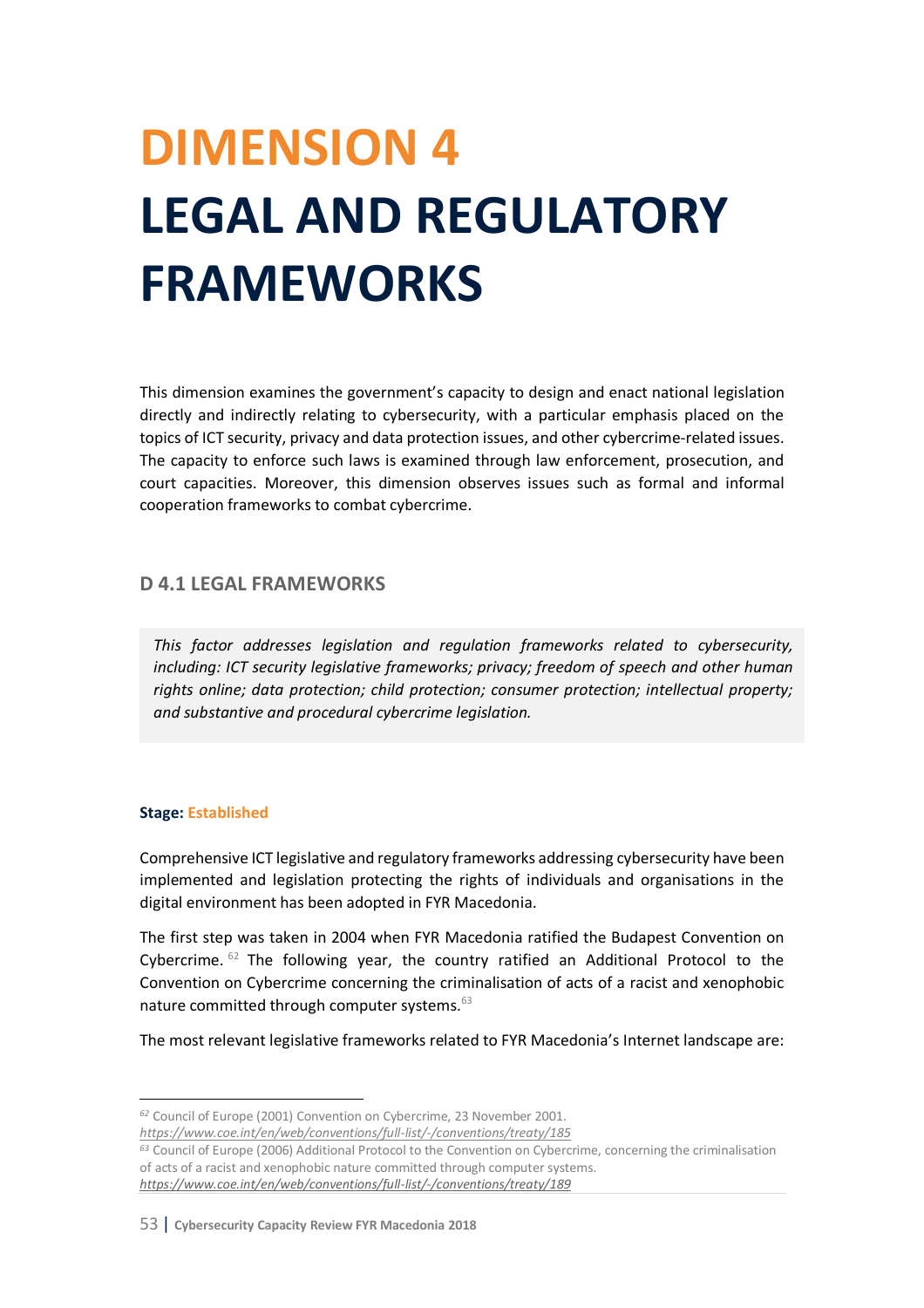- the Criminal Code $64$  (1996, last time amended in 2013)
- the Law on Criminal Procedure<sup>65</sup> (Criminal Procedure Code)
- the Law on Electronic Communications<sup>66</sup>
- the Law on Communications Monitoring<sup>67</sup>
- the Law on Electronic Commerce<sup>68</sup>
- the Law on Electronic Management<sup>69</sup>
- the Code of Civil Procedure<sup>70</sup>
- the Law on Electronic Data Form and Electronic Signature<sup>71</sup>
- the Law on Personal Data Protection<sup>72</sup>
- the Law on Interception of Communications $73$
- the Law on Litigation $74$
- the Law on Classified Information<sup>75</sup>

FYR Macedonia does not have an all-encompassing legal framework that deals explicitly with cybersecurity.76 However, several legal instruments refer to cybersecurity-related issues such as the Law on Personal Data Protection, the Law on Electronic Commerce, the Law on Electronic Communications, the Law on Interception of Communications and the Law on Electronic Data and Electronic Signature.77

The Law on Electronic Management adopted in 2009 provides standards and norms for information systems security in the public sector (including legal entities).<sup>78</sup>In 2011 MISA adopted two additional guidelines: 1) to monitor and manage information security related incidents; and 2) risk management.<sup>79</sup> The Law on Classified Information covers both foreign and national classified information and also requests regular inspections of all state bodies and legal entities with regard to the strict implementation of the law.<sup>80</sup>

The Constitution guarantees basic human rights and freedom of speech under:

• 'Article 16 – Freedom of expression and free access to information

 $\overline{\phantom{a}}$ 

*<sup>64</sup>* Law on Criminal Code, Official Gazette No .37/1996, 80/1999, 4/2002, 43/2003, 19/2004, 81/2005, 50/2006, 60/2006, 73/2006, 87/2007, 7/2008, 139/2008, 114/2009, 51/2011, 51/2011, 135/2011, 185/2011, 142/2012, 143/2012, 166/2012, 55/2013, 82/2013.

*<sup>65</sup>* Law on Criminal Procedure, Official Gazette No. 150/2010 and 100/2012.

*<sup>66</sup>* Law on Electronic Communications. The Official Gazette of R.M no. 13/2005, 14/2007, 55/2007, 98/2008, 83/2010, 13/2012, 59/2012, 123/2012, 23/2013.

*<sup>67</sup>* Law on Communications Monitoring. The Official Gazette of R.M no. 121/2006, 110/2008, 4/2009, 116/2012.

*<sup>68</sup>* Law on e-Commerce. The Official Gazette of R.M no. 133/2007, 17/2011, 188/2014.

*<sup>69</sup>* Law on Electronic Management. The Official Gazette of R.M no. 105/2009, 47/2011.

*<sup>70</sup>* Code of Civil Procedure. The Official Gazette of R.M no. 79/2005, 110/2008, 83/2009, 116/2010.

*<sup>71</sup>* Law on Electronic Data Form and Electronic Signature. The Official Gazette of R.M no. 34/2001, 98/2008. *<sup>72</sup>* Law on Personal Data Protection, Official Gazette No. 7/2005, 103/2008, 124/2008, 124/2010, 135/2011,

<sup>43/2014, 153/2015</sup> and 99/2016.

*<sup>73</sup>* Law on Interception of Communications, Official Gazette No.121/2006, 110/2008, 4/2009, 116/2012.

*<sup>74</sup>* Law on Litigation, Official Gazette No. 79/2005, 110/2008, 83/2009, 116/2010.

*<sup>75</sup>* Law on Classified Information. Directorate for Security of Classified Information. Official Gazette of the Republic of Macedonia no. 113/07.

<sup>&</sup>lt;sup>76</sup> DiploFoundation (2016) Cybersecurity in the Western Balkans: Policy gaps and cooperation opportunities. *https://www.diplomacy.edu/sites/default/files/Cybersecurity%20in%20Western%20Balkans.pdf* <sup>77</sup> Ibid.

<sup>78</sup> Law on Electronic Management. The Official Gazette of R.M no. 105/2009, 47/2011.

 $79$  Ministry of Information Society and Administration. Information security – legislative for data protection in information systems. *http://www.mioa.gov.mk/?q=node/2660*

*<sup>80</sup>* Government of the Republic of Macedonia. Directorate for Security of Classified Information. *http://www.dbki.gov.mk/?q=node/130*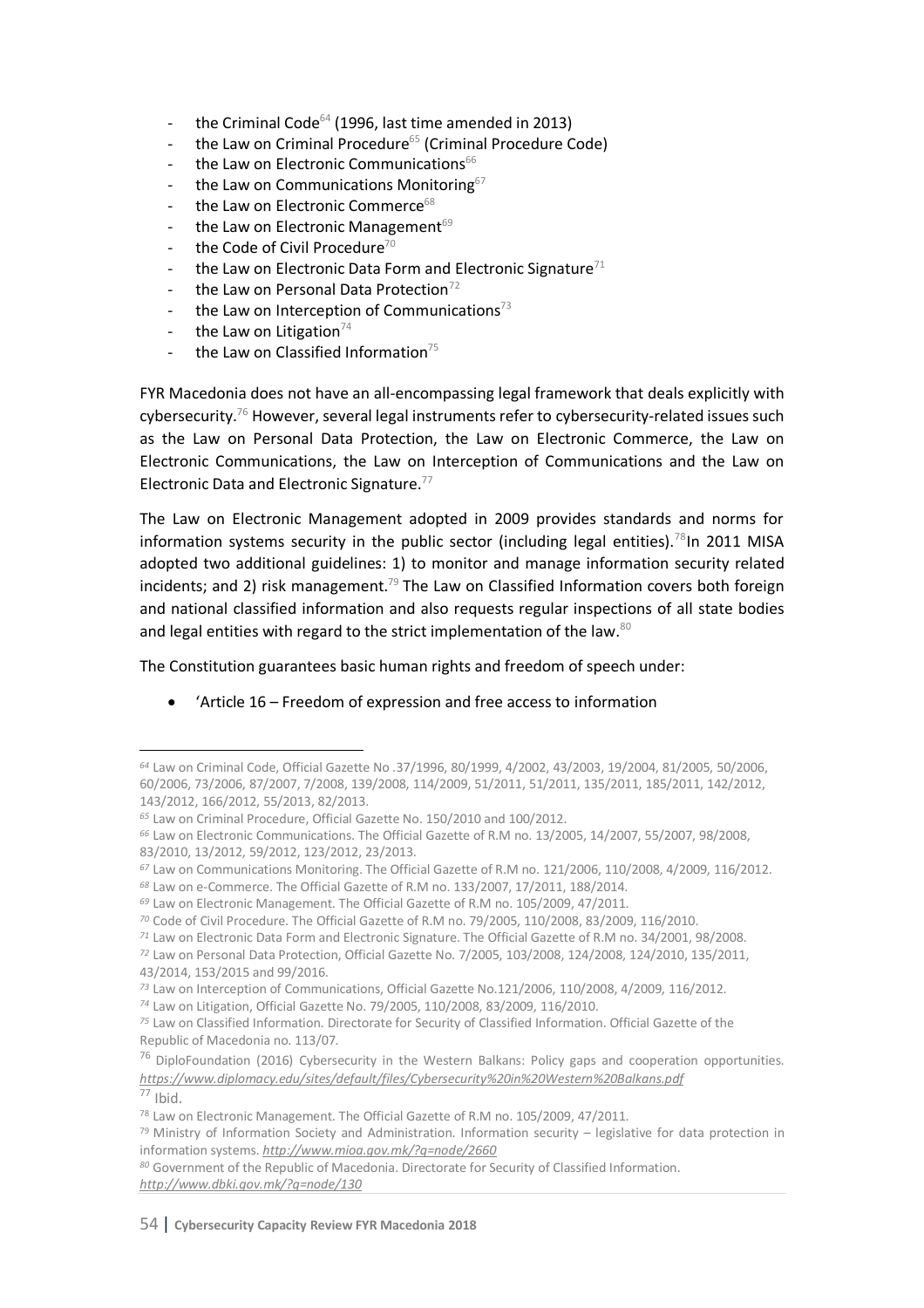- Article 17 Freedom and confidentiality of correspondence and other forms of communication
- Article 18 Security and confidentiality of personal information
- Article 25 Right to privacy of his/her personal and family life
- Article 26 Right to the in violability of the home<sup>'81</sup>

While FYR Macedonia has not adopted specific legislation on human rights online, it is a signatory to international instruments on human rights such as the European Convention on Human Rights and the U.N. Geneva Convention relating to the Status of Refugees and Convention against Torture. According to the Human Rights Report provided by the U.S. Department of State there was no violation of Internet freedom by the government.  $82$ However, in the wake of the illegal mass wiretapping scandal in 2015, many people switched to using messaging applications that offer end-to-end encryption such as Viber and WhatsApp.<sup>83</sup>

Comprehensive legislation on protection of children online has been adopted and enforced under Articles 193 and 193a of the Criminal Code.<sup>84</sup> It adheres to Article 9 of the Budapest Convention that regulates the distribution of child abuse materials online. Since 2010, new amendments have been added to the Criminal Law that include the legal provisions on online child pornography and online sexual grooming.

Similarly, following the ratification of the Budapest Convention in 2004, FYR Macedonia had to make changes in the Criminal Code to fulfil obligations related to consumer protection and intellectual property online. In 2016 new legal provisions were added to the Law on Consumer Protection (2004) to align it with consumer protection legislation in the EU. The Ministry of Economy was in charge of drafting this legislation.

Article 286 of the Criminal Code regulates intellectual property in the country.

### **Unauthorized use of another's invention**

Article 286

(1) A person who without authorization uses, publishes, cedes or transfers another's registered or protected invention, shall be punished with a fine, or with imprisonment of up to three years.

(2) The objects shall be confiscated.

(3) Prosecution is undertaken on indictment.<sup>85</sup>

The MoI was involved in drafting of the legal provisions in the Criminal Code and is in charge of the Code implementation. At the national level, the Macedonian Customs Office and the

82 US Department of State (2016) Macedonia 2016 human rights report.

 <sup>81</sup>Constitution of the Republic of Macedonia (2011)

*http://www.wipo.int/edocs/lexdocs/laws/en/mk/mk014en.pdf*

*https://www.state.gov/documents/organization/265658.pdf*

<sup>83</sup> Ibid.

<sup>84</sup> Law on Criminal Code, Official Gazette No .37/1996, 80/1999, 4/2002, 43/2003, 19/2004, 81/2005, 50/2006, 60/2006, 73/2006, 87/2007, 7/2008, 139/2008, 114/2009, 51/2011, 51/2011, 135/2011, 185/2011, 142/2012, 143/2012, 166/2012, 55/2013, 82/2013.

*http://unpan1.un.org/intradoc/groups/public/documents/untc/unpan016120.pdf*  $85$  Ibid.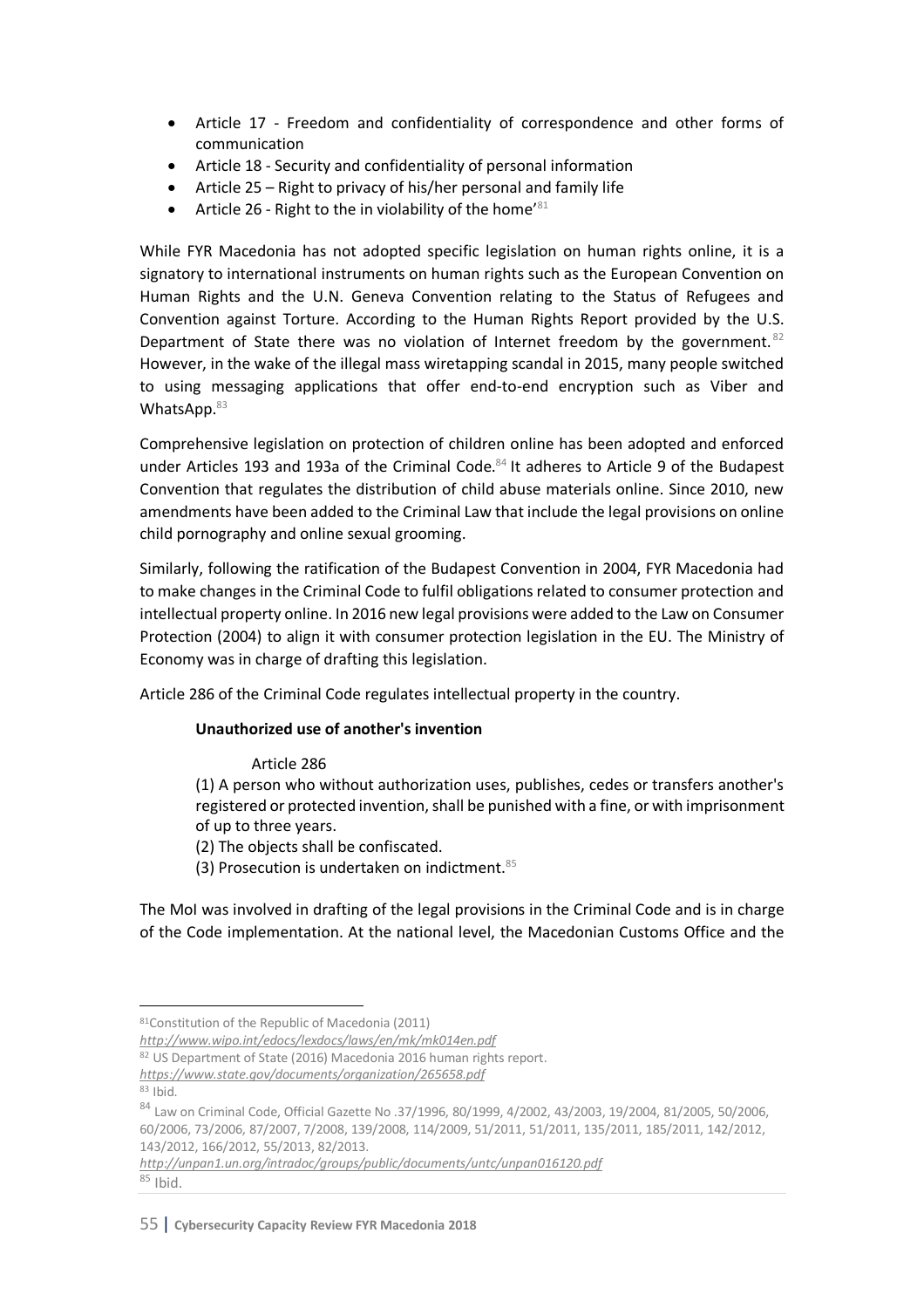Coordinating Body for Intellectual Property are the responsible institutions regulating intellectual property of online products and services.

The provisions of the Budapest Convention were transferred into the Criminal Code and the Law on Criminal Procedure, which are considered to be the most important pieces of legislation addressing cybercrime.

The Criminal Code covers the following substantive provisions related to cybercrime:

- **EXTER Article 122 Definition of payment card, child pornography**, computer system and computer data
- Article 144 Endangering security
- Article 147 Violation of confidentiality of letters or other parcels
- § Article 149 **Misuse of personal data**
- Article 149-a Prevention of access to a public information system
- § Article 157 **Violation of an author's right** and related rights
- **•** Article 157a- Violation of the right of the technical specially of protected satellite signal
- Article 157 b- Piracy of audiovisual products
- Article 157c- Piracy of phonograms
- § Article 193- **Showing pornographic materials to a child**
- § Article 193 a **Production and distribution of child pornography**
- § Article 193 b Enticement to intercourse or other sexual acts on a minor under 14 years
- Article 251 Damage and unauthorized entering in a computer system
- Article 251a Production and spreading of computer viruses
- Article 251b- Computer fraud
- Article 271 Making, procuring or selling counterfeiting means
- § Article 274 b- Issuing a bad check and abuse of a credit card
- **EXECT Article 286 Violation of the right of registered or protected invention and topography of integrated circuits**
- § Article 379 a Computer forgery
- **•** Article 394 D Dissemination of racist and xenophobic material through computer systems

#### *(Adapted from Council of Europe, Octopus Cybercrime Community, Country Wiki 86)*

Similarly, procedural cybercrime legal provisions are fully implemented in the Law on Criminal Procedure in Chapter XIX under Article 184 (search of a computer system and computer data), Article 198 (Temporary seizure of computer data), and Article 252, which refers to special investigative measures such as the monitoring, recording and inspection of telephone or other electronic communications.  $87$  It is worth mentioning that the Law on Criminal Procedure provides safeguards to the exercise of procedural powers, such as specifying that special investigative measures should be only used as a last resort measure.<sup>88</sup> For instance, Article 256 sanctions secret access to computer systems only 'after an explained request from the public prosecutor shall be ordered by the judge of previous procedure with a written order.<sup>'89</sup>

 <sup>86</sup> Council of Europe (2017) Octopus Cybercrime Community, Country Wiki. *https://www.coe.int/en/web/octopus/country-wiki/-/asset\_publisher/hFPA5fbKjyCJ/content/-the-formeryugoslav-republic-of-macedonia-*

*<sup>/</sup>pop\_up?\_101\_INSTANCE\_hFPA5fbKjyCJ\_viewMode=print&\_101\_INSTANCE\_hFPA5fbKjyCJ\_languageId=en\_GB* <sup>87</sup> Ibid.

<sup>88</sup> Ibid.

<sup>89</sup> Law on Criminal Procedure, Official Gazette No. 150/2010 and 100/2012.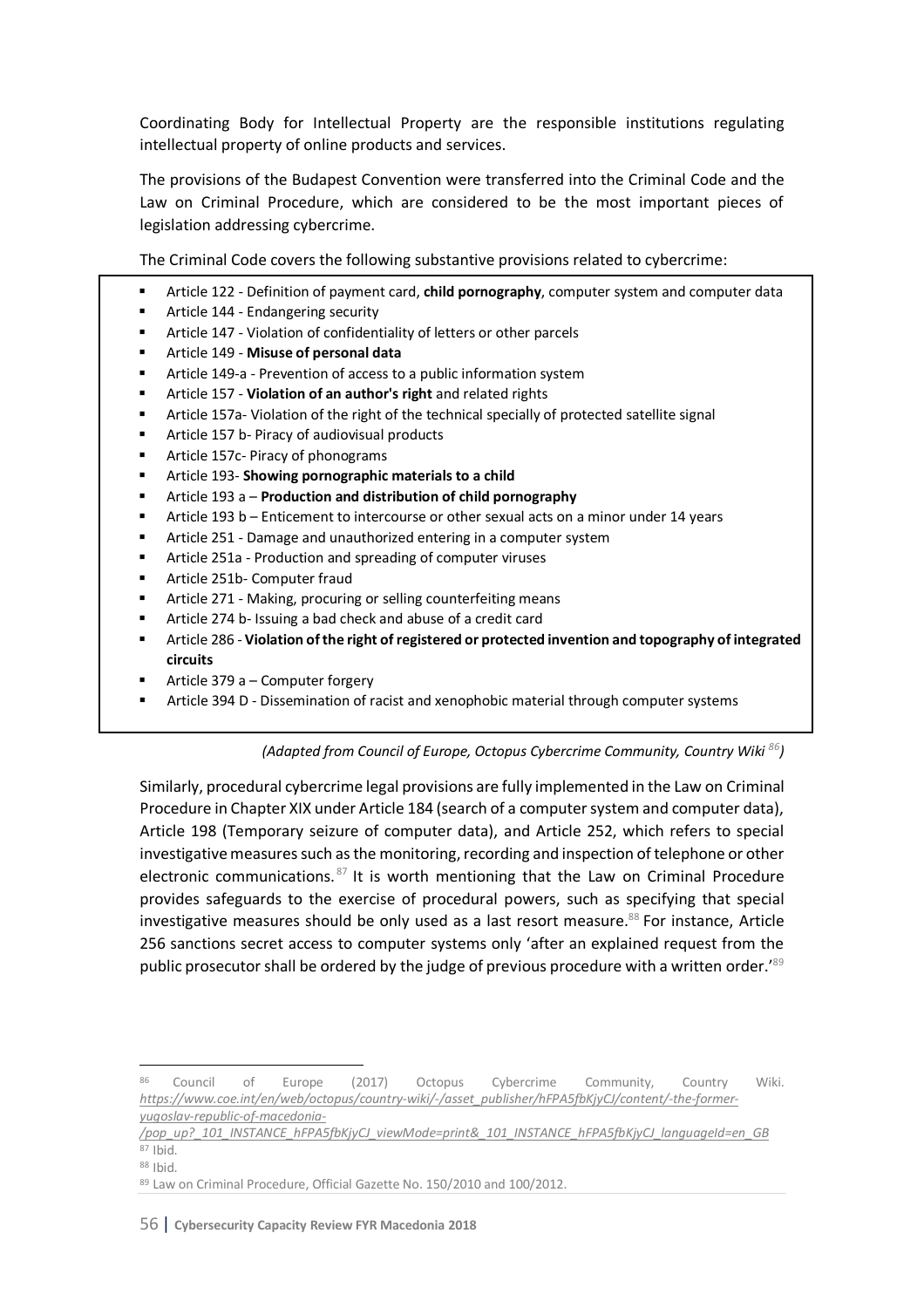Also, the amendments adopted in 2013 refer to the collection of digital evidence by law enforcement authorities. 90

The public consultation E-portal ENER-Single National Electronic Registry of legislation (www.ener.gov.mk) plays a vital role in enhancing the government's transparency and inclusiveness in the legislative process. $91$  ENER is considered to be the most advanced public consultation mechanism in the region. The length of the consultation process is 20 days for both new and amended laws. All the comments are reviewed by the government prior to the final adoption of a law.

After the adoption of the Budapest Convention in 2004, the approach changed in 2011 with less focus on cybercrime investigations and more on the collection of electronic evidence, in general. The MoI supports all investigations that are related to electronic evidence. Currently, the Ministry is in the process of building capacities to conduct and support all kinds of investigations related to cybercrime.

One participant suggested for consideration a proposal to amend and add a new article in the Criminal Procedural Code regarding the implementation of Article 32 of the Budapest Convention, which refers to trans-border access to stored computer data with consent, because the current legislation is not sufficient when obtaining electronic evidence from companies and ISPs that are located outside of the country.

## **D 4.2 CRIMINAL JUSTICE SYSTEM**

*This factor studies the capacity of law enforcement to investigate cybercrime, and the prosecution's capacity to present cybercrime and electronic evidence cases. Finally, this factor addresses the court capacity to preside over cybercrime cases and those involving electronic evidence.*

### **Stage: Start-up – Formative**

Across the criminal justice system, capacities are between start-up and formative stages of maturity in FYR Macedonia.

Regarding institutional capacities to tackle cybercrime issues, 'the Cybercrime Unit located within the Department for Suppression of Organised and Serious Crime and the Forensic

<sup>&</sup>lt;sup>90</sup> DiploFoundation (2016) Cybersecurity in the Western Balkans: Policy gaps and cooperation opportunities.

*https://www.diplomacy.edu/sites/default/files/Cybersecurity%20in%20Western%20Balkans.pdf*

*<sup>91</sup>* Public-Private Dialogue 2015 Workshop. Macedonian E-Gov Solution For Public Consultation In The Legislative Process-A National Platform For Sustainable PPD Based On Regulatory Impact Assessment Transparency Principles. Copenhagen, March 10-13, 2015.

*http://www.publicprivatedialogue.org/workshop%202015/2015%20-%20Public%20Private%20Dialogue%20in%2 0Macedonia.pdf* (accessed 7 March 2018).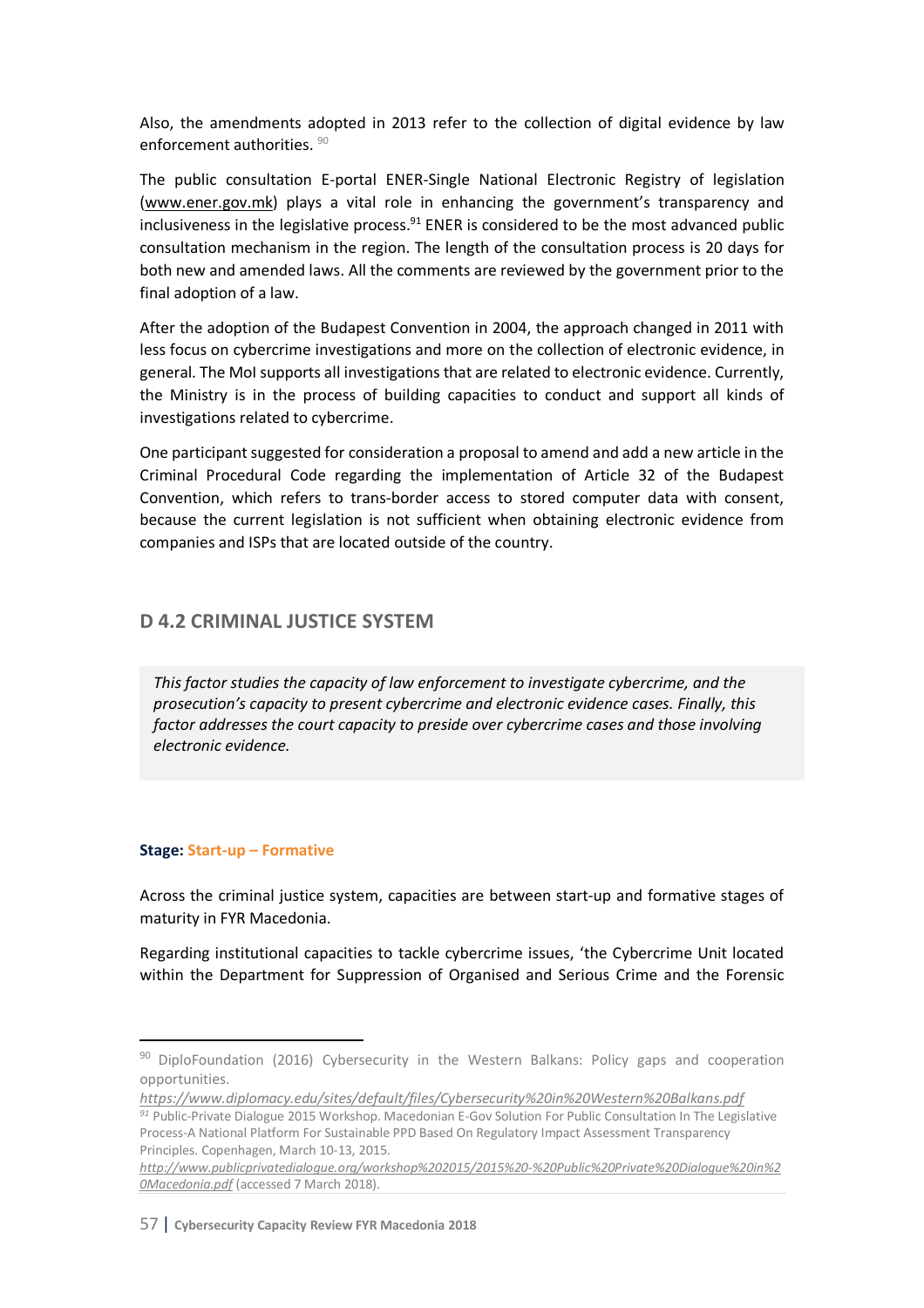Department of the MoI merged into a single Cybercrime and Digital Forensic Department, thus forming a more efficient and effective investigative unit.<sup>192</sup>

According to the Law on Criminal Procedure, the MoI cooperates with the prosecutor who has the main role in the cybercrime investigation. Law enforcement acts only as a facilitator to obtain electronic evidence during an investigation and at a trial. However, according to a representative from the MoI, there is a new approach under way. The new standard operating procedure will be published in 2018. Also, the Cybercrime Unit is in the process of implementing the action plan of the Cybercrime Strategy that was developed at the end of 2017.

Until now the MoI has retained the responsibility to investigate and collect electronic evidence not only from storage devices (e.g. mobile phone, hard disk and computers) but also from third parties (e.g. multi-national and national ISPs and also from ISPs that offer cloud services abroad).

Regarding capacities, the Cybercrime and Digital Forensic Department within the MoI has 22 staff members who are certified professionals; namely, they have received the Certified Information Systems Security Professional (CISSP), Certified Ethical Hacker (CEH) provided by EC-Council, and the Certified Forensic Computer Examiner (CFCE) certifications. Currently, the MoI is in the process of re-certifying its employees together with other police officers who are working in the Cybercrime and Digital Forensic Department. In order to improve investigation procedures, the MoI is developing the MC4 (Macedonian Cybercrime Platform/Complaint Centre) that is planned to be in operation by the end of 2018. MC4 will provide citizens with information and updates on cybercrime issues, such as news about offenders' modus operandi on Internet, and will also offer means to report anonymously any cybercrime-related activities (e.g. suspicious activities on the Darknet or forums).

Concerning serious cybercrime cases, FYR Macedonia has no capacity due to the lack of staff with the knowledge and skills to investigate. As a result, the MoI has to rely on the private sector, academia and MKD-CIRT. There is, however, some capacity to deal with less serious cybercrime cases.

According to participants, at the national level there is no appropriate cybercrime training available for law enforcement officers, prosecutors or judges. However, FYR Macedonia regularly participates in cybercrime trainings abroad, cooperating with the Council of Europe (CoE), the European Commission, the Organization for Security and Co-operation in Europe (OSCE), the United Nations, being part of European Cybercrime Training and Education Group (ECTEG), Europol, and also undertaking some of the training organised by EC3. For instance, in September 2017 official trainers of ECTEG were invited to Skopje, where two training courses on digital evidence-gathering were completed by first responders. This event was organised by the MoI that provided training for 18 police officers who are now appointed as first responders to collect evidence related to cybercrime in the country. Also, several courses are offered by the Instrument for Pre-Accession (IPA) fund (providing training and equipment)

<sup>92</sup> DiploFoundation (2016) Cybersecurity in the Western Balkans: Policy gaps and cooperation opportunities. *https://www.diplomacy.edu/sites/default/files/Cybersecurity%20in%20Western%20Balkans.pdf*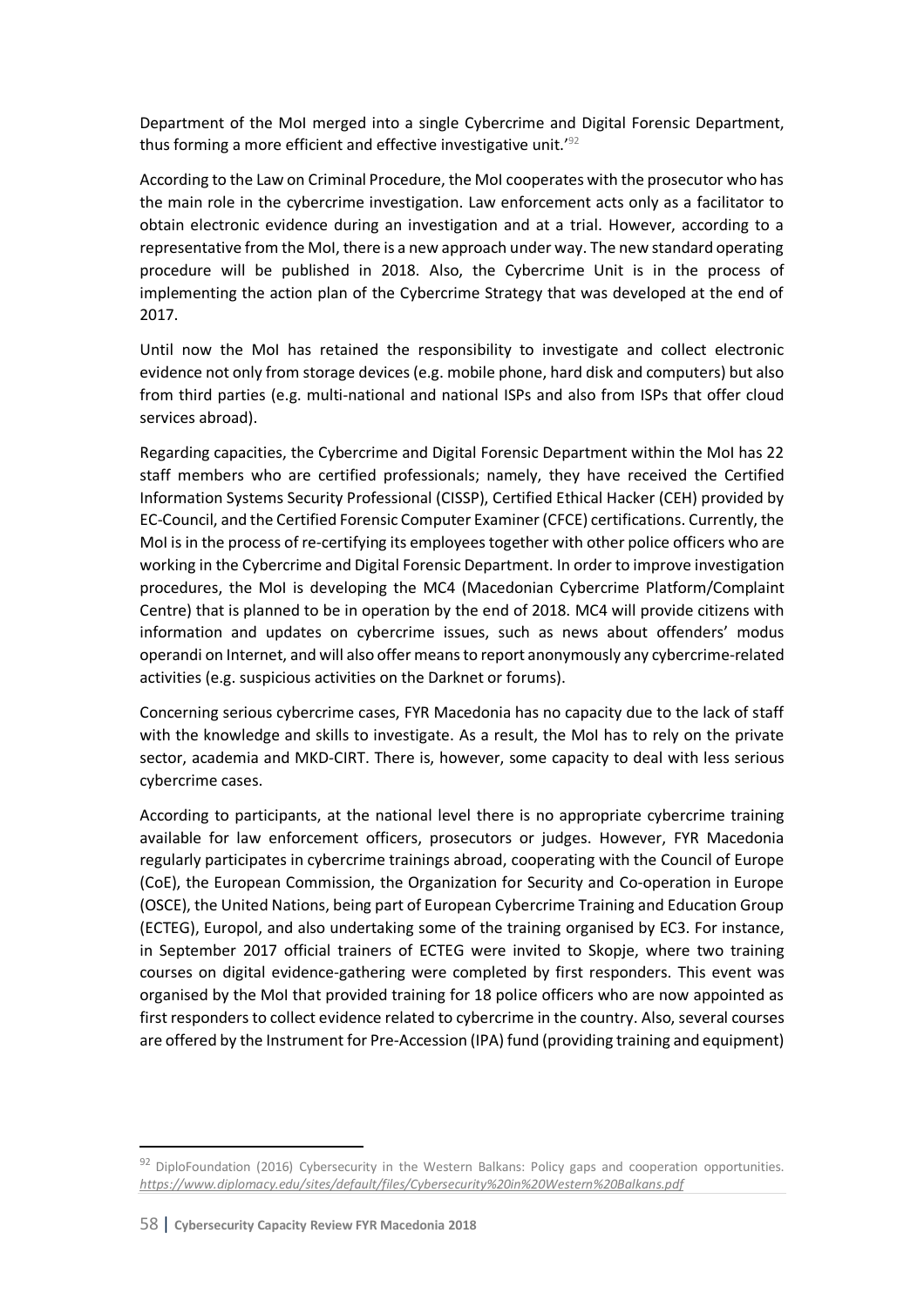and the OSCE. For instance, OSCE provides training for law-enforcement officers to combat cybercrime through the use of open-source digital forensic tools.<sup>93</sup>

One participant expressed concern regarding the small capacity of the Financial Police Office compared to the MoI. The one person in charge of cybercrime cases has already left the Office which is now waiting for three additional staff members to join.

Similarly, the Special Public Prosecutors Office has small capacity, because it does not have a jurisdiction to investigate cybercrime cases, only to prosecute special cases regarding unlawful interception of communications. Also, most of these cases are related to financial crime. The Special Public Prosecutor's Office has 22 investigators coming from the Financial Police Office, but most of them are financial-crime investigators and only one has experience with cybercrime cases.

Currently, the Cybercrime and Digital Forensic Department within the MoI is the only unit in the country that has the capacity to investigate cybercrime cases (e.g. mobile and computer forensics). In the near future, the MoI plans to build this capacity within the different institutions such as the MoF and the Financial Police Office, which has only one cybercrime investigator at the moment. The participants acknowledged the need to decentralise the digital-forensics capacity among several institutions, but currently there is no capacity to do so. It was suggested that investigating financial cybercrime cases related to Bitcoin and money-laundering should be carried out by the Financial Police, which would be the most suitable investigative authority, together with the Revenue Office or the Special Prosecutor's Office. The MoI is unable to support all the prosecutors in the country regarding the collection of digital evidence from the electronic devices. The MoI has two forensic laboratories (one for mobile devices and the other for computer forensics). The National Police also have a forensic laboratory, but it was not clear to what extent it has been fully operationalized.

The capacity of prosecutors and judges to handle cybercrime cases and cases involving digital evidence was considered by review participants to be limited and ad-hoc. Participants referred to the limited budget and the insufficient availability of technical equipment. There are no special courts for handling cybercrime cases, nor specialised trainings for judges on cybercrime. There is, however, some ad hoc training on electronic evidence provided by the Academy for Judges and Public Prosecutors of Macedonia.

Judges and prosecutors are eligible to participate in those trainings but these are available only four times a year. This has a negative impact on the effectiveness of law enforcement to handle cybercrime cases. If these are brought to court, it potentially leads to ineffective investigations and prosecutions, and, subsequently, lack of convictions. However, prosecutors and judges receive ad-hoc trainings sponsored by international and regional bodies such as CoE through the iPROCEEDS project. For instance, in 2017 three new prosecutors received training in Montenegro on cybercrime, electronic evidence and proceeds of online crime.<sup>94</sup> In February 2018 the three newly-trained prosecutors shared their knowledge and equipped their peers with the skills required to carry out cybercrime investigations more efficiently.

 $\overline{a}$ 

*<sup>93</sup>* OSCE (2016) 'OSCE trains law enforcement officers from South East Europe to combat cybercrime through use of open source digital forensic tools', *https://www.osce.org/secretariat/268036*

*<sup>94</sup>* Council of Europe (2017) 'iPROCEEDS: Regional Training of Trainers on cybercrime, electronic evidence and online crime proceeds', *https://www.coe.int/en/web/cybercrime/-/iproceeds-regional-training-of-trainers-oncybercrime-electronic-evidence-and-online-crime-proceeds*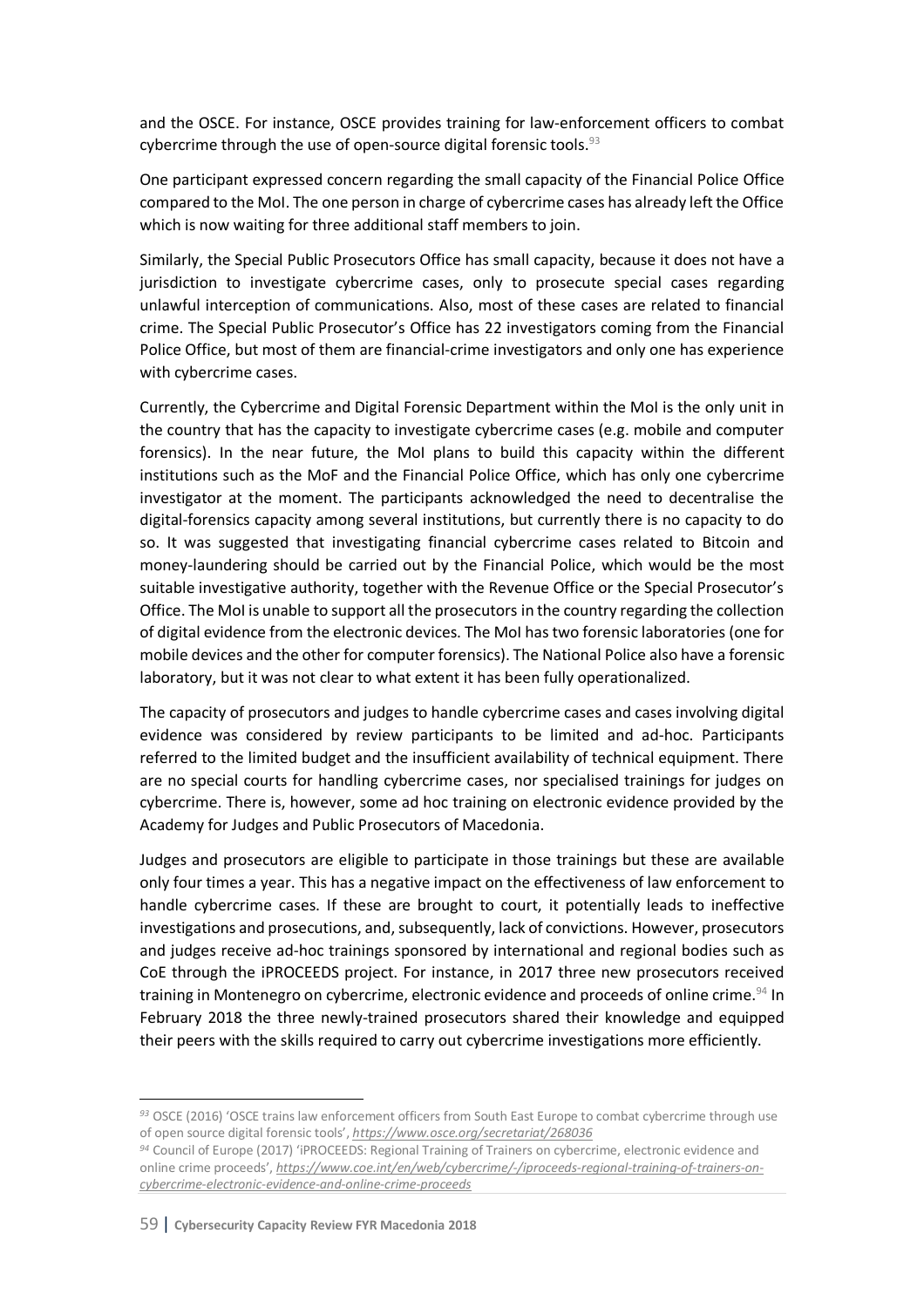# **D 4.3 FORMAL AND INFORMAL COOPERATION FRAMEWORKS TO COMBAT CYBERCRIME**

*This factor addresses the existence and functioning of formal and informal mechanisms that enable cooperation between domestic actors and across borders to deter and combat cybercrime.*

#### **Stage: Formative**

The authorities in FYR Macedonia have recognised the need to improve informal and formal cooperation mechanisms, both domestically and across borders, but these mechanisms remain ad hoc.

One example forformal cooperation is part of EC3's specialised Focal Points (FPs); for instance, FP CYBORG focuses on cybercrime that affects critical infrastructure and information systems.<sup>95</sup> In 2017 FYR Macedonia joined CYBORG and TWINS focal points but it is not part of the investigation committee. FYR Macedonia initiates regional or international cases that are led by EC3. The country has operational (since 2014) and strategic agreement (since 2010) with Europol. A strategic agreement means that FYR Macedonia can submit requests but is not able to receive information from Europol, in other words, it is 'limited to the exchange of general intelligence as well as strategic and technical information'.<sup>96</sup> An operative agreement allows the exchange of information including personal data $97$  through the Secure Information Exchange Network Application (SIENA) platform, which has been in operation since 2014.

Informal cooperation exists with multinational ISPs on a voluntary basis, since they have no legal responsibility and are not obliged to answer requests coming from law enforcement. However, the cooperation does have formal elements. For example, law enforcement can send a formal request that is a copy of the prosecutor's order when requesting data from ISPs.

Atthe national level, cooperation between the prosecutor and the Department of Cybercrime and Digital Forensics is completely formal. The only exception is provision of support during investigations concerning electronic evidence. The cooperation with industry and academia is formal. Also, the MoI has both formal and informal cooperation mechanisms with the national MKD-CIRT. In 2017 the MoI developed a recommendation and a flowchart regarding the cooperation mechanisms with MKD-CIRT. The recommendation refers to cases that should be handled by the MoI only (in criminal cases), by the national CERT only (without criminal intent), and by both (where there is an overlap). The MoU signed between the MoI and MKD-CIRT also helps to implement the recommendation.

FYR Macedonia is part of iPROCEEDS – Cooperation on Cybercrime project under the IPA; earlier called Cybercrime@IPA. The iPROCEEDS project that started in 2016 covers seven

<sup>95</sup> Europol (2014) EC3. EC3: a look back at the first year.

https://www.europol.europa.eu/newsroom/news/ec3-look-back-first-year *<sup>96</sup>* Europol. Partners and agreements. *https://www.europol.europa.eu/partners-agreements <sup>97</sup>* Ibid.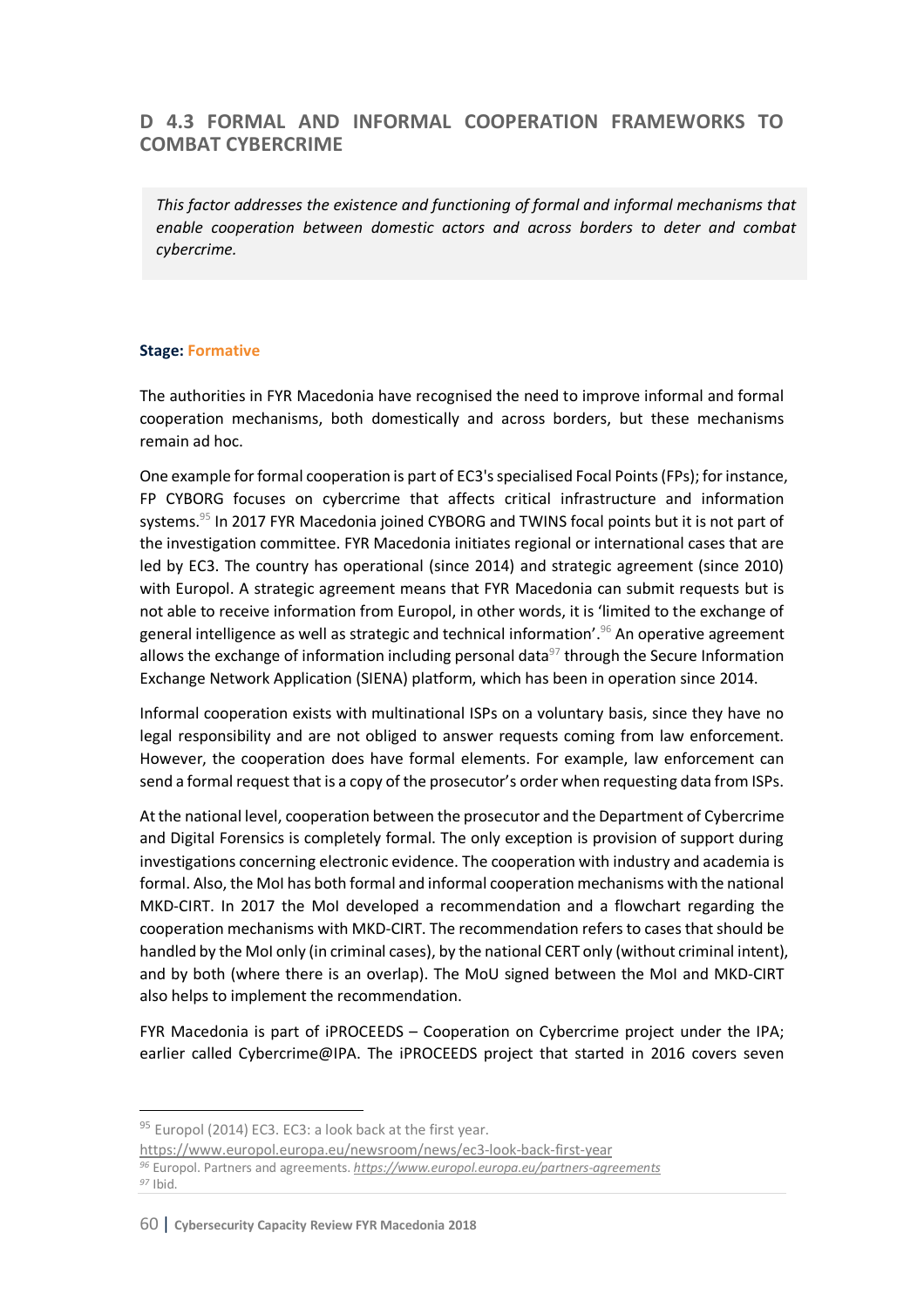countries in the region and eight institutions from FYR Macedonia at the national level.<sup>98</sup> The project targets money laundering connected with cybercrime and virtual currency. The MoI is leading the project, which will be finished by June 2019.

Among the various international cooperation channels available, the engagement with Europol and INTERPOL Skopje were described as the most important channels to facilitate cross-border cooperation and information-sharing. INTERPOL Skopje has access to INTERPOL's secure communication linkage, I-24/7, which is a restricted-access Internet portal, providing police across the country instant and automated access to INTERPOL's criminal databases. The I-24/7 network is considered to be an informal cooperation because it is used only to share information for intelligence purposes, and not for evidence-gathering.

The Data retention policy in FYR Macedonia sets a period of 12 months by law. However, datapreservation policy depends on the case. When collecting digital evidence, it is mandatory to obtain an order from the court or the prosecutor that guarantees the integrity for the data that is collected as evidence in court. Prosecutors often have to rely on the MoI's digital forensics laboratory and capacity to a great extent.

Under the EU umbrella, an action plan for the establishment of a Safer Internet Center as a basic structure on a national level for child and youth online protection was developed and coordinated by the MISA Advisory Board (members are the cybercrime unit at the MoI, the AEC, the Directorate for Personal Data Protection, the Macedonian Chamber of ICT, and a civil society organisation the Internet Hotline Provider Macedonia) and submitted to the previous government. The action plan was adopted but the implementation was not prioritised. With the new Government in place, meetings have taken place to proceed with this initiative but it was not clear from the consultations if implementation will take place. According to participants, there is a lack of awareness of the issue.

## **RECOMMENDATIONS**

#### **LEGAL FRAMEWORKS**

- **R4.1** Consider harmonising the Law on Personal Data Protection with the GDPR and ensure that legal mechanisms are in place which enable strategic decisionmaking and determine the timeframe after which personal data are no longer required as evidence for investigation and must be deleted. Identify international and regional trends and good practices to inform the assessment and amendment of data protection laws and associated resource planning.
- **R4.2** Enact commencement orders for existing legislation and assign bodies to monitor the enforcement of cybersecurity, cybercrime and data protection laws.

<sup>98</sup> Council of Europe. iPROCEEDS - Targeting crime proceeds on the Internet in South Eastern Europe and Turkey. *https://www.coe.int/en/web/cybercrime/iproceeds*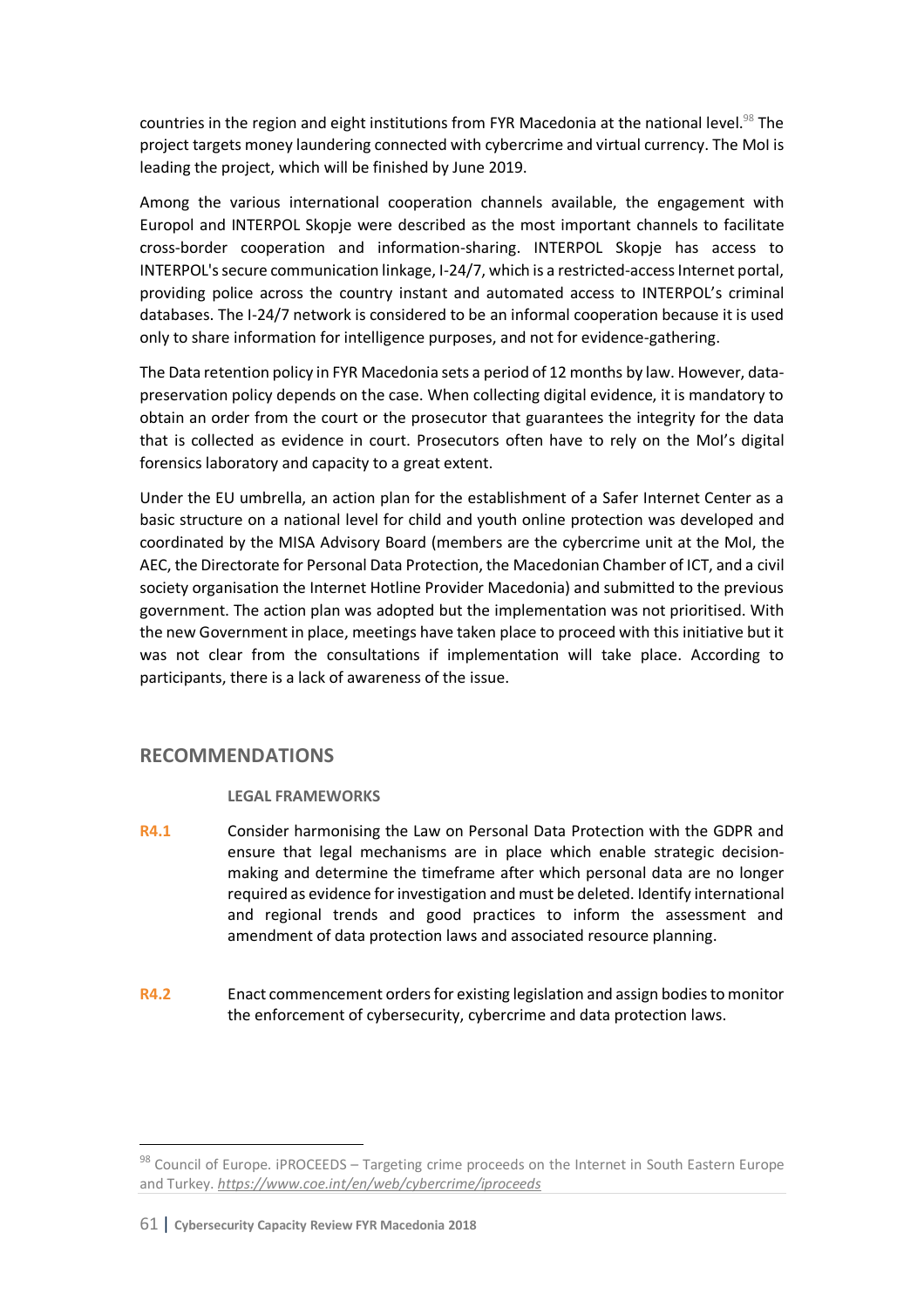- **R4.3** Review the Criminal Procedural Code concerning the requirement for consent to cross-border access to stored computer data.
- **R4.4** Develop new legislative provisions through multi-stakeholder consultation processes on consumer protection online and human rights online.
- **R4.5** Ensure that in the case of cross-border investigation, procedural law stipulates what actions need to be conducted in order to successfully investigate cybercrime.
- **R4.6** Consider developing a separate strategy covering cybercrime specifically that would also clarify the roles and responsibilities of the actors (CIRTs, law enforcement, Ministries) involved in handling computer security incident response and cybercrime investigations.
- **R4.7** Dedicate resources to ensure full enforcement of existing and new cybersecurity laws and monitor implementation.
- **R4.8** Ensure that in the case of cross-border investigation, procedural law stipulates what actions need to be conducted in order to successfully investigate cybercrime.
- **R4.9** Adapt and implement legal provisions on e-commerce, regarding cybercrime incidents such as online fraud, spam, and phishing sites.
- **R4.10** Consider developing a platform for sharing electronic evidence between regional cybercrime forces.
- **R4.11** Enhance the existing cooperation between ISPs and law-enforcement agencies for removal of copyright-infringing content from websites.
- **R4.12** Foster research on human rights on Internet and ensure that measures are in place to exceed minimal baselines specified in international agreements.
- **R4.13** Revise and enforce legislative provisions that obliges ISPs to provide technical assistance for law enforcement when they conduct lawful electronic surveillance.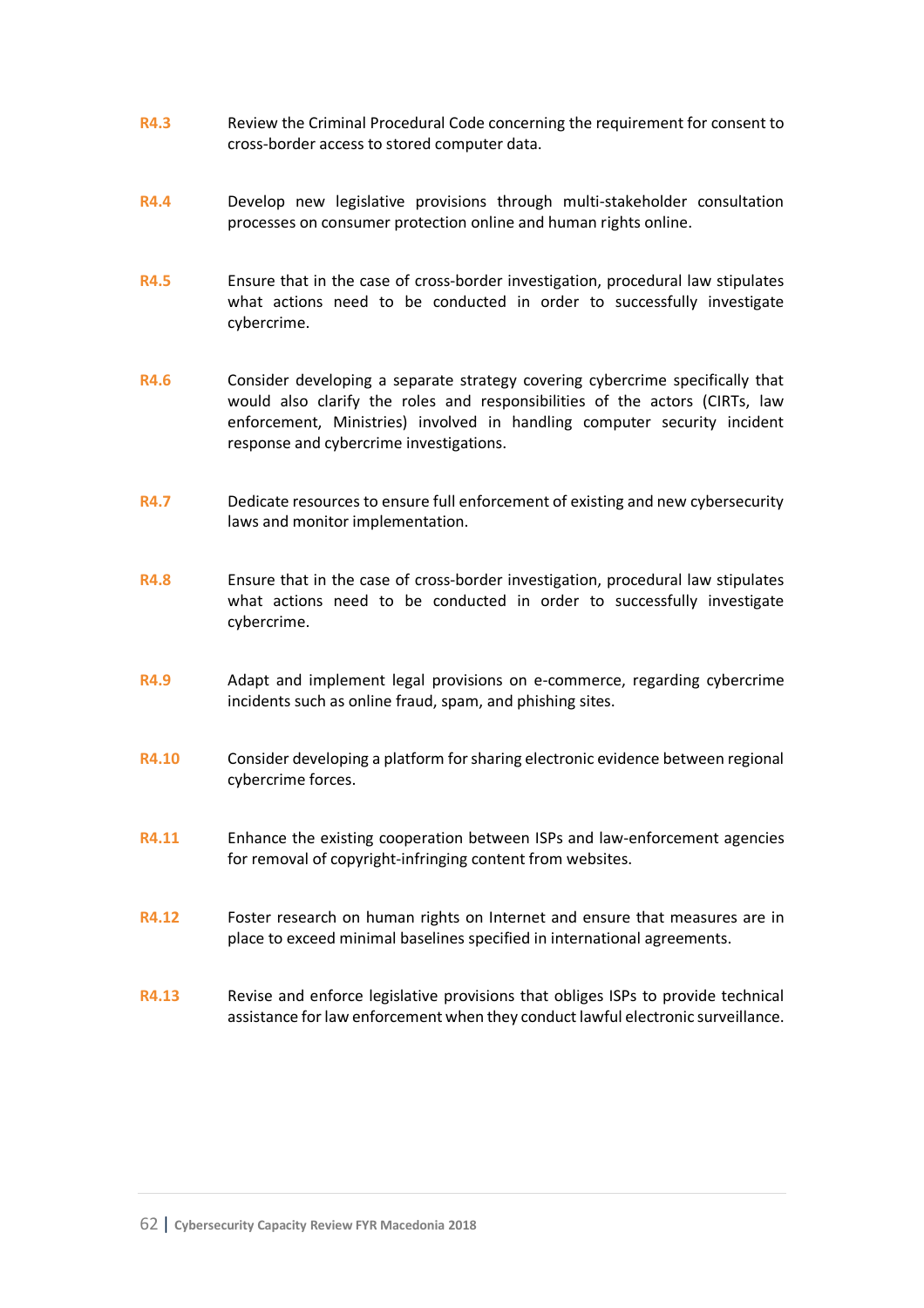#### **CRIMINAL JUSTICE SYSTEM**

- **R4.14** Invest in advanced investigative capabilities in order to allow forthe investigation of complex cybercrime cases, supported by regular testing and training of investigators.
- **R4.15** Allocate resources dedicated to fully operational cybercrime units based on strategic decision-making in order to support investigations, especially at a local level.
- **R4.16** Strengthen national investigation capacity for computer-related crimes, including human, procedural and technological resources, full investigative measures and digital chain of custody.
- **R4.17** Develop and institutionalise specialised training programmes for police, prosecutors and judges on cybercrime and electronic evidence through EC3 or other organisations.
- **R4.18** Consider turning the Cybercrime and Digital Forensic Department within the MoI into FYR Macedonia's central point of contact to carry out cybercrime investigations both domestically and internationally.
- **R4.19** Consider establishing institutional capacity building programmes for judges, prosecutors and police personnel from security agencies to acquire new ICT skills needed for cybercrime investigations (e.g. digital evidence gathering) and effective ways of enforcing cyber laws.
- **R4.20** Consider establishing standards for the training of law enforcement officers on cybercrime.
- **R4.21** Dedicate sufficient human and technological resources in order to ensure effective legal proceedings regarding cybercrime cases.
- **R4.22** Consider requesting reliable and accurate cybercrime statistics from the MoI and MKD-CIRT in order to better inform decision-makers about the current cybercrime threat landscape in FYR Macedonia when developing policies and legislations to address this matter.
- **R4.23** Build a cadre of specialist prosecutors and judges to handle cybercrime cases and cases involving electronic evidence.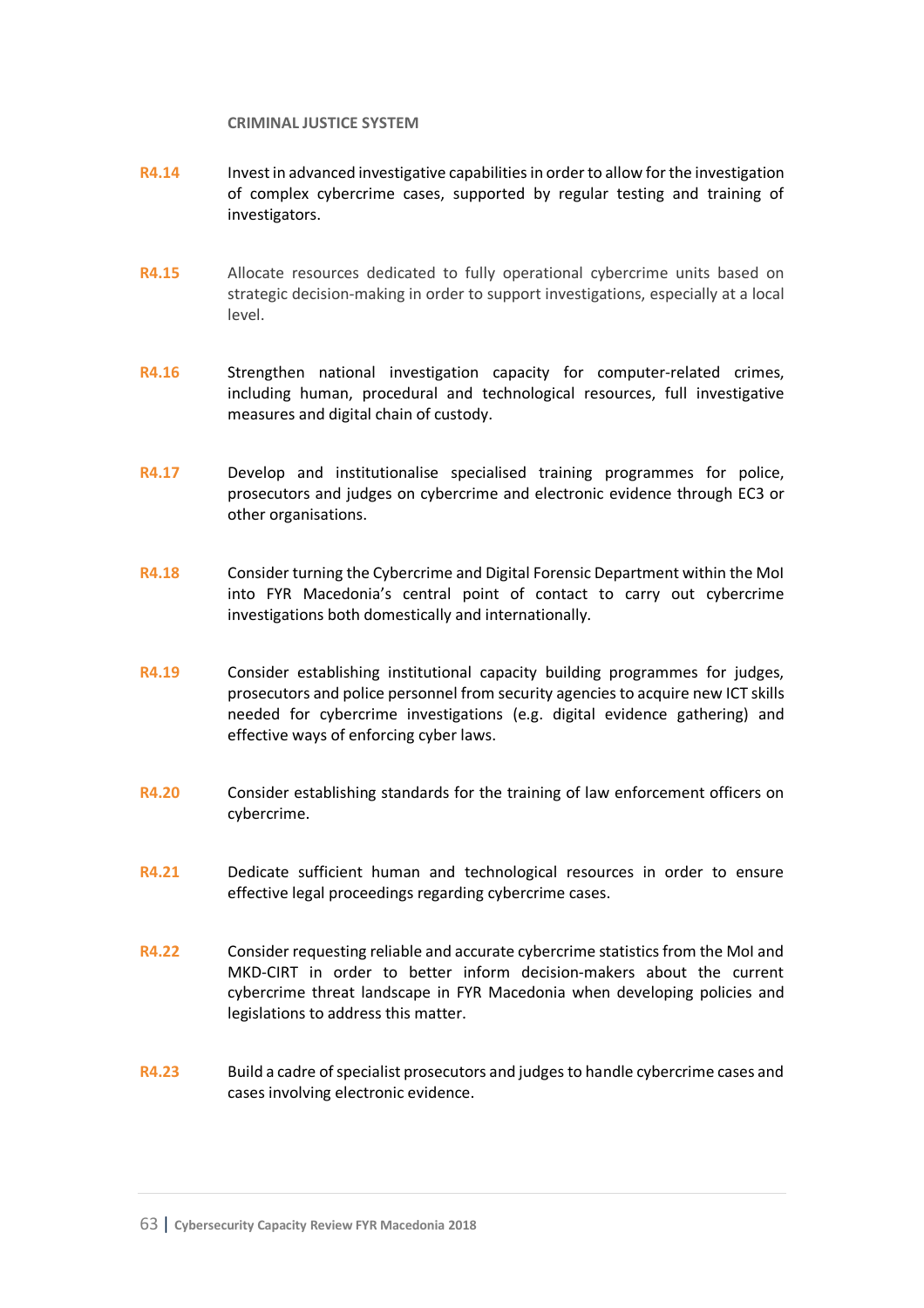- **R4.24** Establish a formal mechanism to enable the exchange of information and good practices between prosecutors and judges in order to ensure efficient and effective prosecution of cybercrime cases.
- **R4.25** Work on building on the cooperation between the MKD-CIRT and other sectors on collecting and analysing cyber-incidents through an information-sharing platform.
- **R4.26** Collect and analyse statistics and trends regularly on cybercrime investigations, on cybercrime prosecutions and on cybercrime convictions.

#### **FORMAL AND INFORMAL COOPERATION FRAMEWORKS**

- **R4.27** Strengthen international cooperation to combat cybercrime based on existing legal assistance frameworks and enter further bilateral or international agreements.
- **R4.28** Consider setting up a Threat Intelligence Platform for real-time information sharing between the MoI and the MKD-CIRT.
- **R4.29** Allocate resources to support the exchange of information between public and private sectors domestically and to enhance the legislative framework and communication mechanisms.
- **R4.30** Enhance cooperation between the public sector and banks and other financial institutions regarding the sharing of incidents, in order to increase the level of cybersecurity awareness in FYR Macedonia.
- **R4.31** Facilitate informal cooperation mechanisms within the police and criminal justice system, and between police and third parties, both domestically and across borders, in particular ISPs.
- **R4.32** Consider establishing a 24/7 point of contact within the Cybercrime Unit of the MoI in order to provide instant assistance for mutual legal assistance requests.
- **R4.33** Strengthen informal cooperation mechanisms within the police and criminaljustice system, and between police and third parties, both domestically and across borders. Consider know-hows from other areas, such as anti-corruption cooperation.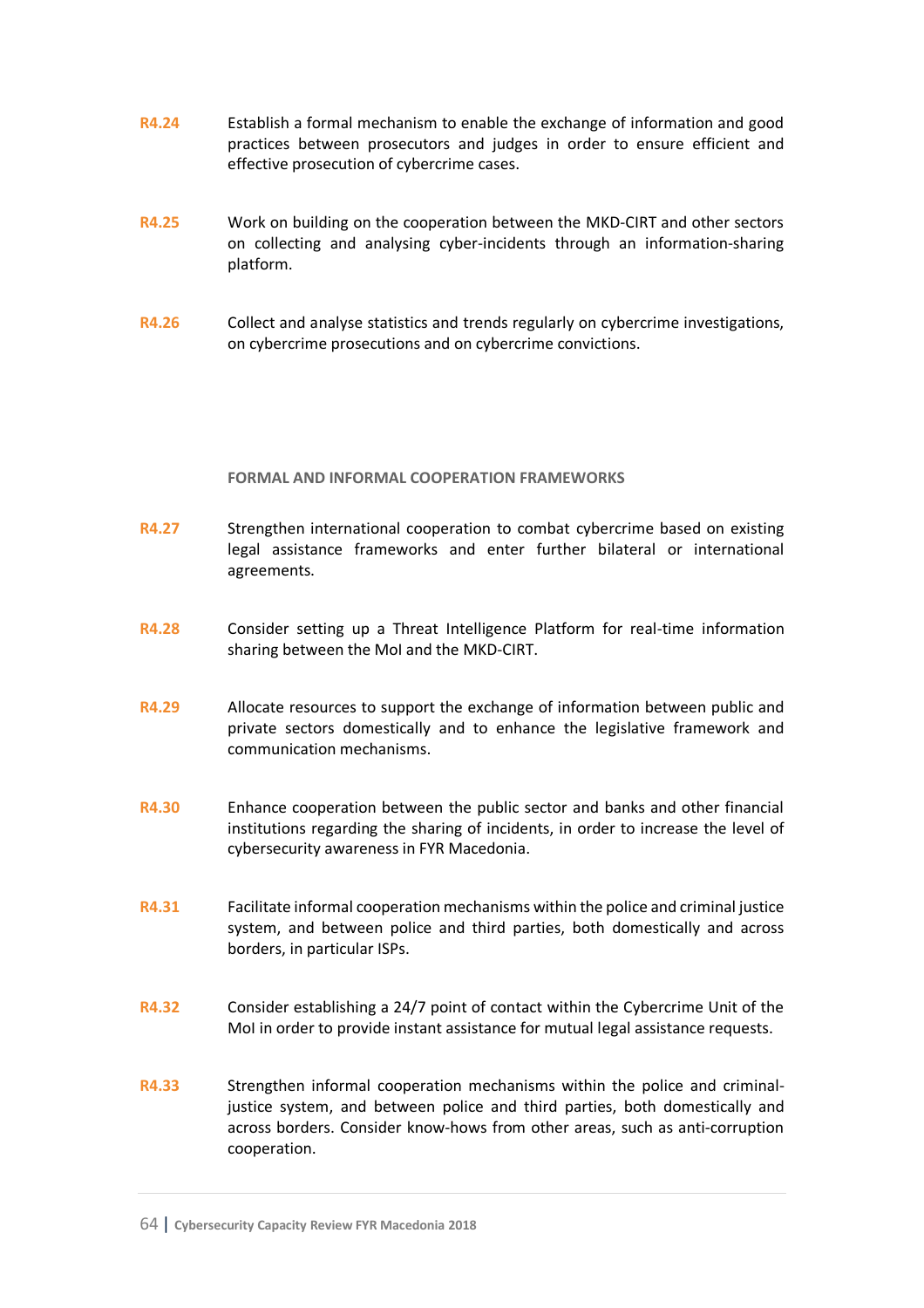- **R4.34** Consider revising the data retention period, according to international best practices, for instance GDPR.
- **R4.35** Consider implementing the EU child protection project through multistakeholder consultation processes.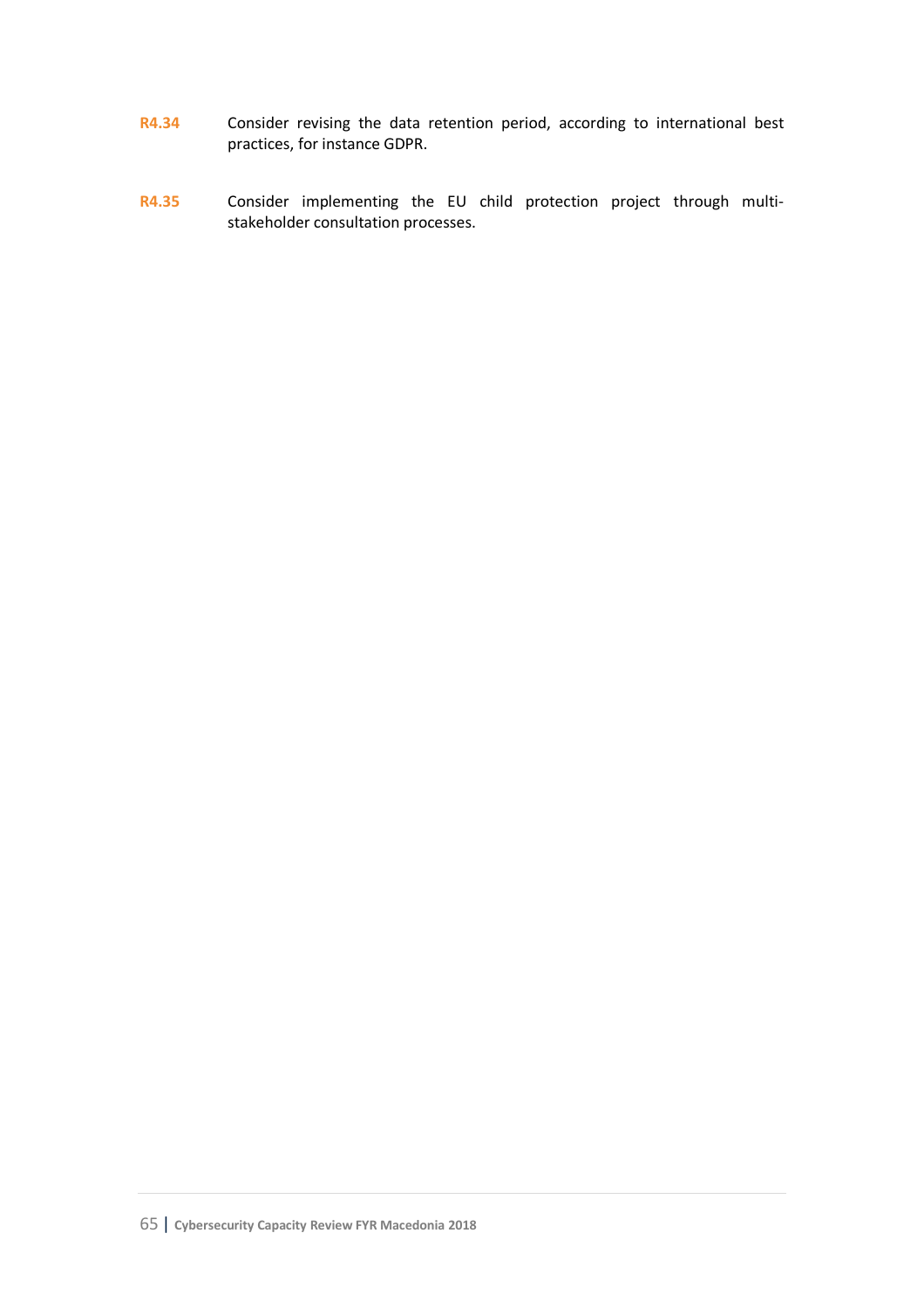# **DIMENSION 5 STANDARDS, ORGANISATIONS AND TECHNOLOGIES**

This dimension addresses effective and widespread use of cybersecurity technology to protect individuals, organisations and national infrastructure. The dimension specifically examines the implementation of cybersecurity standards and good practices, the deployment of processes and controls, and the development of technologies and products in order to reduce cybersecurity risks.

## **D 5.1 ADHERENCE TO STANDARDS**

*This factor reviews government's capacity to design, adapt and implement cybersecurity standards and good practice, especially those related to procurement procedures and software development.*

#### **Stage: Formative**

According to the Public Administration Reform Strategy 2018-2022<sup>99</sup>, the 'Law on Introduction of Quality Management System<sup>100</sup> and the Common Assessment Framework (CAF) adopted in May 2013 have laid the foundation for introducing international and national quality management standards (minimum ISO 9001 and CAF)', however, only for the public administration bodies.<sup>101</sup> The strategy states that '51 institutions have so far introduced ISO 9001 Quality Management Standard, and 29 institutions have introduced CAF'.<sup>102</sup> While ISO

 <sup>99</sup> Ministry of Information Society and Administration (2017) 'Public Administration Reform Strategy 2018-2022', *http://mioa.gov.mk/files/pdf/dokumenti/Draft\_PAR\_STRATEGY201-2022\_16122017\_final\_en.pdf* 100Law on Introduction of Quality Management System (2013)

*http://www.mio.gov.mk/files/pdf/caf/Zakon%20za%20voveduvanje%20na%20sistem%20za%20upravuvanje%20i %20zaednicka%20ramka%20za%20procenka%20na%20rabotenjeto%20i%20davanjeto%20uslugi%20vo%20drzav nata%20sluzba.pdf*

<sup>101</sup> Ministry of Information Society and Administration (2017) 'Public Administration Reform Strategy 2018-2022', *http://mioa.gov.mk/files/pdf/dokumenti/Draft\_PAR\_STRATEGY201-2022\_16122017\_final\_en.pdf* 102 Ibid.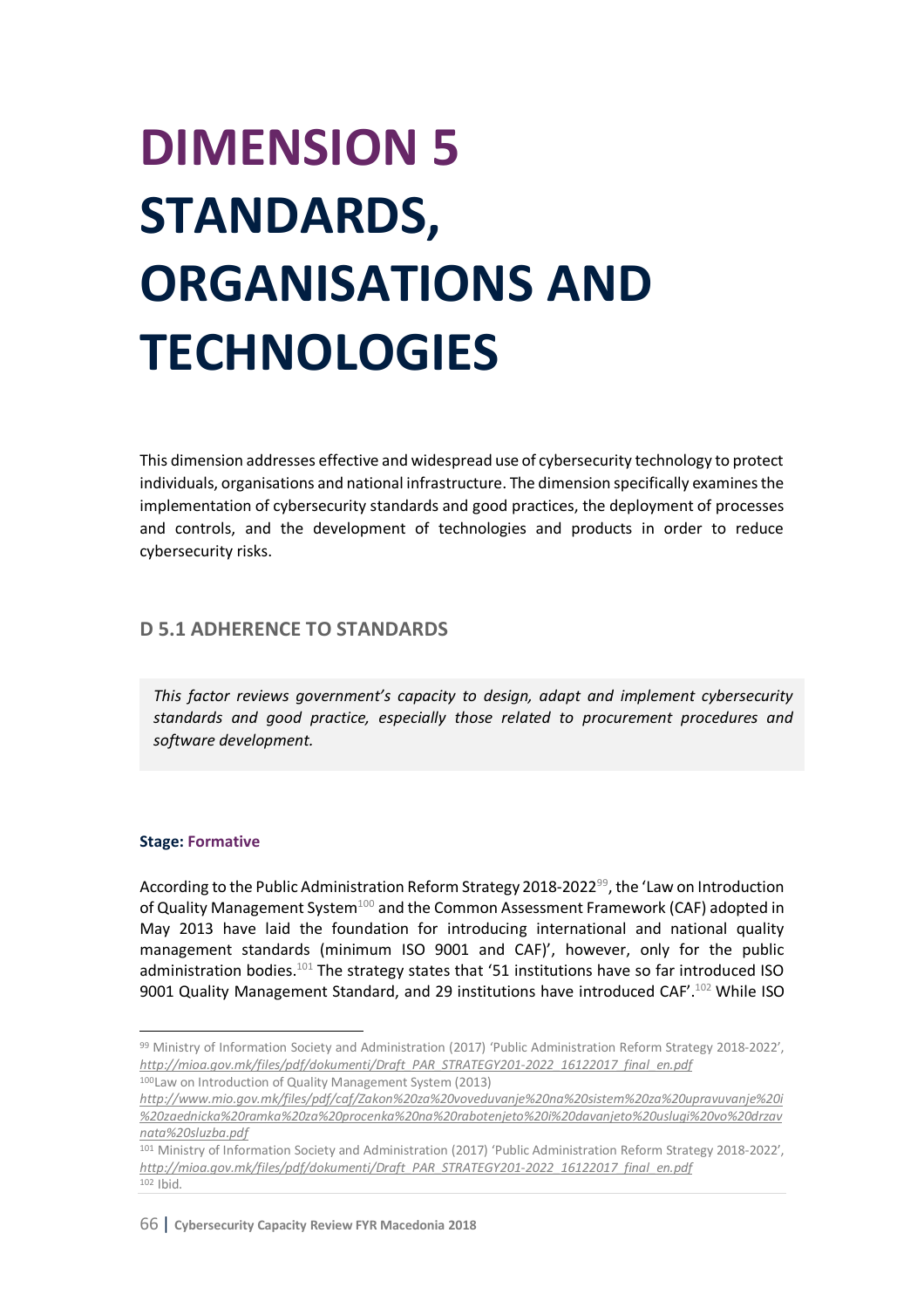certification for private companies is not required by law, it is sometimes listed by contracting authorities in the tender documentation as a requirement for the economic operator in order to participate in the tender process (e.g. proving professional ability). An action plan has been developed on a national level for the implementation of acceptance criteria to meet minimum security baselines for information security defined in ISO 27002 for relevant institutions in the IPA2 structure. This initiative is supported by DG NEAR.

Regarding public institutions, the CMM review found that the participants were not fully aware of the aforementioned requirements. Some mentioned that the Law on Electronic Management<sup>103</sup>, which was adopted in 2009 (with changes in 2011, 2015 and 2016) and which regulates the work of public institutions regarding the exchange of electronic data and documents. It is based on the ISO 27000 series of standards and requires certain technical and organisational security requirements, loosely based on ISO 27001, that public institutions must comply with in order to connect to the National Interoperability Platform managed by MISA. However, the Law does not cover electronic documents that contain classified information, personal information, and information related to the protection of national security.<sup>104</sup>

It is the Law on Classified Information  $(2004)^{105}$  that has full control over both foreign and national classified information, as well as requiring inspection and supervisions of all state and legal entities<sup>106</sup> (see D4.1.) Also, the Law empowers the Directorate for Security of Classified Information to ensure that international standards and norms are in place when handling classified information. Nevertheless, one participant mentioned that some institutions have identified and implemented information risk-management standards such as ISO 9001:2015 or ISO 20000-1:2011 based on their own internal policies. In the system for producing biometric passports, a security profiling is taking place in terms of accessing the data on the chip (BAC, EAC & SAC), as well as ICAO for MRTD in the area. This suggests that there is no national guideline or policy which applies across government institutions.

Large organisations and the banking setor are more advanced regarding the design, adoption and auditing of standards for cybersecurity. According to the Banking Law, <sup>107</sup> all financial institutions shall adhere to information security standards stated in the bylaw 'Decision on the bank's information system security (2008)'.<sup>108</sup> This decision was first introduced in 2003, then revised in 2008 and lately in April 2018. All financial institutions are required to follow the information security standards prescribed in the decision introduced by the National Bank of the Republic of Macedonia (NBRM). Therefore, there is no voluntary adoption for information security standards but a formal, structured process annually assessed by a special IT supervision unit in the Supervision Department unit in NBRM (e.g. if the financial institutions do not follow some standards they are sanctioned). The information security

l

*<sup>103</sup>* Assembly of the Republic of Macedonia (2009) 'The Law on Electronic Management', Official Gazette of RM, Official Gazette No.105/2009, 47/2011 *http://mioa.gov.mk/files/pdf/en/Law\_on\_Electronic\_Management.pdf <sup>104</sup>* Ibid.

*<sup>105</sup>* Government of the Republic of Macedonia. Directorate for Security and Classified Information. *http://www.dbki.gov.mk/files/pdf\_files/Law\_on\_Classified\_Information.pdf*

<sup>106</sup> Government of the Republic of Macedonia. Directorate for Security and Classified Information.

*http://www.dbki.gov.mk/?q=node/130*

<sup>107</sup> Constitutional Court of the Republic of Macedonia. Banking Law (2008)

http://www.nbrm.mk/content/Regulativa/Banking\_Law\_Unofficial%2007-06-2017.pdf

<sup>108</sup> National Bank of the Republic of Macedonia. Decision on the bank's information system security (2008). Official Gazette of the Republic of Macedonia" No. 31/2008. *http://www.nbrm.mk/WBStorage/Files/IT%20security.pdf*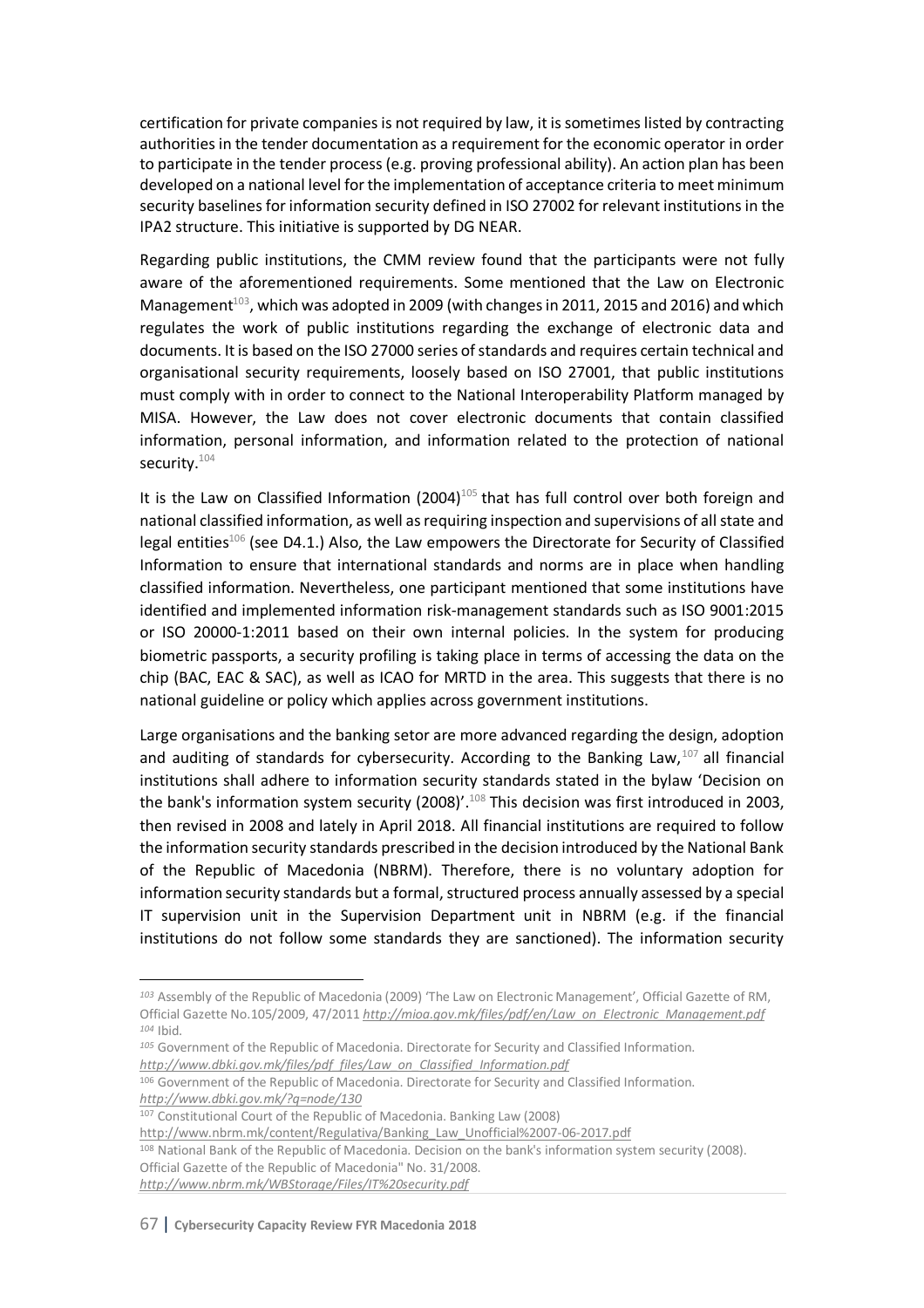standards stated in the decision are carefully tailored and based on ISO 27001, the Principles for the Sound Management of Operational Risk $109$  issued by the Basel Committee on Banking Supervision (2011), the National Institute of Standards and Technology (NIST) Cybersecurity Framework (2014) and Cyber resilience in financial market infrastructure<sup>110</sup> issued by the Bank for International Settlements (2014). Furthermore, the NBRM introduced a cyber-security tool in 2016 in order to help the banks to measure their inherent level of cyber risk and to identify the cyber maturity level of resilience that they should achieve. $111$ 

Nevertheless, financial institutions are allowed to follow any international standard which is not in collision with the standards prescribed in the decision on the bank's information system security (2008). For instance, a bank implemented ISO 20000 which was not part of the regulation but a voluntary pursuit of the bank. Also, the implementation of best practices and informal standards is up to the institutions to decide. However, in case if an outsourcing company is used for processing or keeping financial information, the NBRM requires them to be compliant with ISO 27001, in addition to ISO 20000. Similarly, the insurance market adopted ISO 27001:2013 regulation that defines the minimum information technology standards for IT undertakings; but it was decided not to adopt the full standard, only the parts that lacked the enforcement of the governance of IT systems.

Several concerns were raised by the participants regarding ICT security standards. For instance, the USAID Organizational Performance Improvement Program certified six judicial institutions for ISO 9001:2015.<sup>112</sup> In reality however, most of that certification process was only to get certified without changing the organisational mind-set. It was noted that the size of IT teams in SMEs are too small (e.g. only three employees) that makes the implementation of ISO 9001:2015 challenging. Also, public institutions face similar problems. ICT standards evolve continuously and getting re-certified is expensive, requiring paperwork and change in the procedures that is difficult to implement. Therefore, finding a balance where some companies have to be certified whilst others have the option to opt in and opt out might be a solution.

In contrast, an auditor certified by the British Standards Institution (BSI) argued that the problem is not the small size of the IT team but rather the extent to which the organisation takes the ICT standards seriously. Reference was given to the allocation of sufficient budget and the actions taken by the government or management of the institution. Certifications are considered essential for the organisation to be recognised.

Some participants added that ICT certification requirement (e.g. ISO 27001:2013) is often the only way to get budget for cybersecurity (e.g. asking for specific software) from the management. Another concern is that after the initial phase of the implementation process, ICT standards are not monitored and maintained consistently until they need to be re-certified. Therefore, the mind-set of the organisation needs to be changed first in order to increase competence and commitment from ICT technicians and not vice versa.

<sup>109</sup> Bank for International Settlements (2011) Principles for the Sound Management of Operational Risk by the Basel Committee on Banking Supervision. *https://www.bis.org/publ/bcbs195.pdf*

<sup>110</sup> Bank for International Settlements (2014) Cyber resilience in financial market infrastructure. *https://www.bis.org/cpmi/publ/d122.pdf*

<sup>111</sup> 17th Regional payment Systems Workshop 8-11 May 2018 Antalya. Thematic investigation- Cyber Resilience of the banking sector in Macedonia.

*<sup>112</sup>* USAID (2017) 'Six judicial institutions certified in ISO 9001:2015 with USAID support',

*https://www.usaid.gov/macedonia/macedonia/press-releases/six-judicial-institutions-certified-iso-90012015 usaid-0*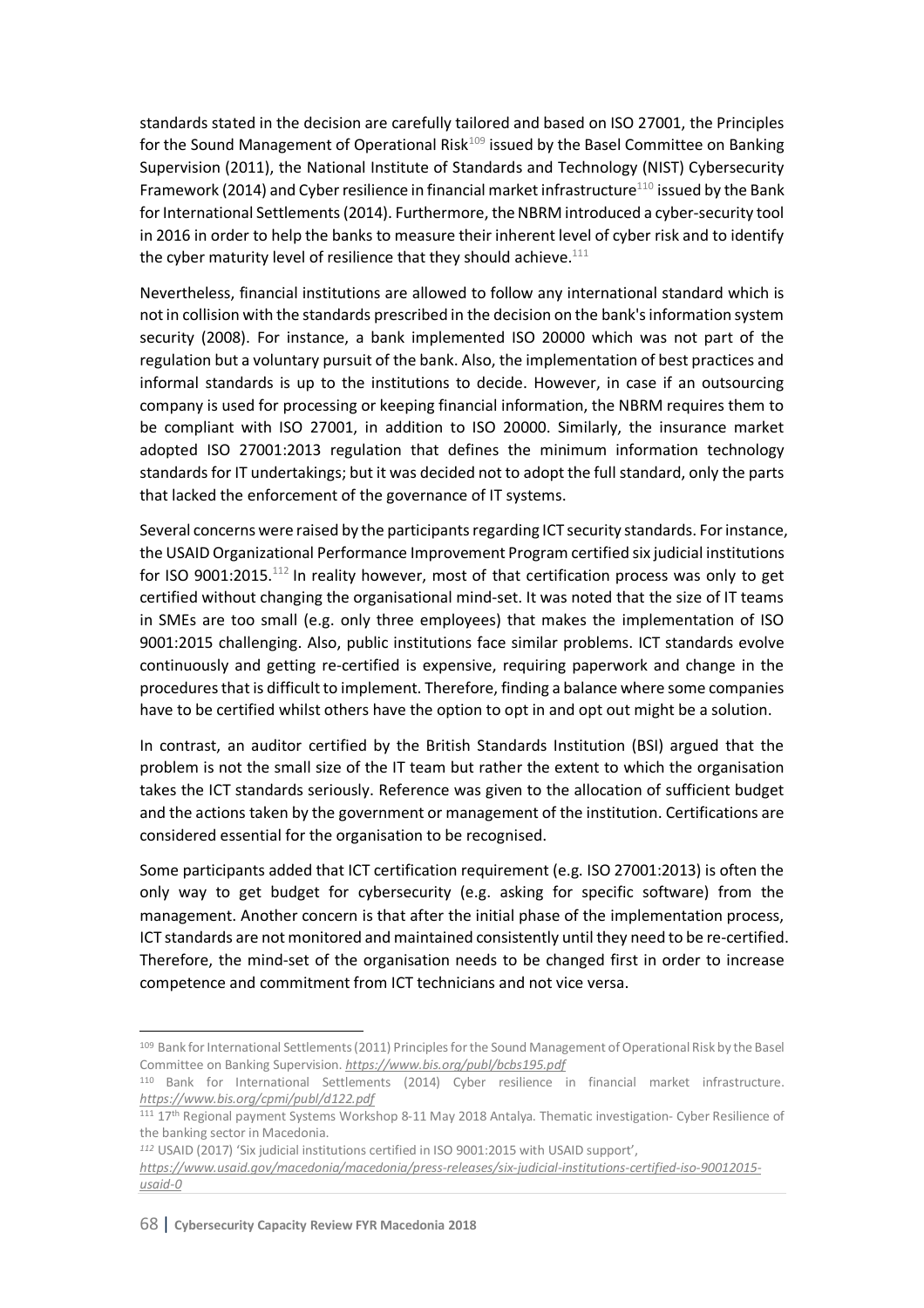Based on the review, there is no mandatory standard for any sector related to the procurement of hardware and software. The public procurement system used to be decentralized, with each government body having its own procurement procedure, 113 however the new draft legislation on public procurement will ensure that it is centralised and executed through the e-government portal. $114$  It is expexted to be adopted by the end of 2018. Currently, the Law of Public Procurement<sup> $115$ </sup> (adopted in 2007) regulates public procurement such as electronic auctions on the basis of the lowest price criterion.<sup>116</sup> In the law, the quality management systems are regulated in Articles 155-158, but only in terms that if the contracting authority requires certificates for quality management, they must be based on the relevant European or international standards.

In January 2018, the government established a National ICT Council, consisted of members at the ministerial level.<sup>117</sup> The role of the National ICT Council includes the development and implementation of a National ICT strategy and advising on yearly plans for public procurement of ICT hardware and software, including tender documentation for all public institutions.  $^{118}$ 

One participant expressed concern that the 'cheapest price wins' approach is detrimental for the computers'security system within the public sector. Another participant referred to 'state interference' as another challenge when implementing ICT-related procurement at the national level (e.g. budget allocation for the procurement of software and hardware was not approved by the government because of financial incentives). When it comes to the private sector, there are internal policies and procedures in place that participants characterized as thorough.

Focusing on standards in software development, there are guidelines in place in both public and private sectors, but the extent to which these guidelines are related to cybersecurity is not clear. It was noted that the ICT Department at the MoI has an in-house software development team that delivers the most critical software solutions. Due to the limited capacity of the team, in-house software development is not present at the institutional level. Participants in the private sector were not aware of any required standard for software development in the insurance and banking industry.

Participants referred to an incident that happened in 2013 when a piece of software was developed for a government institution. The software to be installed was not verified to ensure that it does not leak information via error messages or does not contain any corrupt files. During the evaluation process it was discovered that the software communicates with a foreign country and shares information. Fortunately, this was detected before the product went into production, however these incidents supposedly happen on a regular basis.

 <sup>113</sup> US Department of Commerce, Export.gov https://www.export.gov/article?id=Macedonia-Sellingto-the-Government

<sup>114</sup> Single National Electronic Register of Regulations of the Republic of Macedonia. Draft Law on Public Procurement.

https://ener.gov.mk/Default.aspx?item=pub\_regulation&subitem=view\_reg\_detail&itemid=Xp2x6ms4eMDvLz1a B8J7aA==<br><sup>115</sup> Law of Public Procurement (2007)

*http://www.bjn.gov.mk/content/Legislativa/ZJN\_precisten%20tekst\_Fevruari%202018.docx <sup>116</sup>* Ibid.

<sup>117</sup> Government of the Republic of Macedonia. ВЛАДА НА РЕПУБЛИКА МАКЕДОНИЈА. Official Gazette of the Republic of Macedonia (number: 22/2018) <sup>118</sup> Ibid.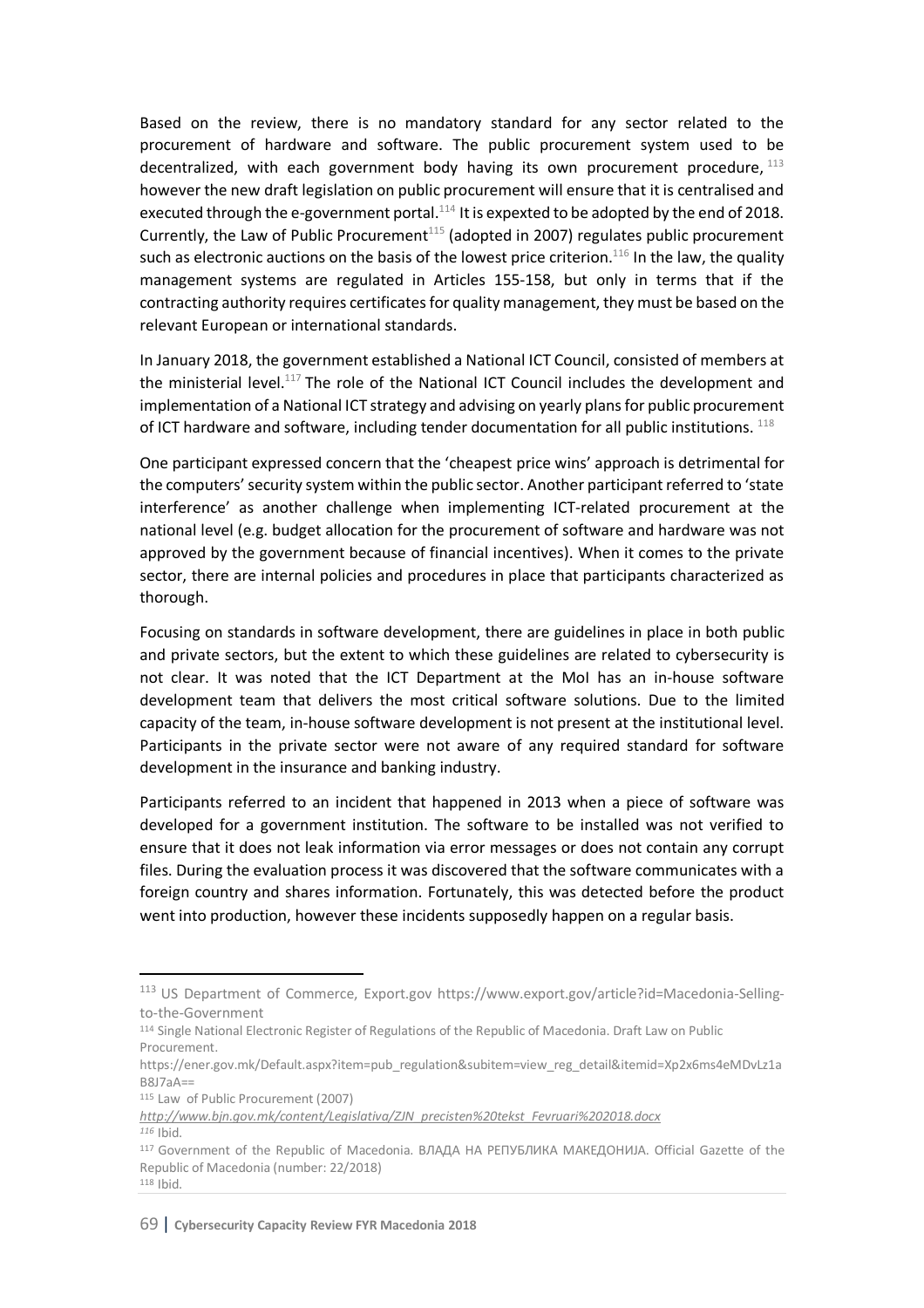Furthermore, software companies offer services to international customers who are obliged to apply certain standards in their respective countries. In that case, according to one participant, software development companies have to perform a compliance audit in accordance with at least ten ICT standards in the ISO 27000 family (of standards) that focus on network, communication and application security. Therefore, it is essential to distinguish whether software is developed for international or local customers, since the local market has no regulatory requirements.

## **5.2 INTERNET INFRASTRUCTURE RESILIENCE**

*This factor addresses the existence of reliable Internet services and infrastructure in the country as well as rigorous security processes across private and public sectors. Also, this aspect reviews the control that the government might have over its Internet infrastructure and the extent to which networks and systems are outsourced.*

#### **Stage: Formative - Established**

FYR Macedonia has experienced rapid development of telecommunications and of the information society in recent years.<sup>119</sup> As a result, the usage of ICT has increased. Based on data provided by the State Statistical Office for 2016, 72.2 percent of the population were Internet users and 75.3 percent of households had Internet access, while the figure for enterprises with ten or more employees was 93.8 percent. $^{120}$ 

The broadband market in FYR Macedonia is experiencing steady, if unspectacular, growth, and reached 385,000 subscribers at end-March 2017, up 4.6 percent from 367,970 a year earlier and 357,383 at 31 March 2015 – with a household penetration of nearly 69 percent at the most recent date, putting it some way ahead of the regional average of 50 percent. Between them, the country's two mobile network operators counted a total of 2.26 million subscribers at 31 March 2017, down marginally from 2.29 million at the start of the year, and 2.30 million at end-March 2016, with cellular population penetration standing at around 109 percent at the most recent date.  $121$ 

Participants generally agreed that Internet services are reliable and noted that the majority of Internet infrastructure is privatised. However, they were not aware of the situation within the Ministries or the Government and whether they have their own infrastructure or not.

Also, participants mentioned that incidents have no impact on cyber defence, because the crucial IT networks (like defence and MoI) have their own separate networks and ISP connections, which are used in case Internet infrastructure breaks down.

 $\overline{\phantom{a}}$ *<sup>119</sup>* Tasevski, P. (2015) Macedonian path towards cybersecurity. Information & Security, 32(2), 1. *<sup>120</sup>* State Statistical Office. Information Society. *http://www.stat.gov.mk/OblastOpsto\_en.aspx?id=27* <sup>121</sup> TeleGeography, GlobalComms Database – Macedonia, March 2018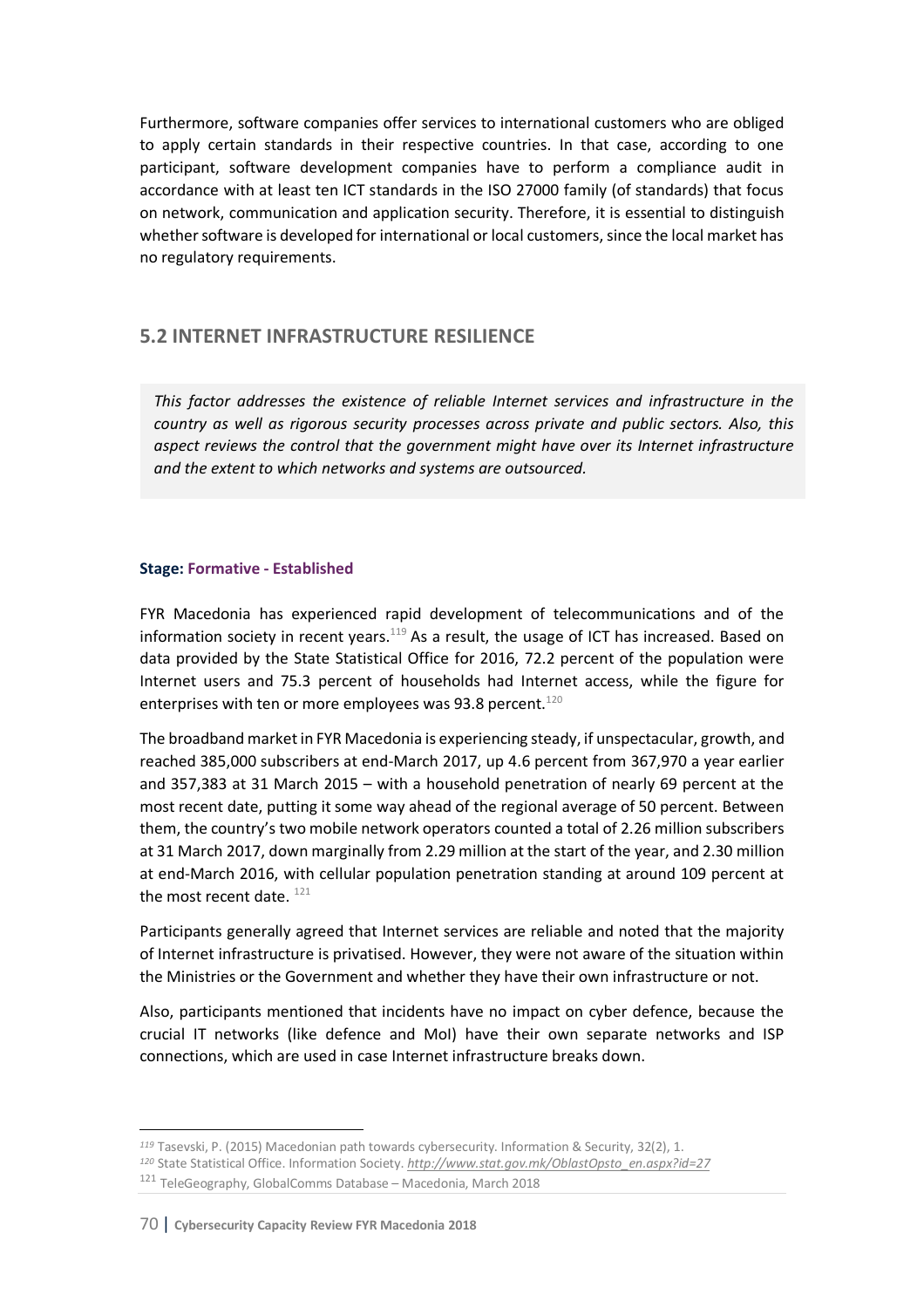One participant added that in 2017 there was a major outage of one of the biggest ISPs for a couple of hours. It was not a specific cybersecurity incident (rather an international connection problem with the equipment), but it disrupted mobile Internet connections.

Furthermore, in 2014 IT security researchers accidentally discovered that there was no AP/client isolation on 3G communication on either of the two mobile operators. Anyone from 3G connected device could access another device directly and there was no filter on it. This was raised with the operator and was resolved in the end.

Redundant Internet connection is configured among all ISPs to prevent Internet from going down. This is regulated by the AEC responsible for monitoring of the quality of service provided by the operators.122 In 2017 the Agency adopted the *QoS Regulation* that requires the operators to provide a minimum level of quality of service that has to be reported to the Agency regularly.<sup>123</sup> The ISPs need to comply with that law in order to get a license to operate.

For the financial sector there is a requirement from the National Bank that all outsourcing service providers should offer SLE and ISO 20000 for the financial sector, such as banks and saving banks.

Also, there is no regional support to secure Internet infrastructure in the country.

# **D 5.3 SOFTWARE QUALITY**

*This factor examines the quality of software deployment and the functional requirements in public and private sectors. In addition, this factor reviews the existence and improvement of policies on and processes for software updates and maintenance based on risk assessments and the criticality of services.*

#### **Stage: Start-up**

l

There is no inventory of secure software for use in public and private sectors in FYR Macedonia. The quality and performance of software in the public sector is a concern, but functional requirements are not yet fully monitored. Users are advised to install patches and organisations generally ensure quality of existing software. Policies for updating software products or monitoring the functionality of applications may exist but are not necessarily enforced or formulated - each organisation has its own requirements defined at the corporate level. Participants acknowledged the need for a catalogue of secure software platforms and applications within the private and public sectors. One participant noted that a hardware or software catalogue with recommendations in the public sector is forbidden by law.

*<sup>122</sup>* Getting the Deal Through (2017) Macedonia – Telecoms and Media. *https://gettingthedealthrough.com/area/39/jurisdiction/108/telecoms-media-macedonia/ <sup>123</sup>* Ibid.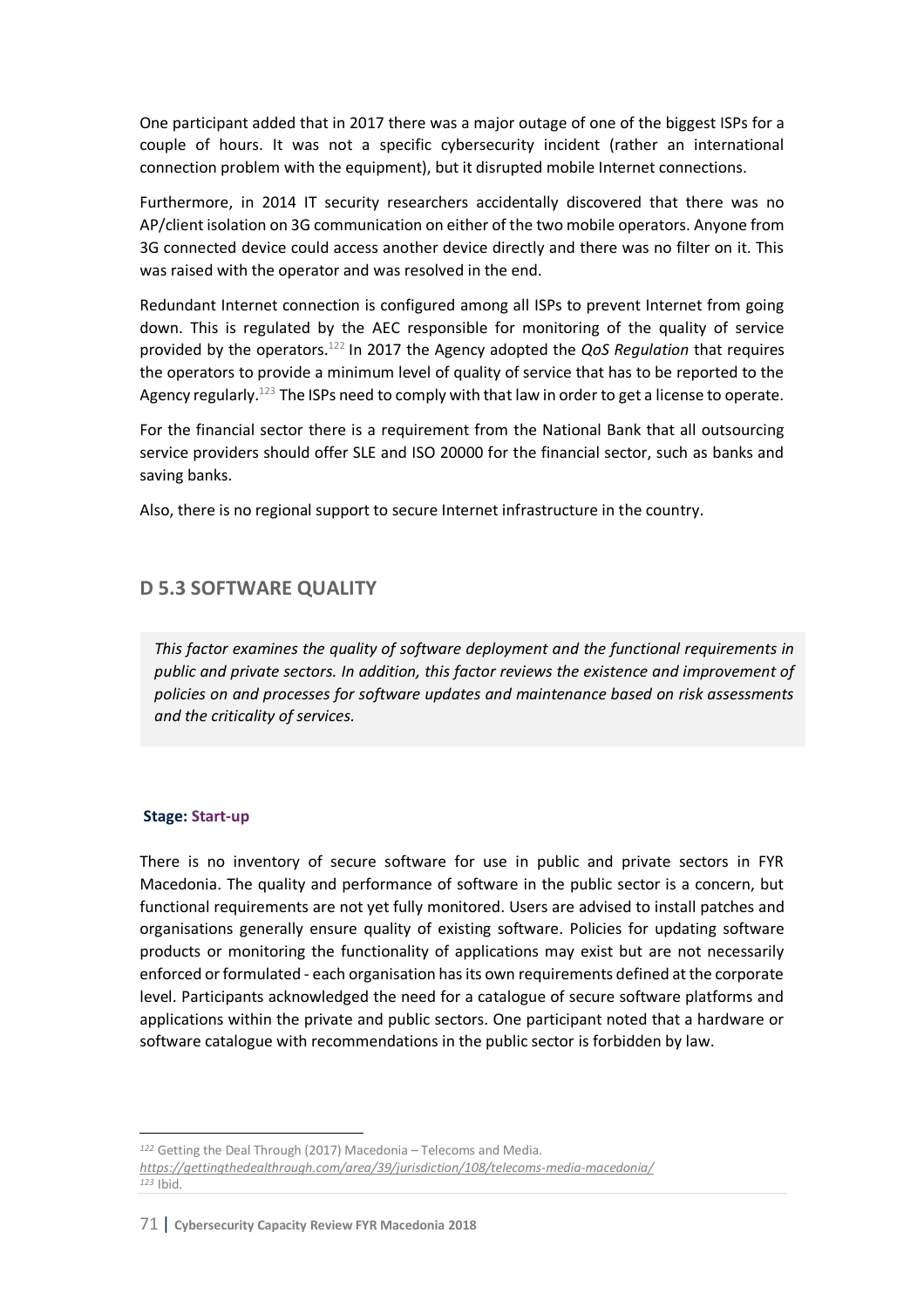Others argued that the lack of mobile device management within the public sector (as well as possibly in the private sector) is a bigger issue, since there is no IT department that would monitor and secure the employees' company mobile devices.

Participants were not aware of guidelines or policies in place for patch management concerning software and security updates. However, system administrators can authorise the installation of software updates by a given date. At the MoI there is a procedure in place for administrators to control patching, software upgrades and back-ups for the ICT systems and end-user (employee's) workstations using a domain policy.

Some mentioned that penetration testing projects are carried out to monitor software quality but not all companies are conducting it. Regarding the financial sector, the National Bank requires penetration testing on new applications and proper secure coding practices in place. For the insurance sector there is no demand for penetration testing, however this is likely to be in place when the EU's General GDPR will be applied from late May 2018.

One participant referred to an incident that happened during the development phase of a software. The new version of the software that was delivered by the development company fulfilled all the requirements. However, additional small changes made in the software were neglected causing financial loss until it was detected. The software verification test failed because the software was tested based on the requirements only. There was no comprehensive framework for verification and validation.

Also, there are requirements for insurance companies to report any major change in the software and to conduct internal risk assessments before carrying out the adjustments. However, the dynamics of business processes require continuous software updates and if organisations fail to maintain continuous testing in order to deliver quality software, there is a higher risk of flaws in the application and hence the risk of incidents increases. During the CMM assessment one participant pointed out that the accreditation process for Communication Information Systems implies creation of documented Risk Assessment for the Information System. The DSCI issued a "Manual for Evaluation and Managing Security Risk for Communication Information Systems"124. Moreover, in 2017, with the support of OSCE, a methodology for IT security risk assessment was created, based on ISO 27005:2011.

One participant suggested introducing the process of continuous testing, including testing of properly configured systems, setting up test environments, and also consumer acceptance tests.

 <sup>124</sup> Directorate for Security of Classified Information issued a "Manual for evaluation and managing security risk for Communication Information Systems"

http://www.dbki.gov.mk/files/pdf\_files/metodologija/Metodologija\_za\_procena\_na\_rizik\_signed.pdf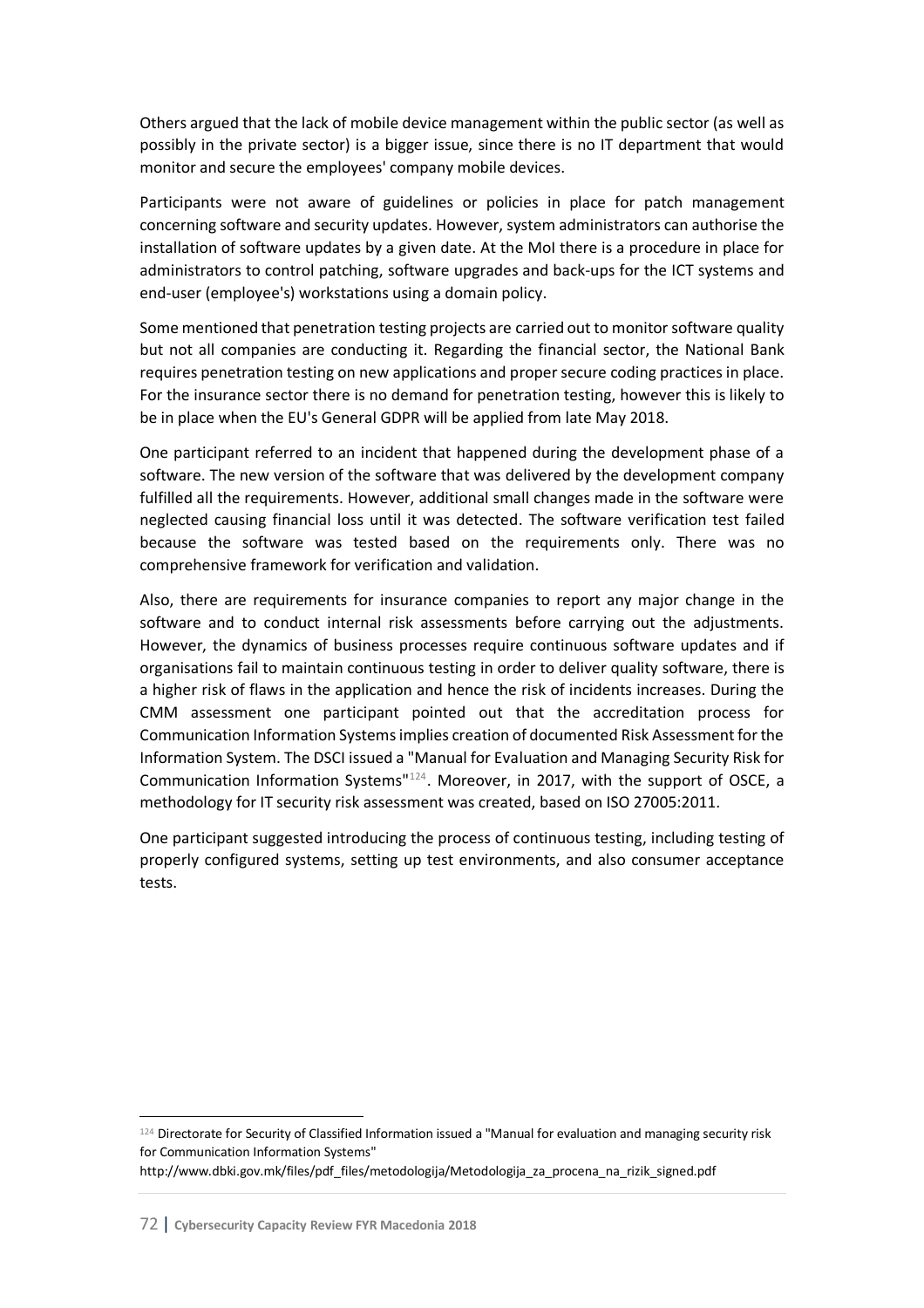# **D 5.4 TECHNICAL SECURITY CONTROLS**

*This factor reviews evidence regarding the deployment of technical security controls by users, public and private sectors and whether the technical cybersecurity control set is based on established cybersecurity frameworks.*

### **Stage: Start-up**

The adoption of technical security controls in FYR Macedonia varies across sectors and organisations, but they are mostly ad-hoc and not consistently deployed.

At the private sector level, the National Bank has a Decision in place relating to the established standards concerning the bank's information system security (No. 31/2008) such as security testing, monitoring, and upgrading the bank's information system assets.  $125$  Participants agreed that banks employ a much higher level of technical cybersecurity controls compared to other sectors in the region.

ISPs both provide and promote anti-malware software as part of their services, however it depends on the customer and the product. Some products go free-of-charge and some are payable. Also, there are different packages with certain security controls that are offered to customers (e.g. end-user protection).

Participants mentioned that there is a substantial level of technical security controls in place (such as firewalls, business continuity planning), however they are not tested regularly. There were some interesting findings during the penetration testing projects including:

- 1) physical controls are sometimes not in place; or
- 2) technical measures are in place but not properly configured (e.g. if the system is transferred into a secondary location the security control/technical measure that was purchased in the primary location is not available after the transferral, thus making the system weak)
- 3) when the systems are transferred to a different location problems arise
- 4) generally, companies have no compliance issuessince they have disaster recovery site, however full technical measures are absent

l *<sup>125</sup>* National Bank of the Republic of Macedonia (2008) 'Decision on the bank's information system security', Official Gazette of the Republic of Macedonia No. 31/2008. *http://www.nbrm.mk/WBStorage/Files/IT%20security.pdf*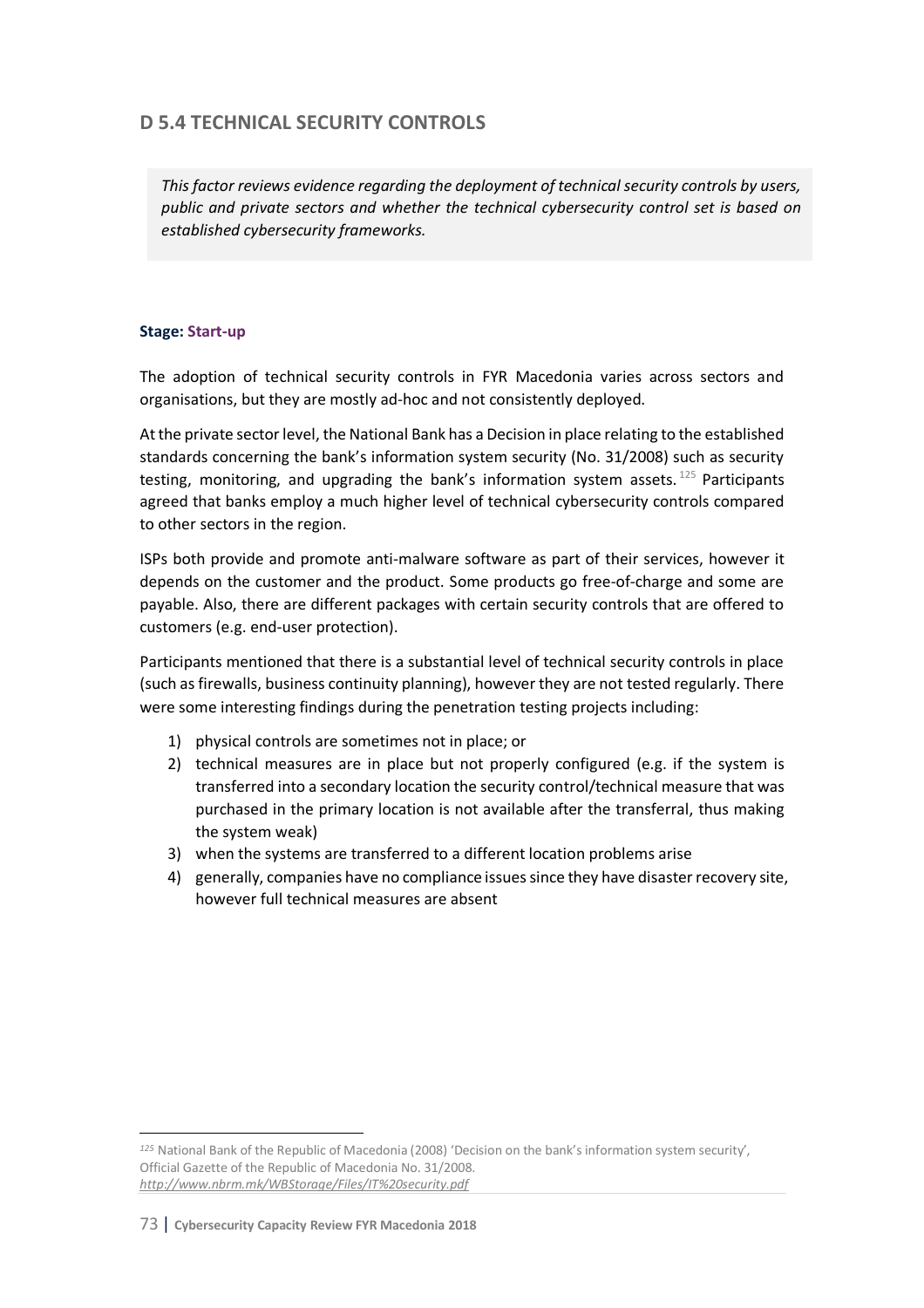# **D 5.5 CRYPTOGRAPHIC CONTROLS**

*This factor reviews the deployment of cryptographic techniques in all sectors and users for protection of data at rest or in transit, and the extent to which these cryptographic controls meet international standards and guidelines and are kept up-to-date.*

### **Stage: Formative**

Cryptographic controls for protecting data at rest and in transit are recognised and deployed in an ad-hoc manner by multiple stakeholders and within various sectors. Protecting data in transit is regulated under the Law on Personal Data Protection for websites/portals that contain personal data and/or require the user to log in Also, the Law on Classified Information regulates and ensures full control for protecting classified information.<sup>126</sup> Currently, the Directorate for Security of Classified Information (DSCI) is coordinating with a working group that is tasked with the drafting of the proposal text of the Decree on Crypto Protection.<sup>127</sup>

At the national level, the MoI is responsible for the provision of standards for cryptographic protection but only for systems that process classified information. A representative from the MoI also confirmed using cryptography for classified information in transit. Regarding encryption of personal data, the Ministry deploys state-of-the-art algorithms and standards at the institutional level. The encryption of personal data at rest is covered under the Law on Personal Data Protection<sup>128</sup>.

Within the private sector, participants noted that accession to online banking services is HTTPS mandatory in FYR Macedonia. The Insurance Supervision Agency provides one central portal/website without cryptographic controls https://www.asoportal.mk/isaportal/default.aspx, incorporated security standards). According to a participant, the Law on Personal Data Protection requires all companies that transfer personal data outside of their perimeters to be encrypted, whether the personal data are at rest or in transit. Database encryption is not common.

74 | **Cybersecurity Capacity Review FYR Macedonia 2018**

 <sup>126</sup> Law on Classified Information. Directorate for Security of Classified Information. Official Gazette of the Republic of Macedonia no. 113/07.

<sup>&</sup>lt;sup>127</sup> Government of the Republic of Macedonia (2017) Annual National Programme of the Republic of Macedonia for NATO membership 2017/2018. *http://www.mfa.gov.mk/images/stories/GNP/GNP-2017-2018-MNR-web.pdf <sup>128</sup>* Parliament of the Republic of Macedonia. Law on Personal Data Protection. Official Gazette No. 7/2005, 103/2008, 124/2008, 124/2010, 135/2011, 43/2014, 153/2015 and 99/2016. *http://www.ceecprivacy.org/pdf/Law%20on%20Personal%20Data%20Protection.pdf*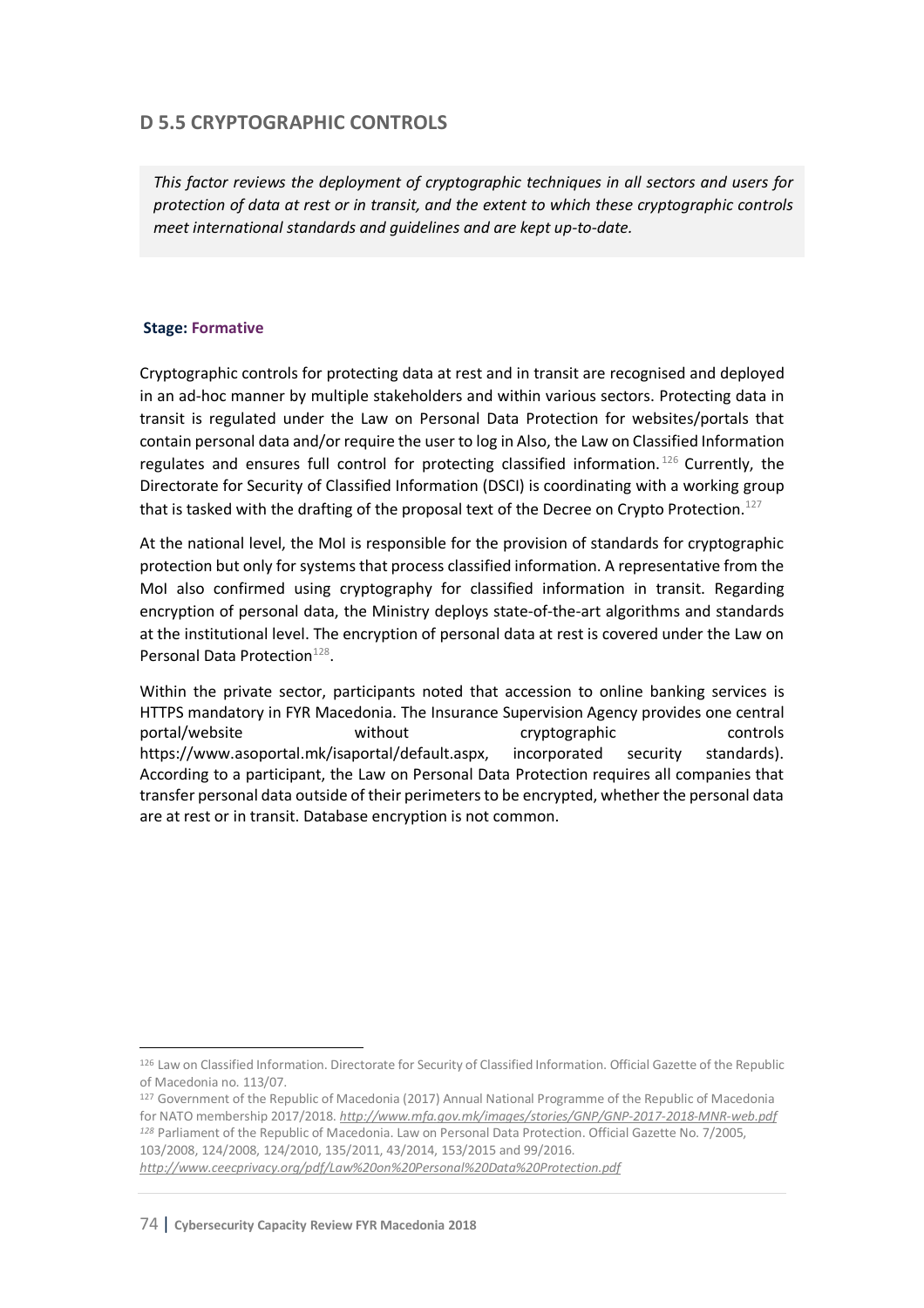## **D 5.6 CYBERSECURITY MARKETPLACE**

*This factor addresses the availability and development of competitive cybersecurity technologies and insurance products.*

### **Stage: Start-up**

The domestic market provides limited cybersecurity technologies in FYR Macedonia. There has yet to be a domestic market for cybercrime insurance products developed in the country. It was however noted by participants during the review that firms provide, for instance, penetration testing services.

## **D 5.7 RESPONSIBLE DISCLOSURE**

*This factor explores the establishment of a responsible-disclosure framework for the receipt and dissemination of vulnerability information across sectors and, if there is sufficient capacity, to continuously review and update this framework.*

### **Stage: Formative**

In FYR Macedonia there is a policy in place for responsible information disclosure $129$  that falls under the process for incident handling. According to the policy, 'sensitive information can be received in the MKD-CIRT through an incident report submitted by a constituent or another party that is participating in the process of incident management.<sup>'130</sup> According to the policy, the MKD-CIRT follows the 'need to know' principle that means that information not publicly available must not be shared with the public, only with the entities that need to know about it.<sup>131</sup> Sensitive information will be disclosed only if it is necessary to resolve the incident.<sup>132</sup> Furthermore, MKD-CIRT will share the requested sensitive information with public institutions and third parties only after all legal requirements are fulfilled (e.g. delivery of a court order). MKD-CIRT also has an informal malware information sharing platform that could be used as a tool to exchange information on known vulnerabilities, however, this is not commonly used.

Currently, a more detailed process of disclosing vulnerabilities responsibly is under development with regard to the reporting, handling and dissemination of information to other parties or to the public if a vulnerability is detected in software or on a website. Reporting

 <sup>129</sup> MKD-CIRT (2016) Information Disclosure Policy. Version 1.0 – 16.03.2016. https://mkd-cirt.mk/wpcontent/uploads/2018/03/4-INFORMATION-DISCLOSURE-POLICY-\_web.pdf

 $130$  Ibid.

 $131$  Ibid.

 $132$  Ibid.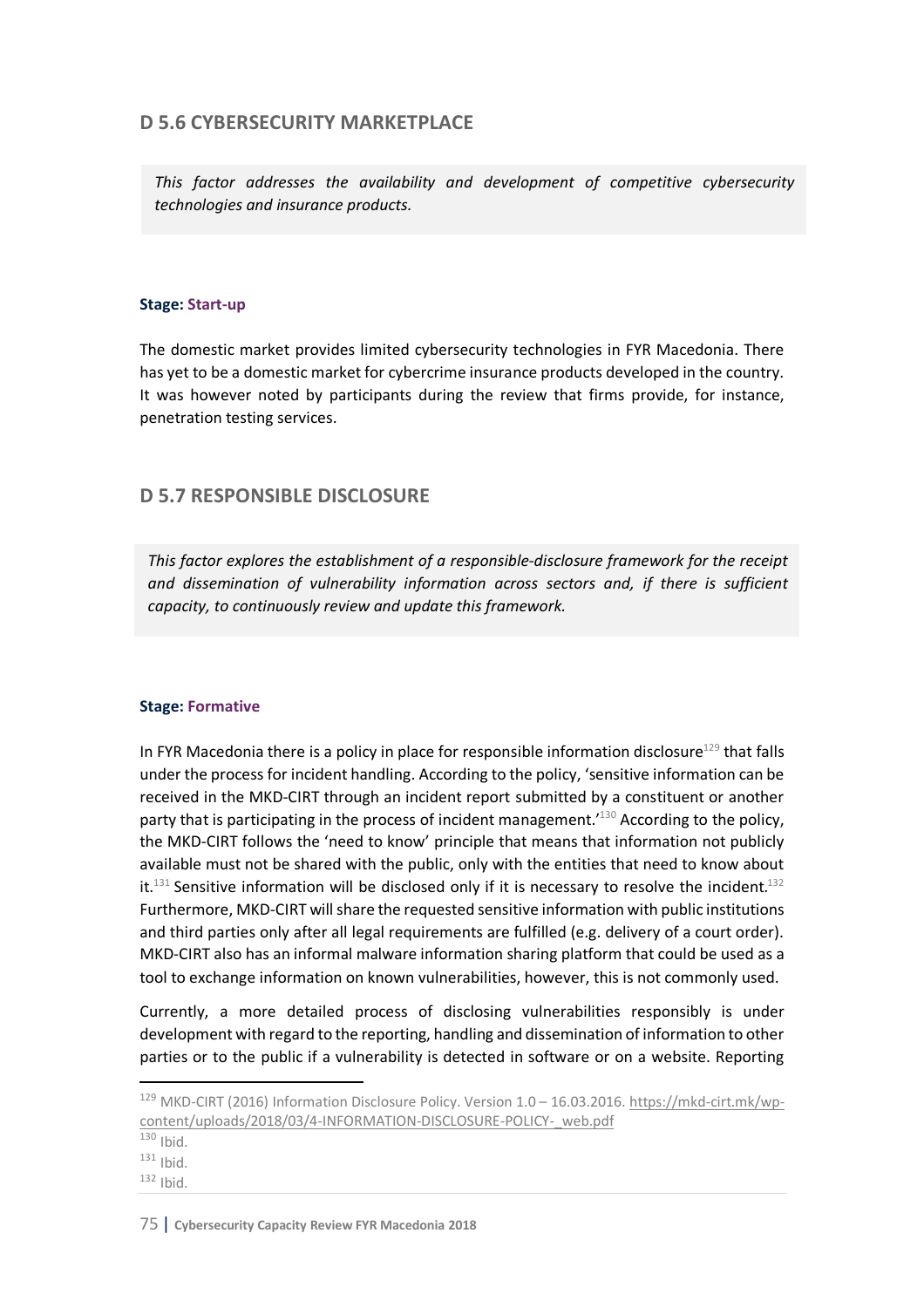vulnerabilities among critical infrastructure owners does not exist. Participants noted that organisations believe that disclosure of incidents will lead to reputational damages, especially in the telecommunications and finance sector.

## **RECOMMENDATIONS**

#### **ADHERENCE TO STANDARDS**

- **R5.1** Adopt a nationally agreed baseline of cybersecurity related standards and good practices across the public and private sectors, including ICT security standards in procurement and software development. Consult with existing working groups and experts from all sectors, but in particular the banking sector, as well as audit companies and professional associations.
- **R5.2** Establish or assign an institution responsible for the implementation, auditing and measurement of the success of standards across public and private sectors. Apply metrics to monitor compliance and establish periodic audits.
- **R5.3** Promote discussions on how standards and good practices can be used to address risk within critical infrastructure supply chains by both government and infrastructure organisations. Identify and mandate standards to which CIIs should adhere to.
- **R5.4** Identify a minimum set of controls for all governmental departments based on annual assessments and establish a controls-review to assess the effectiveness of the current controls and practices.
- **R5.5** Establish frequent training for IT employees.
- **R5.6** Establish a framework to assess the effectiveness of standards for procurement and software development.
- **R5.7** Consider the implementation of best practices such as NIS and GDPR in consultation with all relevant stakeholders and regulators.
- **R5.8** Establish mandatory requirements for the adherence of standards by appointing security officers that will be held responsible for the implementation of these standards.
- **R5.9** Streamline clear guidance for the public sector for the procurement of hardware and software.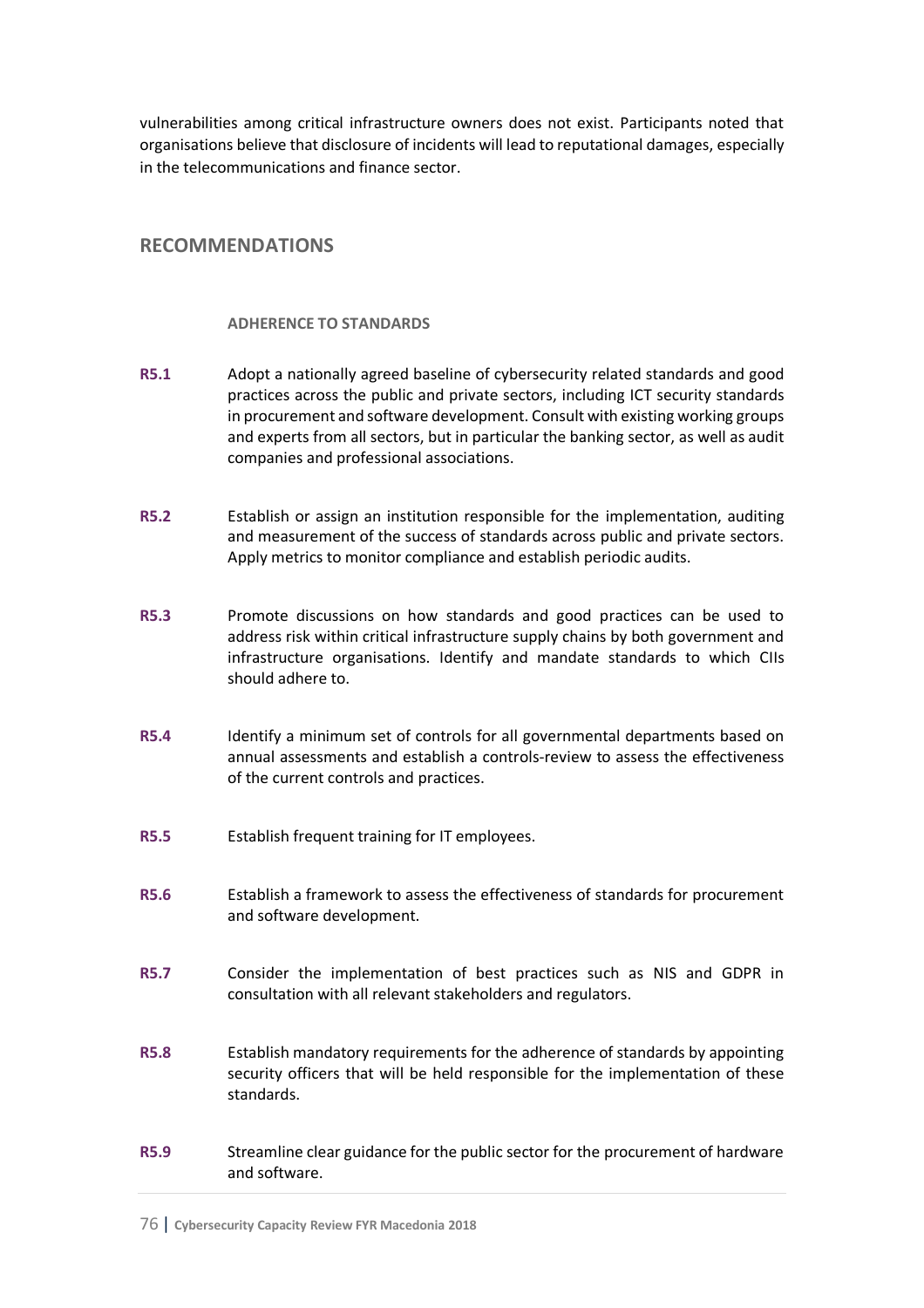**R5.10** Promote the awareness and implementation of standards among SMEs.

#### **INTERNET INFRASTRUCTURE RESILIENCE**

- **R5.11** Establish or assign an institution responsible for enhancing coordination and collaboration regarding the resilience of Internet infrastructure across the public and private sectors.
- **R5.12** Increase reliability of Internet infrastructure and expand the national programme for infrastructure development.
- **R5.13** Establish or assign an institution to identify, implement and perform auditing on technology and processes deployed for Internet infrastructure.
- **R5.14** Identify and map points of critical failure across the Internet infrastructure.
- **R5.15** Conduct regular assessments of processes according to international standards and guidelines together with assessment of national information infrastructure security and critical services that drive investment in new technologies.

#### **SOFTWARE QUALITY**

- **R5.16** Develop a catalogue of secure software platforms and applications used within the public and private sectors, as well as critical infrastructure.
- **R5.17** Develop, implement and enforce policies and processes on software updates and maintenance.
- **R5.18** Gather and assess evidence of software quality deficiencies regarding their impact on usability and performance.
- **R5.19** Establish or assign an institution to elicit in a strategic manner common requirements for software quality and functionality across all public and private sectors.
- **R5.20** Promote the requirements for software quality and functionality across all public and private sectors and ensure that they are established.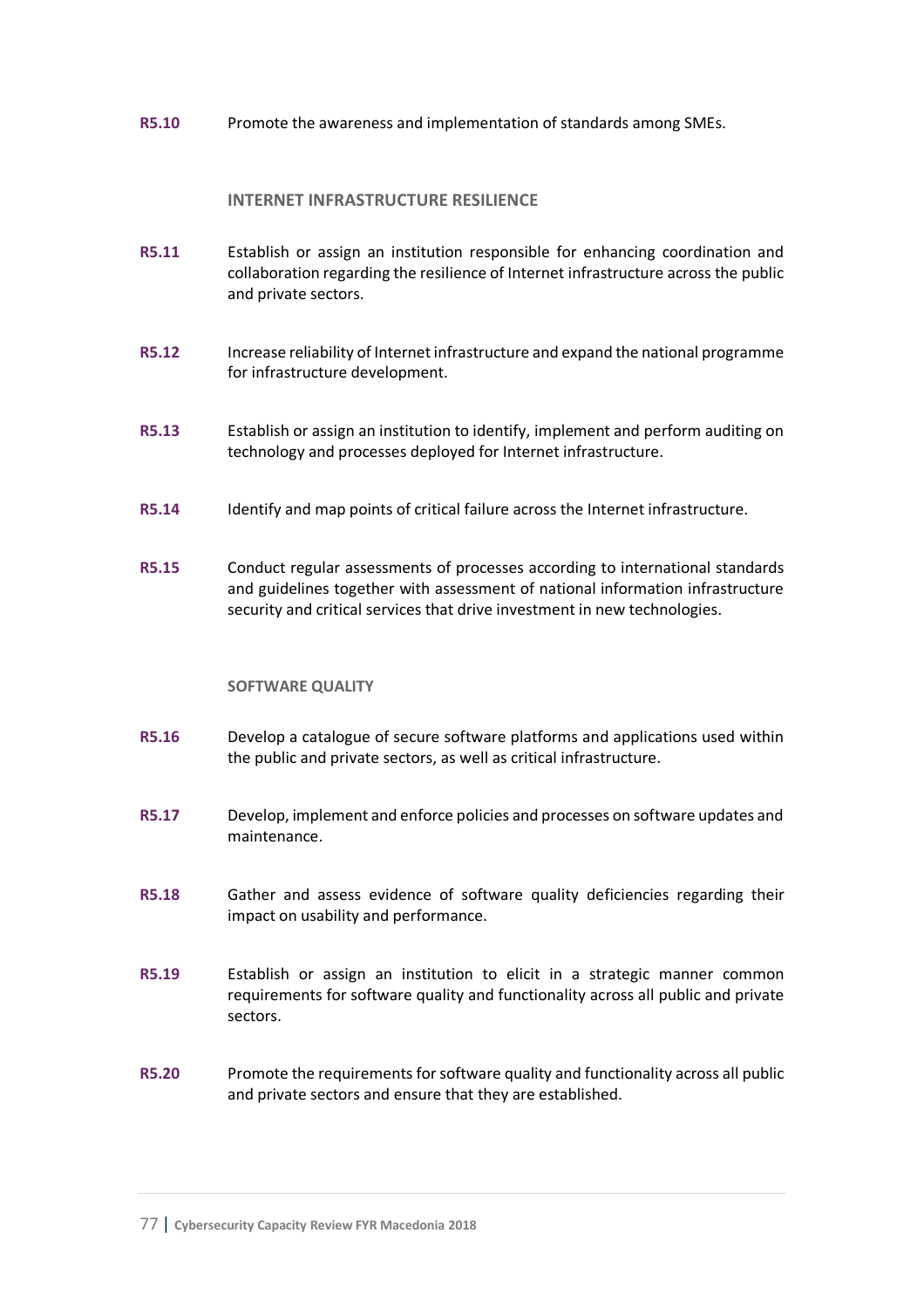#### **TECHNICAL SECURITY CONTROLS**

- **R5.21** Encourage ISPs and banks to offer anti-malware and anti-virus servicesfor clients and ensure that their effectiveness is monitored and assessed.
- **R5.22** Establish metrics for measuring the effectiveness of technical controls across the public domain.
- **R5.23** Develop processes for reasoning about the adoption of more technical controls based on risk assessment methodologies suitable for the public domain.
- **R5.24** Ensure that Network Introduction Detection Systems (NIDS) and Host Intrusion Detection Systems (HIDS) are deployed in across the public sector.
- **R5.25** Consider raising awareness of security controls by promoting cybersecurity best practices for users, such as strong passwords, secure back-ups, and use of antimalware on their devices.
- **R5.26** Designate an authority to be responsible for the strategic decisions on technical controls that will supervise end-to-end all networks and will promote the adoption of a unified framework for security controls.
- **R5.27** Keep technical security controls up-to-date within the public and private sector, monitor their effectiveness and review on a regular basis.
- **R5.28** Conduct penetration testing for the private/public sector, the results of which should inform the implementation of technical controls.
- **R5.29** Create authentication processes for users before signing in to critical networks.

#### **CRYPTOGRAPHIC CONTROLS**

- **R5.30** Encourage the development and dissemination of cryptographic controls across all sectors and users for protection of data at rest and in transit, according to international standards and guidelines.
- **R5.31** Raise public awareness of secure communication services, such as encrypted/signed emails.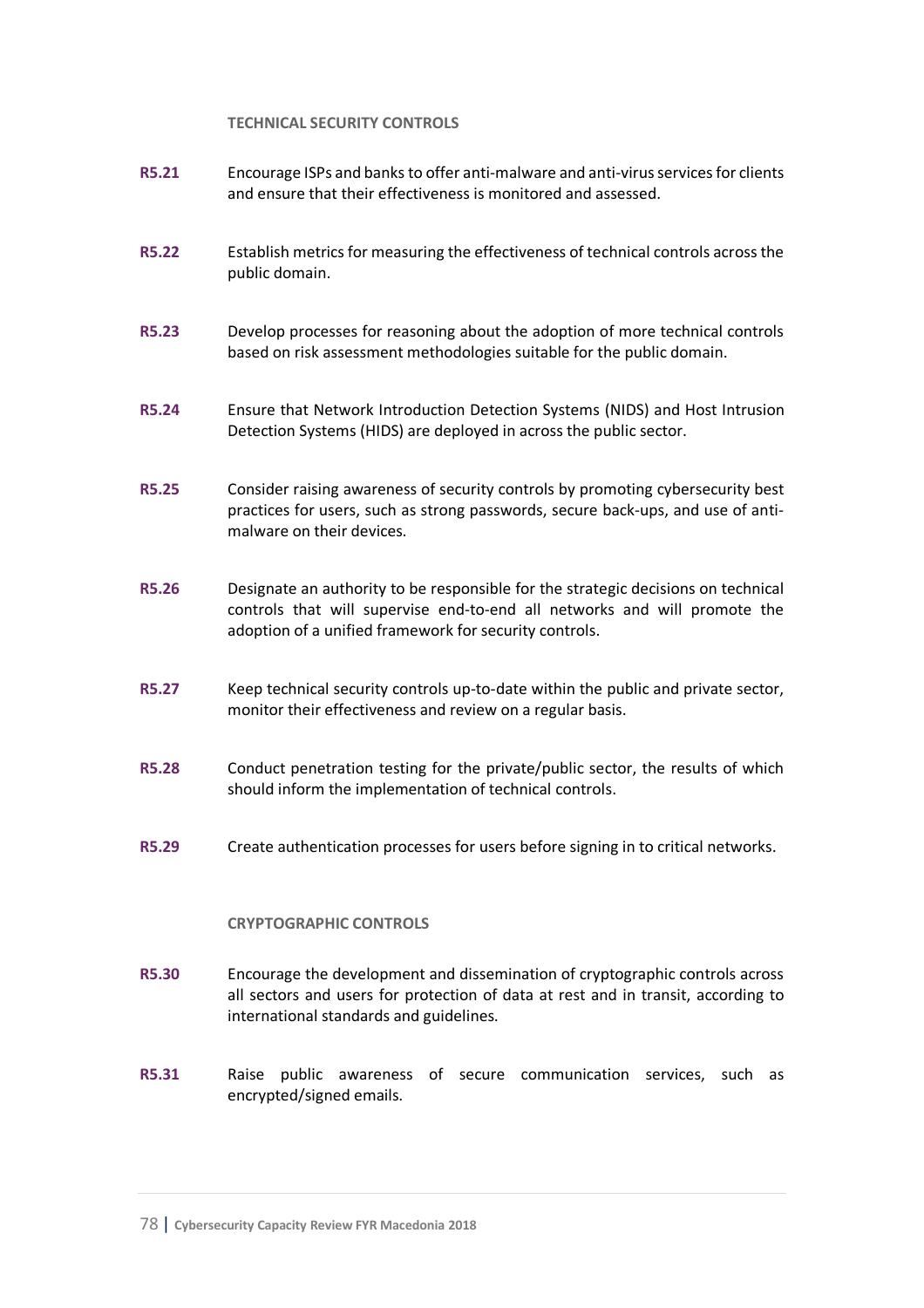- **R5.32** Consider requiring all cloud services that share data to automatically encrypt data before it is uploaded. This will help the process of buying certain cloud services easier for companies.
- **R5.33** Use SSL/TLS connections to secure communications between government bodies and data centres.
- **R5.34** Establish or assign an institution to design a policy, aiming to assess the deployment of cryptographic controls, according to their objectives and priorities within the public and private sector.

#### **CYBERSECURITY MARKETPLACE**

- **R5.35** Foster collaboration with the private sector and academia regarding research and development of cybersecurity technological products.
- **R5.36** Encourage and support local initiatives in partnership with businesses that aim at developing innovative cybersecurity technology, applications, services and solutions.
- **R5.37** Promote sharing of information and best practices among organisations to explore potential cybercrime insurance coverage.

#### **RESPONSIBLE DISCLOSURE**

- **R5.38** Develop a responsible vulnerability disclosure framework or policy within the public sector and facilitate its adoption in the private sector, including a disclosure deadline, scheduled resolution, and an acknowledgement report.
- **R5.39** Assign MKD-CIRT responsibility for supervising the process of responsible disclosure and ensure that organisations do not conceal this information.
- **R5.40** Develop a system to facilitate threat-intelligence sharing within the critical infrastructure partners and ISPs. Promote sharing of threat-intelligence in the financial sector and incentivise companies to actively participate.
- **R5.41** Encourage sharing of technical details of vulnerabilities among critical infrastructure and ISPs and deploy existing informal information-sharing groups and platforms to build trust.
- **R5.42** Promote the existing methods for incident report in the public sector.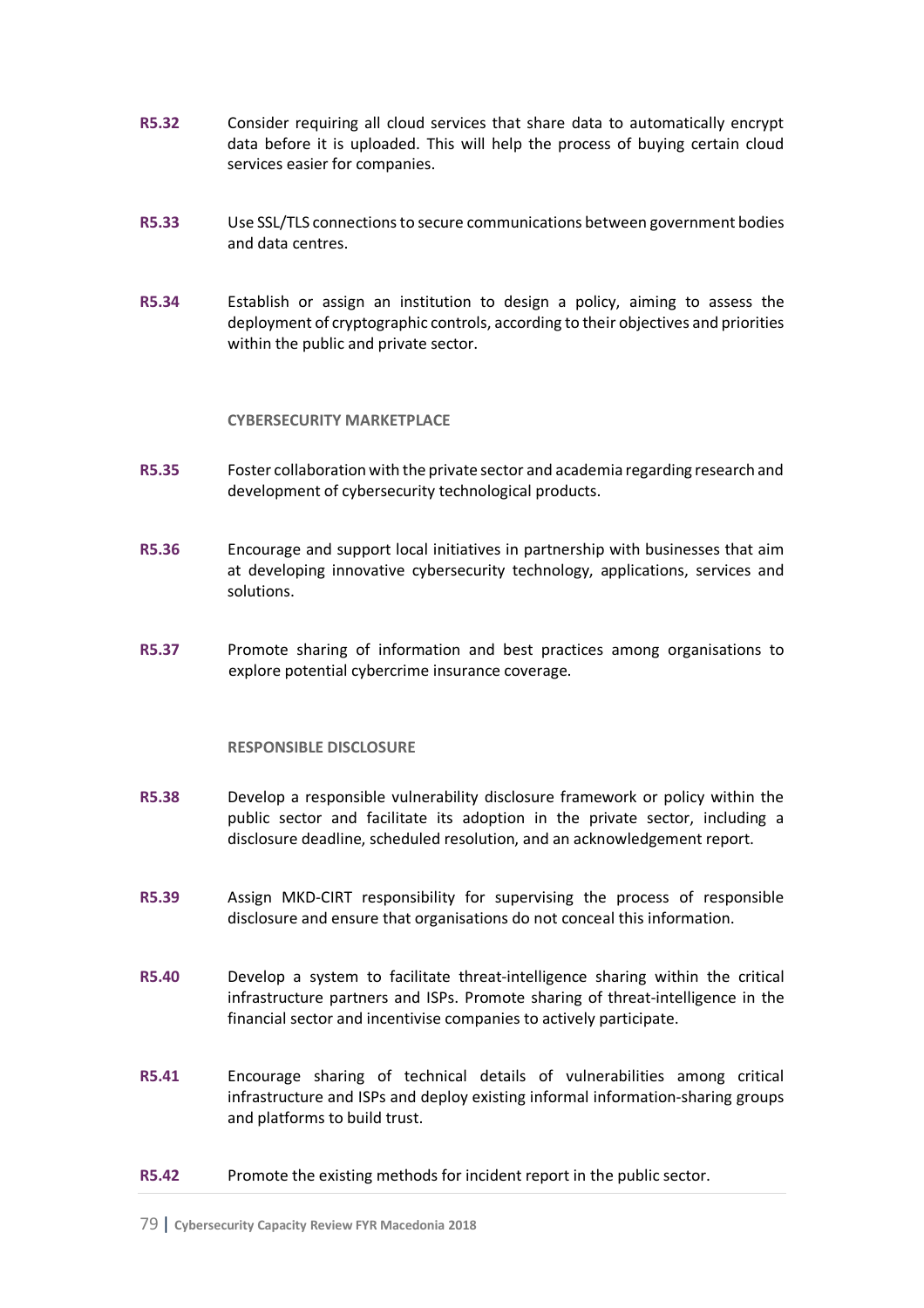- **R5.43** Define thresholds and notification requirements for all sectors. These requirements should not only consider availability of services but the integrity and confidentiality of data.
- **R5.44** Promote the hotline and mobile application for incident report in the public sector.

## **ADDITIONAL REFLECTIONS**

The representation and composition of stakeholders was sufficient as representatives of each stakeholder group were present in one or more sessions of the review. However, certain stakeholder groups were underrepresented such as law enforcement (in particular from the local/regional level) and the private sector (in particular domestic companies and SMEs).

The level of stakeholder engagement during the consultations was sometimes limited, which limits the completeness of evidence in some areas. However, overall the contribution of many participants and the willingness of the hosting organisations to share information before, during and after the consultations provided sufficient evidence to draw conclusions on the maturity of cybersecurity capacity based on the CMM.

This was the 22<sup>nd</sup> country review that the GCSCC has supported directly.